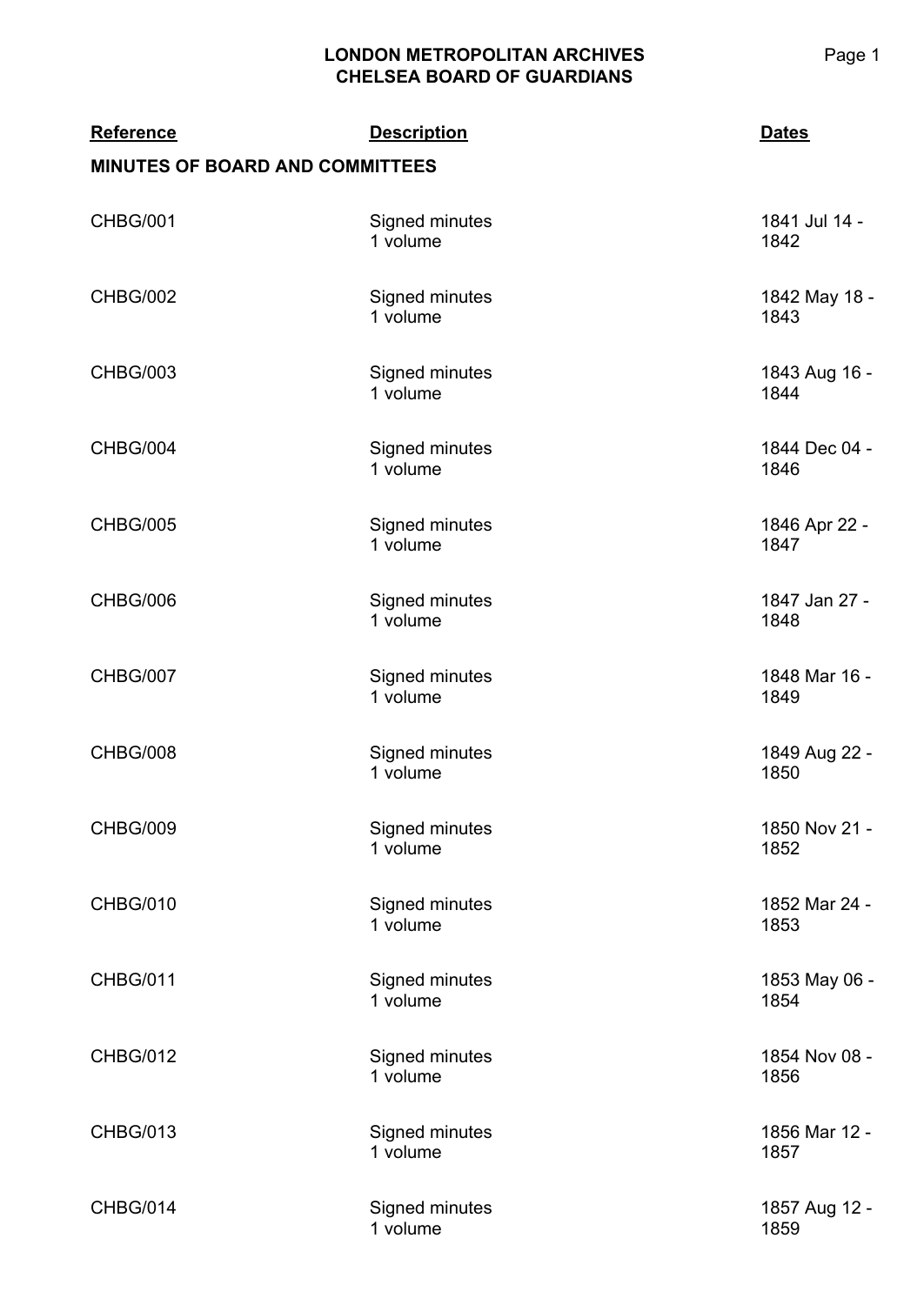| <b>Reference</b> | <b>Description</b>         | <b>Dates</b>          |
|------------------|----------------------------|-----------------------|
| <b>CHBG/015</b>  | Signed minutes<br>1 volume | 1859 Jan 12 -<br>1860 |
| CHBG/016         | Signed minutes<br>1 volume | 1860 May 09 -<br>1861 |
| CHBG/017         | Signed minutes<br>1 volume | 1861 Sep 18 -<br>1863 |
| CHBG/018         | Signed minutes<br>1 volume | 1863 Feb 25 -<br>1864 |
| <b>CHBG/019</b>  | Signed minutes<br>1 volume | 1864 Jun 22 -<br>1865 |
| CHBG/020         | Signed minutes<br>1 volume | 1865 Oct 11 -<br>1867 |
| <b>CHBG/021</b>  | Signed minutes<br>1 volume | 1867 Feb 20 -<br>1868 |
| <b>CHBG/022</b>  | Signed minutes<br>1 volume | 1868 Jun 03 -<br>1869 |
| <b>CHBG/023</b>  | Signed minutes<br>1 volume | 1869 Nov 03 -<br>1871 |
| CHBG/024         | Signed minutes<br>1 volume | 1871 May 03 -<br>1872 |
| <b>CHBG/025</b>  | Signed minutes<br>1 volume | 1872 Aug 14 -<br>1873 |
| CHBG/026         | Signed minutes<br>1 volume | 1873 Nov 26 -<br>1875 |
| <b>CHBG/027</b>  | Signed minutes<br>1 volume | 1875 Mar 17 -<br>1876 |
| CHBG/028         | Signed minutes<br>1 volume | 1876 Oct 11 -<br>1878 |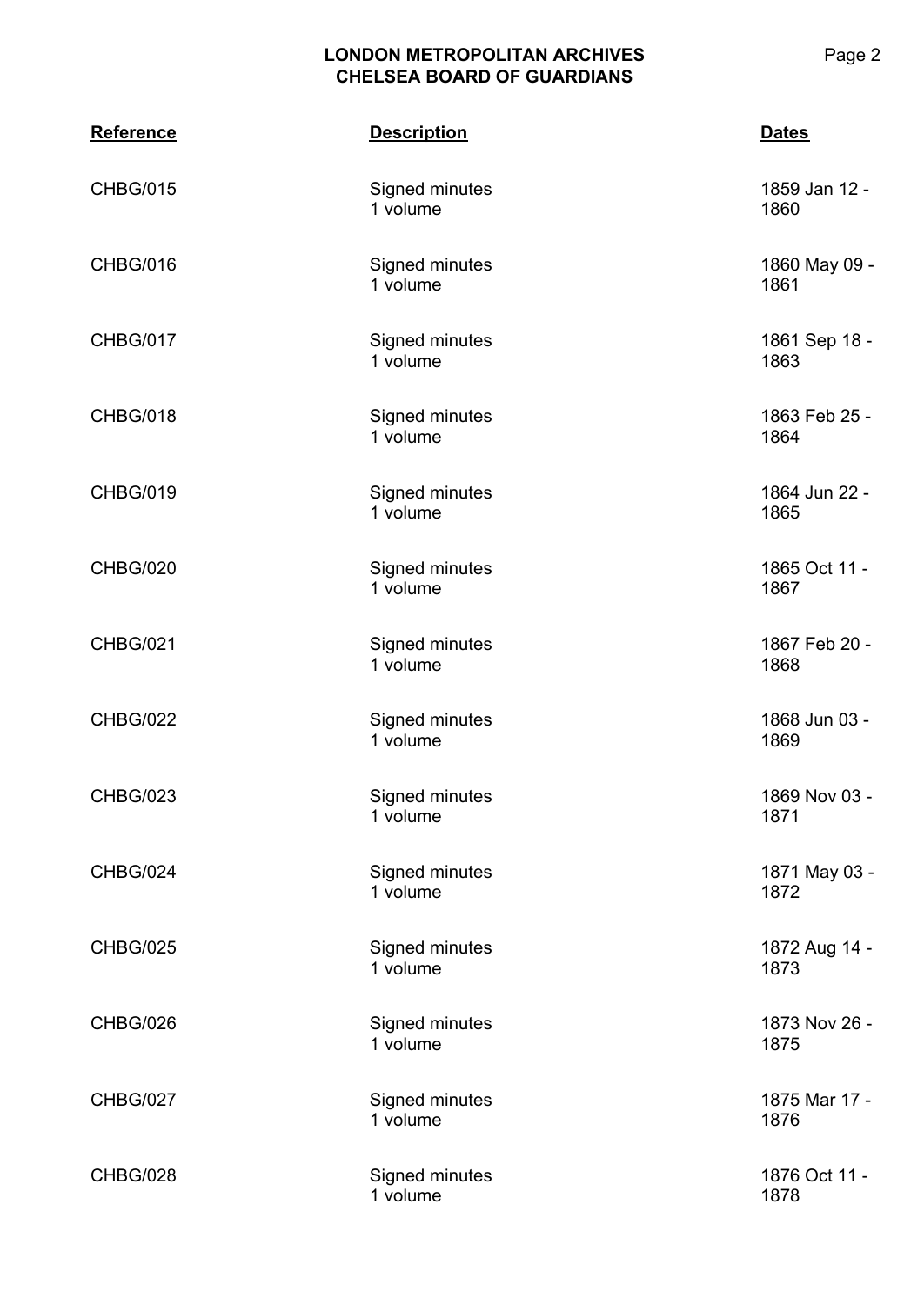| <b>Reference</b> | <b>Description</b>         | <b>Dates</b>          |
|------------------|----------------------------|-----------------------|
| <b>CHBG/029</b>  | Signed minutes<br>1 volume | 1878 Apr 03 -<br>1880 |
| <b>CHBG/030</b>  | Signed minutes<br>1 volume | 1880 Mar 03 -<br>1882 |
| <b>CHBG/031</b>  | Signed minutes<br>1 volume | 1882 May 24 -<br>1883 |
| <b>CHBG/032</b>  | Signed minutes<br>1 volume | 1883 Dec 19 -<br>1885 |
| <b>CHBG/033</b>  | Signed minutes<br>1 volume | 1885 Dec 30 -<br>1887 |
| CHBG/034         | Signed minutes<br>1 volume | 1888 Jan 11 -<br>1889 |
| <b>CHBG/035</b>  | Signed minutes<br>1 volume | 1889 Oct 30 -<br>1891 |
| CHBG/036         | Signed minutes<br>1 volume | 1891 Apr 01 -<br>1892 |
| CHBG/037         | Signed minutes<br>1 volume | 1892 Mar 30 -<br>1893 |
| <b>CHBG/038</b>  | Signed minutes<br>1 volume | 1893 Mar 29 -<br>1894 |
| <b>CHBG/039</b>  | Signed minutes<br>1 volume | 1894 Mar 28 -<br>1895 |
| CHBG/040         | Signed minutes<br>1 volume | 1895 Mar 27 -<br>1896 |
| <b>CHBG/041</b>  | Signed minutes<br>1 volume | 1896 Mar 25 -<br>1897 |
| CHBG/042         | Signed minutes<br>1 volume | 1897 Mar 24 -<br>1898 |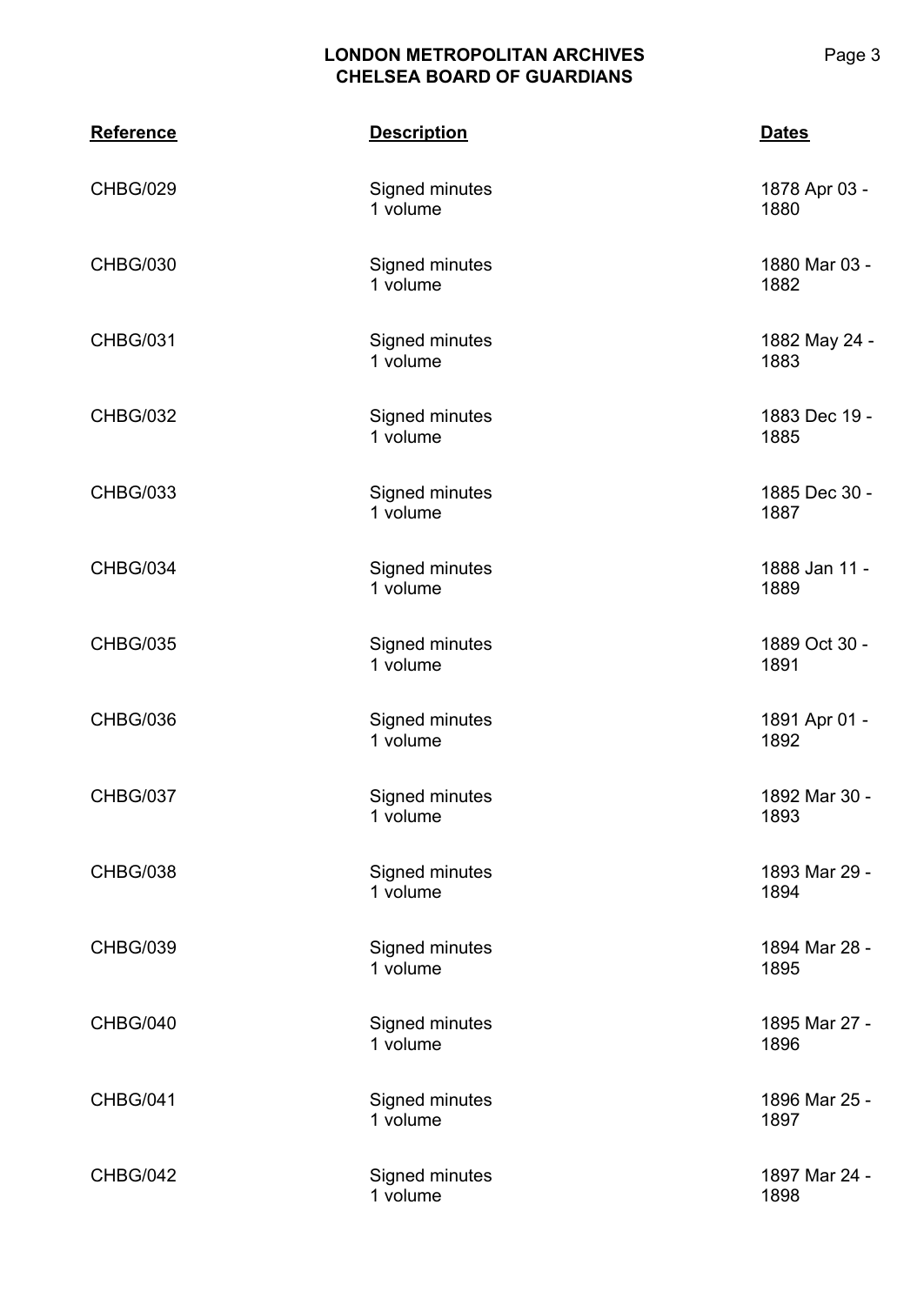| <b>Reference</b> | <b>Description</b>          | <b>Dates</b>          |
|------------------|-----------------------------|-----------------------|
| CHBG/043         | Signed minutes<br>1 volume  | 1898 Mar 23 -<br>1899 |
| CHBG/044         | Signed minutes<br>1 volume  | 1899 Apr 05 -<br>1900 |
| CHBG/045         | Signed minutes<br>1 volume  | 1900 Apr 04 -<br>1901 |
| CHBG/046         | Signed minutes<br>1 volume  | 1901 Apr 03 -<br>1902 |
| CHBG/047         | Signed minutes<br>1 volume  | 1902 Apr 02 -<br>1903 |
| CHBG/048         | Signed minutes<br>1 volume  | 1903 Apr 15 -<br>1904 |
| CHBG/049         | Signed minutes<br>1 volume  | 1904 Apr 20 -<br>1905 |
| <b>CHBG/050</b>  | Signed minutes<br>1 volume  | 1905 Apr 19 -<br>1906 |
| <b>CHBG/051</b>  | Signed minutes<br>1 volume  | 1906 Apr 25 -<br>1907 |
| <b>CHBG/052</b>  | Signed minutes<br>1 volume  | 1907 Apr 17 -<br>1908 |
| <b>CHBG/053</b>  | Signed minutes<br>1 printed | 1908 Apr 22 -<br>1909 |
| <b>CHBG/054</b>  | Signed minutes<br>1 volume  | 1909 Apr 21 -<br>1910 |
| <b>CHBG/055</b>  | Signed minutes<br>1 volume  | 1910 Apr 20 -<br>1911 |
| <b>CHBG/056</b>  | Signed minutes<br>1 volume  | 1911 Apr 19 -<br>1912 |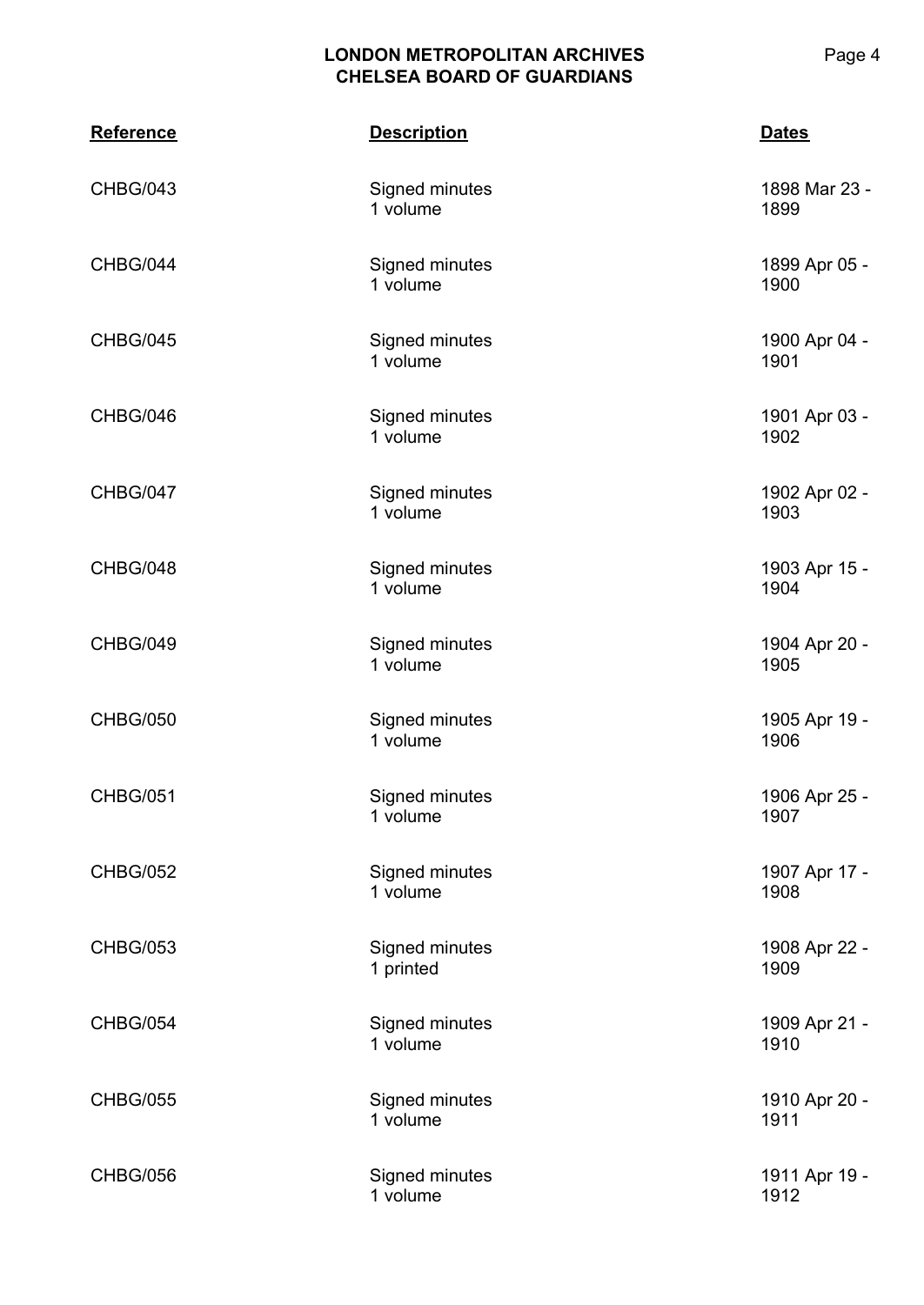| <b>Reference</b> | <b>Description</b>         | <b>Dates</b>          |
|------------------|----------------------------|-----------------------|
| <b>CHBG/057</b>  | Signed minutes<br>1 volume | 1912 Apr 17 -<br>1913 |
| <b>CHBG/058</b>  | Signed minutes<br>1 volume | 1913 Apr 16 -<br>1914 |
| <b>CHBG/059</b>  | Signed minutes<br>1 volume | 1914 Apr 16 -<br>1915 |
| CHBG/060         | Signed minutes<br>1 volume | 1915 Apr 29 -<br>1916 |
| <b>CHBG/061</b>  | Signed minutes<br>1 volume | 1916 Apr 26 -<br>1917 |
| CHBG/062         | Signed minutes<br>1 volume | 1917 Apr 25 -<br>1918 |
| <b>CHBG/063</b>  | Signed minutes<br>1 volume | 1918 Apr 24 -<br>1919 |
| CHBG/064         | Signed minutes<br>1 volume | 1919 Apr 16 -<br>1920 |
| <b>CHBG/065</b>  | Signed minutes<br>1 volume | 1920 Apr 16 -<br>1921 |
| CHBG/066         | Signed minutes<br>1 volume | 1921 Apr 20 -<br>1922 |
| <b>CHBG/067</b>  | Signed minutes<br>1 volume | 1922 Apr 19 -<br>1923 |
| CHBG/068         | Signed minutes<br>1 volume | 1923 Apr 18 -<br>1924 |
| CHBG/069         | Signed minutes<br>1 volume | 1924 Apr 16 -<br>1925 |
| CHBG/070         | Signed minutes<br>1 volume | 1925 Apr 23 -<br>1926 |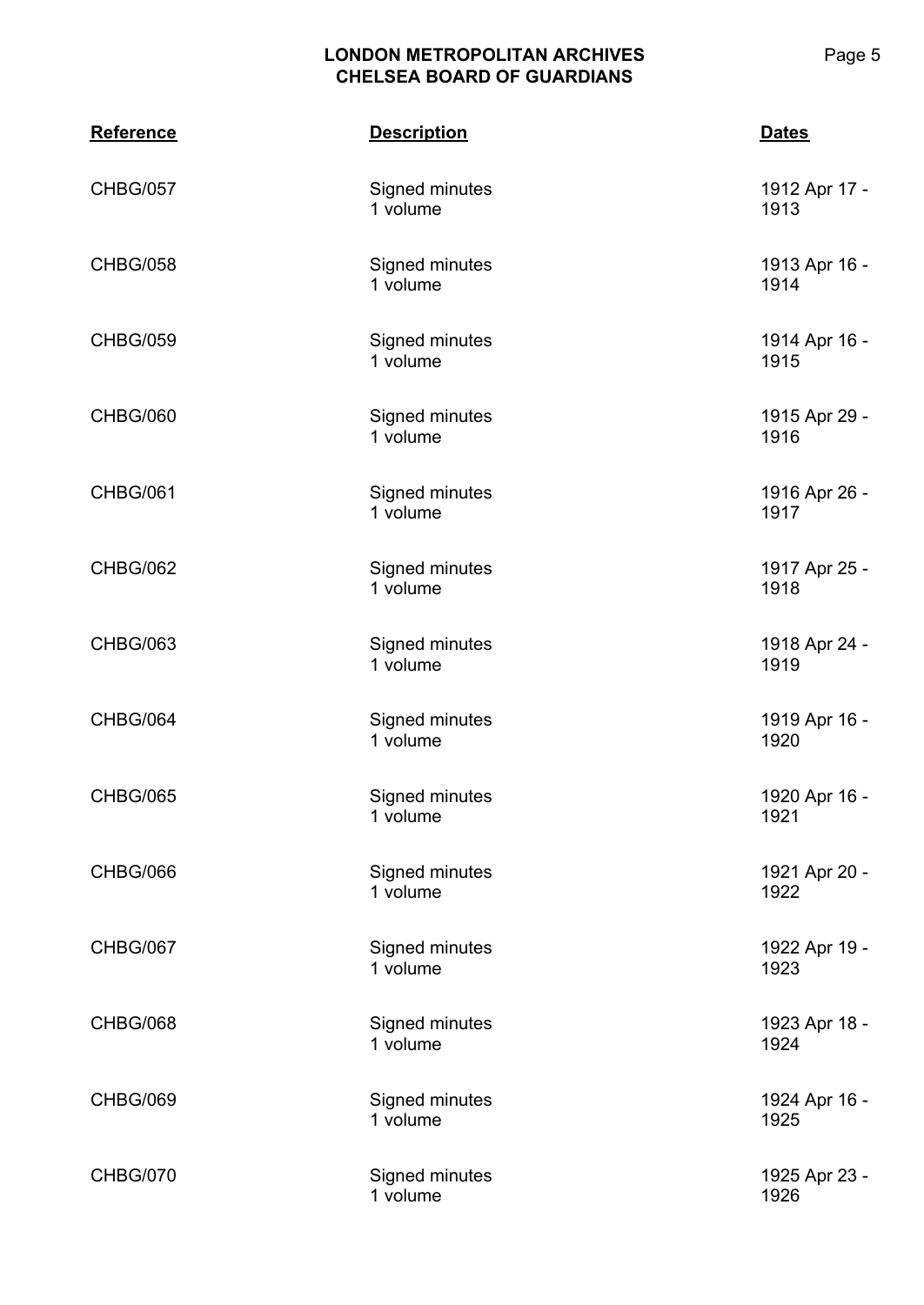| <b>Reference</b> | <b>Description</b>                                                | <b>Dates</b>          |
|------------------|-------------------------------------------------------------------|-----------------------|
| <b>CHBG/071</b>  | Signed minutes<br>1 volume                                        | 1926 Apr 21 -<br>1927 |
| <b>CHBG/072</b>  | Signed minutes<br>1 volume                                        | 1927 Apr 20 -<br>1928 |
| <b>CHBG/073</b>  | Signed minutes<br>1 volume                                        | 1928 Apr 18 -<br>1929 |
| CHBG/074         | Signed minutes<br>1 volume                                        | 1929 Apr 17 -<br>1930 |
| <b>CHBG/075</b>  | Index to minutes<br>1 volume                                      | 1929 - 1930           |
| CHBG/076         | Arrears sub-committee: Signed minutes<br>1 volume                 | 1908 Oct 20 -<br>1930 |
| CHBG/077         | Assessment Committee: Signed minutes<br>1 volume                  | 1870 Apr 22 -<br>1885 |
| <b>CHBG/078</b>  | Casual Wards Committee: Signed minutes<br>1 volume                | 1897 Mar 06 -<br>1912 |
| CHBG/079         | Signed minutes<br>1 volume                                        | 1900 Jun 13 -<br>1903 |
| <b>CHBG/080</b>  | <b>Fairfield Visiting Committee: Signed minutes</b><br>1 volume   | 1899 Jun 06 -<br>1904 |
| <b>CHBG/081</b>  | <b>Finance committee: Minutes</b><br>1 volume                     | 1884 Jan 09 -<br>1895 |
| <b>CHBG/082</b>  | <b>Finance Committee: Minutes</b><br>1 volume                     | 1895 Feb 26 -<br>1903 |
| <b>CHBG/083</b>  | Finance Committee: Minutes (signed from 1906)<br>Mar)<br>1 volume | 1903 Mar 17 -<br>1909 |
| CHBG/084         | <b>Finance Committee: Signed minutes</b><br>1 volume              | 1910 Jan 11 -<br>1915 |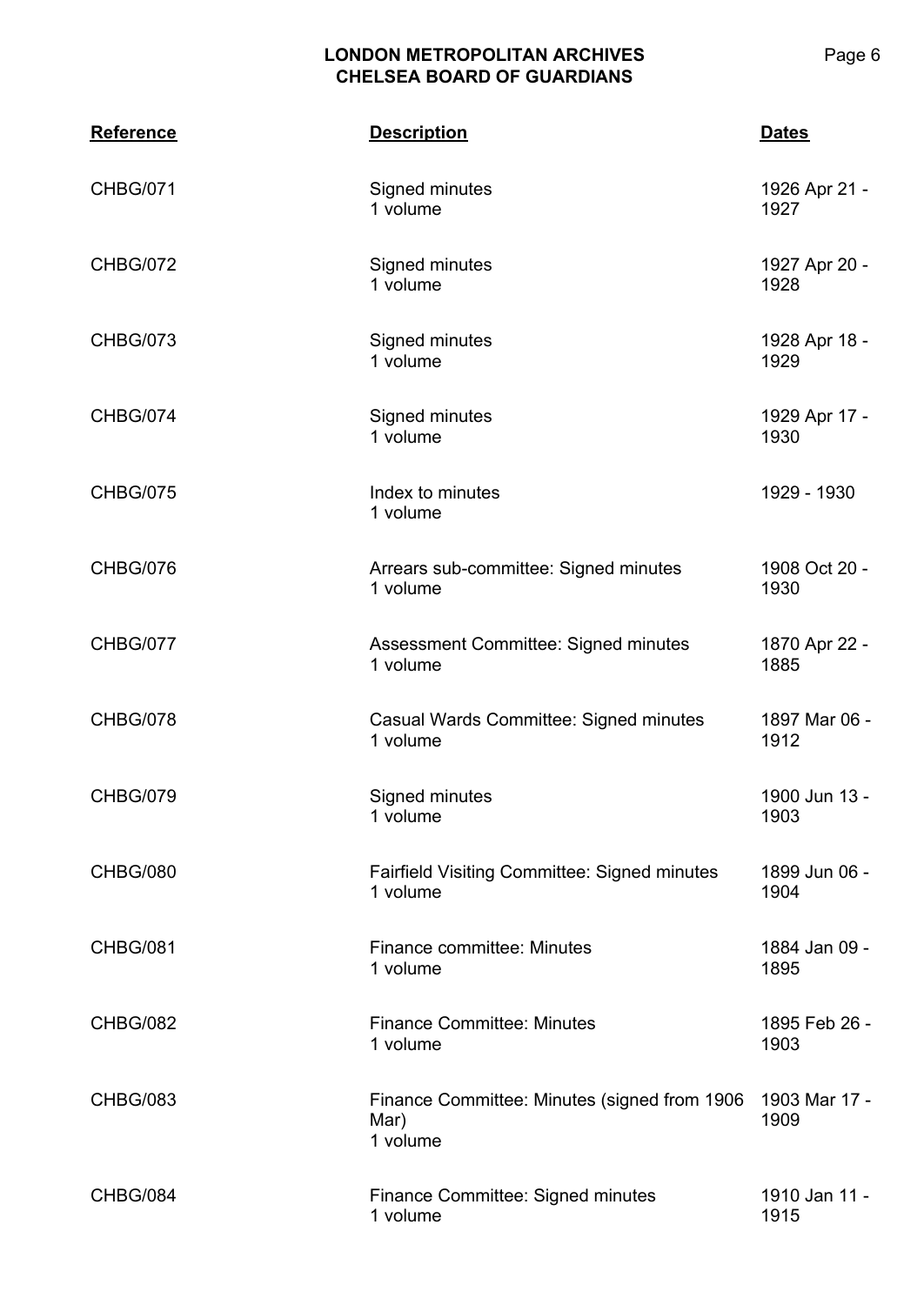| <b>Reference</b> | <b>Description</b>                                     | <b>Dates</b>          |
|------------------|--------------------------------------------------------|-----------------------|
| <b>CHBG/085</b>  | Finance Committee: Signed minutes<br>1 volume          | 1915 Apr 27 -<br>1924 |
| CHBG/086         | Finance Committee: Signed minutes<br>1 volume          | 1924 Sep 02 -<br>1930 |
| CHBG/087         | g-Minutes<br>1 volume                                  | 1882 May 10 -<br>1886 |
| CHBG/088         | <b>General Purposes Committee: Minutes</b><br>1 volume | 1886 Dec 01 -<br>1891 |
| CHBG/089         | g-Minutes<br>1 volume                                  | 1891 Dec 16 -<br>1895 |
| CHBG/090         | g-Minutes<br>1 volume                                  | 1896 Jan 01 -<br>1899 |
| <b>CHBG/091</b>  | g-Minutes<br>1 volume                                  | 1899 Feb 01 -<br>1901 |
| <b>CHBG/092</b>  | g-Minutes<br>1 volume                                  | 1901 Dec 11 -<br>1904 |
| <b>CHBG/093</b>  | g-Signed minutes<br>1 volume                           | 1904 Aug 03 -<br>1906 |
| CHBG/094         | g-Signed minutes<br>1 volume                           | 1906 May 02 -<br>1908 |
| <b>CHBG/095</b>  | g-Signed minutes<br>1 volume                           | 1908 Feb 05 -<br>1909 |
| CHBG/096         | g-Signed minutes<br>1 volume                           | 1909 Nov 03 -<br>1911 |
| CHBG/097         | g-Signed minutes<br>1 volume                           | 1911 May 31 -<br>1912 |
| CHBG/098         | g-Signed minutes<br>1 volume                           | 1912 Nov 27 -<br>1914 |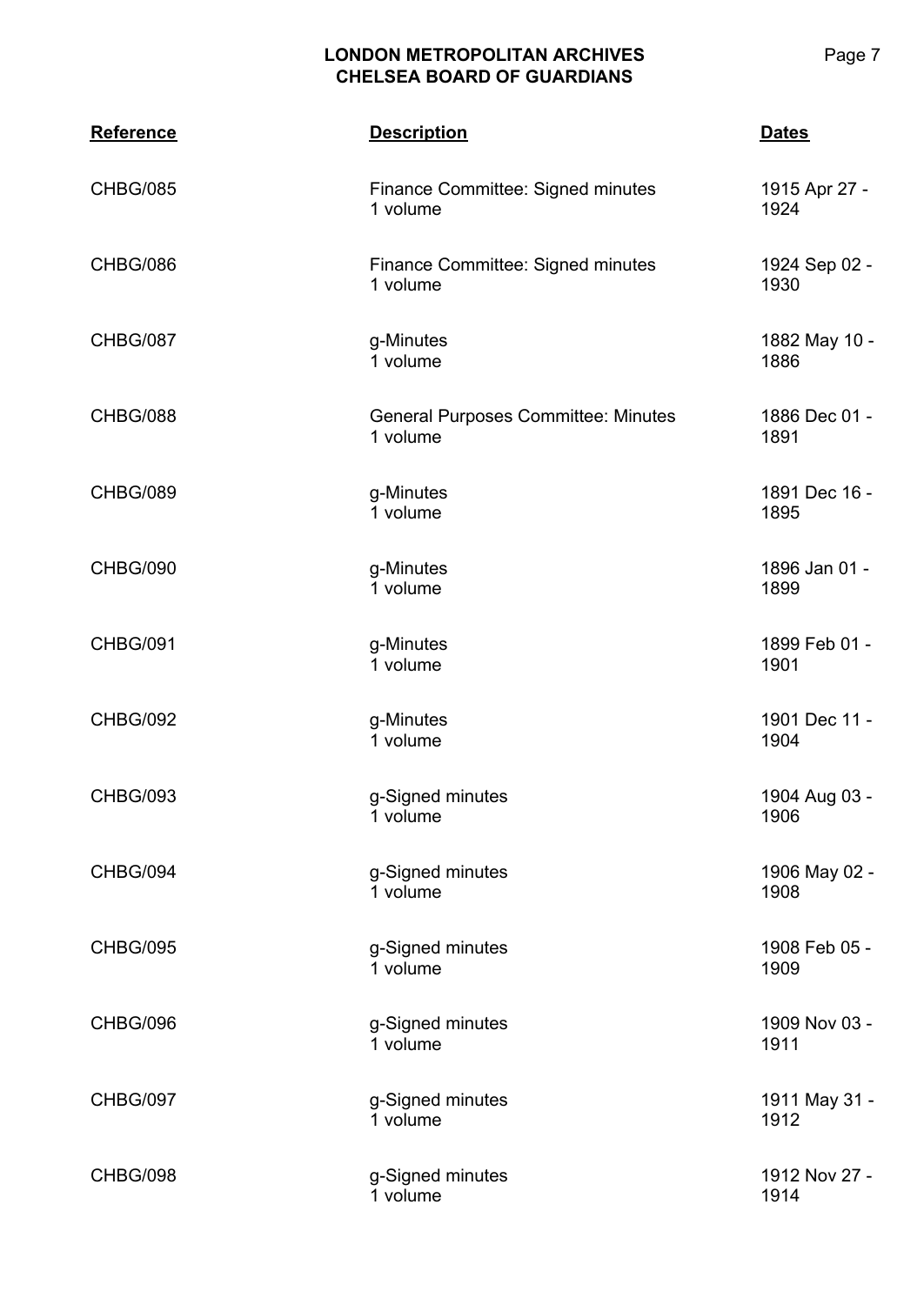| <b>Reference</b> | <b>Description</b>           | <b>Dates</b>          |
|------------------|------------------------------|-----------------------|
| CHBG/099         | g-Signed minutes<br>1 volume | 1914 May 13 -<br>1915 |
| <b>CHBG/100</b>  | g-Signed minutes<br>1 volume | 1915 Aug 04 -<br>1915 |
| <b>CHBG/101</b>  | g-Signed minutes<br>1 volume | 1915 Aug 04 -<br>1917 |
| <b>CHBG/102</b>  | g-Signed minutes<br>1 volume | 1917 Apr 25 -<br>1918 |
| <b>CHBG/103</b>  | g-Signed minutes<br>1 volume | 1918 Apr 24 -<br>1919 |
| CHBG/104         | g-Signed minutes<br>1 volume | 1919 Apr 14 -<br>1920 |
| <b>CHBG/105</b>  | g-Signed minutes<br>1 volume | 1920 Apr 21 -<br>1921 |
| <b>CHBG/106</b>  | g-Signed minutes<br>1 volume | 1921 Apr 20 -<br>1922 |
| <b>CHBG/107</b>  | g-Signed minutes<br>1 volume | 1922 Apr 19 -<br>1923 |
| <b>CHBG/108</b>  | g-Signed minutes<br>1 volume | 1923 Apr 18 -<br>1924 |
| <b>CHBG/109</b>  | g-Signed minutes<br>1 volume | 1924 Apr 16 -<br>1925 |
| <b>CHBG/110</b>  | g-Signed minutes<br>1 volume | 1925 Apr 22 -<br>1926 |
| <b>CHBG/111</b>  | g-Signed minutes<br>1 volume | 1926 Apr 21 -<br>1927 |
| <b>CHBG/112</b>  | g-Signed minutes<br>1 volume | 1927 Apr 20 -<br>1928 |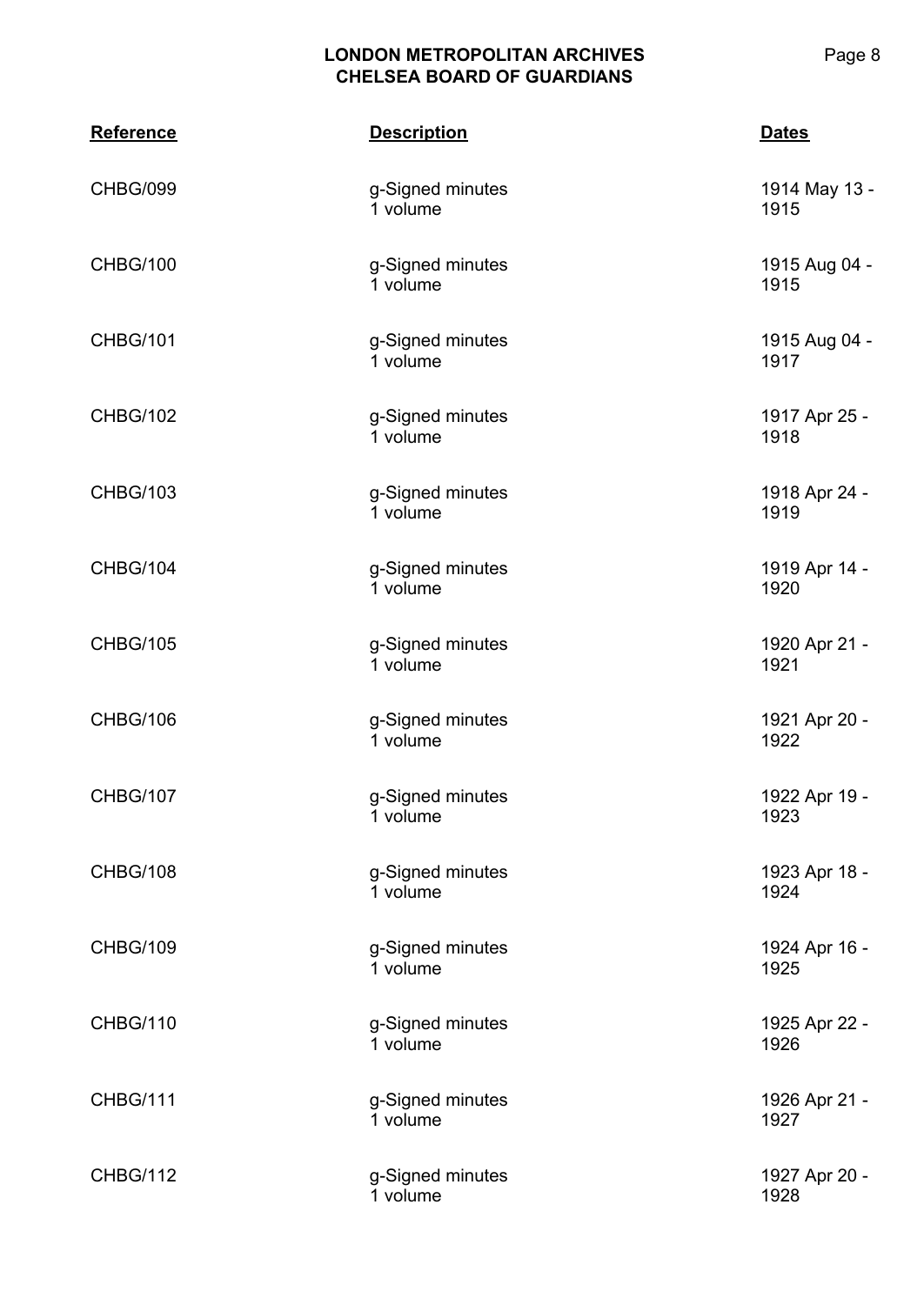| <b>Reference</b> | <b>Description</b>                                                              | <b>Dates</b>          |
|------------------|---------------------------------------------------------------------------------|-----------------------|
| <b>CHBG/113</b>  | g-Signed minutes<br>1 volume                                                    | 1928 Apr 18 -<br>1929 |
| CHBG/114         | g-Signed minutes<br>1 file                                                      | 1929 Apr 17 -<br>1930 |
| <b>CHBG/115</b>  | g-Index to minutes<br>1 volume                                                  | 1929 Apr -<br>1930    |
| CHBG/116         | Hospital (formerly infirmary) visiting committee:<br>Signed reports<br>1 volume | 1917 Jun 06 -<br>1930 |
| CHBG/117         | Infirmary Committee: Signed minutes<br>1 volume                                 | 1875 Sep 29 -<br>1880 |
| CHBG/118         | Infirmary Committee: Signed minutes<br>1 volume                                 | 1880 Mar 17 -<br>1882 |
| <b>CHBG/119</b>  | Inmates Examination sub-committee: Signed<br>minutes<br>1 volume                | 1899 Mar 27 -<br>1911 |
| <b>CHBG/120</b>  | Inmates Examination sub-committee: Signed<br>minutes<br>1 volume                | 1912 Jan 02 -<br>1927 |
| <b>CHBG/121</b>  | Inmates Examination sub-committee: Signed<br>minutes<br>1 volume                | 1927 Aug 30 -<br>1930 |
| <b>CHBG/122</b>  | Institution sub-committee: Signed minutes<br>1 volume                           | 1878 Jul 10 -<br>1883 |
| <b>CHBG/123</b>  | Ladies Committee: Signed reports<br>1 volume                                    | 1910 May 03 -<br>1930 |
| <b>CHBG/124</b>  | Ladies committee: Signed reports<br>1 volume                                    | 1930 Feb 11 -<br>1930 |
| <b>CHBG/125</b>  | Law Committee: Signed minutes<br>1 volume                                       | 1912 Jun 23 -<br>1923 |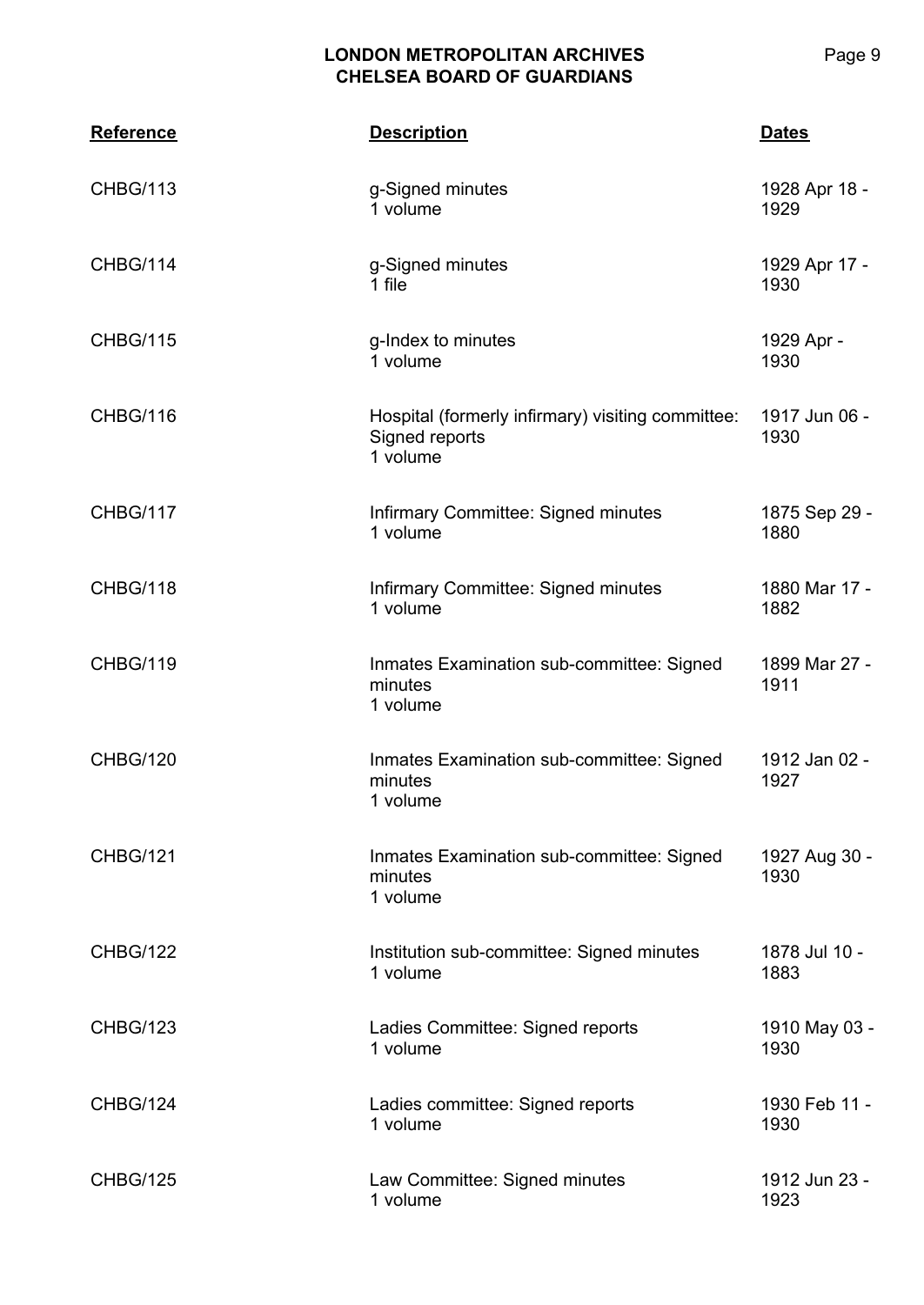Page 10

| <b>Reference</b> | <b>Description</b>                                                      | <b>Dates</b>          |
|------------------|-------------------------------------------------------------------------|-----------------------|
| CHBG/126         | Petty sessions held at Chelsea workhouse:<br>Signed minutes<br>1 volume | 1838 Feb 27 -<br>1842 |
| <b>CHBG/127</b>  | Petty sessions held at Chelsea workhouse:<br>Signed minutes<br>1 volume | 1842 Oct 25 -<br>1849 |
| CHBG/128         | Petty sessions held at Chelsea workhouse:<br>Signed minutes<br>1 volume | 1849 Feb 21 -<br>1853 |
| <b>CHBG/129</b>  | Petty sessions held at Chelsea workhouse:<br>Signed minutes<br>1 volume | 1853 Jun 22 -<br>1856 |
| <b>CHBG/130</b>  | Petty sessions held at Chelsea workhouse:<br>Signed minutes<br>1 volume | 1856 Dec 31 -<br>1863 |
| <b>CHBG/131</b>  | Petty sessions held at Chelsea workhouse:<br>Signed minutes<br>1 volume | 1863 Jun 25 -<br>1869 |
| <b>CHBG/132</b>  | Petty sessions held at Chelsea workhouse:<br>Signed minutes<br>1 volume | 1869 May 22 -<br>1879 |
| <b>CHBG/133</b>  | Petty sessions held at Chelsea workhouse:<br>Signed minutes<br>1 volume | 1879 Sep 06 -<br>1881 |
| CHBG/134         | Mental wards rota committee: Signed reports<br>1 volume                 | 1920 May 13 -<br>1925 |
| <b>CHBG/135</b>  | Special Institutions Committee: Signed minutes<br>1 volume              | 1912 Apr 01 -<br>1930 |
| CHBG/136         | Stores committee: Signed minutes<br>1 volume                            | 1909 Mar 09 -<br>1916 |
| <b>CHBG/137</b>  | Stores committee: Signed minutes<br>1 volume                            | 1916 May 20 -<br>1924 |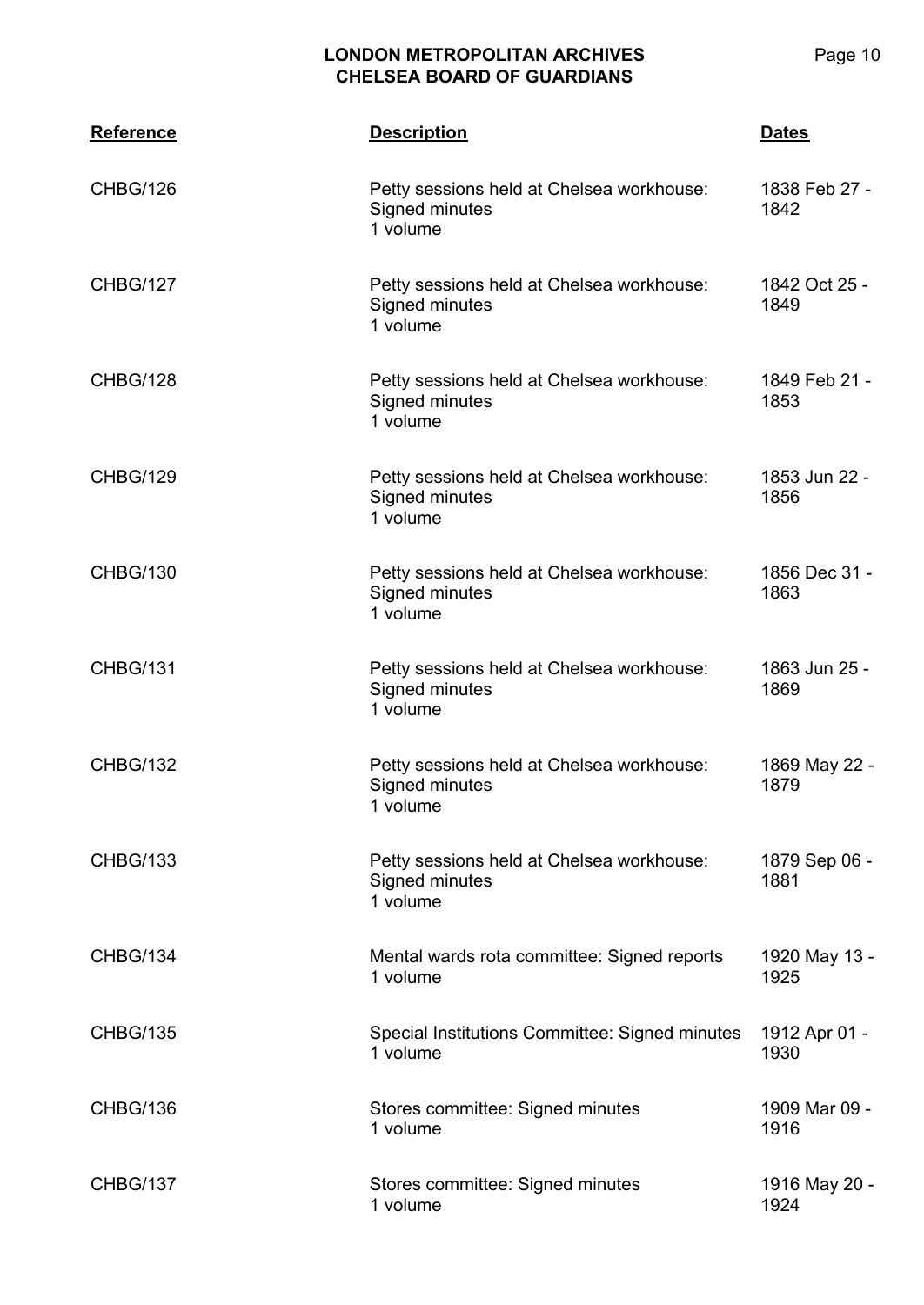| <b>Reference</b>                                             | <b>Description</b>                                                 | <b>Dates</b>          |
|--------------------------------------------------------------|--------------------------------------------------------------------|-----------------------|
| <b>CHBG/138</b>                                              | Stores committee: Signed minutes<br>1 volume                       | 1924 Sep 11 -<br>1930 |
| <b>CHBG/139</b>                                              | Various committees: Signed reports<br>1 volume                     | 1901 Jan 2 -<br>1908  |
| <b>CHBG/140</b>                                              | Various committees: Signed reports<br>1 volume                     | 1908 Jul 22 -<br>1921 |
| <b>CHBG/141</b>                                              | Various committees: Signed reports<br>1 volume                     | 1921 Oct 11 -<br>192  |
| <b>CHBG/142</b><br>Unfit<br>Not available for general access | Workhouse visiting committee: Minutes<br>1 volume                  | 1837 - 1846           |
| <b>CHBG/143</b>                                              | Workhouse visiting committee: Signed reports<br>1 volume           | 1914 May 13 -<br>1930 |
| CHBG/144                                                     | Works (formerly building) committee: Signed<br>minutes<br>1 volume | 1899 Nov 08 -<br>1930 |
| <b>MISCELLANEOUS</b>                                         |                                                                    |                       |
| CHBG/145/001                                                 | Notices of motions<br>1 volume                                     | 1835 - 1836           |
| CHBG/145/002                                                 | Notices of motions<br>1 volume                                     | 1928 - 1929           |
| CHBG/146/001                                                 | Guardians' year book<br>1 volume                                   | 1906 - 1907           |
| CHBG/146/002                                                 | Guardians' year book<br>1 volume                                   | 1928 - 1931           |
| CHBG/147                                                     | Index to standing orders<br>1 volume                               | 1870 - 1906           |
| CHBG/148                                                     | Highway, lighting and other Acts<br>1 volume                       | 1833 - 1835           |

Page 11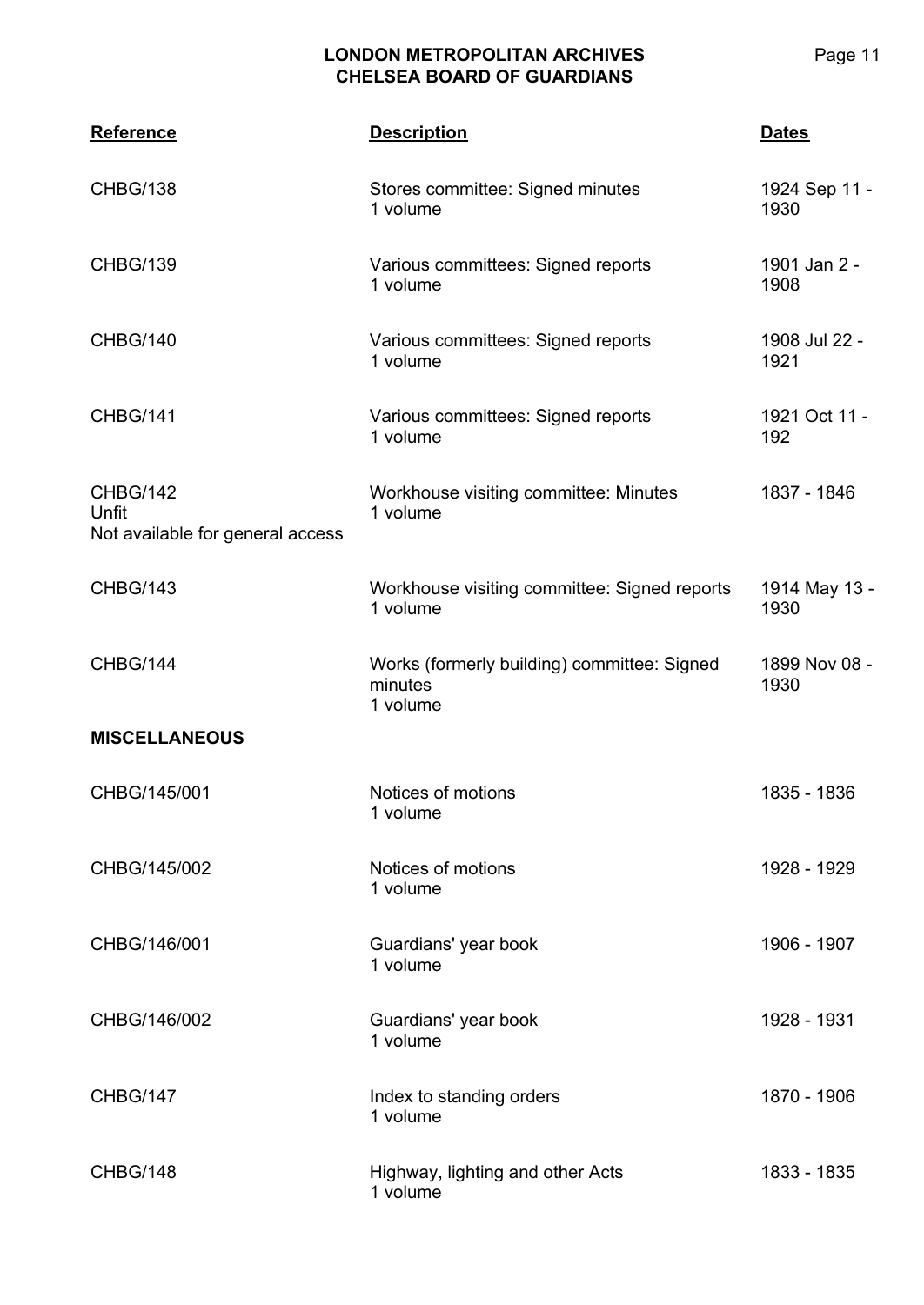| <b>Reference</b>                                         | <b>Description</b>                                                                     | <b>Dates</b> |
|----------------------------------------------------------|----------------------------------------------------------------------------------------|--------------|
| CHBG/149/001                                             | Chelsea Improvement Act<br>1 volume                                                    | 1845         |
| CHBG/149/002                                             | Chelsea Improvement Act (duplicate)<br>1 volume                                        | 1845         |
| <b>CHBG/150</b>                                          | Poor Law Amendment Bill<br>1 volume                                                    | 1834         |
| <b>CHBG/151</b>                                          | <b>Counterpart leases</b><br>1 bundle                                                  | 1821 - 1887  |
| <b>CHBG/152</b>                                          | Survey and valuation of the parish<br>1 volume                                         | 1851         |
| <b>CHBG/153</b>                                          | Plan and letter concerning proposed alteration<br>to the old burial ground<br>1 bundle | 1887         |
| ORDERS OF AND CORRESPONDENCE WITH GOVERNMENT DEPARTMENTS |                                                                                        |              |
| <b>CHBG/154</b>                                          | <b>Orders in Council</b><br>1 bundle                                                   | 1841 - 1860  |
| CHBG/155/001                                             | Orders of Government departments: indexed<br>1 volume                                  | 1850 - 1876  |
| CHBG/155/002                                             | Orders of Government departments: indexed<br>1 volume                                  | 1877 - 1884  |
| CHBG/155/003                                             | Orders of Government departments: indexed<br>1 volume                                  | 1885 - 1890  |
| CHBG/155/004                                             | Orders of Government departments: indexed<br>1 volume                                  | 1891 - 1902  |
| CHBG/155/005                                             | Orders of Government departments: indexed<br>1 volume                                  | 1903 - 1912  |
| CHBG/155/006                                             | Orders of Government departments: indexed<br>1 volume                                  | 1913 - 1921  |
| CHBG/156/001                                             | Letters from Government departments: indexed<br>1 volume                               | 1867 - 1869  |

Page 12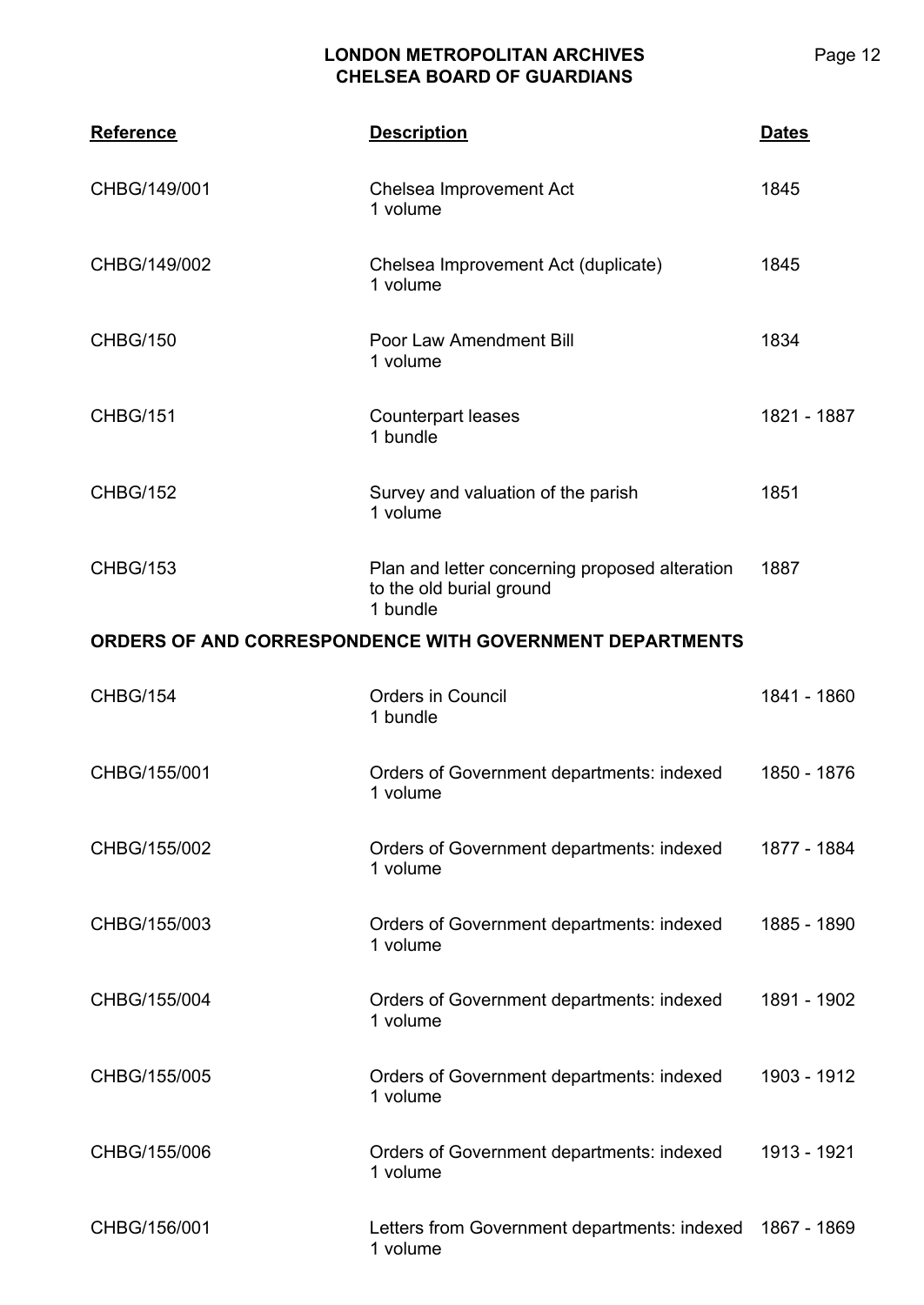| <b>Reference</b> | <b>Description</b>                                       | <b>Dates</b> |
|------------------|----------------------------------------------------------|--------------|
| CHBG/156/002     | Letters from Government departments: indexed<br>1 volume | 1870 - 1872  |
| CHBG/156/003     | Letters from Government departments: indexed<br>1 volume | 1873 - 1876  |
| CHBG/156/004     | Letters from Government departments: indexed<br>1 volume | 1877         |
| CHBG/156/005     | Letters from Government departments: indexed<br>1 volume | 1878         |
| CHBG/156/006     | Letters from Government departments: indexed<br>1 volume | 1879         |
| CHBG/156/007     | Letters from Government departments: indexed<br>1 volume | 1880         |
| CHBG/156/008     | Letters from Government departments: indexed<br>1 volume | 1881         |
| CHBG/156/009     | Letters from Government departments: indexed<br>1 volume | 1882         |
| CHBG/156/010     | Letters from Government departments: indexed<br>1 volume | 1883         |
| CHBG/156/011     | Letters from Government departments: indexed<br>1 volume | 1884         |
| CHBG/156/012     | Letters from Government departments: indexed<br>1 volume | 1885         |
| CHBG/156/013     | Letters from Government departments: indexed<br>1 volume | 1886         |
| CHBG/156/014     | Letters from Government departments: indexed<br>1 volume | 1887         |
| CHBG/156/015     | Letters from Government departments: indexed<br>1 volume | 1888         |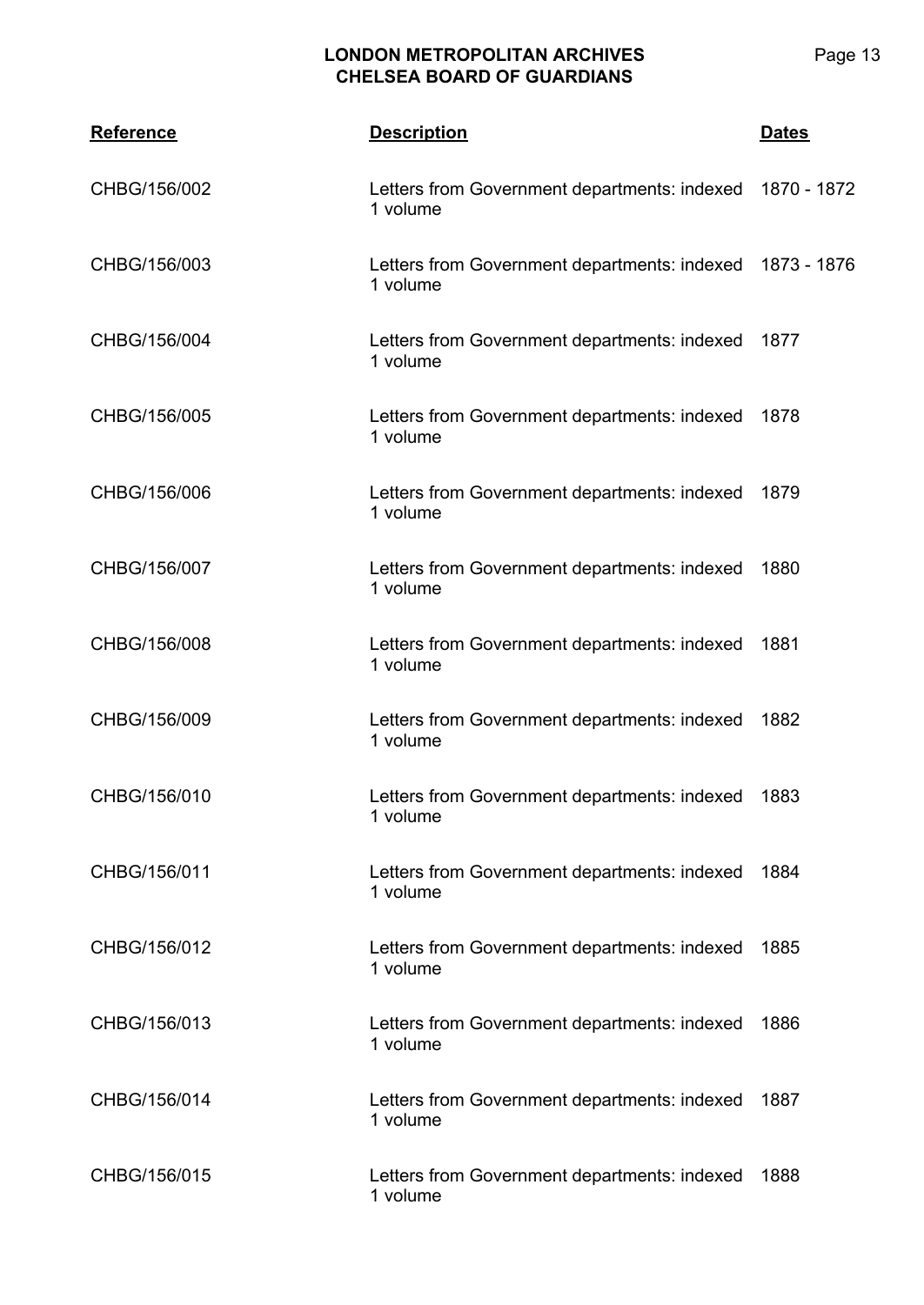| <b>Reference</b> | <b>Description</b>                                       | <b>Dates</b> |
|------------------|----------------------------------------------------------|--------------|
| CHBG/156/016     | Letters from Government departments: indexed<br>1 volume | 1889         |
| CHBG/156/017     | Letters from Government departments: indexed<br>1 volume | 1890         |
| CHBG/156/018     | Letters from Government departments: indexed<br>1 volume | 1891         |
| CHBG/156/019     | Letters from Government departments: indexed<br>1 volume | 1892         |
| CHBG/156/020     | Letters from Government departments: indexed<br>1 volume | 1893         |
| CHBG/156/021     | Letters from Government departments: indexed<br>1 volume | 1894         |
| CHBG/156/022     | Letters from Government departments: indexed<br>1 volume | 1895         |
| CHBG/156/023     | Letters from Government departments: indexed<br>1 volume | 1896         |
| CHBG/156/024     | Letters from Government departments: indexed<br>1 volume | 1897         |
| CHBG/156/025     | Letters from Government departments: indexed<br>1 volume | 1898         |
| CHBG/156/026     | Letters from Government departments: indexed<br>1 volume | 1899         |
| CHBG/156/027     | Letters from Government departments: indexed<br>1 volume | 1900         |
| CHBG/156/028     | Letters from Government departments: indexed<br>1 volume | 1901         |
| CHBG/156/029     | Letters from Government departments: indexed<br>1 volume | 1902         |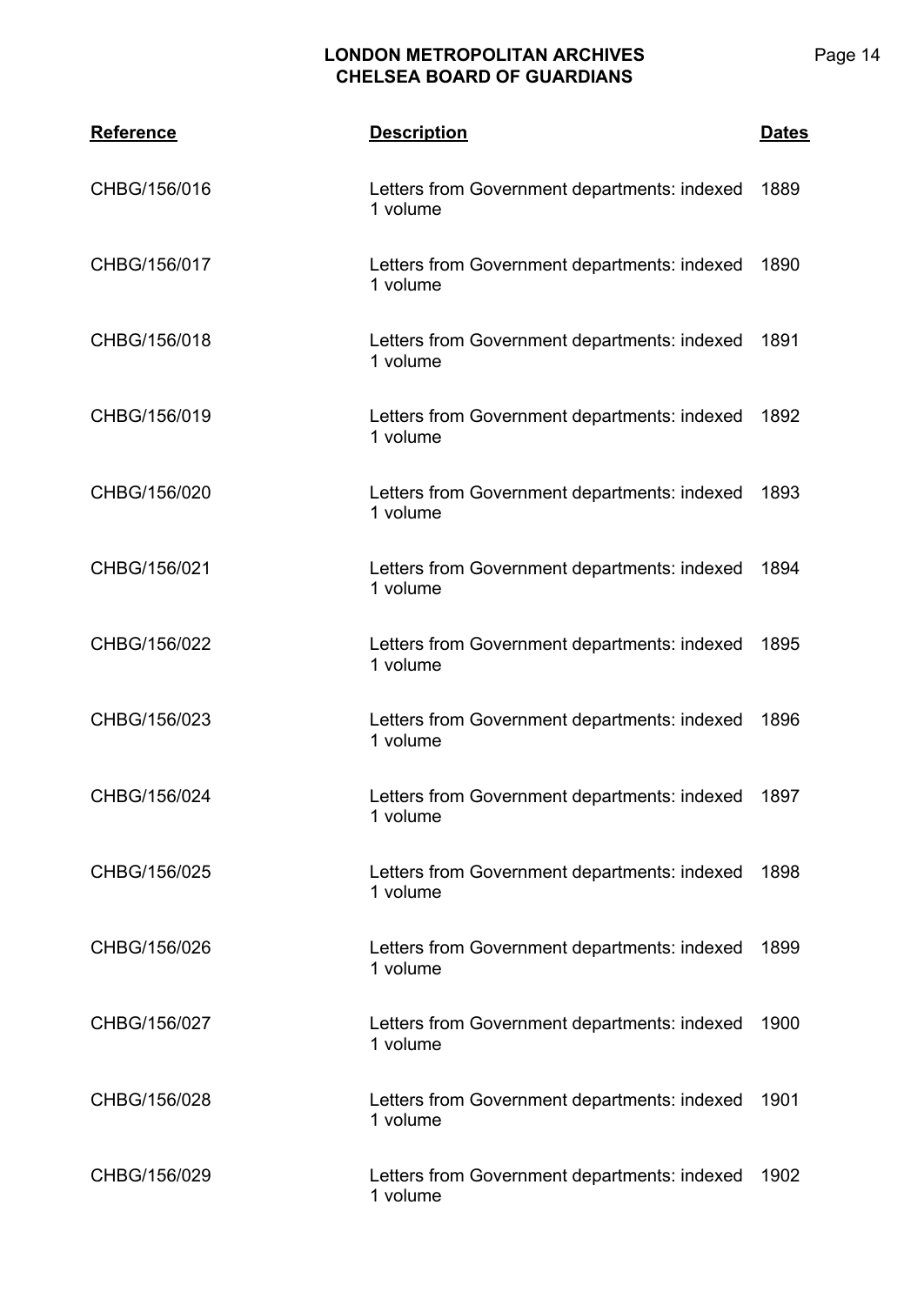| <b>Reference</b> | <b>Description</b>                                       | <u>Dates</u> |
|------------------|----------------------------------------------------------|--------------|
| CHBG/156/030     | Letters from Government departments: indexed<br>1 volume | 1903         |
| CHBG/156/031     | Letters from Government departments: indexed<br>1 volume | 1904         |
| CHBG/156/032     | Letters from Government departments: indexed<br>1 volume | 1905         |
| CHBG/156/033     | Letters from Government departments: indexed<br>1 volume | 1906         |
| CHBG/156/034     | Letters from Government departments: indexed<br>1 volume | 1907         |
| CHBG/156/035     | Letters from Government departments: indexed<br>1 volume | 1908         |
| CHBG/156/036     | Letters from Government departments: indexed<br>1 volume | 1909         |
| CHBG/156/037     | Letters from Government departments: indexed<br>1 volume | 1910         |
| CHBG/156/038     | Letters from Government departments: indexed<br>1 volume | 1911         |
| CHBG/156/039     | Letters from Government departments: indexed<br>1 volume | 1912         |
| CHBG/156/040     | Letters from Government departments: indexed<br>1 volume | 1913         |
| CHBG/156/041     | Letters from Government departments: indexed<br>1 volume | 1914         |
| CHBG/156/042     | Letters from Government departments: indexed<br>1 volume | 1915         |
| CHBG/156/043     | Letters from Government departments: indexed<br>1 volume | 1916         |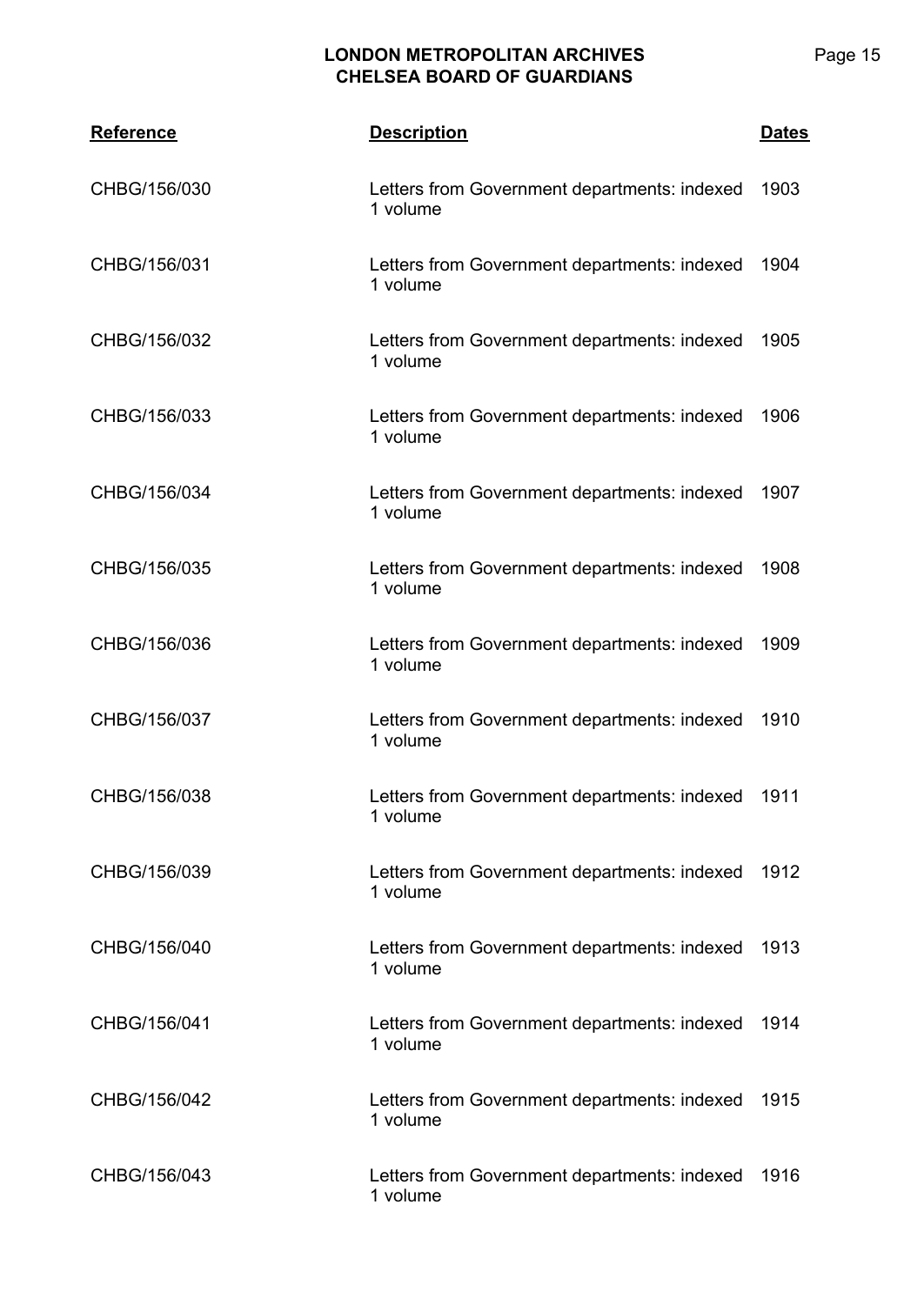Page 16

| <b>Reference</b> | <b>Description</b>                                       | <b>Dates</b>          |
|------------------|----------------------------------------------------------|-----------------------|
| CHBG/156/044     | Letters from Government departments: indexed<br>1 volume | 1917 - 1919           |
| CHBG/156/045     | Letters from the Ministry of Health: indexed<br>1 volume | 1920                  |
| CHBG/156/046     | Letters from the Ministry of Health: indexed<br>1 volume | 1921                  |
| CHBG/156/047     | Letters from the Ministry of Health: indexed<br>1 volume | 1922                  |
| CHBG/156/048     | Letters from the Ministry of Health: indexed<br>1 volume | 1923                  |
| CHBG/156/049     | Letters from the Ministry of Health: indexed<br>1 volume | 1924                  |
| CHBG/156/050     | Letters from the Ministry of Health: indexed<br>1 volume | 1925                  |
| CHBG/156/051     | Letters from the Ministry of Health: indexed<br>1 volume | 1927                  |
| CHBG/156/052     | Letters from the Ministry of Health: indexed<br>1 volume | 1928 - 1929           |
| CHBG/157/001     | Letters to Government departments<br>1 volume            | 1871 Nov 23 -<br>1886 |
| CHBG/157/002     | Letters to Government departments<br>1 volume            | 1886 Feb 21 -<br>1890 |
| CHBG/157/003     | Letters to Government departments<br>1 volume            | 1890 Sep 01 -<br>1898 |
| CHBG/157/004     | Letters to Government departments<br>1 volume            | 1898 Jul 19 -<br>1907 |
| CHBG/157/005     | Letters to Government departments<br>1 volume            | 1907 Feb 05 -<br>1915 |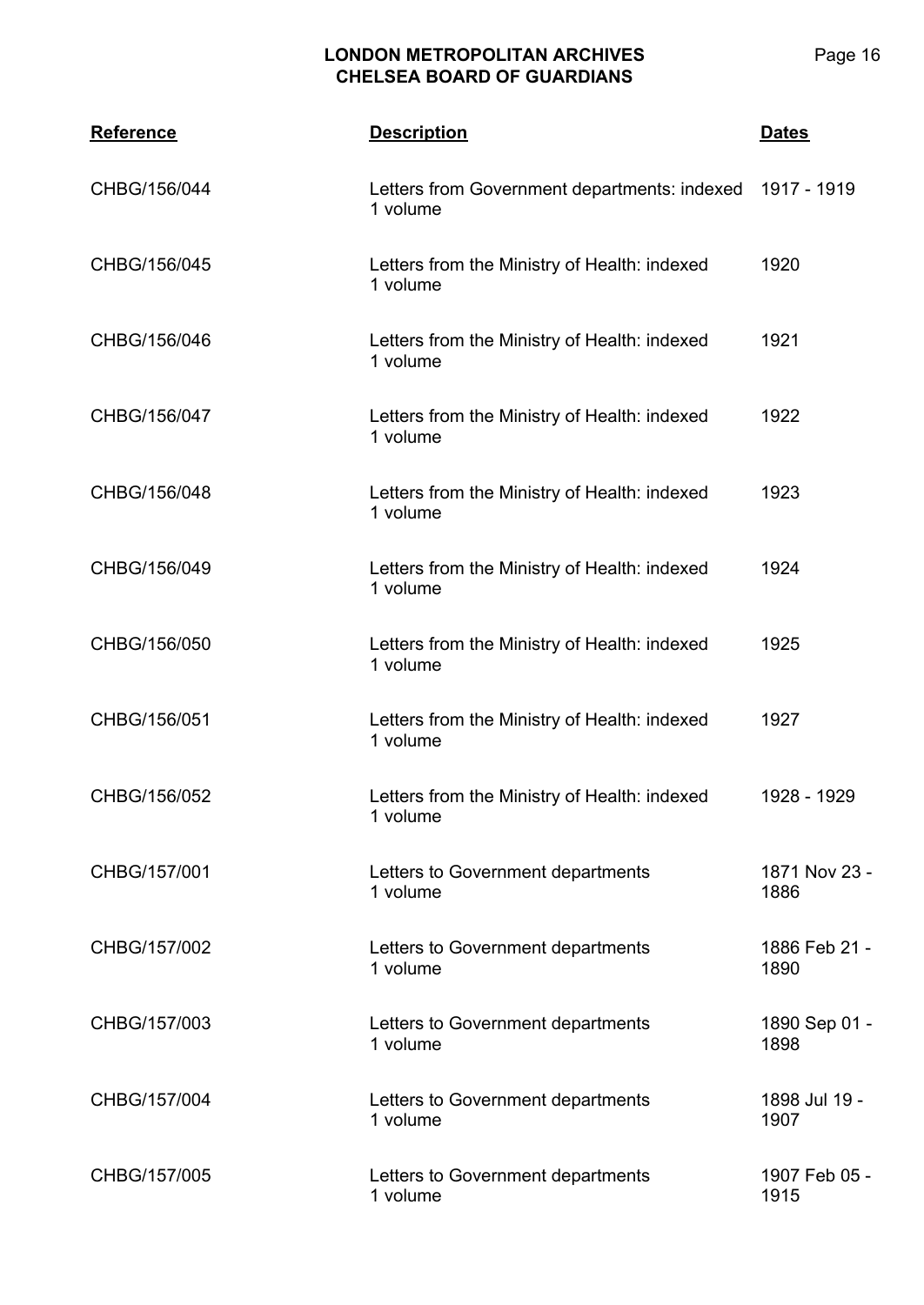| <b>Reference</b>                                          | <b>Description</b>                                                                          | <b>Dates</b>          |  |
|-----------------------------------------------------------|---------------------------------------------------------------------------------------------|-----------------------|--|
| CHBG/157/006                                              | Letters to Government departments<br>1 volume                                               | 1915 Mar 18 -<br>1930 |  |
| CHBG/158/001                                              | Registers of letters to Government departments 1839 - 1841<br>1 volume                      |                       |  |
| CHBG/158/002                                              | Registers of letters to Government departments 1841 - 1847<br>1 volume                      |                       |  |
| CHBG/158/003                                              | Registers of letters to Government departments 1847 - 1850<br>1 volume                      |                       |  |
| CHBG/158/004                                              | Registers of letters to Government departments 1850 - 1854<br>1 volume                      |                       |  |
| CHBG/158/005                                              | Registers of letters to Government departments 1854 - 1860<br>1 volume                      |                       |  |
| CHBG/158/006                                              | Registers of letters to Government departments 1860 - 1864<br>1 volume                      |                       |  |
| CHBG/158/007                                              | Registers of letters to Government departments 1864 - 1869<br>1 volume                      |                       |  |
| CHBG/158/008                                              | Registers of letters to Government departments 1869 - 1871<br>1 volume                      |                       |  |
| <b>CHBG/159</b>                                           | Letters concerning parish affairs and plan of<br>government property in Chelsea<br>1 bundle | 1848 - 1881           |  |
| <b>CONTRACTS, AGREEMENTS, ESTIMATES</b>                   |                                                                                             |                       |  |
| CHBG/160                                                  | Agreements and contracts<br>1 file                                                          | 1901 - 1928           |  |
| CHBG/161/001<br>Unfit<br>Not available for general access | <b>Estimates and agreements</b><br>1 volume                                                 | 1892 - 1895           |  |
| CHBG/161/002                                              | <b>Estimates and agreements</b><br>1 volume                                                 | 1896 - 1899           |  |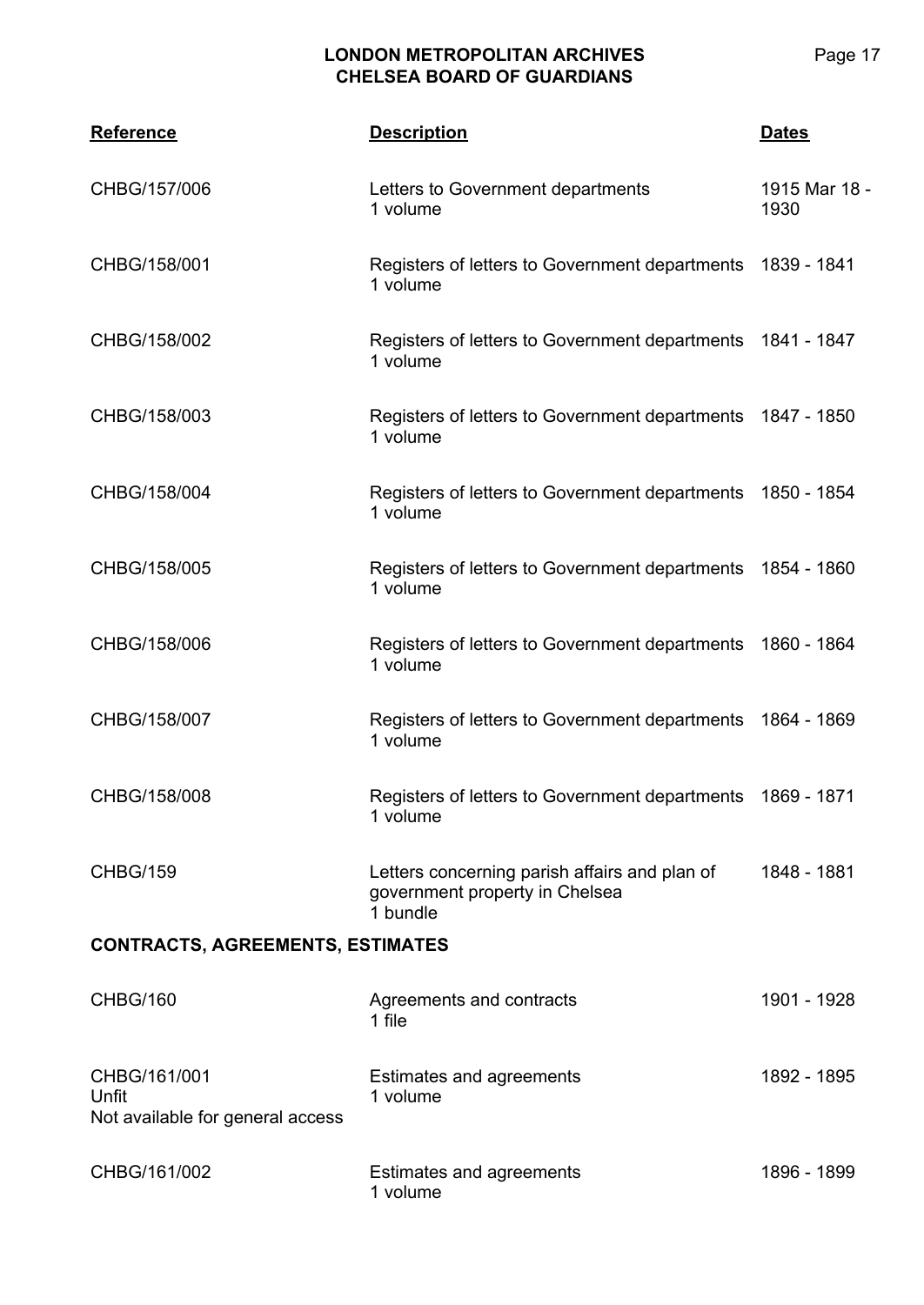| <b>Reference</b>                                                                                          | <b>Description</b>                                                                                                            | Dates                 |
|-----------------------------------------------------------------------------------------------------------|-------------------------------------------------------------------------------------------------------------------------------|-----------------------|
| CHBG/161/003                                                                                              | Estimates and agreements<br>1 volume                                                                                          | 1900 - 1904           |
| CHBG/161/004                                                                                              | Estimates and agreements<br>1 volume                                                                                          | 1905 - 1908           |
| CHBG/161/005                                                                                              | <b>Estimates and agreements</b><br>1 volume                                                                                   | 1909 - 1913           |
| CHBG/161/006                                                                                              | Estimates and agreements<br>1 volume                                                                                          | 1914 - 1917           |
| CHBG/161/007                                                                                              | Estimates and agreements<br>1 volume                                                                                          | 1918 - 1920           |
| CHBG/161/008                                                                                              | Estimates and agreements<br>1 volume                                                                                          | 1921 - 1923           |
| <b>CHBG/162</b>                                                                                           | Correspondence concerning workhouse<br>enlargement, including correspondence<br>concerning extension of infirmary<br>1 volume | 1849 - 1850           |
| <b>SETTLEMENT AND RELIEF</b>                                                                              |                                                                                                                               |                       |
| <b>CHBG/163</b><br>Available for general access. At<br>risk<br>Available online via<br>www.ancestry.co.uk | Settlement examinations, sworn<br>1 volume                                                                                    | 1852 Nov 23 -<br>1865 |
| CHBG/164/001<br>Not available for general access<br>Available online via<br>www.ancestry.co.uk            | Settlement examinations<br>1 volume                                                                                           | 1842 - 1848           |
| CHBG/164/002<br>Not available for general access<br>Available online via<br>www.ancestry.co.uk            | Settlement examinations<br>1 volume                                                                                           | 1848 - 1855           |
| CHBG/164/003<br>Not available for general access<br>Available online via<br>www.ancestry.co.uk            | Settlement examinations<br>1 volume                                                                                           | 1855 - 1868           |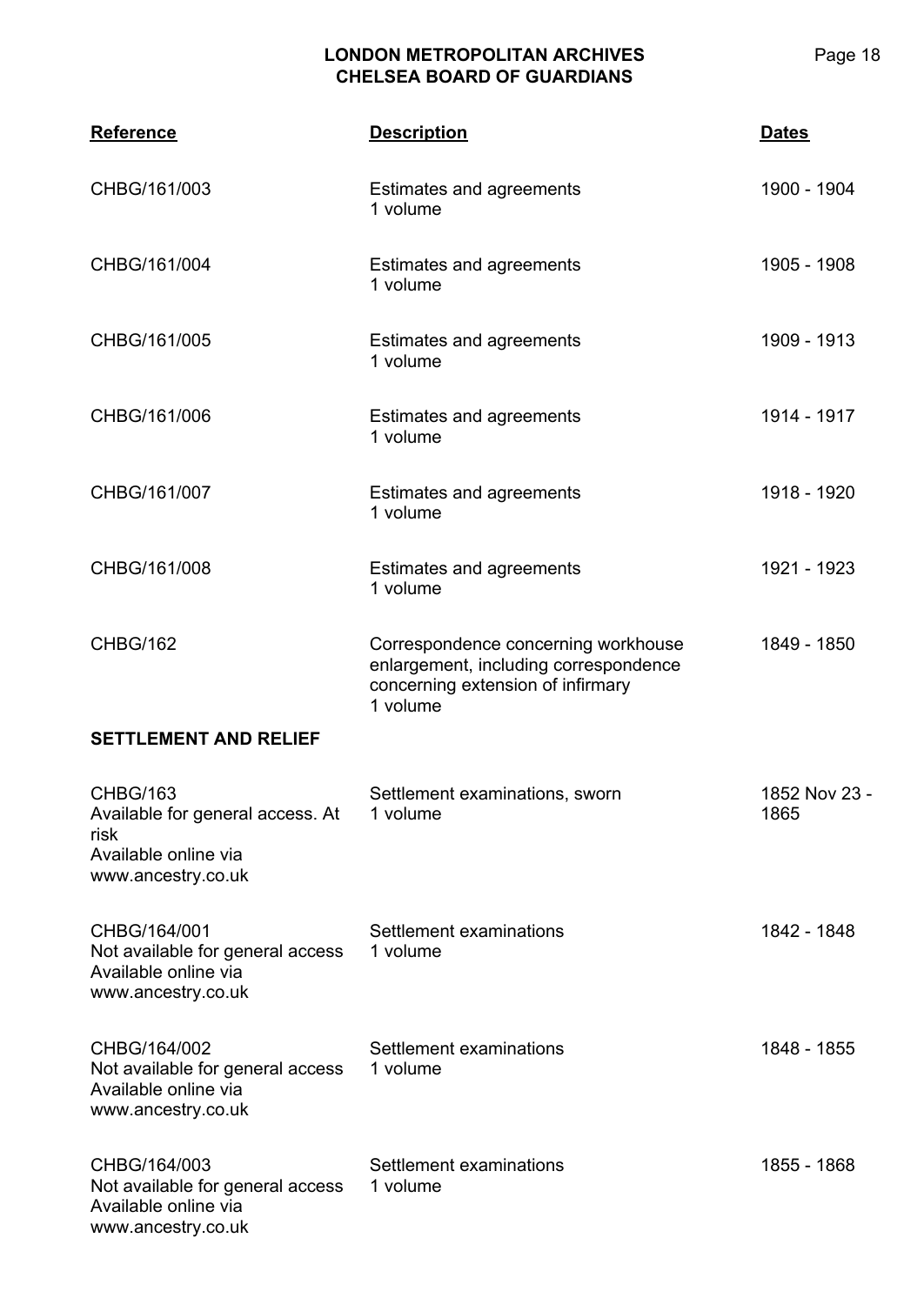| <b>Reference</b>                                                                                       | <b>Description</b>                             | <b>Dates</b> |
|--------------------------------------------------------------------------------------------------------|------------------------------------------------|--------------|
| CHBG/164/004<br>Available for general access. At<br>risk<br>Available online via<br>www.ancestry.co.uk | Settlement examinations<br>1 volume            | 1868 - 1878  |
| CHBG/164/005<br>Not available for general access<br>Available online via<br>www.ancestry.co.uk         | Settlement examinations<br>1 volume            | 1879 - 1885  |
| CHBG/164/006<br>Not available for general access<br>Available online via<br>www.ancestry.co.uk         | Settlement examinations<br>1 volume            | 1885 - 1892  |
| CHBG/164/007<br>Not available for general access<br>Available online via<br>www.ancestry.co.uk         | Settlement examinations<br>1 volume            | 1892 - 1900  |
| CHBG/164/008<br>Not available for general access<br>Available online via<br>www.ancestry.co.uk         | Settlement examinations<br>1 volume            | 1900 - 1907  |
| CHBG/164/009<br>Not available for general access<br>Available online via<br>www.ancestry.co.uk         | Settlement examinations<br>1 volume            | 1907         |
| <b>CHBG/165</b><br>Not available for general access<br>Available online via<br>www.ancestry.co.uk      | Settlement examinations<br>1 volume            | 1843         |
| CHBG/166<br>Not available for general access<br>Available online via<br>www.ancestry.co.uk             | Names of paupers under examination<br>1 volume | 1885 - 1890  |
| CHBG/167/001<br>Not available for general access<br>Available online via<br>www.ancestry.co.uk         | Orders of removal inwards<br>1 bundle          | 1837 - 1849  |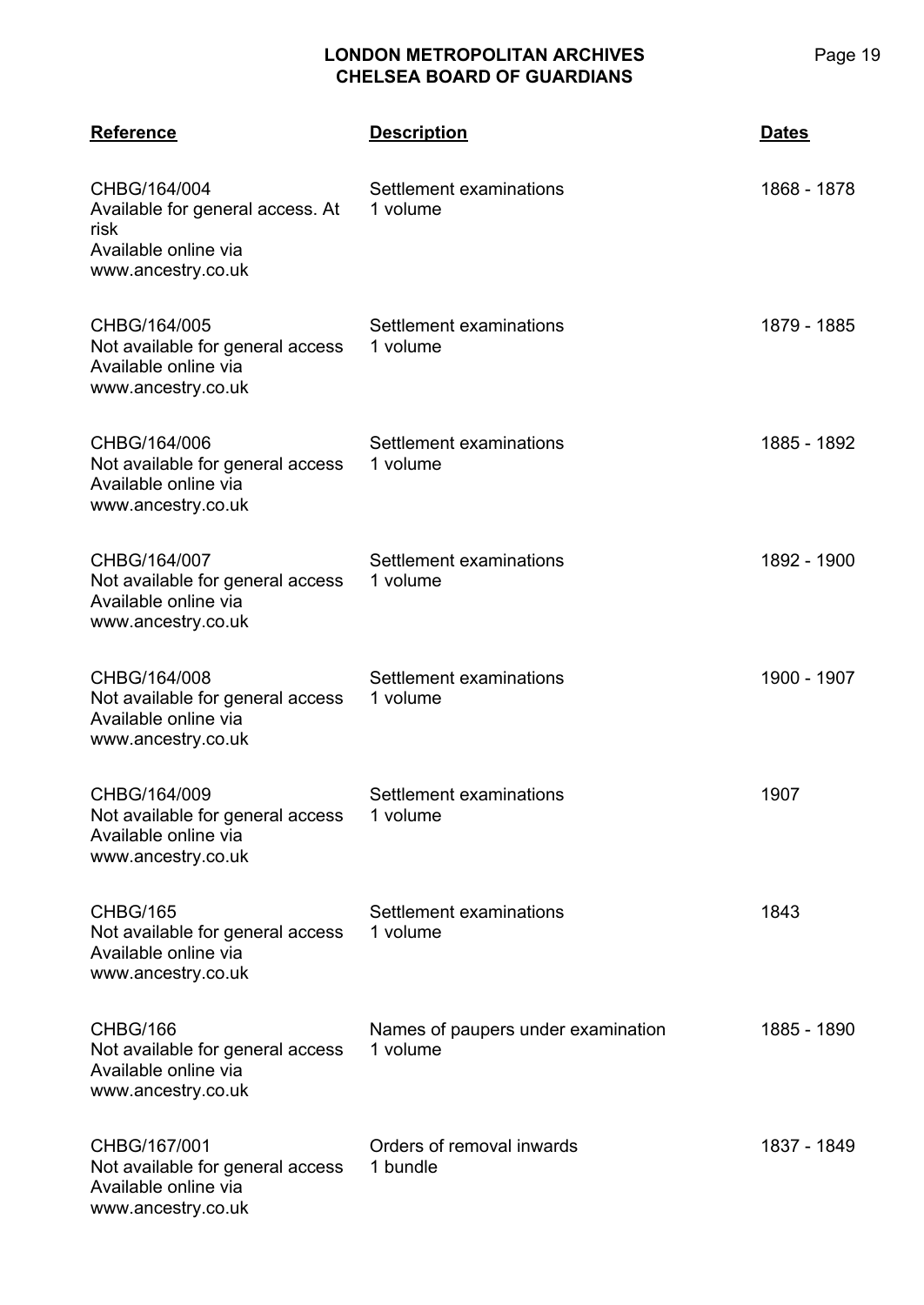| <b>Reference</b>                                                                               | <b>Description</b>                     | <b>Dates</b> |
|------------------------------------------------------------------------------------------------|----------------------------------------|--------------|
| CHBG/167/002<br>Not available for general access<br>Available online via<br>www.ancestry.co.uk | Orders of removal inwards<br>1 bundle  | 1850 - 1857  |
| CHBG/167/003<br>Not available for general access<br>Available online via<br>www.ancestry.co.uk | Orders of removal inwards<br>1 bundle  | 1859 - 1865  |
| CHBG/167/004<br>Not available for general access<br>Available online via<br>www.ancestry.co.uk | Orders of removal inwards<br>1 bundle  | 1866 - 1872  |
| CHBG/167/005<br>Not available for general access<br>Available online via<br>www.ancestry.co.uk | Orders of removal inwards<br>1 bundle  | 1873 - 1877  |
| CHBG/167/006<br>Not available for general access<br>Available online via<br>www.ancestry.co.uk | Orders of removal inwards<br>1 bundle  | 1878 - 1881  |
| CHBG/167/007<br>Not available for general access<br>Available online via<br>www.ancestry.co.uk | Orders of removal inwards<br>1 bundle  | 1882 - 1887  |
| CHBG/167/008<br>Not available for general access<br>Available online via<br>www.ancestry.co.uk | Orders of removal inwards<br>1 bundle  | 1888 - 1892  |
| CHBG/168/001<br>Not available for general access<br>Available online via<br>www.ancestry.co.uk | Orders of removal outwards<br>1 bundle | 1837 - 1846  |
| CHBG/168/002<br>Not available for general access<br>Available online via<br>www.ancestry.co.uk | Orders of removal outwards<br>1 bundle | 1870 - 1891  |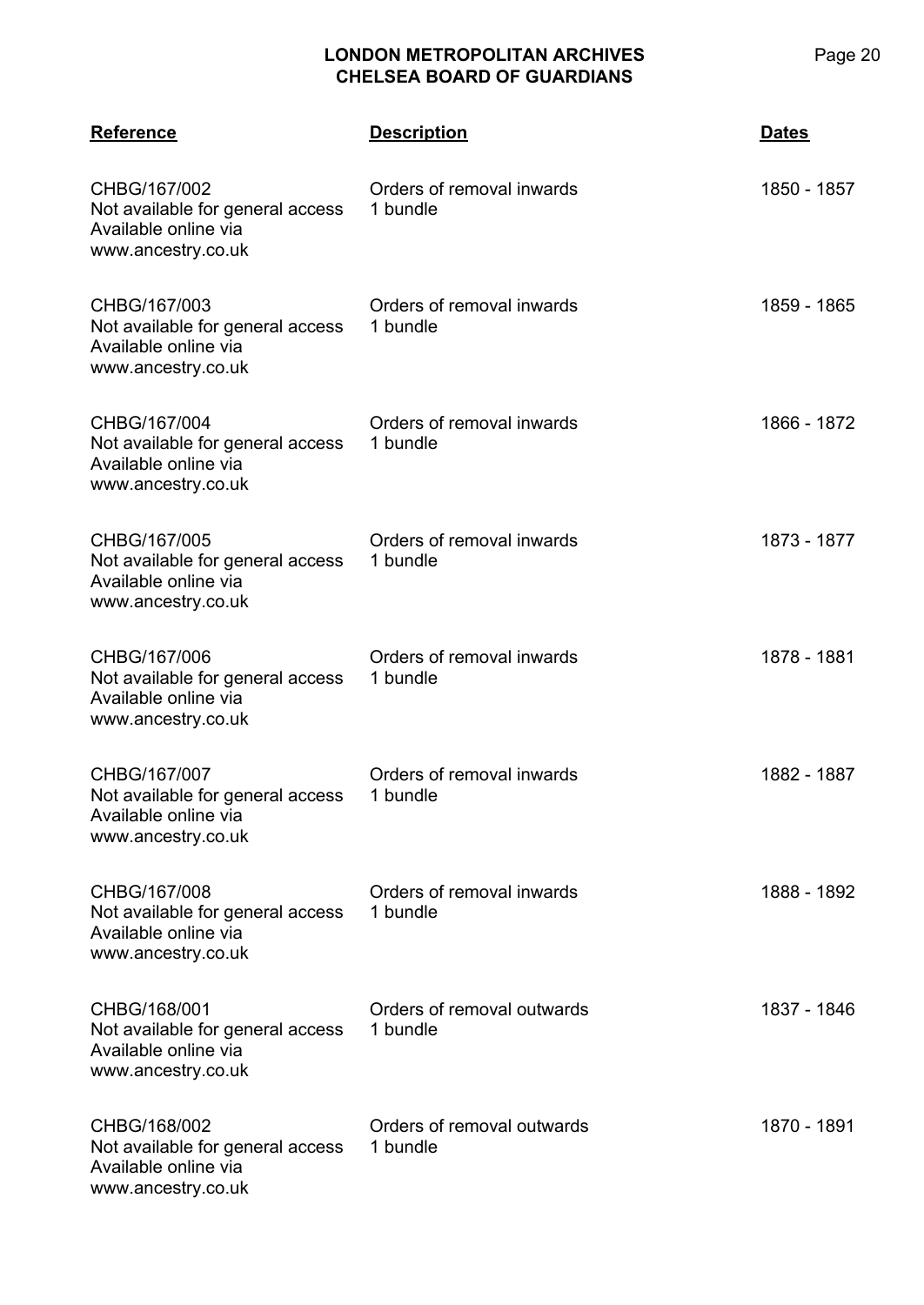| <b>Reference</b>                                                                               | <b>Description</b>                     | Dates                 |
|------------------------------------------------------------------------------------------------|----------------------------------------|-----------------------|
| CHBG/169/001<br>Not available for general access<br>Available online via<br>www.ancestry.co.uk | Orders of removal outwards<br>1 volume | 1834 Nov 18 -<br>1839 |
| CHBG/169/002<br>Not available for general access<br>Available online via<br>www.ancestry.co.uk | Orders of removal outwards<br>1 volume | 1838 Jul 12 -<br>1839 |
| CHBG/169/003<br>Not available for general access<br>Available online via<br>www.ancestry.co.uk | Orders of removal outwards<br>1 volume | 1839 Nov 19 -<br>1841 |
| CHBG/169/004<br>Not available for general access<br>Available online via<br>www.ancestry.co.uk | Orders of removal outwards<br>1 volume | 1841 Mar 27 -<br>1842 |
| CHBG/169/005<br>Not available for general access<br>Available online via<br>www.ancestry.co.uk | Orders of removal outwards<br>1 volume | 1842 Dec 27 -<br>1846 |
| CHBG/169/006<br>Not available for general access<br>Available online via<br>www.ancestry.co.uk | Orders of removal outwards<br>1 volume | 1846 Oct 21 -<br>1848 |
| CHBG/169/007<br>Not available for general access<br>Available online via<br>www.ancestry.co.uk | Orders of removal outwards<br>1 volume | 1848 Dec 13 -<br>1852 |
| CHBG/169/008<br>Not available for general access<br>Available online via<br>www.ancestry.co.uk | Orders of removal outwards<br>1 volume | 1852 Jun 09 -<br>1856 |
| CHBG/169/009<br>Not available for general access<br>Available online via<br>www.ancestry.co.uk | Orders of removal outwards<br>1 volume | 1856 Mar 15 -<br>1861 |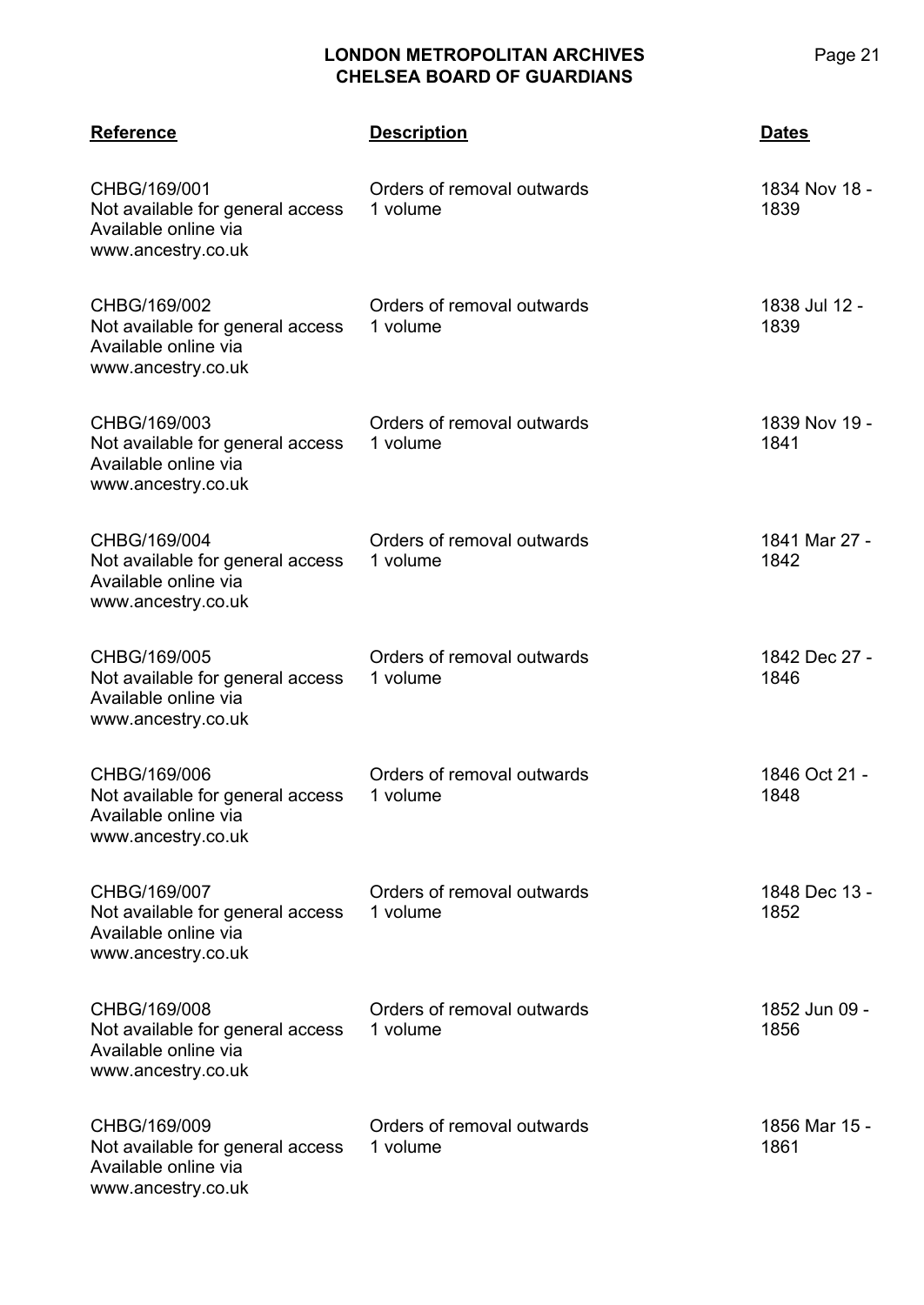| <b>Reference</b>                                                                               | <b>Description</b>                      | <b>Dates</b>          |
|------------------------------------------------------------------------------------------------|-----------------------------------------|-----------------------|
| CHBG/169/010<br>Not available for general access<br>Available online via<br>www.ancestry.co.uk | Orders of removal outwards<br>1 volume  | 1861 Nov 14 -<br>1868 |
| CHBG/169/011<br>Not available for general access<br>Available online via<br>www.ancestry.co.uk | Orders of removal outwards<br>1 volume  | 1868 Mar 09 -<br>1869 |
| CHBG/169/012<br>Not available for general access<br>Available online via<br>www.ancestry.co.uk | Orders of removal outwards<br>1 volume  | 1869 Mar 03 -<br>1878 |
| CHBG/169/013<br>Not available for general access<br>Available online via<br>www.ancestry.co.uk | Orders of removal outwards<br>1 volume  | 1879 Dec 10 -<br>1881 |
| CHBG/169/014<br>Not available for general access<br>Available online via<br>www.ancestry.co.uk | Orders of removal outwards<br>1 volume  | 1881 Aug 06 -<br>1882 |
| CHBG/169/015<br>Not available for general access<br>Available online via<br>www.ancestry.co.uk | Orders of removal outwards<br>1 volume  | 1882 Sep 20 -<br>1883 |
| CHBG/169/016<br>Not available for general access<br>Available online via<br>www.ancestry.co.uk | Orders of removal outwards<br>1 volume  | 1883 Oct 25 -<br>1884 |
| CHBG/169/017<br>Not available for general access<br>Available online via<br>www.ancestry.co.uk | Orders of removals outwards<br>1 volume | 1884 Nov 08 -<br>1885 |
| CHBG/169/018<br>Not available for general access<br>Available online via<br>www.ancestry.co.uk | Orders of removal outwards<br>1 volume  | 1886 Jan 26 -<br>1887 |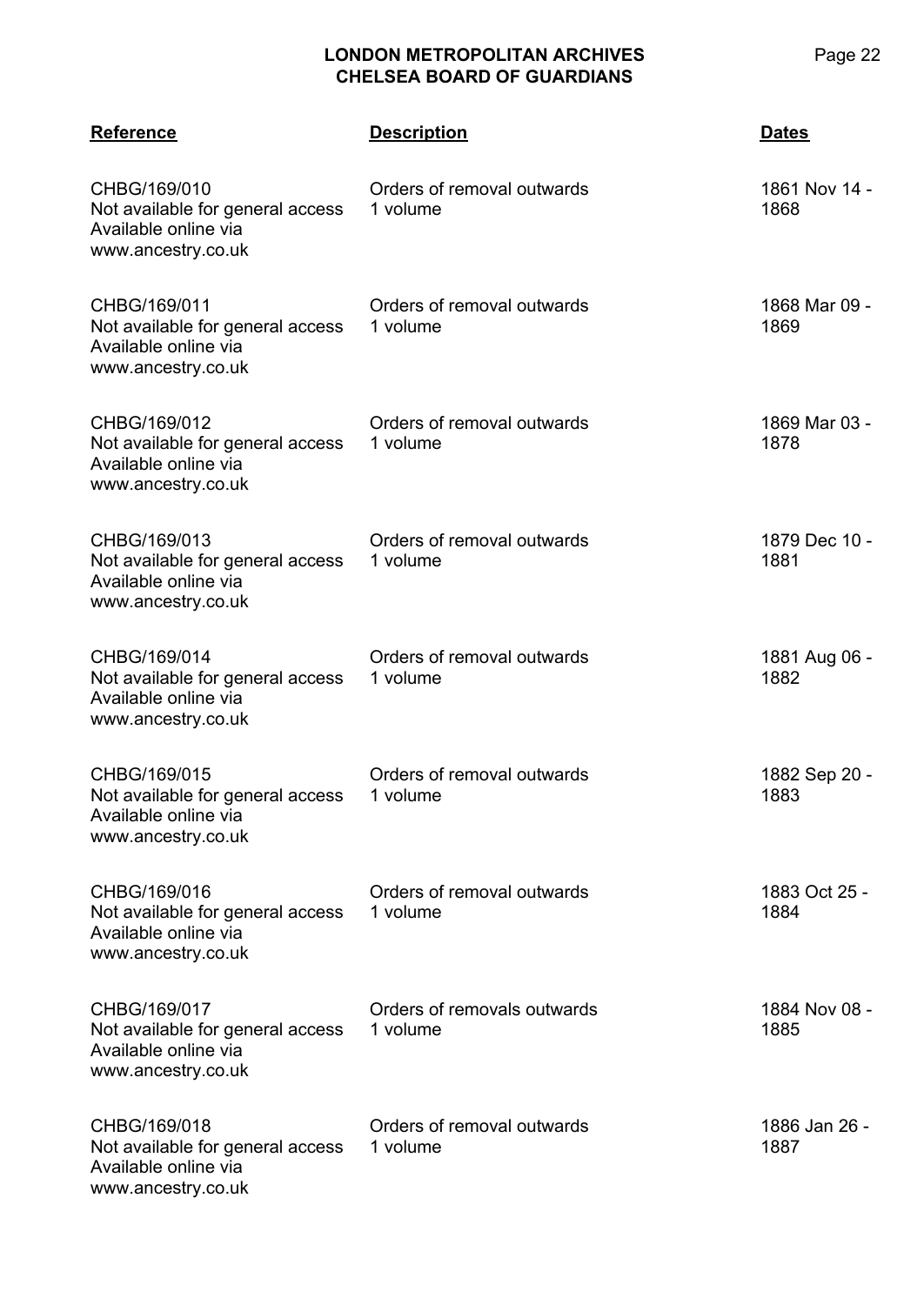| <b>Reference</b>                                                                               | <b>Description</b>                      | <b>Dates</b>          |
|------------------------------------------------------------------------------------------------|-----------------------------------------|-----------------------|
| CHBG/169/019<br>Not available for general access<br>Available online via<br>www.ancestry.co.uk | Orders for removal outwards<br>1 volume | 1887 Jun 09 -<br>1888 |
| CHBG/169/020<br>Not available for general access<br>Available online via<br>www.ancestry.co.uk | Orders for removal outwards<br>1 volume | 1888 Jun 12 -<br>1889 |
| CHBG/169/021<br>Not available for general access<br>Available online via<br>www.ancestry.co.uk | Orders for removal outwards<br>1 volume | 1889 Jun 12 -<br>1890 |
| CHBG/169/022<br>Not available for general access<br>Available online via<br>www.ancestry.co.uk | Orders of removal outwards<br>1 volume  | 1890 Sep 03 -<br>1892 |
| CHBG/169/023<br>Not available for general access<br>Available online via<br>www.ancestry.co.uk | Orders of removal outwards<br>1 volume  | 1892 Mar 15 -<br>1893 |
| CHBG/169/024<br>Not available for general access<br>Available online via<br>www.ancestry.co.uk | Orders of removal outwards<br>1 volume  | 1894 Jan 17 -<br>1897 |
| CHBG/169/025<br>Not available for general access<br>Available online via<br>www.ancestry.co.uk | Orders of removal outwards<br>1 volume  | 1897 Feb 24 -<br>1900 |
| CHBG/169/026<br>Not available for general access<br>Available online via<br>www.ancestry.co.uk | Orders of removal outwards<br>1 volume  | 1900 Jan 17 -<br>1901 |
| CHBG/169/027<br>Not available for general access<br>Available online via<br>www.ancestry.co.uk | Orders of removal outwards<br>1 volume  | 1901 Aug 12 -<br>1904 |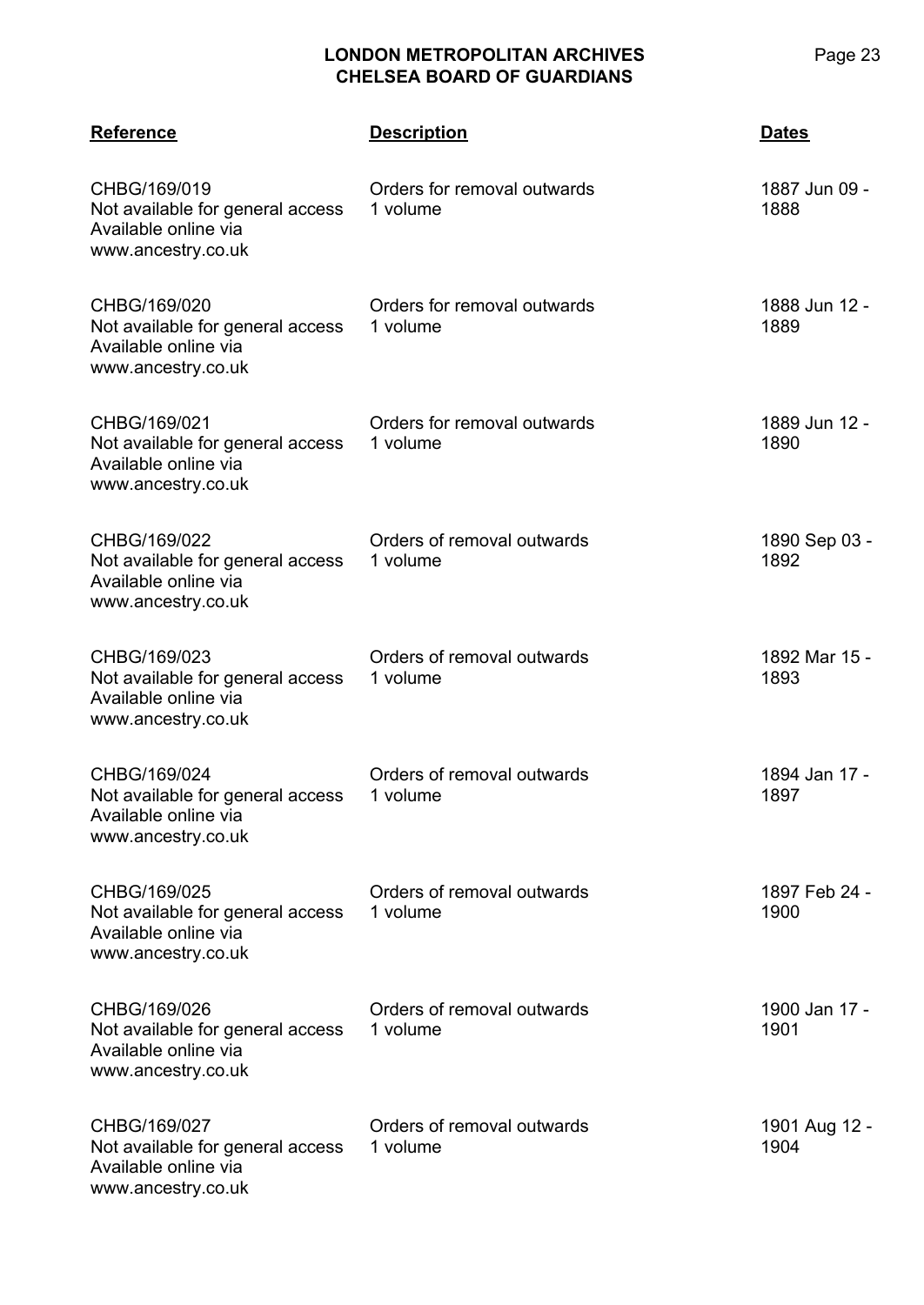| <b>Reference</b>                                                                                                                      | <b>Description</b>                                       | <b>Dates</b>          |
|---------------------------------------------------------------------------------------------------------------------------------------|----------------------------------------------------------|-----------------------|
| CHBG/169/028<br>Not available for general access<br>Available online via<br>www.ancestry.co.uk                                        | Orders of removal outwards<br>1 volume                   | 1904 Apr 30 -<br>1906 |
| CHBG/169/029<br>Not available for general access<br>Available online via<br>www.ancestry.co.uk                                        | Orders of removal outwards<br>1 volume                   | 1906 Feb 13 -<br>1908 |
| CHBG/169/030<br>Not available for general access<br>Available online via<br>www.ancestry.co.uk                                        | Orders of removal outwards<br>1 volume                   | 1908 May 05 -<br>1909 |
| <b>CHBG/170</b><br>Not available for general access<br>Available online via<br>www.ancestry.co.uk                                     | Orders of removal outwards: suspension cases<br>1 volume | 1835 Jan 20 -<br>1844 |
| CHBG/171/001<br>Not available for general access<br>Available online via<br>www.ancestry.co.uk                                        | Orders of removal: Scots and Irish<br>1 volume           | 1838 Jun 05 -<br>1840 |
| CHBG/171/002<br>Not available for general access<br>Available online via<br>www.ancestry.co.uk                                        | Orders of removal: Scots and Irish<br>1 volume           | 1842 May 25 -<br>1847 |
| CHBG/171/003<br>Not available for general access<br>Available online via<br>www.ancestry.co.uk                                        | Orders of removal: Scots and Irish<br>1 volume           | 1847 Jul 06 -<br>1854 |
| CHBG/171/004<br>Not available for general access<br>Available online via<br>www.ancestry.co.uk                                        | Orders of removal: Scots and Irish<br>1 volume           | 1854 Mar 01 -<br>1864 |
| <b>CHBG/172</b><br>Not available for general access<br>Please use microfilm<br>X104/107<br>Available online via<br>www.ancestry.co.uk | Register of orders of removal outwards<br>1 volume       | 1839 - 1840           |

Page 24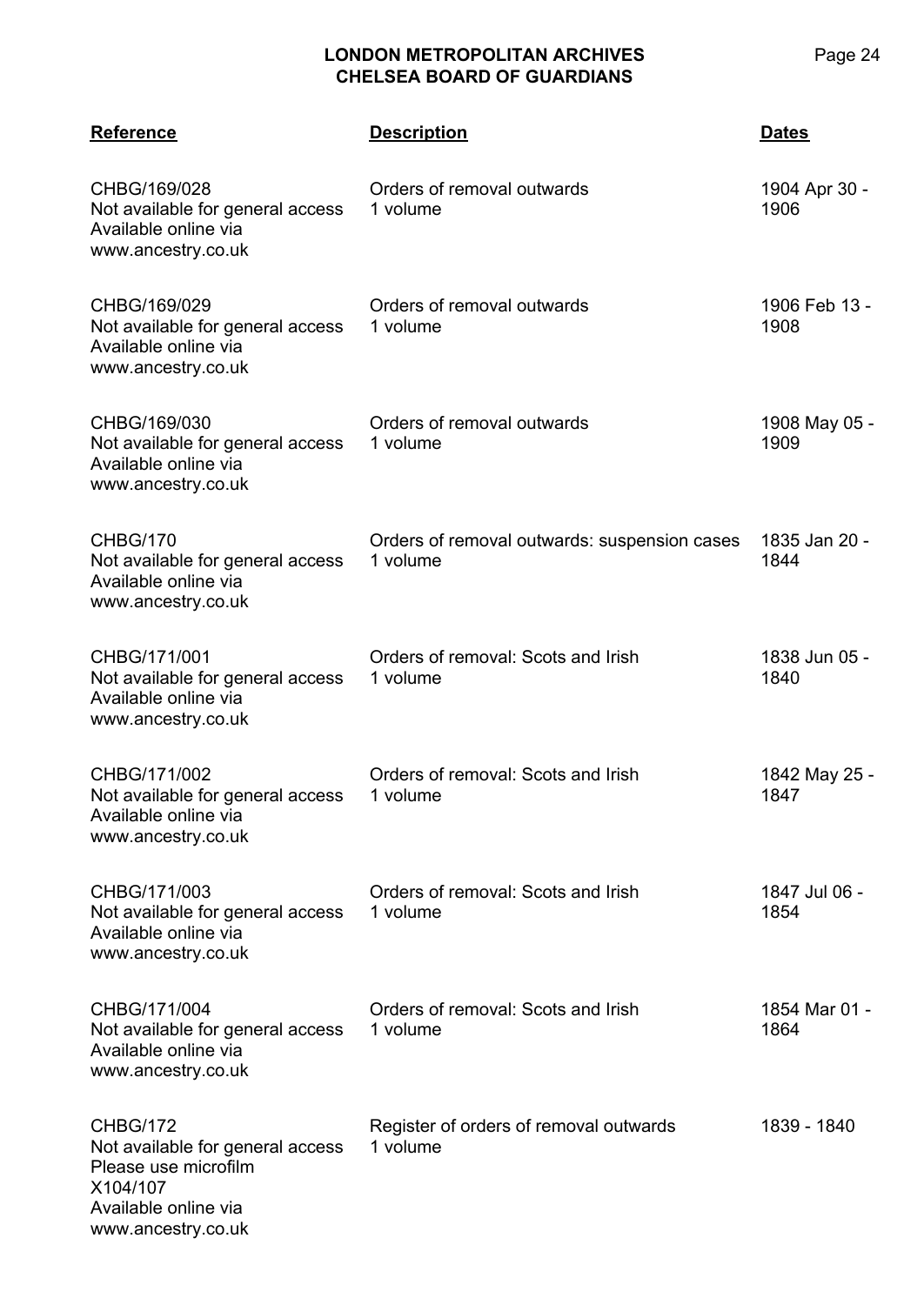| <b>Reference</b>                                                                                           | <b>Description</b>                                                | <b>Dates</b> |
|------------------------------------------------------------------------------------------------------------|-------------------------------------------------------------------|--------------|
| CHBG/173/001<br>Not available for general access<br>Available online via<br>www.ancestry.co.uk             | <b>Bastardy orders</b><br>1 bundle of 4 items                     | 1873 - 1877  |
| CHBG/173/002<br>Not available for general access<br>Available online via<br>www.ancestry.co.uk             | <b>Affiliation orders</b><br>1 bundle of 8 items                  | 1871 - 1877  |
| CHBG/173/003<br>Not available for general access<br>Available online via<br>www.ancestry.co.uk             | Removal orders and related correspondence<br>1 bundle of 15 items | 1853 - 1867  |
| CHBG/174<br>Not available for general access<br>X114/455<br>Available online via<br>www.ancestry.co.uk     | List of settled poor relief<br>1 volume                           | 1852 - 1855  |
| <b>CHBG/175</b><br>Not available for general access<br>Available online via<br>www.ancestry.co.uk          | Outdoor relief book<br>1 volume                                   | 1836 - 1837  |
| CHBG/176<br>Not available for general access<br>Available online via<br>www.ancestry.co.uk                 | Non settled poor relief account<br>1 volume                       | 1845 - 1851  |
| CHBG/177/001<br>Not available for general access<br>X114/455<br>Available online via<br>www.ancestry.co.uk | List of non-resident poor relief<br>1 volume                      | 1863 - 1870  |
| CHBG/177/002<br>Not available for general access<br>X114/455<br>Available online via<br>www.ancestry.co.uk | List of non-resident poor relief<br>1 volume                      | 1886 - 1890  |
| CHBG/178/001<br>Not available for general access<br>Available online via<br>www.ancestry.co.uk             | <b>Provisional relief</b><br>1 volume                             | 1855         |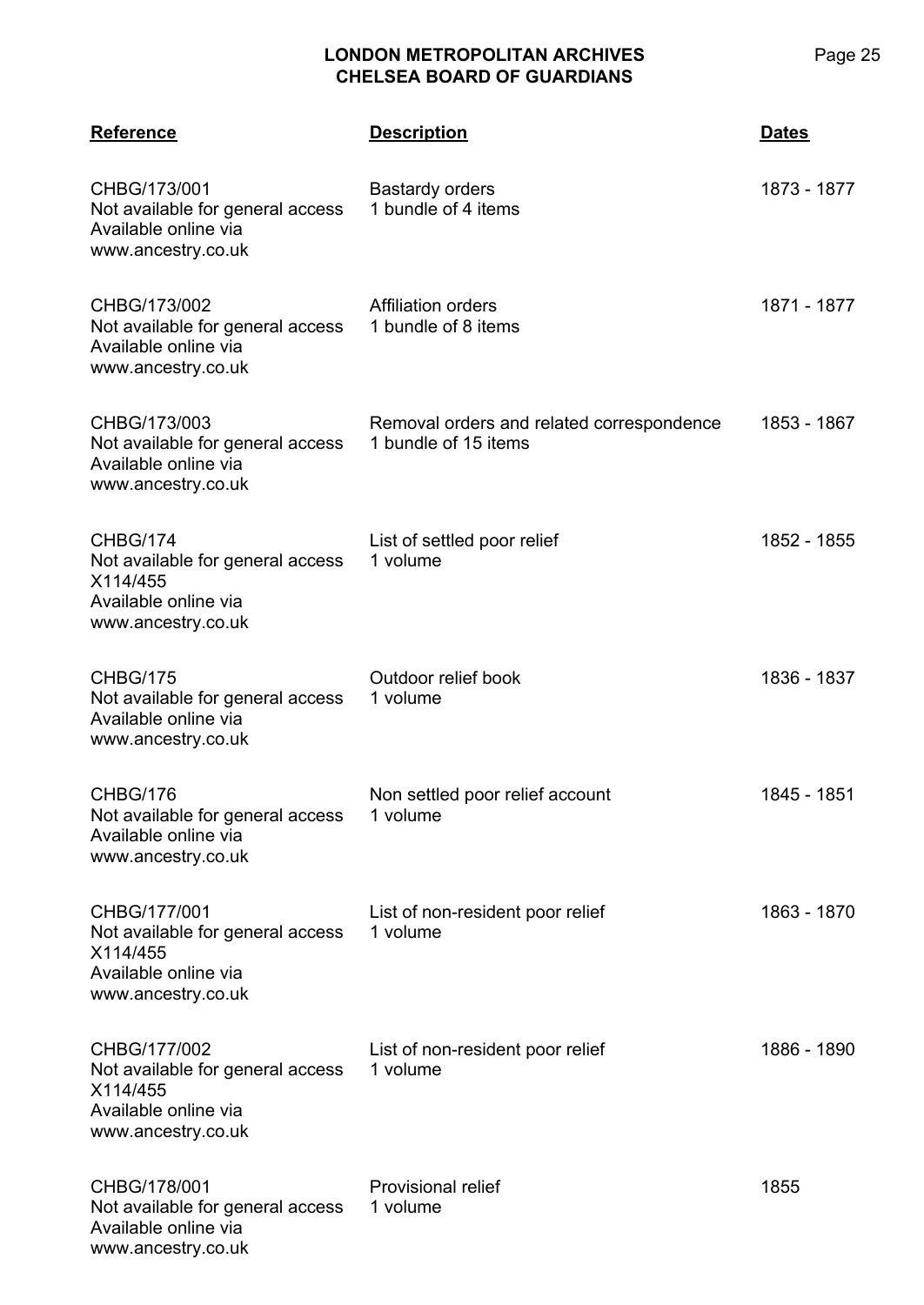| <b>Reference</b>                                                                               | <b>Description</b>                  | <b>Dates</b>       |
|------------------------------------------------------------------------------------------------|-------------------------------------|--------------------|
| CHBG/178/002<br>Not available for general access<br>Available online via<br>www.ancestry.co.uk | Provisional relief<br>1 volume      | 1855 - 1864        |
| <b>CHBG/179</b>                                                                                | <b>Collection book</b><br>1 volume  | 1905 - 1924        |
| <b>LUNATICS</b>                                                                                |                                     |                    |
| CHBG/180/001<br>Not available for general access<br>Available online via<br>www.ancestry.co.uk | <b>Reception orders</b><br>1 volume | 1848 Dec -<br>1852 |
| CHBG/180/002<br>Not available for general access<br>Available online via<br>www.ancestry.co.uk | <b>Reception orders</b><br>1 volume | 1852 May -<br>1853 |
| CHBG/180/003<br>Not available for general access<br>Available online via<br>www.ancestry.co.uk | <b>Reception orders</b><br>1 volume | 1854 Jan -<br>1859 |
| CHBG/180/004<br>Not available for general access<br>Available online via<br>www.ancestry.co.uk | <b>Reception orders</b><br>1 volume | 1859 Jun -<br>1866 |
| CHBG/180/005<br>Not available for general access<br>Available online via<br>www.ancestry.co.uk | <b>Reception orders</b><br>1 volume | 1866 Jul -<br>1873 |
| CHBG/180/006<br>Not available for general access<br>Available online via<br>www.ancestry.co.uk | <b>Reception orders</b><br>1 volume | 1873 Nov -<br>1878 |
| CHBG/180/007<br>Not available for general access<br>Available online via<br>www.ancestry.co.uk | <b>Reception orders</b><br>1 volume | 1878 Dec -<br>1880 |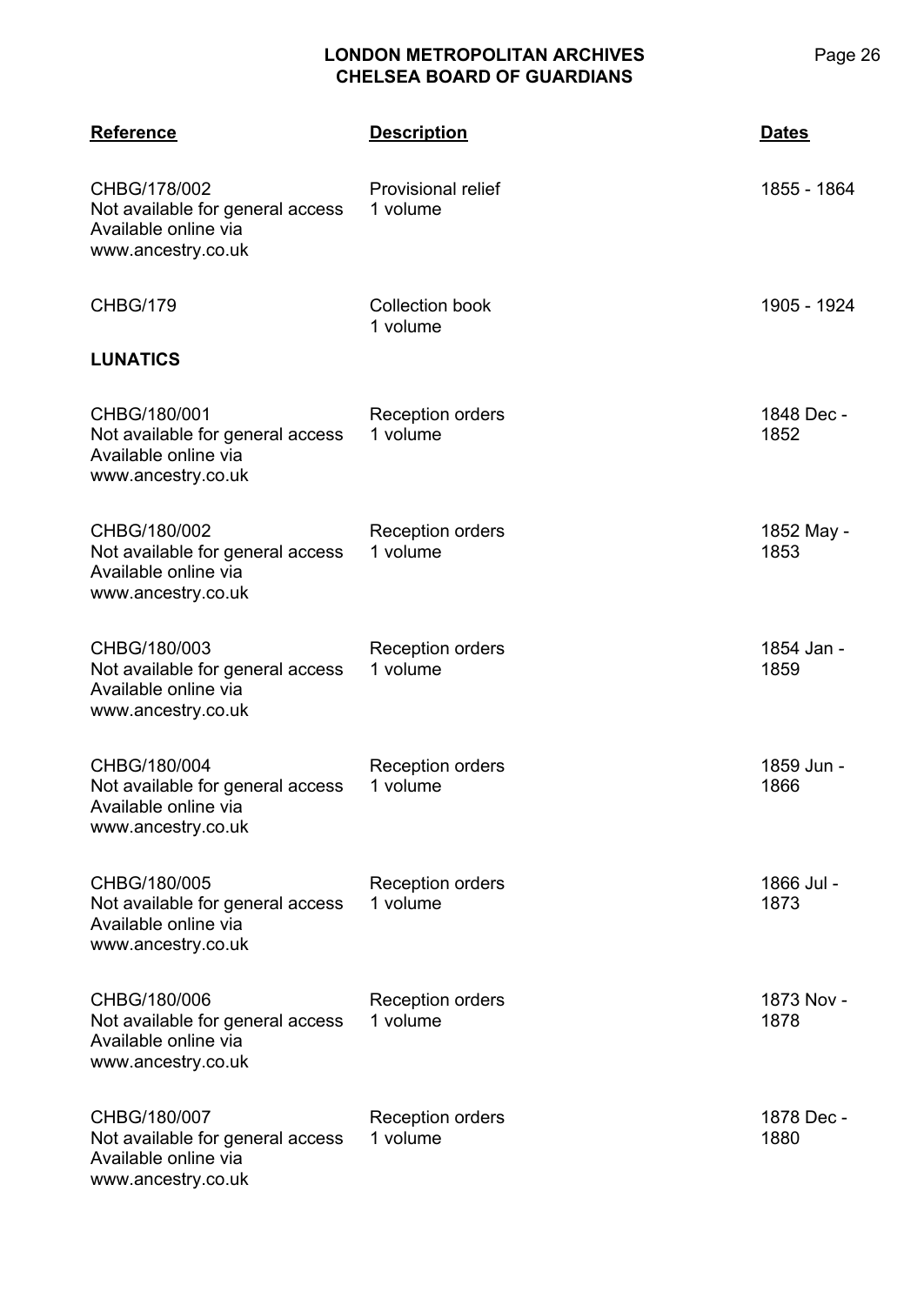| <b>Reference</b>                                                                               | <b>Description</b>                                                     | Dates              |
|------------------------------------------------------------------------------------------------|------------------------------------------------------------------------|--------------------|
| CHBG/180/008<br>Not available for general access<br>Available online via<br>www.ancestry.co.uk | <b>Reception orders</b><br>1 volume                                    | 1883 Apr -<br>1887 |
| CHBG/180/009<br>Not available for general access<br>Available online via<br>www.ancestry.co.uk | Reception orders<br>1 volume                                           | 1887 May -<br>1890 |
| CHBG/180/010<br>Not available for general access<br>Available online via<br>www.ancestry.co.uk | Reception orders<br>1 volume                                           | 1890 Jul -<br>1893 |
| CHBG/180/011<br>Not available for general access<br>Available online via<br>www.ancestry.co.uk | <b>Reception orders</b><br>1 volume                                    | 1890 Jun -<br>1899 |
| CHBG/180/012<br>Not available for general access<br>Available online via<br>www.ancestry.co.uk | <b>Reception orders</b><br>1 volume                                    | 1893 Sep -<br>1898 |
| CHBG/181/001<br>Not available for general access<br>Available online via<br>www.ancestry.co.uk | Copies of reception orders: N.E. District<br>1 volume                  | 1896 Jan -<br>1902 |
| CHBG/181/002<br>Not available for general access<br>Available online via<br>www.ancestry.co.uk | Copies of reception orders: Kensal Town<br><b>District</b><br>1 volume | 1899 Dec -<br>1901 |
| CHBG/181/003<br>Not available for general access<br>Available online via<br>www.ancestry.co.uk | Copies of reception orders: N. District<br>1 volume                    | 1905 Mar -<br>1909 |
| CHBG/181/004<br>Not available for general access<br>Available online via<br>www.ancestry.co.uk | Copies of reception orders: S. District<br>1 volume                    | 1908 Feb -<br>1909 |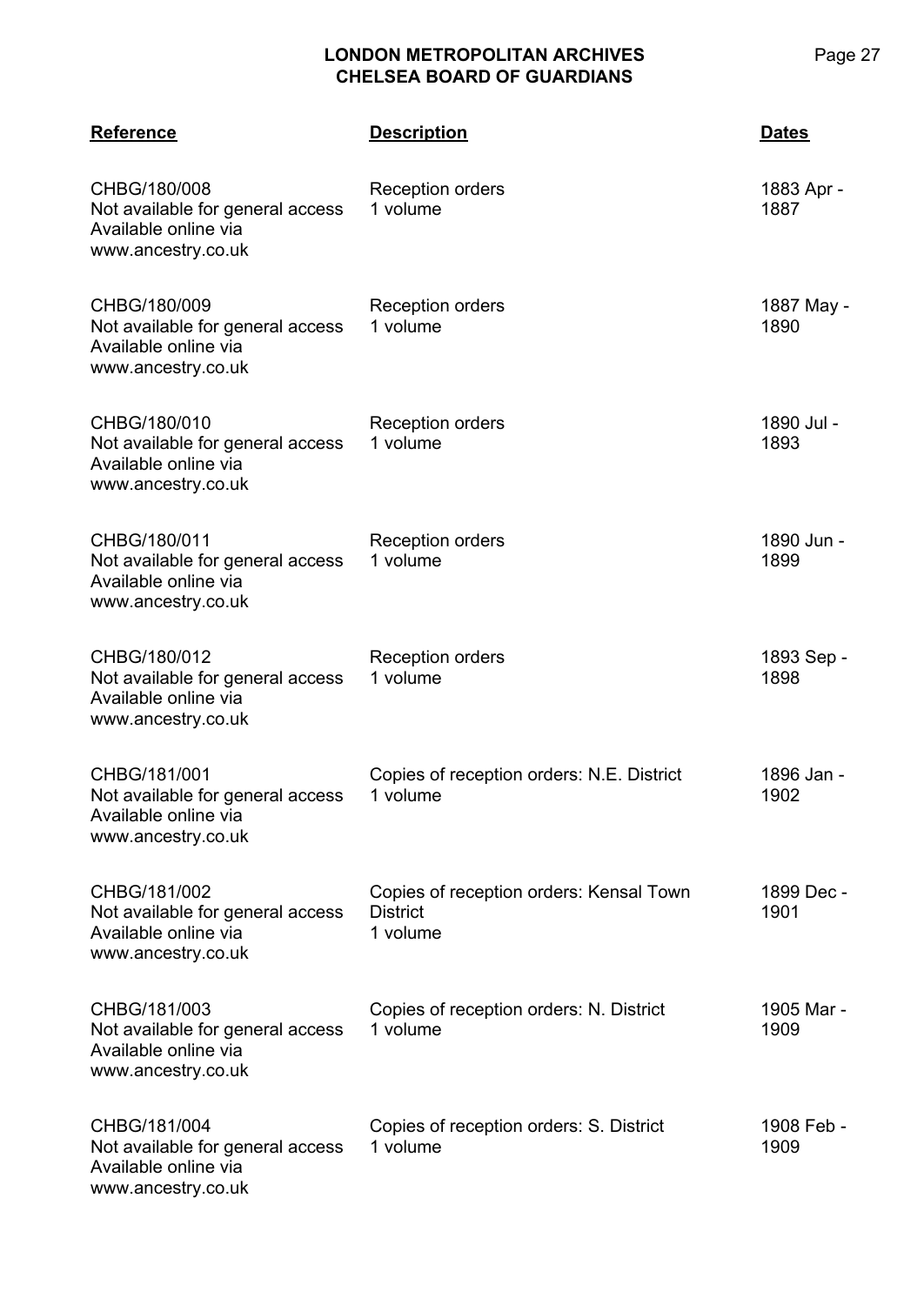| <b>Reference</b>                                                                                                                   | <b>Description</b>                          | <b>Dates</b>          |
|------------------------------------------------------------------------------------------------------------------------------------|---------------------------------------------|-----------------------|
| CHBG/182/001<br>Not available for general access<br>Available online via<br>www.ancestry.co.uk                                     | Adjudication orders<br>1 volume             | 1892 Jul 20 -<br>1901 |
| CHBG/182/002<br>Not available for general access<br>Available online via<br>www.ancestry.co.uk                                     | Adjudication orders<br>1 volume             | 1901 Nov 02 -<br>1907 |
| CHBG/182/003<br>Not available for general access<br>Available online via<br>www.ancestry.co.uk                                     | Adjudication orders<br>1 volume             | 1907 Oct 18 -<br>1910 |
| <b>CHBG/183</b><br>Not available for general access<br>Available online via<br>www.ancestry.co.uk                                  | Orders of removal outwards<br>1 volume      | 1850 Aug 21 -<br>1869 |
| CHBG/184/001<br>Not available for general access<br>Please use microfilm<br>X114/456<br>Available online via<br>www.ancestry.co.uk | Register of lunatics in asylums<br>1 volume | 1885 - 1889           |
| CHBG/184/002<br>Not available for general access<br>Available online via<br>www.ancestry.co.uk<br>Please use microfilm<br>X104/107 | Register of lunatics in asylums<br>1 volume | 1889 - 1896           |
| CHBG/184/003<br>Not available for general access<br>Available online via<br>www.ancestry.co.uk<br>Please use microfilm<br>X104/107 | Register of lunatics in asylums<br>1 volume | 1862 - 1905           |
| <b>CHBG/185</b><br>Not available for general access<br>Available online via<br>www.ancestry.co.uk                                  | <b>Return of lunatics</b><br>1 volume       | 1874 - 1886           |

Page 28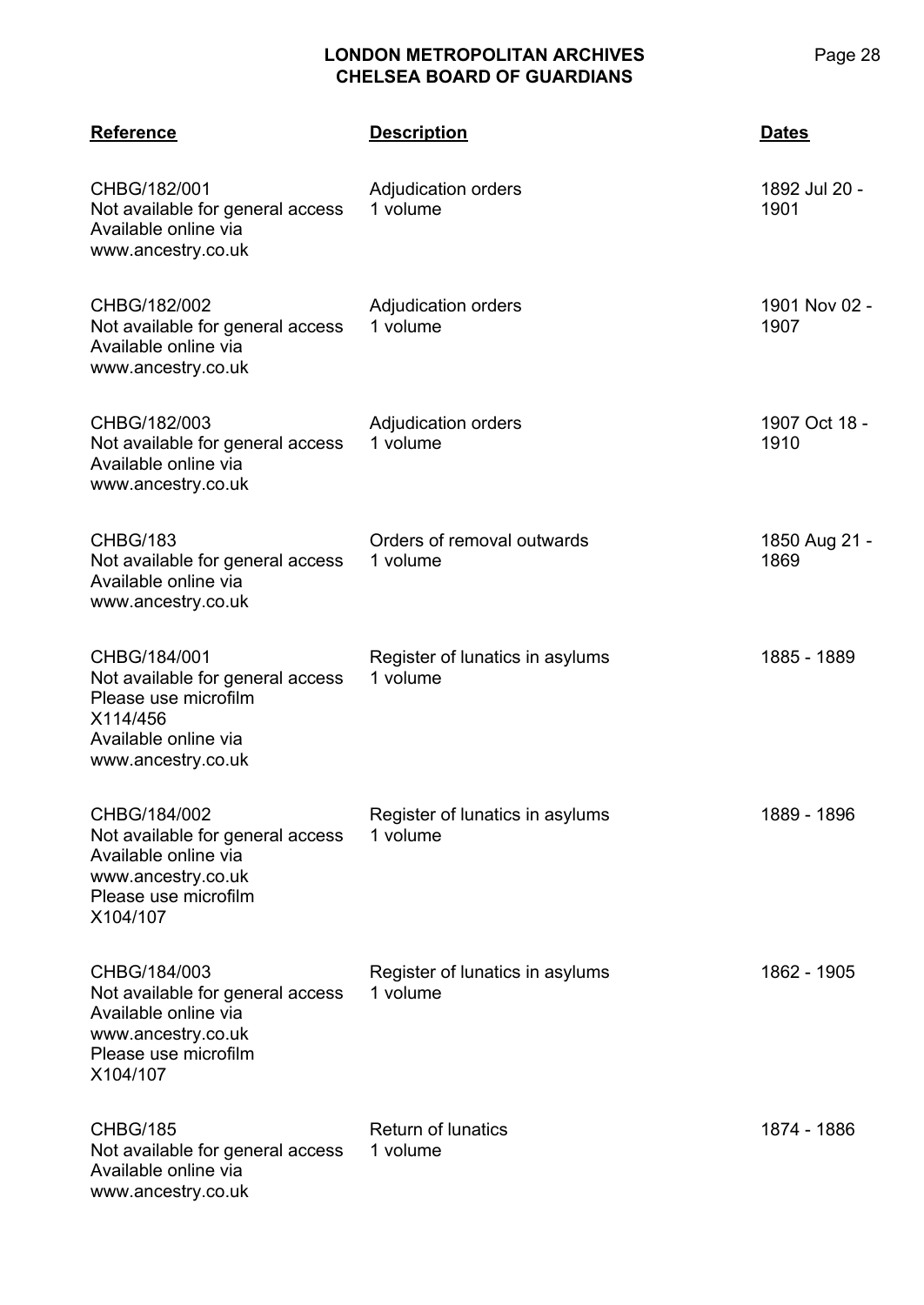| <b>Reference</b>                                                                                                                             | <b>Description</b>                                                                      | <b>Dates</b>          |
|----------------------------------------------------------------------------------------------------------------------------------------------|-----------------------------------------------------------------------------------------|-----------------------|
| CHBG/186/001<br>Not available for general access<br>Available online via<br>www.ancestry.co.uk                                               | Particulars of lunatics and imbeciles<br>1 volume                                       | 1883 May 19 -<br>1899 |
| CHBG/186/002<br>Not available for general access<br>Available online via<br>www.ancestry.co.uk                                               | Particulars of lunatics and imbeciles<br>1 volume                                       | 1900 Jan 01 -<br>1903 |
| CHBG/186/003<br>Not available for general access<br>Available online via<br>www.ancestry.co.uk                                               | Particulars of lunatics and imbeciles<br>1 volume                                       | 1904 Jan 07 -<br>1908 |
| <b>CHBG/187</b><br>Not available for general access<br>Available online via<br>www.ancestry.co.uk                                            | Lunatic claims<br>1 volume                                                              | 1902 - 1912           |
| <b>WORKHOUSES AND INSTITUTIONS</b>                                                                                                           |                                                                                         |                       |
| CHBG/188/001<br>Not available for general access<br>Please use microfilm<br>X104/107, X104/108<br>Available online via<br>www.ancestry.co.uk | Old and new workhouses, Britten Street:<br>Admission and discharge register<br>1 volume | 1872 Mar -<br>1873    |
| CHBG/188/002<br>Not available for general access<br>Please use microfilm<br>X104/108<br>Available online via<br>www.ancestry.co.uk           | Old and new workhouses, Britten Street:<br>Admission and discharge register<br>1 volume | 1875 Dec -<br>1877    |
| CHBG/188/003<br>Not available for general access<br>Please use microfilm<br>X104/108<br>Available online via<br>www.ancestry.co.uk           | Old and new workhouses, Britten Street:<br>Admission and discharge register<br>1 volume | 1877 Mar -<br>1877    |

Page 29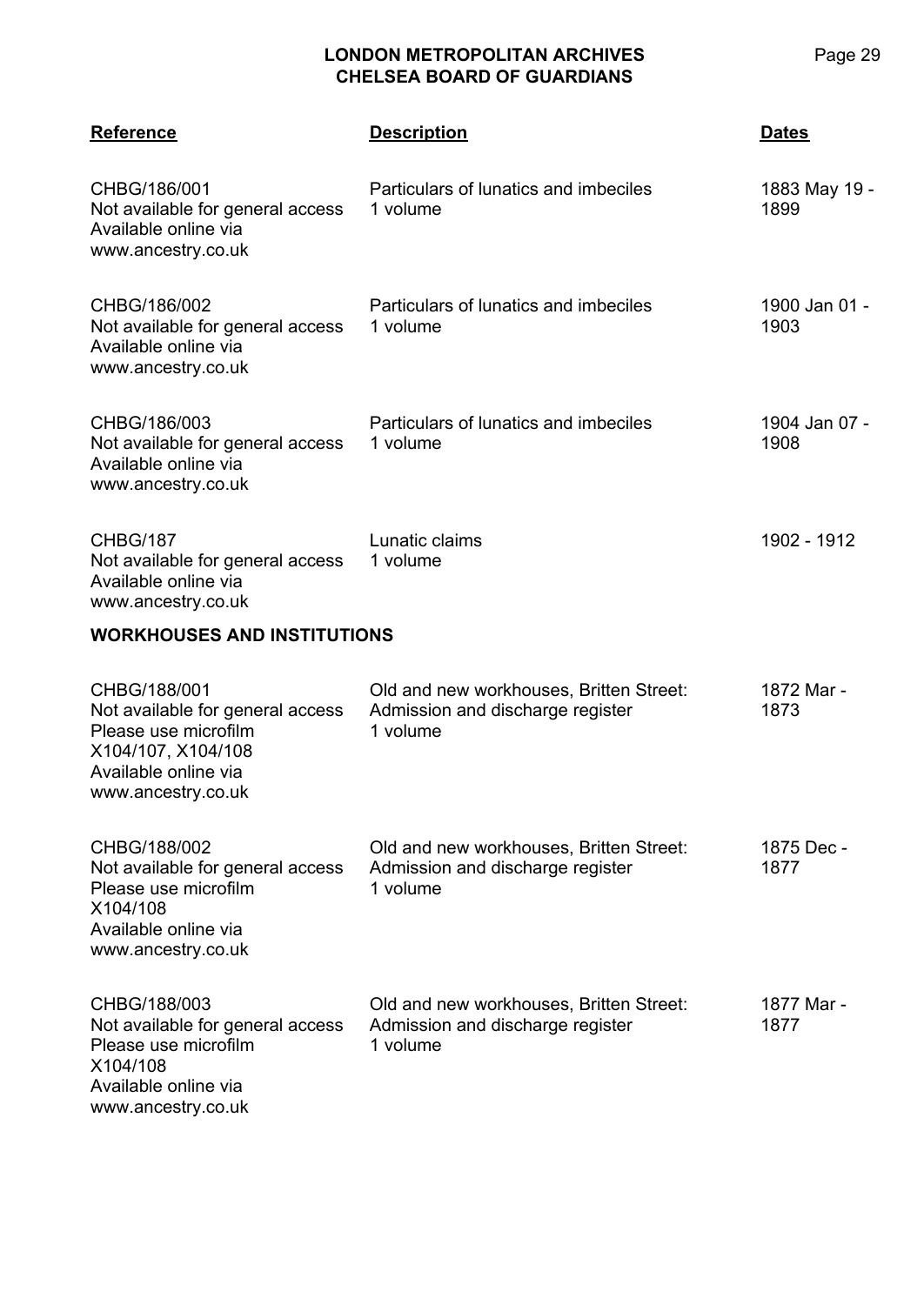| <b>Reference</b>                                                                                                                   | <b>Description</b>                                                                      | <b>Dates</b>       |
|------------------------------------------------------------------------------------------------------------------------------------|-----------------------------------------------------------------------------------------|--------------------|
| CHBG/188/004<br>Not available for general access<br>Please use microfilm<br>X104/109<br>Available online via<br>www.ancestry.co.uk | Old and new workhouses, Britten Street:<br>Admission and discharge register<br>1 volume | 1877 Oct -<br>1878 |
| CHBG/188/005<br>Not available for general access<br>Please use microfilm<br>X104/109<br>Available online via<br>www.ancestry.co.uk | Old and new workhouses, Britten Street:<br>Admission and discharge register<br>1 volume | 1878 Oct -<br>1879 |
| CHBG/188/006<br>Not available for general access<br>Please use microfilm<br>X104/110<br>Available online via<br>www.ancestry.co.uk | Old and new workhouses, Britten Street:<br>Admission and discharge register<br>1 volume | 1879 Aug -<br>1880 |
| CHBG/188/007<br>Not available for general access<br>Please use microfilm<br>X104/110<br>Available online via<br>www.ancestry.co.uk | Old and new workhouses, Britten Street:<br>Admission and discharge register<br>1 volume | 1880 Jun -<br>1881 |
| CHBG/188/008<br>Not available for general access<br>Please use microfilm<br>X104/111<br>Available online via<br>www.ancestry.co.uk | Old and new workhouses, Britten Street:<br>Admission and discharge register<br>1 volume | 1881 Mar -<br>1881 |
| CHBG/188/009<br>Not available for general access<br>Please use microfilm<br>X104/111<br>Available online via<br>www.ancestry.co.uk | Old and new workhouses, Britten Street:<br>Admission and discharge register<br>1 volume | 1881 Dec -<br>1882 |
| CHBG/188/010<br>Not available for general access<br>Please use microfilm<br>X114/456<br>Available online via<br>www.ancestry.co.uk | Old and new workhouses, Britten Street:<br>Admission and discharge register<br>1 volume | 1882 Sep -<br>1883 |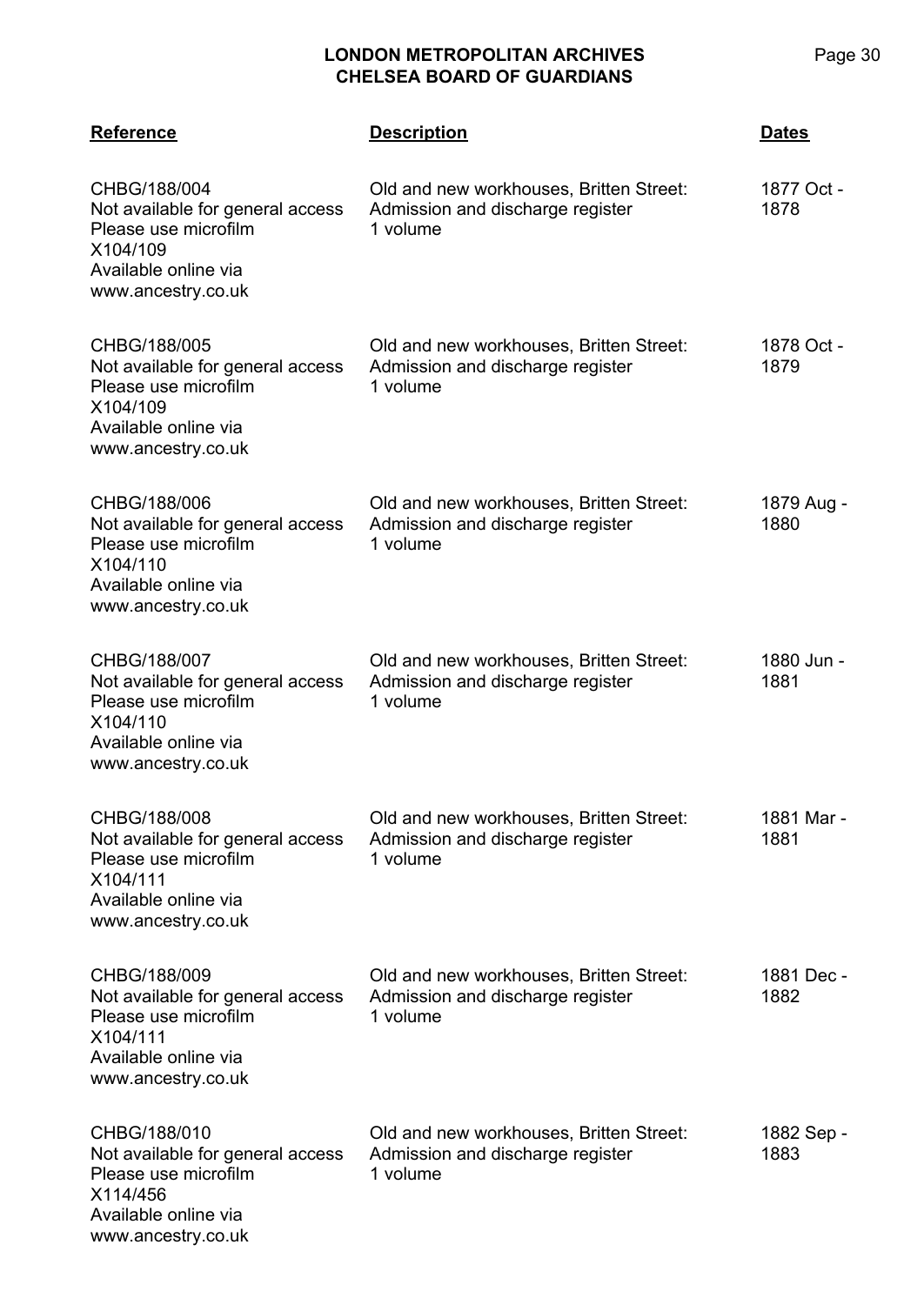| <b>Reference</b>                                                                                                                   | <b>Description</b>                                                                      | <b>Dates</b>       |
|------------------------------------------------------------------------------------------------------------------------------------|-----------------------------------------------------------------------------------------|--------------------|
| CHBG/188/011<br>Not available for general access<br>Please use microfilm<br>X104/112<br>Available online via<br>www.ancestry.co.uk | Old and new workhouses, Britten Street:<br>Admission and discharge register<br>1 volume | 1883 Jun -<br>1884 |
| CHBG/188/012<br>Not available for general access<br>Please use microfilm<br>X104/113<br>Available online via<br>www.ancestry.co.uk | Old and new workhouses, Britten Street:<br>Admission and discharge register<br>1 volume | 1884 Mar -<br>1884 |
| CHBG/188/013<br>Not available for general access<br>Please use microfilm<br>X104/113<br>Available online via<br>www.ancestry.co.uk | Old and new workhouses, Britten Street:<br>Admission and discharge register<br>1 volume | 1884 Oct -<br>1885 |
| CHBG/188/014<br>Not available for general access<br>Please use microfilm<br>X104/114<br>Available online via<br>www.ancestry.co.uk | Old and new workhouses, Britten Street:<br>Admission and discharge register<br>1 volume | 1885 Jun -<br>1886 |
| CHBG/188/015<br>Not available for general access<br>Please use microfilm<br>X104/114<br>Available online via<br>www.ancestry.co.uk | Old and new workhouses, Britten Street:<br>Admission and discharge register<br>1 volume | 1886 Mar -<br>1886 |
| CHBG/188/016<br>Not available for general access<br>Please use microfilm<br>X104/115<br>Available online via<br>www.ancestry.co.uk | Old and new workhouses, Britten Street:<br>Admission and discharge register<br>1 volume | 1886 Sep -<br>1887 |
| CHBG/188/017<br>Not available for general access<br>Please use microfilm<br>X104/115<br>Available online via<br>www.ancestry.co.uk | Old and new workhouses, Britten Street:<br>Admission and discharge register<br>1 volume | 1887 Jun -<br>1888 |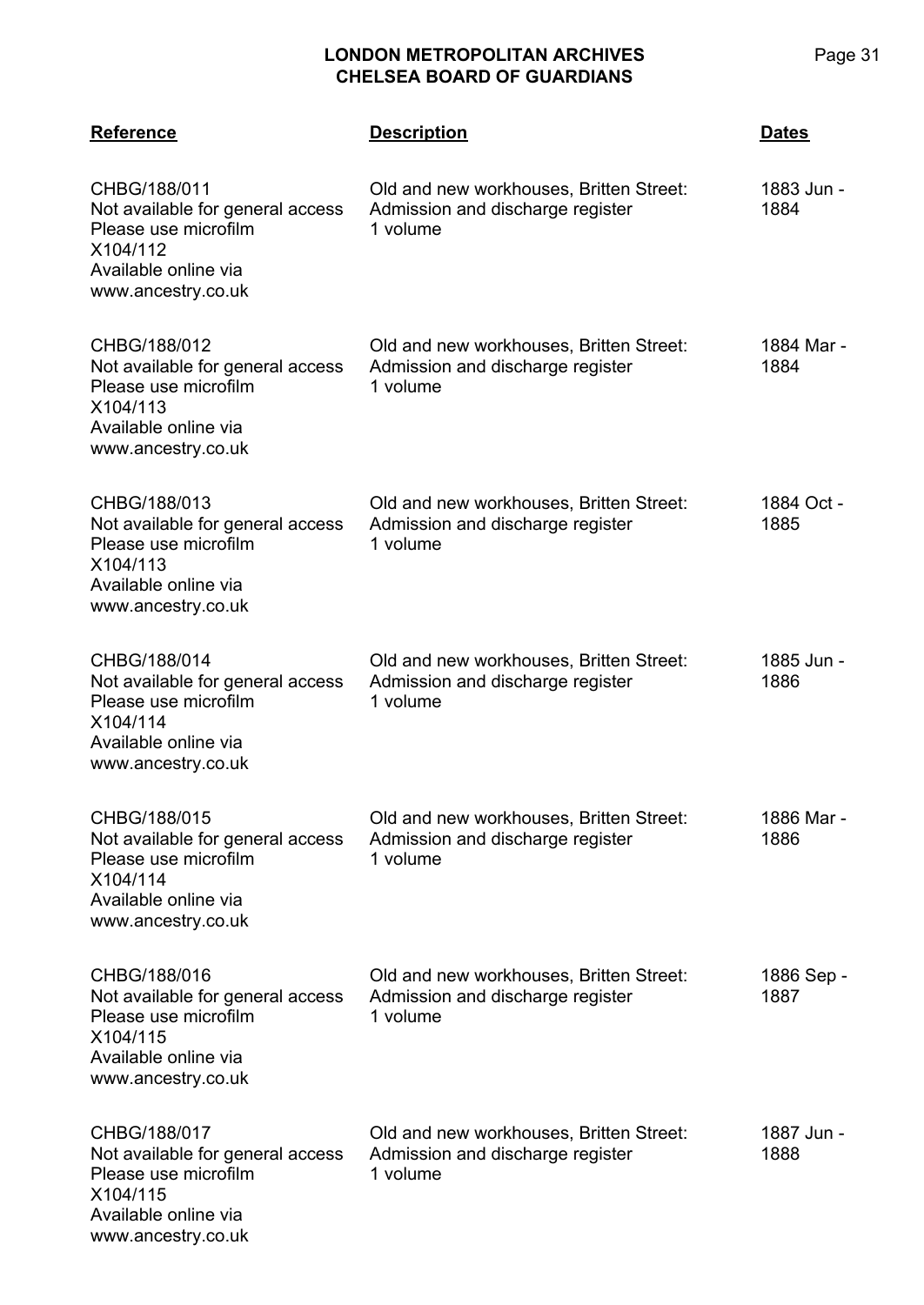| <b>Reference</b>                                                                                                                   | <b>Description</b>                                                                      | <u>Dates</u>       |
|------------------------------------------------------------------------------------------------------------------------------------|-----------------------------------------------------------------------------------------|--------------------|
| CHBG/188/018<br>Not available for general access<br>Please use microfilm<br>X104/116<br>Available online via<br>www.ancestry.co.uk | Old and new workhouses, Britten Street:<br>Admission and discharge register<br>1 volume | 1888 Jan -<br>1888 |
| CHBG/188/019<br>Not available for general access<br>Please use microfilm<br>X104/116<br>Available online via<br>www.ancestry.co.uk | Old and new workhouses, Britten Street:<br>Admission and discharge register<br>1 volume | 1888 May -<br>1888 |
| CHBG/188/020<br>Not available for general access<br>Please use microfilm<br>X104/117<br>Available online via<br>www.ancestry.co.uk | Old and new workhouses, Britten Street:<br>Admission and discharge register<br>1 volume | 1888 Sep -<br>1889 |
| CHBG/188/021<br>Not available for general access<br>Please use microfilm<br>X104/117<br>Available online via<br>www.ancestry.co.uk | Old and new workhouses, Britten Street:<br>Admission and discharge register<br>1 volume | 1889 Mar -<br>1889 |
| CHBG/188/022<br>Not available for general access<br>Please use microfilm<br>X104/118<br>Available online via<br>www.ancestry.co.uk | Old and new workhouses, Britten Street:<br>Admission and discharge register<br>1 volume | 1889 Sep -<br>1890 |
| CHBG/188/023<br>Not available for general access<br>Please use microfilm<br>X104/118<br>Available online via<br>www.ancestry.co.uk | Old and new workhouses, Britten Street:<br>Admission and discharge register<br>1 volume | 1890 Jan -<br>1890 |
| CHBG/188/024<br>Not available for general access<br>Please use microfilm<br>X104/119<br>Available online via<br>www.ancestry.co.uk | Old and new workhouses, Britten Street:<br>Admission and discharge register<br>1 volume | 1890 Jun -<br>1890 |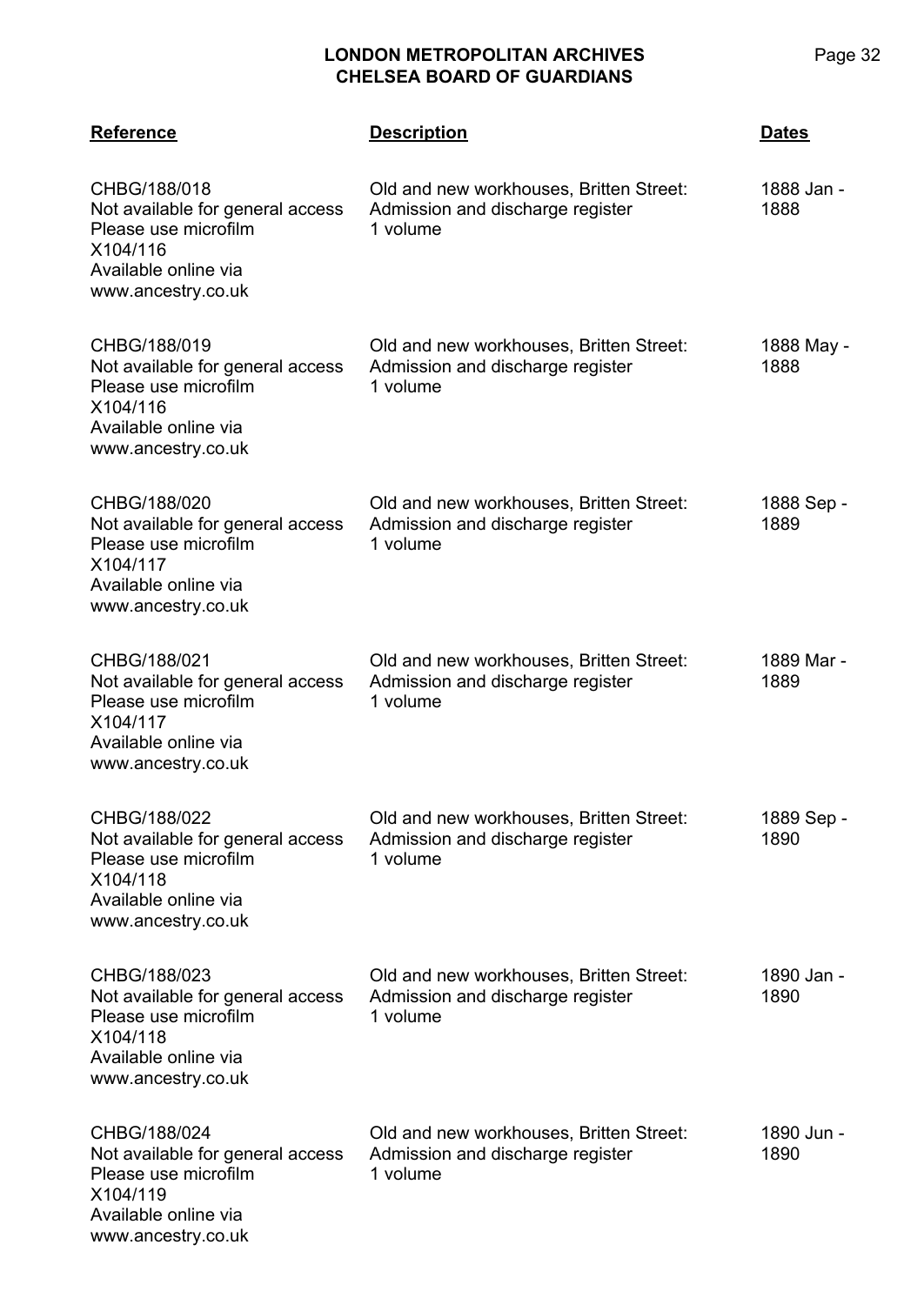| <b>Reference</b>                                                                                                                   | <b>Description</b>                                                                      | <b>Dates</b>       |
|------------------------------------------------------------------------------------------------------------------------------------|-----------------------------------------------------------------------------------------|--------------------|
| CHBG/188/025<br>Not available for general access<br>Please use microfilm<br>X104/119<br>Available online via<br>www.ancestry.co.uk | Old and new workhouses, Britten Street:<br>Admission and discharge register<br>1 volume | 1890 Nov -<br>1891 |
| CHBG/188/026<br>Not available for general access<br>Please use microfilm<br>X104/120<br>Available online via<br>www.ancestry.co.uk | Old and new workhouses, Britten Street:<br>Admission and discharge register<br>1 volume | 1891 May -<br>1891 |
| CHBG/188/027<br>Not available for general access<br>Please use microfilm<br>X114/457<br>Available online via<br>www.ancestry.co.uk | Old and new workhouses, Britten Street:<br>Admission and discharge register<br>1 volume | 1891 Sep -<br>1892 |
| CHBG/188/028<br>Not available for general access<br>Please use microfilm<br>X104/121<br>Available online via<br>www.ancestry.co.uk | Old and new workhouses, Britten Street:<br>Admission and discharge register<br>1 volume | 1892 Mar -<br>1892 |
| CHBG/188/029<br>Not available for general access<br>Please use microfilm<br>X104/121<br>Available online via<br>www.ancestry.co.uk | Old and new workhouses, Britten Street:<br>Admission and discharge register<br>1 volume | 1892 Aug -<br>1892 |
| CHBG/188/030<br>Not available for general access<br>Please use microfilm<br>X104/122<br>Available online via<br>www.ancestry.co.uk | Old and new workhouses, Britten Street:<br>Admission and discharge register<br>1 volume | 1892 Dec -<br>1893 |
| CHBG/188/031<br>Not available for general access<br>Please use microfilm<br>X104/122<br>Available online via<br>www.ancestry.co.uk | Old and new workhouses, Britten Street:<br>Admission and discharge register<br>1 volume | 1893 Sep -<br>1894 |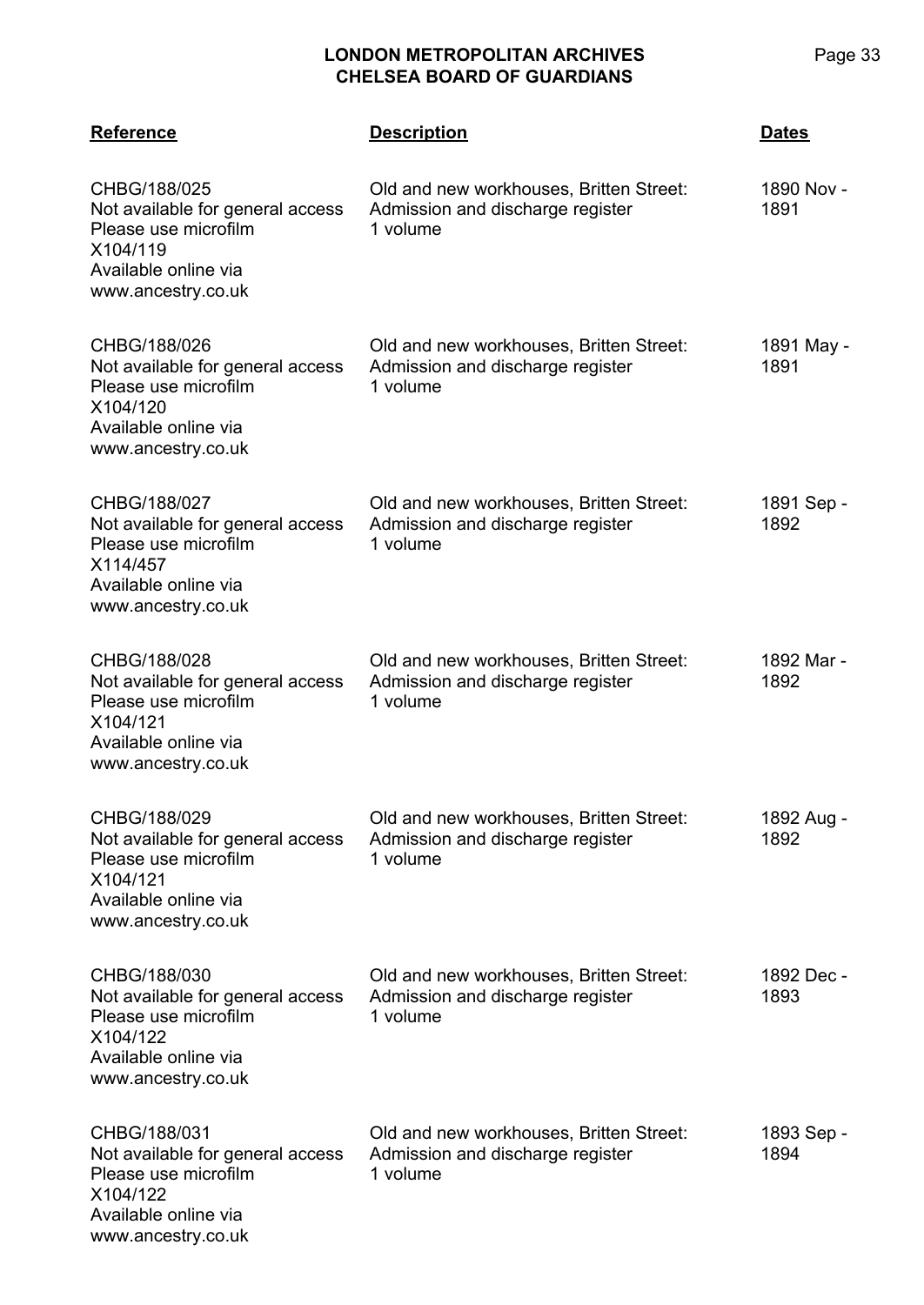| <b>Reference</b>                                                                                                                   | <b>Description</b>                                                                      | <b>Dates</b>       |
|------------------------------------------------------------------------------------------------------------------------------------|-----------------------------------------------------------------------------------------|--------------------|
| CHBG/188/032<br>Not available for general access<br>Please use microfilm<br>X104/122<br>Available online via<br>www.ancestry.co.uk | Old and new workhouses, Britten Street:<br>Admission and discharge register<br>1 volume | 1894 Mar -<br>1895 |
| CHBG/188/033<br>Not available for general access<br>Please use microfilm<br>X104/123<br>Available online via<br>www.ancestry.co.uk | Old and new workhouses, Britten Street:<br>Admission and discharge register<br>1 volume | 1895 Mar -<br>1896 |
| CHBG/188/034<br>Not available for general access<br>Please use microfilm<br>X104/123<br>Available online via<br>www.ancestry.co.uk | Old and new workhouses, Britten Street:<br>Admission and discharge register<br>1 volume | 1896 Sep -<br>1898 |
| CHBG/188/035<br>Not available for general access<br>Please use microfilm<br>X104/123<br>Available online via<br>www.ancestry.co.uk | Old and new workhouses, Britten Street:<br>Admission and discharge register<br>1 volume | 1898 Mar -<br>1899 |
| CHBG/188/036<br>Not available for general access<br>Please use microfilm<br>X104/124<br>Available online via<br>www.ancestry.co.uk | Old and new workhouses, Britten Street:<br>Admission and discharge register<br>1 volume | 1899 Sep -<br>1900 |
| CHBG/188/037<br>Not available for general access<br>Please use microfilm<br>X104/124<br>Available online via<br>www.ancestry.co.uk | Old and new workhouses, Britten Street:<br>Admission and discharge register<br>1 volume | 1900 Oct -<br>1901 |
| CHBG/188/038<br>Not available for general access<br>Please use microfilm<br>X104/125<br>Available online via<br>www.ancestry.co.uk | Old and new workhouses, Britten Street:<br>Admission and discharge register<br>1 volume | 1901 Oct -<br>1902 |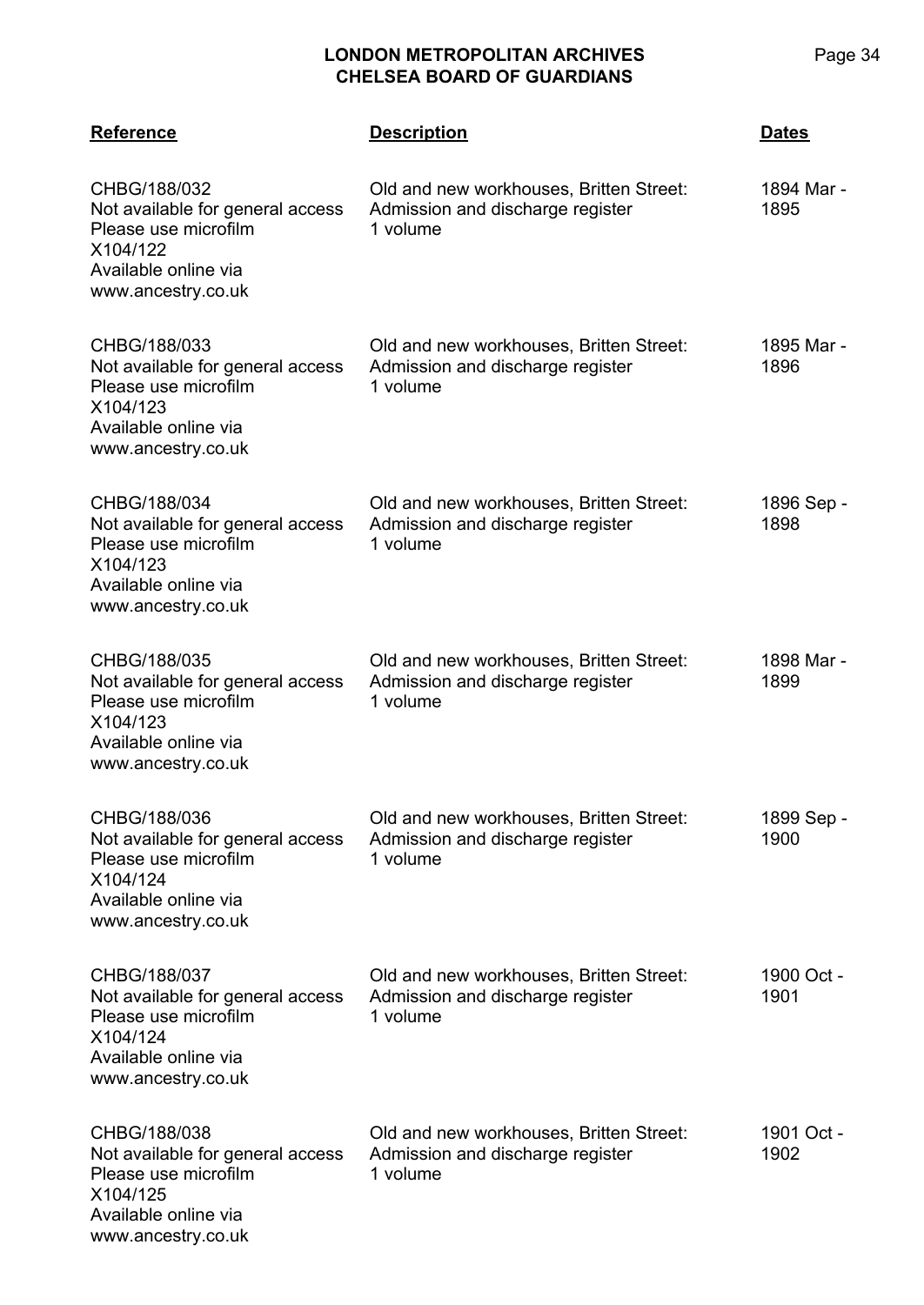| <b>Reference</b>                                                                                                                                                       | <b>Description</b>                                                                      | <b>Dates</b>       |
|------------------------------------------------------------------------------------------------------------------------------------------------------------------------|-----------------------------------------------------------------------------------------|--------------------|
| CHBG/188/039<br>Not available for general access<br>Please use microfilm<br>X104/125<br>Available online via<br>www.ancestry.co.uk                                     | Old and new workhouses, Britten Street:<br>Admission and discharge register<br>1 volume | 1902 Feb -<br>1902 |
| CHBG/188/040<br>Not available for general access<br>Please use microfilm<br>X104/125<br>Available online via<br>www.ancestry.co.uk                                     | Old and new workhouses, Britten Street:<br>Admission and discharge register<br>1 volume | 1902 Jun -<br>1902 |
| CHBG/188/041<br>Not available for general access<br>Please use microfilm<br>X104/125, X104/126<br>Available online via<br>www.ancestry.co.uk                           | Old and new workhouses, Britten Street:<br>Admission and discharge register<br>1 volume | 1902 Oct -<br>1903 |
| CHBG/188/042<br>Unfit<br>Not available for general access.<br>Unfit for consultation<br>Please use microfilm<br>X104/126<br>Available online via<br>www.ancestry.co.uk | Old and new workhouses, Britten Street:<br>Admission and discharge register<br>1 volume | 1903 May -<br>1903 |
| CHBG/188/043<br>Unfit<br>Not available for general access.<br>Unfit for consultation<br>Please use microfilm<br>X104/126<br>Available online via<br>www.ancestry.co.uk | Old and new workhouses, Britten Street:<br>Admission and discharge register<br>1 volume | 1903 Oct -<br>1904 |
| CHBG/188/044<br>Not available for general access<br>Please use microfilm<br>X104/127<br>Available online via<br>www.ancestry.co.uk                                     | Old and new workhouses, Britten Street:<br>Admission and discharge register<br>1 volume | 1904 Mar -<br>1904 |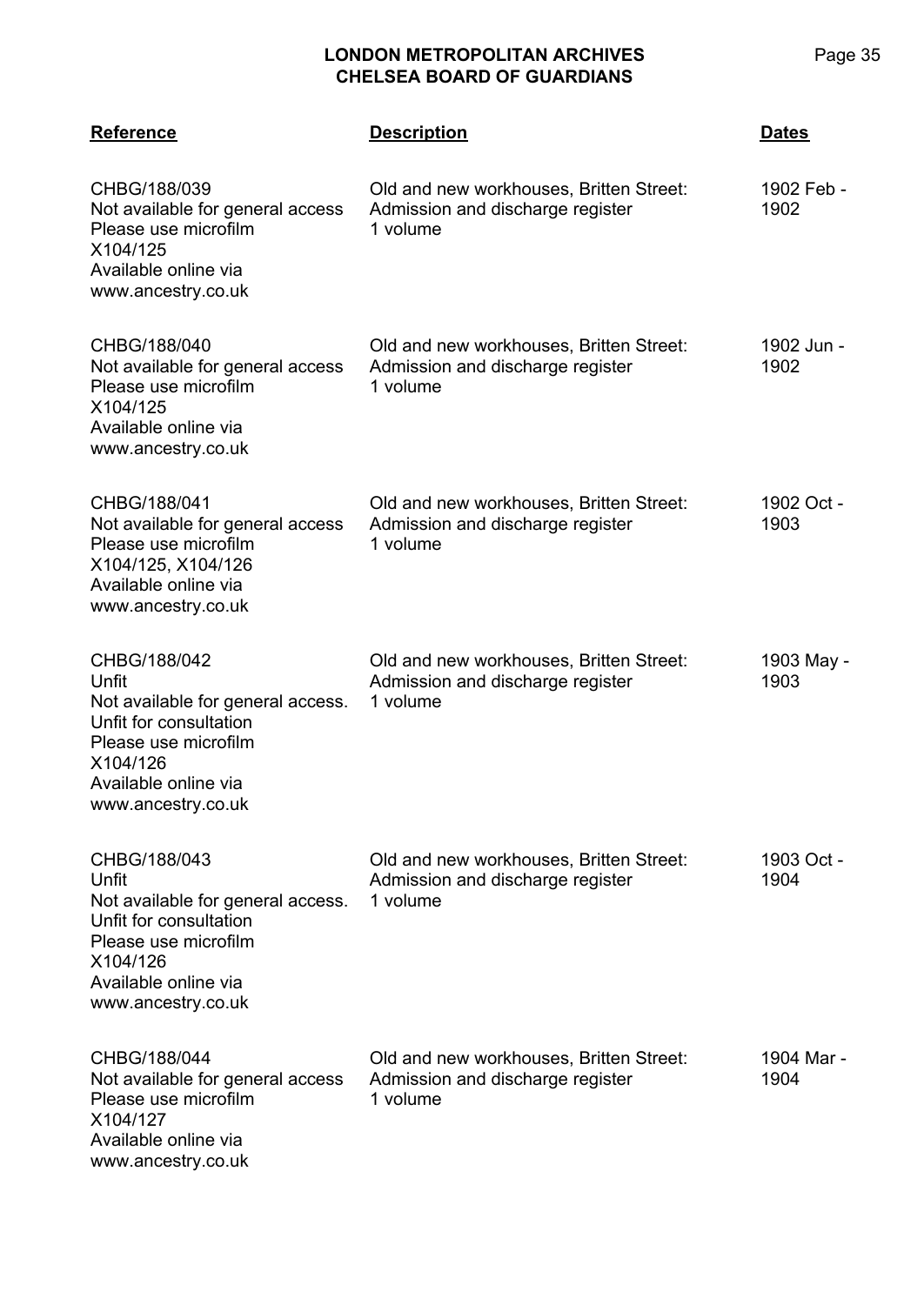| <b>Reference</b>                                                                                                                                                       | <b>Description</b>                                                                      | <b>Dates</b>       |
|------------------------------------------------------------------------------------------------------------------------------------------------------------------------|-----------------------------------------------------------------------------------------|--------------------|
| CHBG/188/045<br>Not available for general access<br>Please use microfilm<br>X104/127<br>Available online via<br>www.ancestry.co.uk                                     | Old and new workhouses, Britten Street:<br>Admission and discharge register<br>1 volume | 1904 Sep -<br>1905 |
| CHBG/188/046<br>Not available for general access<br>Please use microfilm<br>X104/127, X104/128<br>Available online via<br>www.ancestry.co.uk                           | Old and new workhouses, Britten Street:<br>Admission and discharge register<br>1 volume | 1905 Mar -<br>1905 |
| CHBG/188/047<br>Not available for general access<br>Please use microfilm<br>X104/128<br>Available online via<br>www.ancestry.co.uk                                     | Old and new workhouses, Britten Street:<br>Admission and discharge register<br>1 volume | 1905 Sep -<br>1906 |
| CHBG/188/048<br>Not available for general access<br>Please use microfilm<br>X104/128<br>Available online via<br>www.ancestry.co.uk                                     | Old and new workhouses, Britten Street:<br>Admission and discharge register<br>1 volume | 1906 Mar -<br>1906 |
| CHBG/188/049<br>Unfit<br>Not available for general access.<br>Unfit for consultation<br>Please use microfilm<br>X104/129<br>Available online via<br>www.ancestry.co.uk | Old and new workhouses, Britten Street:<br>Admission and discharge register<br>1 volume | 1906 Oct -<br>1907 |
| CHBG/188/050<br>Not available for general access<br>Please use microfilm<br>X104/129<br>Available online via<br>www.ancestry.co.uk                                     | Old and new workhouses, Britten Street:<br>Admission and discharge register<br>1 volume | 1907 Mar -<br>1907 |

Page 36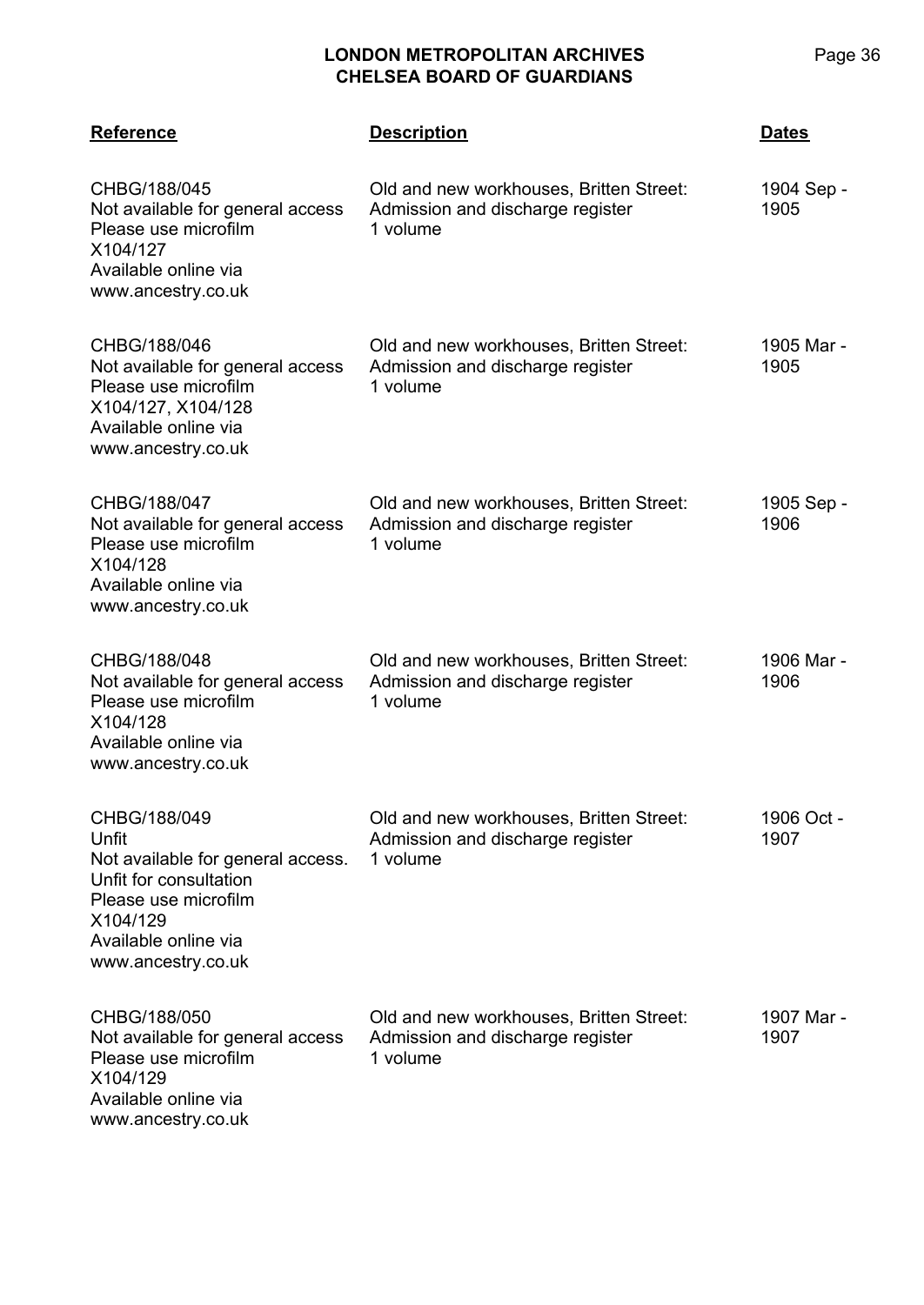| <b>Reference</b>                                                                                                                                                       | <b>Description</b>                                                                      | <b>Dates</b>       |
|------------------------------------------------------------------------------------------------------------------------------------------------------------------------|-----------------------------------------------------------------------------------------|--------------------|
| CHBG/188/051<br>Not available for general access<br>Please use microfilm<br>X104/129<br>Available online via<br>www.ancestry.co.uk                                     | Old and new workhouses, Britten Street:<br>Admission and discharge register<br>1 volume | 1907 Oct -<br>1908 |
| CHBG/188/052<br>Not available for general access<br>Please use microfilm<br>X104/130<br>Available online via<br>www.ancestry.co.uk                                     | Old and new workhouses, Britten Street:<br>Admission and discharge register<br>1 volume | 1908 Mar -<br>1908 |
| CHBG/188/053<br>Unfit<br>Not available for general access.<br>Unfit for consultation<br>Please use microfilm<br>X104/130<br>Available online via<br>www.ancestry.co.uk | Old and new workhouses, Britten Street:<br>Admission and discharge register<br>1 volume | 1908 Sep -<br>1909 |
| CHBG/188/054<br>Not available for general access<br>Please use microfilm<br>X104/130<br>Available online via<br>www.ancestry.co.uk                                     | Old and new workhouses, Britten Street:<br>Admission and discharge register<br>1 volume | 1909 Mar -<br>1909 |
| CHBG/188/055<br>Not available for general access<br>Please use microfilm<br>X104/131<br>Available online via<br>www.ancestry.co.uk                                     | Old and new workhouses, Britten Street:<br>Admission and discharge register<br>1 volume | 1909 Sep -<br>1910 |
| CHBG/188/056<br>Not available for general access<br>Please use microfilm<br>X104/131<br>Available online via<br>www.ancestry.co.uk                                     | Old and new workhouses, Britten Street:<br>Admission and discharge register<br>1 volume | 1910 Apr -<br>1910 |

Page 37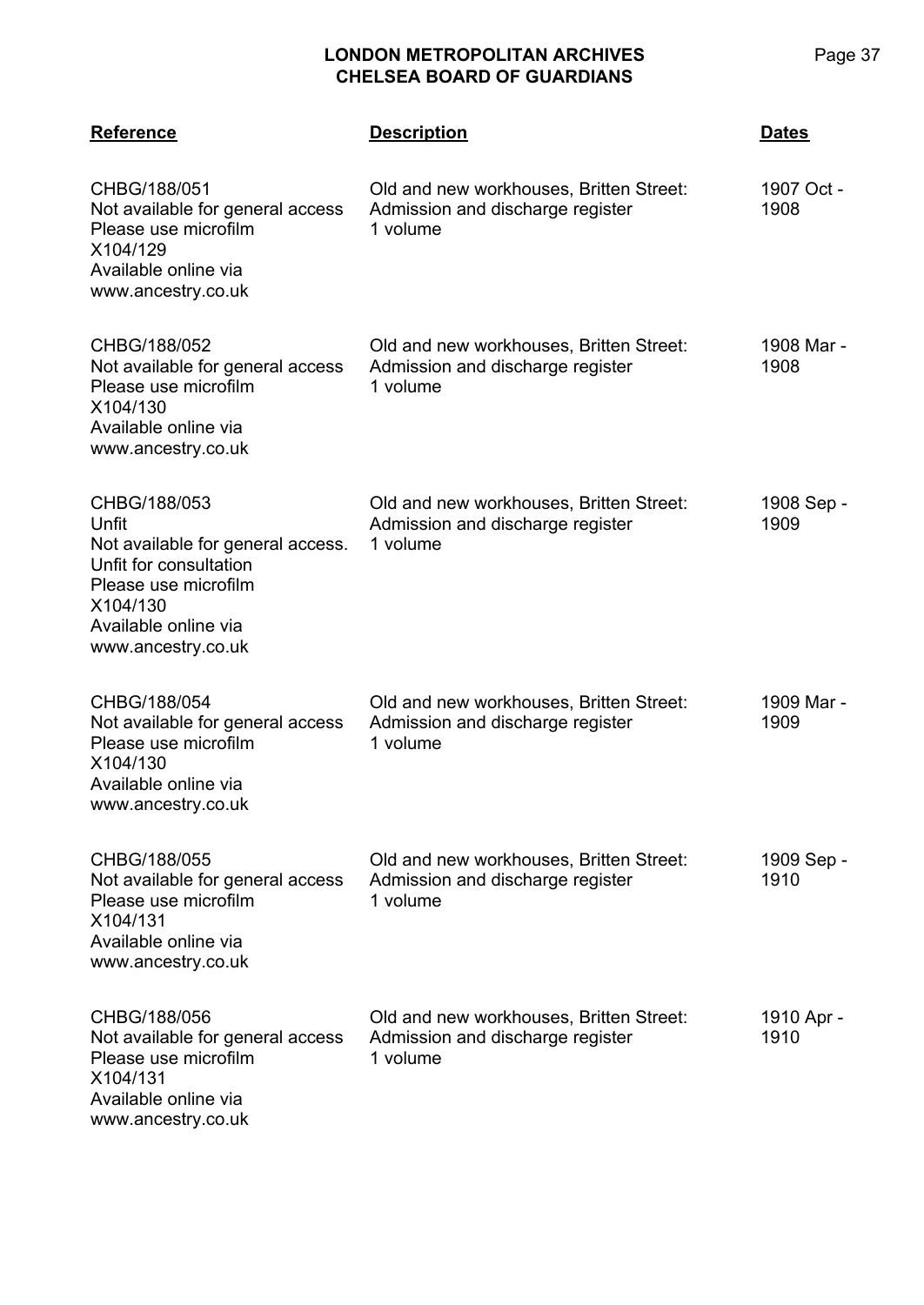| <b>Reference</b>                                                                                                                                                       | <b>Description</b>                                                                      | <b>Dates</b>       |
|------------------------------------------------------------------------------------------------------------------------------------------------------------------------|-----------------------------------------------------------------------------------------|--------------------|
| CHBG/188/057<br>Unfit<br>Not available for general access.<br>Unfit for consultation<br>Please use microfilm<br>X104/131<br>Available online via<br>www.ancestry.co.uk | Old and new workhouses, Britten Street:<br>Admission and discharge register<br>1 volume | 1910 Oct -<br>1911 |
| CHBG/188/058<br>Unfit<br>Not available for general access.<br>Unfit for consultation<br>Please use microfilm<br>X104/132<br>Available online via<br>www.ancestry.co.uk | Old and new workhouses, Britten Street:<br>Admission and discharge register<br>1 volume | 1911 Apr -<br>1911 |
| CHBG/188/059<br>Not available for general access<br>Please use microfilm<br>X104/132<br>Available online via<br>www.ancestry.co.uk                                     | Old and new workhouses, Britten Street:<br>Admission and discharge register<br>1 volume | 1911 Oct -<br>1912 |
| CHBG/188/060<br>Not available for general access<br>Please use microfilm<br>X104/132<br>Available online via<br>www.ancestry.co.uk                                     | Old and new workhouses, Britten Street:<br>Admission and discharge register<br>1 volume | 1912 Apr -<br>1912 |
| CHBG/188/061<br>Not available for general access<br>Please use microfilm<br>X104/133<br>Available online via<br>www.ancestry.co.uk                                     | Old and new workhouses, Britten Street:<br>Admission and discharge register<br>1 volume | 1912 Oct -<br>1913 |
| CHBG/188/062<br>Not available for general access<br>Please use microfilm<br>X104/133<br>Available online via                                                           | Old and new workhouses, Britten Street:<br>Admission and discharge register<br>1 volume | 1913 Apr -<br>1913 |

www.ancestry.co.uk

Page 38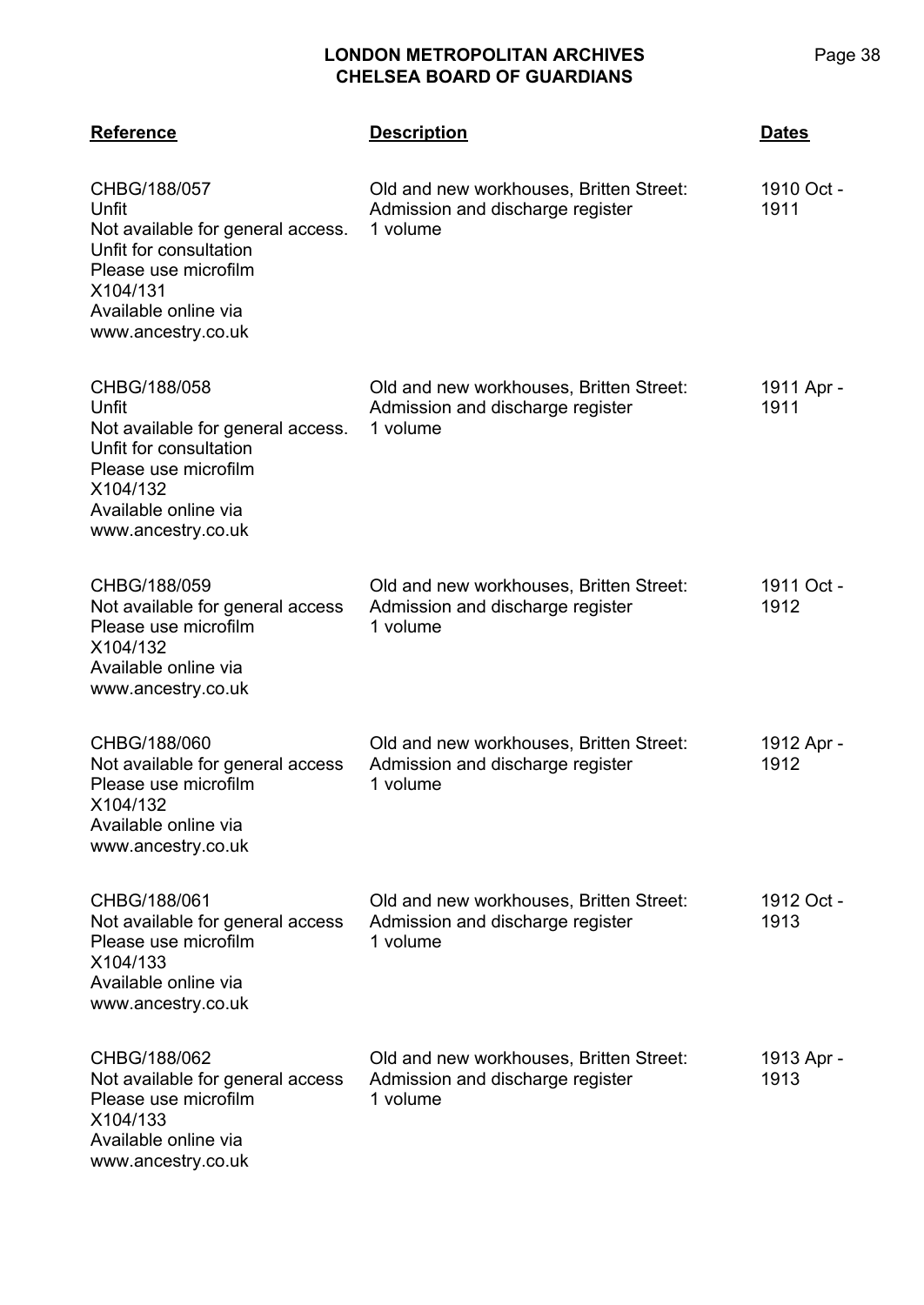| <b>Reference</b>                                                                                                                   | <b>Description</b>                                                                      | <b>Dates</b>       |
|------------------------------------------------------------------------------------------------------------------------------------|-----------------------------------------------------------------------------------------|--------------------|
| CHBG/188/063<br>Not available for general access<br>Please use microfilm<br>X104/133<br>Available online via<br>www.ancestry.co.uk | Old and new workhouses, Britten Street:<br>Admission and discharge register<br>1 volume | 1913 Oct -<br>1914 |
| CHBG/188/064<br>Not available for general access<br>Please use microfilm<br>X104/134<br>Available online via<br>www.ancestry.co.uk | Old and new workhouses, Britten Street:<br>Admission and discharge register<br>1 volume | 1914 Apr -<br>1914 |
| CHBG/188/065<br>Not available for general access<br>Please use microfilm<br>X104/134<br>Available online via<br>www.ancestry.co.uk | Old and new workhouses, Britten Street:<br>Admission and discharge register<br>1 volume | 1914 Nov -<br>1915 |
| CHBG/188/066<br>Not available for general access<br>Please use microfilm<br>X104/134<br>Available online via<br>www.ancestry.co.uk | Old and new workhouses, Britten Street:<br>Admission and discharge register<br>1 volume | 1915 Mar -<br>1915 |
| CHBG/188/067<br>Not available for general access<br>Please use microfilm<br>X104/135<br>Available online via<br>www.ancestry.co.uk | Old and new workhouses, Britten Street:<br>Admission and discharge register<br>1 volume | 1915 Oct -<br>1916 |
| CHBG/188/068<br>Not available for general access<br>Please use microfilm<br>X104/135<br>Available online via<br>www.ancestry.co.uk | Old and new workhouses, Britten Street:<br>Admission and discharge register<br>1 volume | 1916 Mar -<br>1916 |
| CHBG/188/069<br>Not available for general access<br>Please use microfilm<br>X104/135, X104/136                                     | Old and new workhouses, Britten Street:<br>Admission and discharge register<br>1 volume | 1916 Dec -<br>1917 |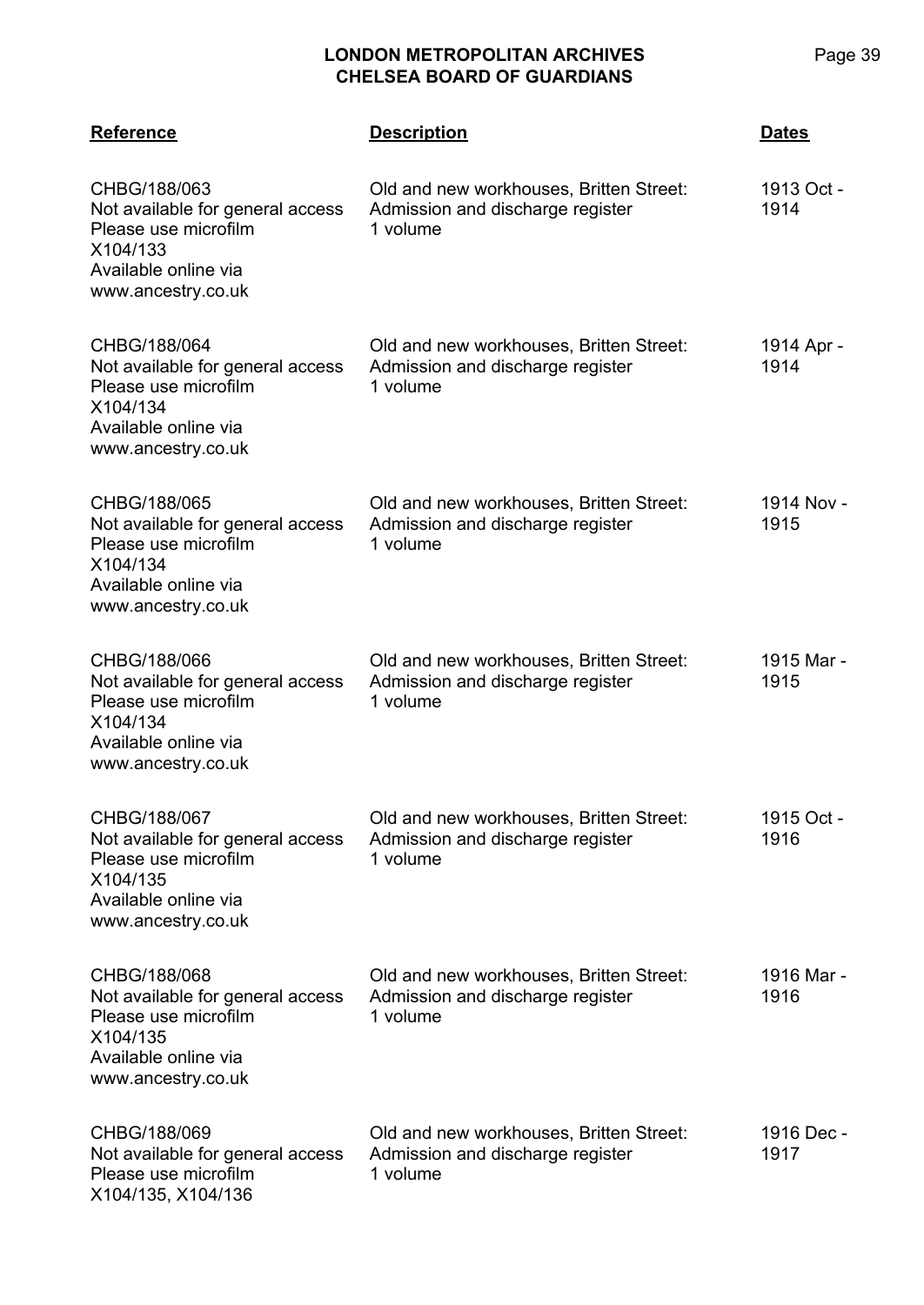| <b>Reference</b>                                 | <b>Description</b>                                                                      | <u>Dates</u>       |
|--------------------------------------------------|-----------------------------------------------------------------------------------------|--------------------|
| CHBG/188/070<br>Not available for general access | Old and new workhouses, Britten Street:<br>Admission and discharge register<br>1 volume | 1917 Aug -<br>1918 |
| CHBG/188/071<br>Not available for general access | Old and new workhouses, Britten Street:<br>Admission and discharge register<br>1 volume | 1918 Apr -<br>1918 |
| CHBG/188/072<br>Not available for general access | Old and new workhouses, Britten Street:<br>Admission and discharge register<br>1 volume | 1918 Dec -<br>1919 |
| CHBG/188/073<br>Not available for general access | Old and new workhouses, Britten Street:<br>Admission and discharge register<br>1 volume | 1919 Aug -<br>1920 |
| CHBG/188/074<br>Not available for general access | Old and new workhouses, Britten Street:<br>Admission and discharge register<br>1 volume | 1920 Jul -<br>1921 |
| CHBG/188/075<br>Not available for general access | Old and new workhouses, Britten Street:<br>Admission and discharge register<br>1 volume | 1921 May -<br>1922 |
| CHBG/188/076<br>Not available for general access | Old and new workhouses, Britten Street:<br>Admission and discharge register<br>1 volume | 1922 Feb -<br>1922 |
| CHBG/188/077<br>Not available for general access | Old and new workhouses, Britten Street:<br>Admission and discharge register<br>1 volume | 1922 Nov -<br>1923 |
| CHBG/188/078<br>Not available for general access | Old and new workhouses, Britten Street:<br>Admission and discharge register<br>1 volume | 1923 Jul -<br>1924 |
| CHBG/188/079<br>Not available for general access | Old and new workhouses, Britten Street:<br>Admission and discharge register<br>1 volume | 1924 Feb -<br>1924 |
| CHBG/188/080<br>Not available for general access | Old and new workhouses, Britten Street:<br>Admission and discharge register<br>1 volume | 1924 Oct -<br>1925 |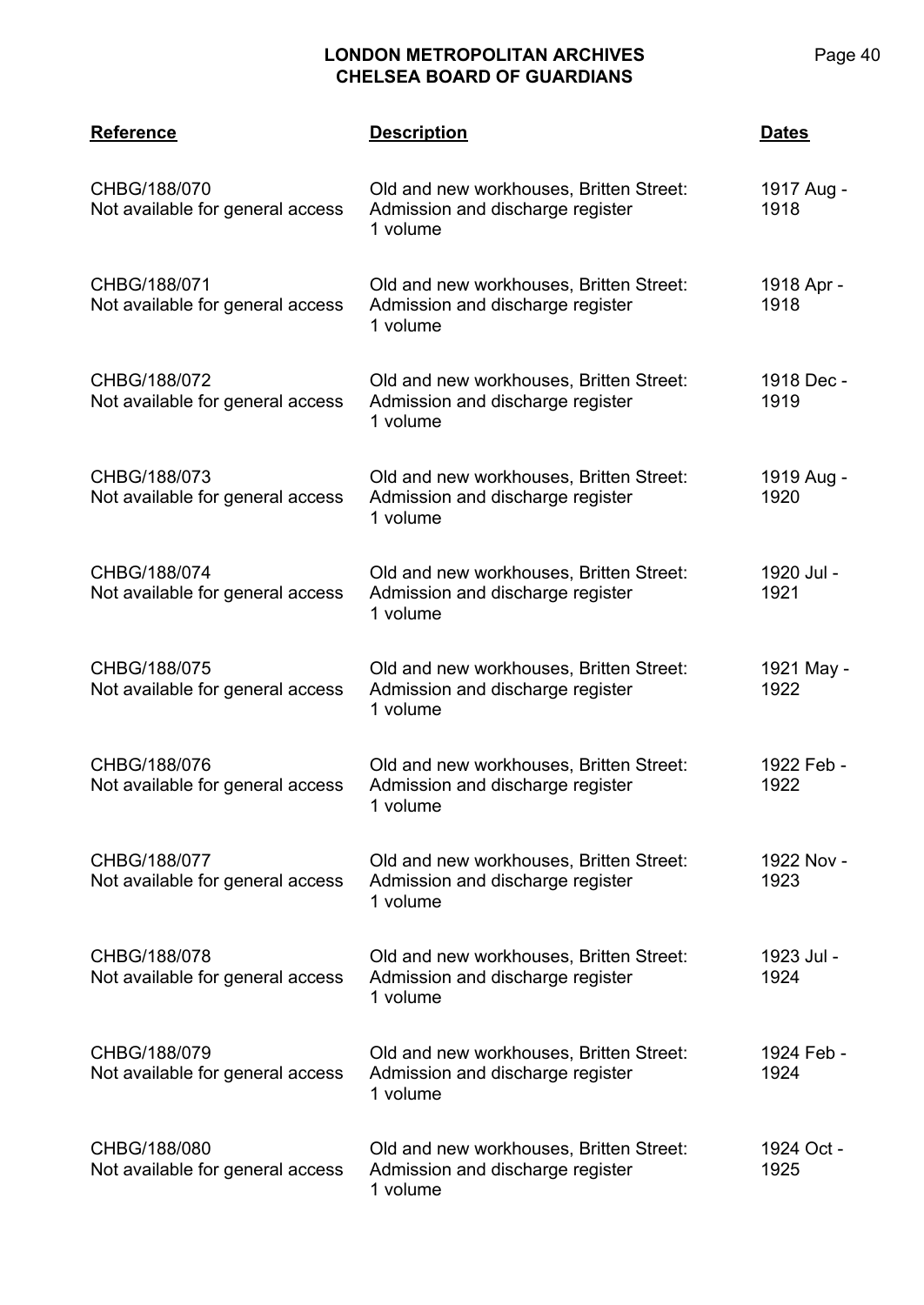| <b>Reference</b>                                                                                                                   | <b>Description</b>                                                                                           | <b>Dates</b>       |
|------------------------------------------------------------------------------------------------------------------------------------|--------------------------------------------------------------------------------------------------------------|--------------------|
| CHBG/188/081<br>Not available for general access                                                                                   | Old and new workhouses, Britten Street:<br>Admission and discharge register<br>1 volume                      | 1925 Jun -<br>1926 |
| CHBG/188/082<br>Not available for general access                                                                                   | Old and new workhouses, Britten Street:<br>Admission and discharge register<br>1 volume                      | 1926 Apr -<br>1927 |
| CHBG/188/083<br>Not available for general access                                                                                   | Old and new workhouses, Britten Street:<br>Admission and discharge register<br>1 volume                      | 1927 Mar -<br>1928 |
| CHBG/188/084<br>Not available for general access                                                                                   | Old and new workhouses, Britten Street:<br>Admission and discharge register<br>1 volume                      | 1928 Feb -<br>1928 |
| CHBG/188/085<br>Not available for general access                                                                                   | Old and new workhouses, Britten Street:<br>Admission and discharge register<br>1 volume                      | 1928 Nov -<br>1929 |
| CHBG/188/086<br>Not available for general access                                                                                   | Old and new workhouses, Britten Street:<br>Admission and discharge register<br>1 volume                      | 1929 Sep -<br>1930 |
| CHBG/189/001<br>Not available for general access<br>Please use microfilm<br>X020/404<br>Available online via<br>www.ancestry.co.uk | Old and new workhouses, Britten Street:<br>Admission and discharge registers of homeless<br>poor<br>1 volume | 1862 - 1865        |
| CHBG/189/002<br>Not available for general access<br>Please use microfilm<br>X020/404<br>Available online via<br>www.ancestry.co.uk | Old and new workhouses, Britten Street:<br>Admission and discharge registers of homeless<br>poor<br>1 volume | 1865 - 1866        |
| CHBG/189/003<br>Not available for general access<br>Please use microfilm<br>X020/404<br>Available online via<br>www.ancestry.co.uk | Old and new workhouses, Britten Street:<br>Admission and discharge registers of homeless<br>poor<br>1 volume | 1865 - 1866        |

Page 41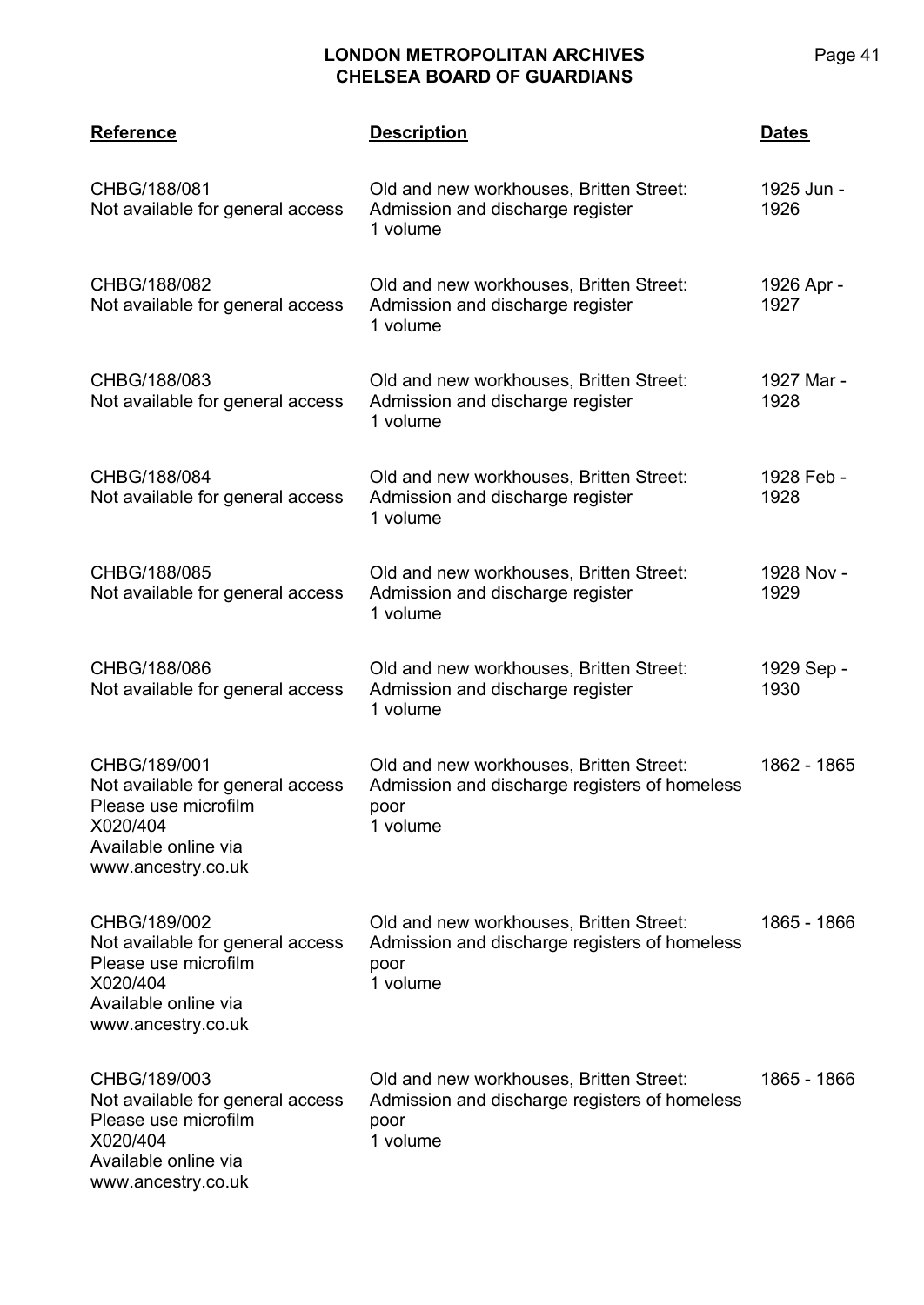| <b>Reference</b>                                                                                                                   | <b>Description</b>                                                                                                  | <b>Dates</b>          |
|------------------------------------------------------------------------------------------------------------------------------------|---------------------------------------------------------------------------------------------------------------------|-----------------------|
| CHBG/190/001<br>Not available for general access<br>Please use microfilm<br>X114/457                                               | Old and new workhouses, Britten Street: Creed<br>register<br>1 volume                                               | 1914 Apr 05 -<br>1917 |
| CHBG/190/002<br>Not available for general access                                                                                   | Old and new workhouses, Britten Street: Creed<br>register<br>1 volume                                               | 1917 Jul 01 -<br>1922 |
| CHBG/190/003<br>Not available for general access                                                                                   | Old and new workhouses, Britten Street: Creed<br>register<br>1 volume                                               | 1922 Dec 07 -<br>1925 |
| CHBG/190/004<br>Not available for general access                                                                                   | Old and new workhouses, Britten Street: Creed<br>register<br>1 volume                                               | 1925 Mar 13 -<br>1927 |
| CHBG/191/001<br>Not available for general access<br>Available online via<br>www.ancestry.co.uk                                     | Old and new workhouses, Britten Street:<br>General report of workhouse infirmary<br>1 volume                        | 1874 - 1875           |
| CHBG/191/002<br>Not available for general access<br>Please use microfilm<br>X114/458<br>Available online via<br>www.ancestry.co.uk | Old and new workhouses, Britten Street: List of<br>persons chargeable to the parish in the<br>workhouse<br>1 volume | 1893 Jul              |
| <b>CHBG/192</b>                                                                                                                    | Old and new workhouses, Britten Street:<br>Medical Officer's report of workhouse<br>1 volume                        | 1839 - 1840           |
| <b>CHBG/193</b>                                                                                                                    | Old and new workhouses, Britten Street:<br>Investigation report book<br>1 volume                                    | 1843 - 1848           |
| CHBG/194/001                                                                                                                       | Old and new workhouses, Britten Street:<br>Accounts of wines and spirits in the workhouse<br>1 volume               | 1850 - 1852           |
| CHBG/194/002                                                                                                                       | Old and new workhouses, Britten Street:<br>Accounts of wines and spirits in the workhouse<br>1 volume               | 1852 - 1854           |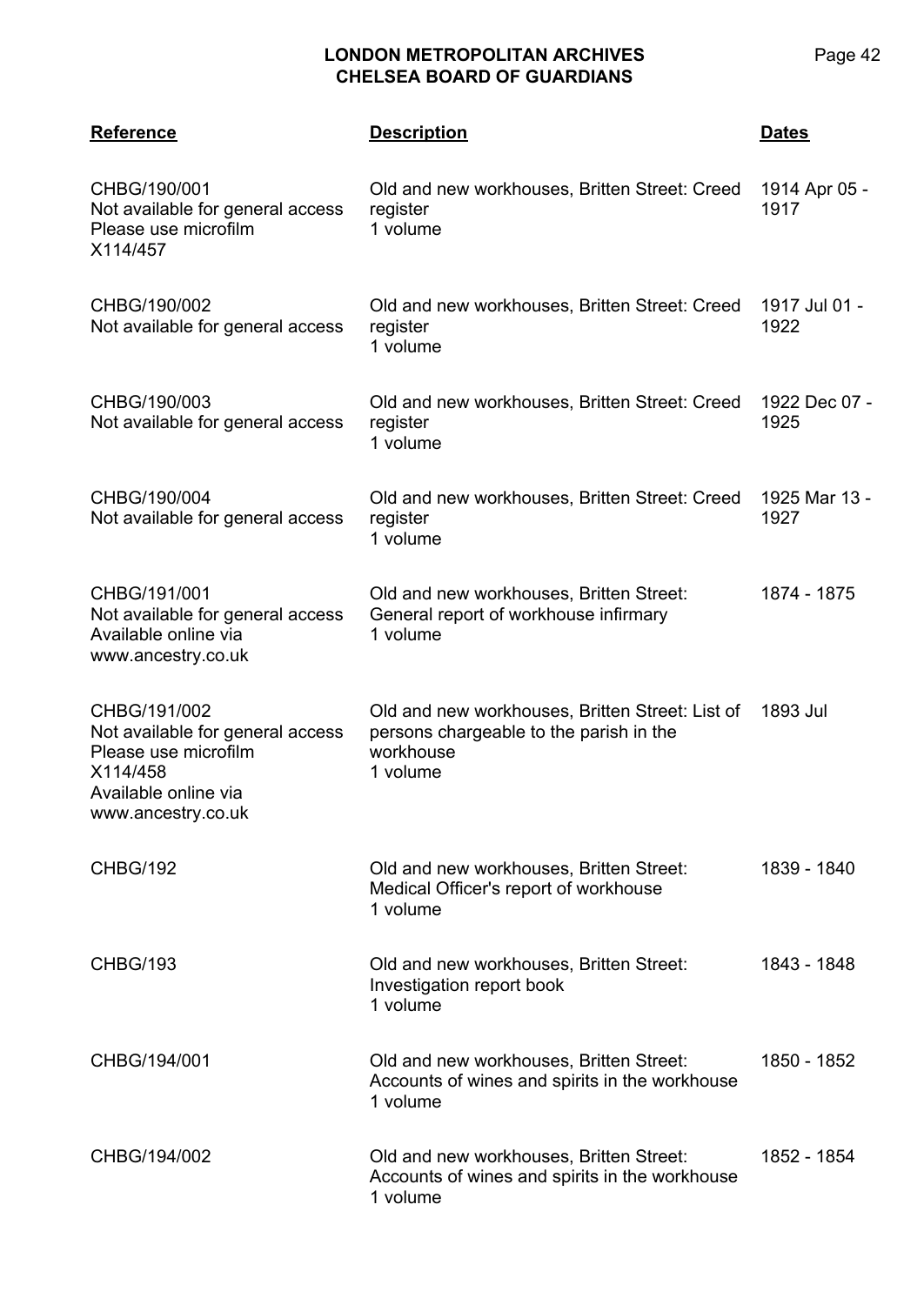| <b>Reference</b>                                                                                                                                           | <b>Description</b>                                                                                    | <b>Dates</b> |
|------------------------------------------------------------------------------------------------------------------------------------------------------------|-------------------------------------------------------------------------------------------------------|--------------|
| CHBG/194/003                                                                                                                                               | Old and new workhouses, Britten Street:<br>Accounts of wines and spirits in the workhouse<br>1 volume | 1854 - 1855  |
| <b>CHBG/195</b>                                                                                                                                            | Old and new workhouses, Britten Street:<br>Correspondence concerning inmates<br>1 volume              | 1848 - 1898  |
| CHBG/196/001                                                                                                                                               | Infirmary, Cale Street: Particulars of infirmary<br>cases<br>1 volume                                 | 1899 - 1901  |
| CHBG/196/002                                                                                                                                               | Infirmary, Cale Street: Particulars of infirmary<br>cases<br>1 volume                                 | 1902 - 1905  |
| CHBG/197/001<br>Not available for general access<br>Please use microfilm<br>X114/458<br>Please use microfilm<br>Available online via<br>www.ancestry.co.uk | Register of deserted women and children<br>1 volume                                                   | 1882 - 1891  |
| CHBG/197/002<br>Not available for general access<br>Please use microfilm<br>X114/458<br>Please use microfilm<br>Available online via<br>www.ancestry.co.uk | Register of deserted women and children<br>1 volume                                                   | 1891 - 1898  |
| CHBG/198/001<br>Not available for general access<br>Please use microfilm<br>X114/459<br>Available online via<br>www.ancestry.co.uk                         | Register of patients at fever and other hospitals<br>1 volume                                         | 1900 - 1904  |
| CHBG/198/002<br>Not available for general access<br>Please use microfilm<br>X114/459<br>Available online via<br>www.ancestry.co.uk                         | Register of patients at fever and other hospitals<br>1 volume                                         | 1905 - 1908  |

Page 43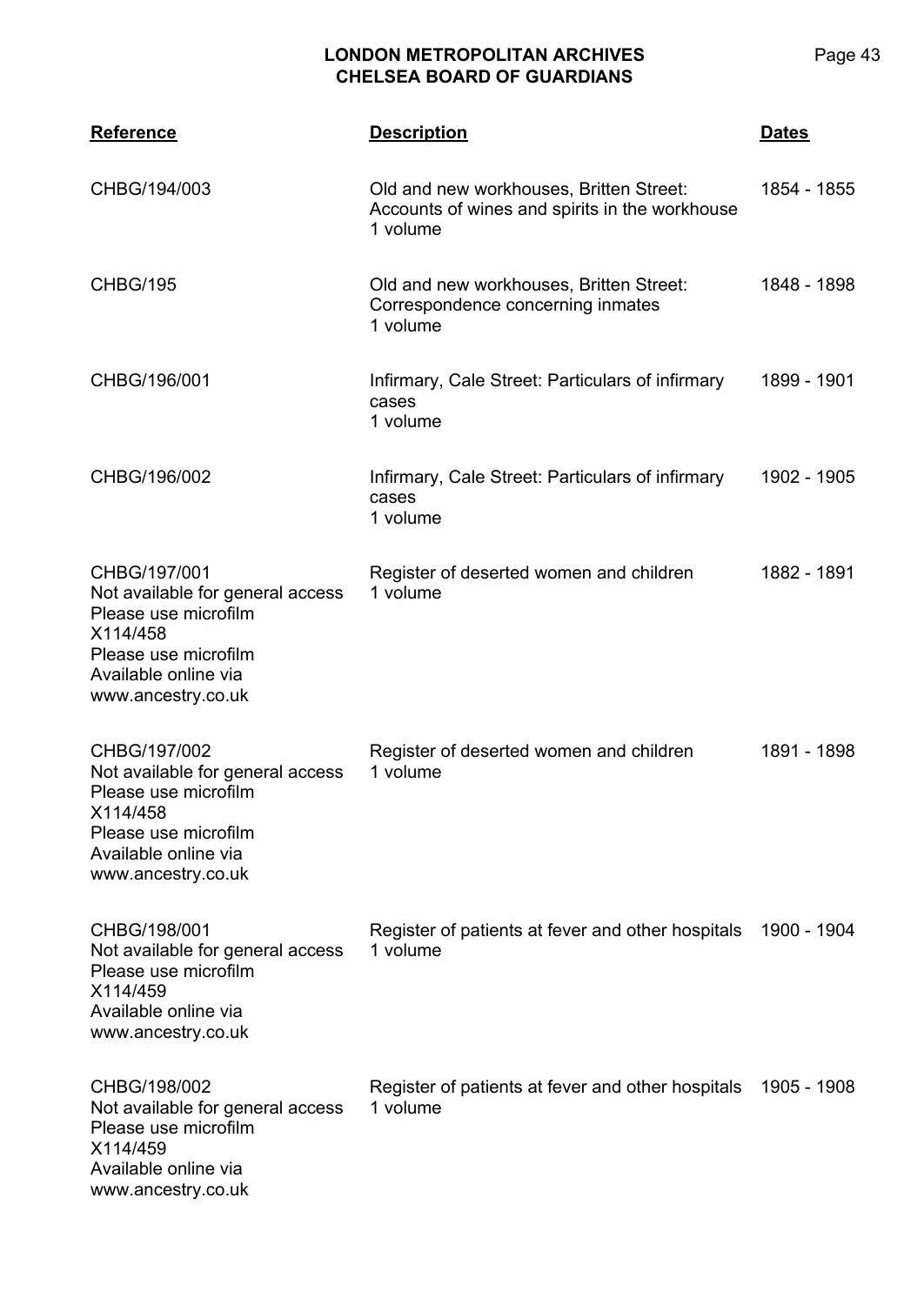| <b>Reference</b>                                                                                                                                           | <b>Description</b>                                                        | <b>Dates</b> |
|------------------------------------------------------------------------------------------------------------------------------------------------------------|---------------------------------------------------------------------------|--------------|
| CHBG/198/003<br>Not available for general access<br>Please use microfilm<br>X114/459                                                                       | Register of patients at fever and other hospitals 1909 - 1916<br>1 volume |              |
| <b>SCHOOLS AND CHILDREN</b>                                                                                                                                |                                                                           |              |
| CHBG/199<br>Not available for general access<br>Please use microfilm<br>X114/459<br>Please use microfilm<br>Available online via<br>www.ancestry.co.uk     | Register of young persons<br>1 volume                                     | 1851 - 1859  |
| CHBG/200                                                                                                                                                   | Indenture of apprenticeship<br>1 bundle                                   | 1909 - 1927  |
| CHBG/201/001<br>Not available for general access<br>Please use microfilm<br>X114/459<br>Please use microfilm<br>Available online via<br>www.ancestry.co.uk | Register of apprentices<br>1 volume                                       | 1846 - 1871  |
| CHBG/201/002<br>Not available for general access<br>Please use microfilm<br>X114/459<br>Please use microfilm<br>Available online via<br>www.ancestry.co.uk | Register of apprentices<br>1 volume                                       | 1847 - 1892  |
| CHBG/201/003<br>Not available for general access<br>Please use microfilm<br>X114/459<br>Please use microfilm<br>Available online via<br>www.ancestry.co.uk | Register of apprentices<br>1 volume                                       | 1899 - 1927  |
| CHBG/202/001<br>Not available for general access<br>Please use microfilm<br>X114/459<br>Available online via<br>www.ancestry.co.uk                         | Register of visits to apprentices<br>1 volume                             | 1887 - 1905  |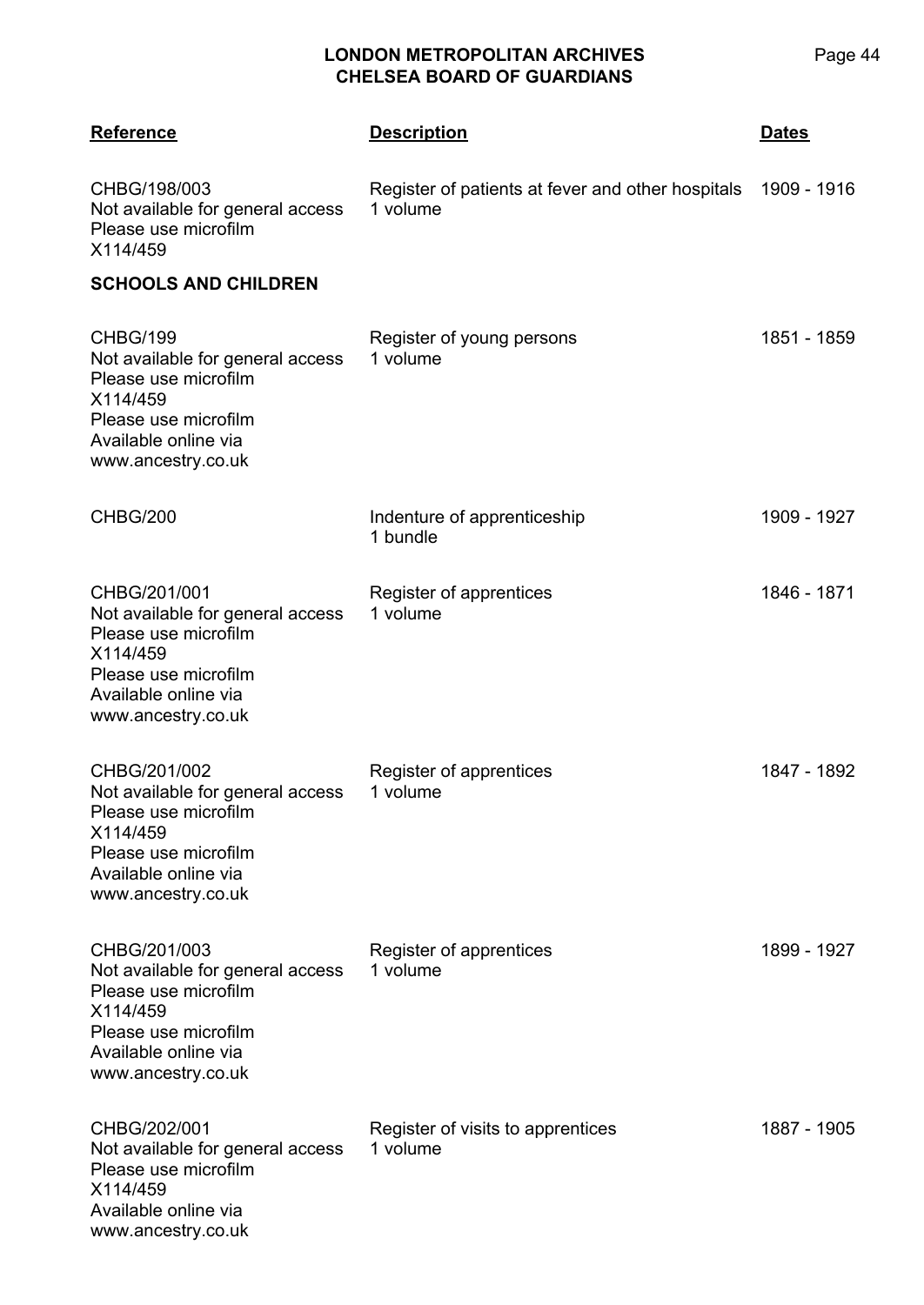| <b>Reference</b>                                                                               | <b>Description</b>                                                                                                                              | <b>Dates</b>       |
|------------------------------------------------------------------------------------------------|-------------------------------------------------------------------------------------------------------------------------------------------------|--------------------|
| CHBG/202/002<br>Not available for general access                                               | Register of visits to apprentices<br>1 volume                                                                                                   | 1914 - 1930        |
| <b>CHBG/203</b><br>Not available for general access                                            | Register of children deserted<br>1 volume                                                                                                       | 1889 Dec -<br>1932 |
| CHBG/204<br>Not available for general access<br>Available online via<br>www.ancestry.co.uk     | Register of children at North Surrey District<br>Schools<br>1 volume                                                                            | 1865 - 1882        |
| CHBG/205/001<br>Not available for general access<br>Available online via<br>www.ancestry.co.uk | Register of children at Kensington and Chelsea<br><b>District Schools (includes Exmouth Training</b><br>Ship and R.C. Schools)<br>1 volume      | 1882 - 1885        |
| CHBG/205/002<br>Not available for general access<br>Available online via<br>www.ancestry.co.uk | Register of children at Kensington and Chelsea<br><b>District Schools (includes Exmouth Training</b><br>Ship and R.C. Schools)<br>1 volume      | 1885 - 1896        |
| CHBG/205/003<br>Not available for general access<br>Available online via<br>www.ancestry.co.uk | Register of children at Kensington and Chelsea<br><b>District Schools (includes Exmouth Training</b><br>Ship and R.C. Schools)<br>1 volume      | 1896 - 1905        |
| CHBG/205/004<br>Not available for general access                                               | Register of children at Kensington and Chelsea 1905 - 1931<br>District Schools (includes Exmouth Training<br>Ship and R.C. Schools)<br>1 volume |                    |
| CHBG/206                                                                                       | Parochial list of children admitted to Kensington 1911 - 1912<br>and Chelsea District School<br>1 file                                          |                    |
| CHBG/207/001<br>Not available for general access<br>Available online via<br>www.ancestry.co.uk | Register of children at various homes and<br>schools<br>1 volume                                                                                | 1885 - 1898        |
| CHBG/207/002<br>Not available for general access<br>Available online via<br>www.ancestry.co.uk | Register of children at various homes and<br>schools<br>1 volume                                                                                | 1888 - 1905        |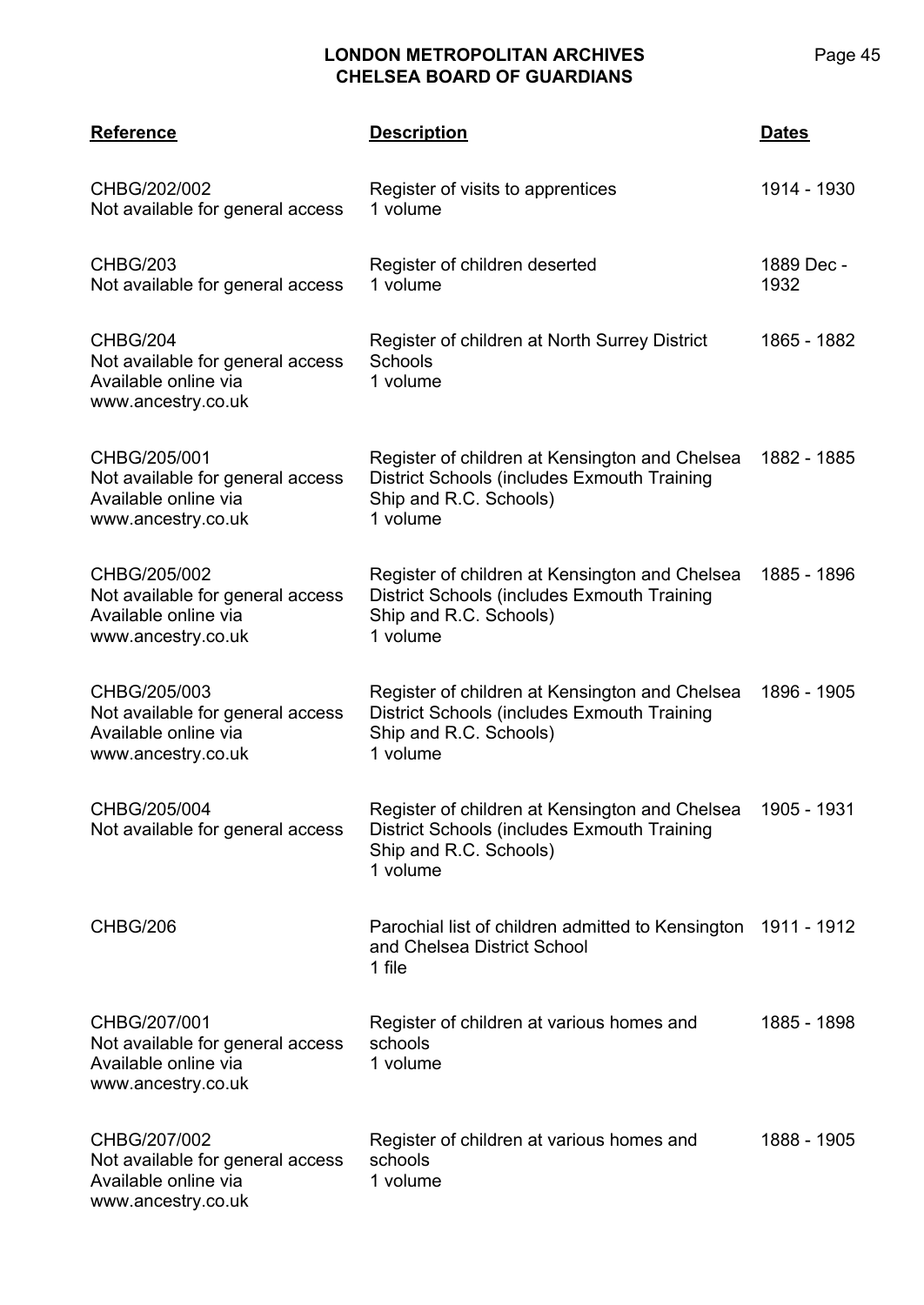| <b>Reference</b>                                                                               | <b>Description</b>                                               | <b>Dates</b>        |
|------------------------------------------------------------------------------------------------|------------------------------------------------------------------|---------------------|
| CHBG/207/003<br>Not available for general access<br>Available online via<br>www.ancestry.co.uk | Register of children at various homes and<br>schools<br>1 volume | 1903 - 1913         |
| CHBG/208<br>Not available for general access<br>Available online via<br>www.ancestry.co.uk     | Particulars of children at schools<br>1 volume                   | 1898 - 1901         |
| <b>FINANCE AND STATISTICS</b>                                                                  |                                                                  |                     |
| CHBG/209/001<br>Unfit<br>Not available for general access                                      | Guardians' business books<br>1 volume                            | 1870 Apr -<br>1877  |
| CHBG/209/002                                                                                   | Guardians' business books<br>1 volume                            | 1877 Oct -<br>1884  |
| CHBG/209/003                                                                                   | Guardians' business books<br>1 volume                            | 1884 Aug -<br>1889  |
| CHBG/209/004                                                                                   | Guardians' business books<br>1 volume                            | 1889 Dec -<br>1893  |
| CHBG/209/005                                                                                   | Guardians' business books<br>1 volume                            | 1893 Mar -<br>1896  |
| CHBG/209/006                                                                                   | Guardians' business books<br>1 volume                            | 1896 Oct -<br>1900  |
| CHBG/209/007                                                                                   | Guardians' business books<br>1 volume                            | 1900 Apr -<br>1903  |
| CHBG/209/008                                                                                   | Guardians' business books<br>1 volume                            | 1903 Nov -<br>1907  |
| CHBG/209/009                                                                                   | Guardians' business books<br>1 volume                            | 1907 Jul -<br>18910 |
| <b>CHBG/210</b><br>Unfit<br>Not available for general access.<br>Unfit for consultation        | Business paper book<br>1 volume                                  | 1863 - 1865         |

Page 46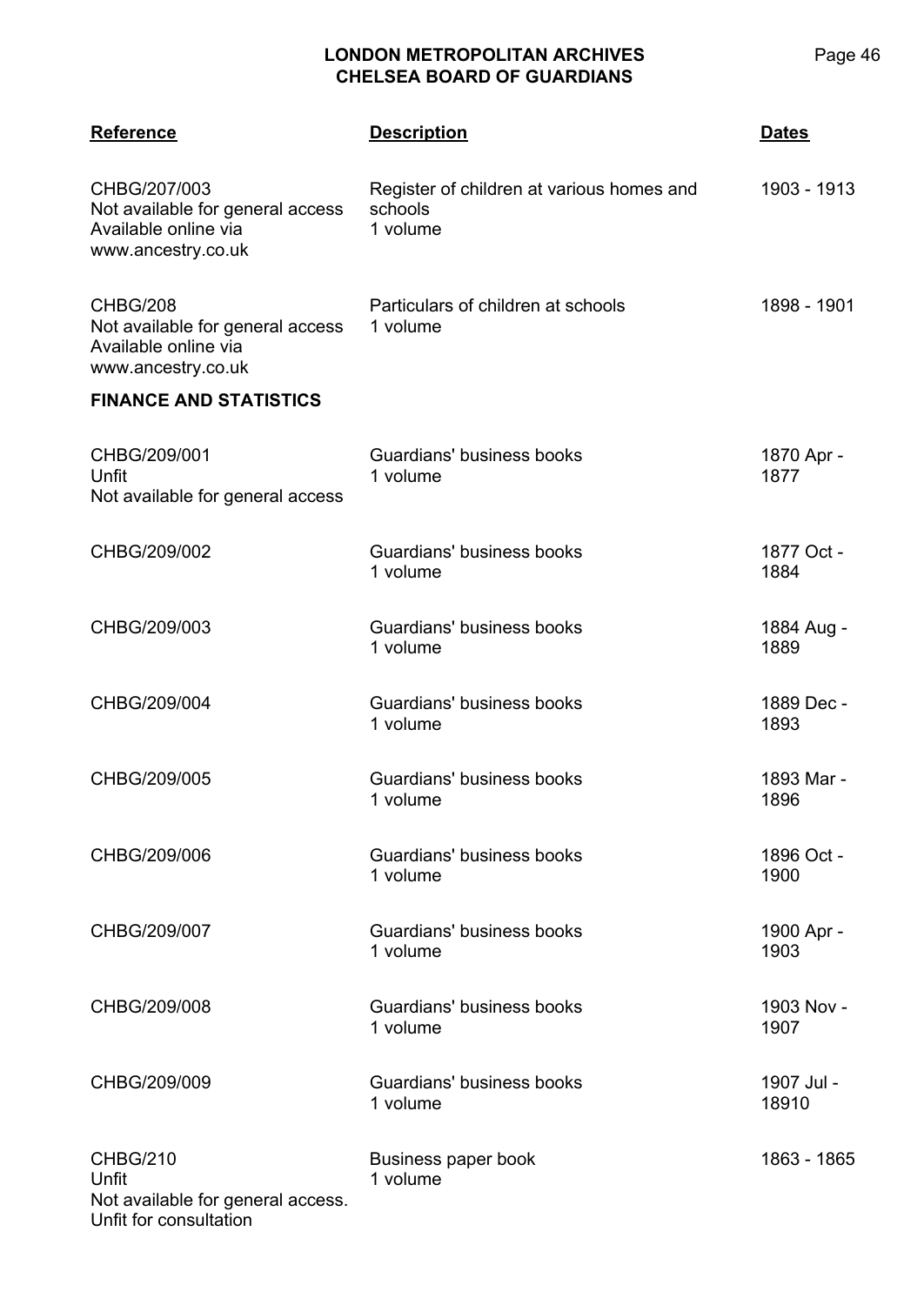| <b>Reference</b>                                         | <b>Description</b>                         | <b>Dates</b> |
|----------------------------------------------------------|--------------------------------------------|--------------|
| CHBG/211/001                                             | Abstract of accounts<br>1 volume           | 1850 - 1870  |
| CHBG/211/002                                             | Abstract of accounts<br>1 volume           | 1871 - 1884  |
| CHBG/211/003                                             | Abstract of accounts<br>1 volume           | 1885 - 1900  |
| CHBG/211/004                                             | Abstract of accounts<br>1 volume           | 1901 - 1924  |
| CHBG/211/005                                             | Abstract of accounts<br>1 volume           | 1925         |
| CHBG/211/006                                             | Abstract of accounts<br>1 volume           | 1926         |
| CHBG/211/007                                             | Abstract of accounts<br>1 volume           | 1927         |
| CHBG/211/008                                             | Abstract of accounts<br>1 volume           | 1928         |
| CHBG/211/009                                             | Abstract of accounts<br>1 volume           | 1929         |
| CHBG/212/001<br>Available for general access. At<br>risk | Financial statements statutory<br>1 volume | 1851 - 1884  |
| CHBG/212/002                                             | Financial statements statutory<br>1 volume | 1891 - 1900  |
| CHBG/212/003                                             | Financial statements statutory<br>1 volume | 1903 - 1912  |
| CHBG/212/004                                             | Financial statements statutory<br>1 volume | 1912 - 1929  |
| CHBG/212/005                                             | Financial statements statutory<br>1 volume | 1885 - 1907  |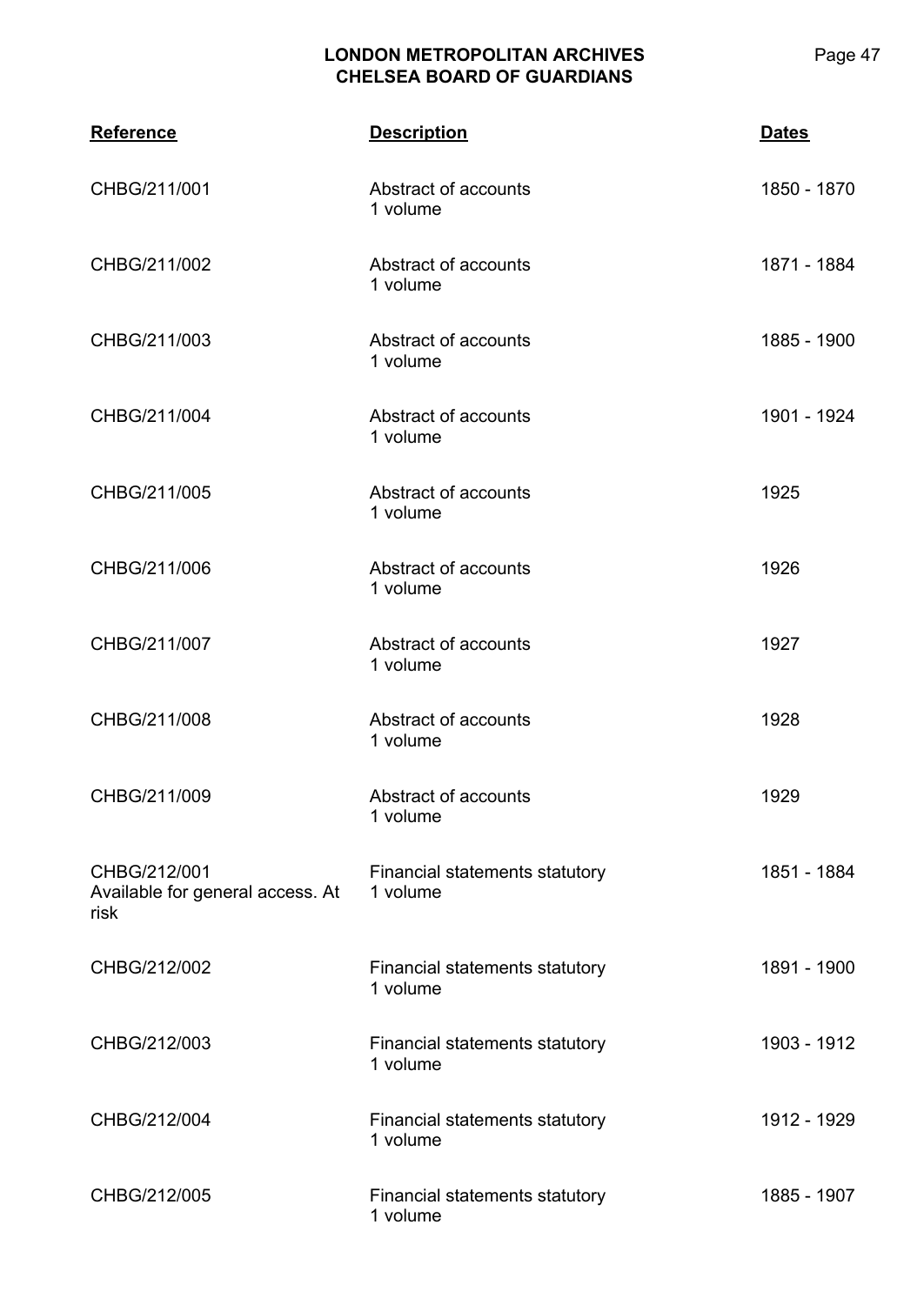| <b>Reference</b> | <b>Description</b>                                          | <b>Dates</b>       |
|------------------|-------------------------------------------------------------|--------------------|
| CHBG/213/001     | Form A weekly returns to the Ministry of Health<br>1 volume | 1911 Jul -<br>1913 |
| CHBG/213/002     | Form A weekly returns to the Ministry of Health<br>1 volume | 1913 Jan -<br>1914 |
| CHBG/213/003     | Form A weekly returns to the Ministry of Health<br>1 volume | 1914 Nov -<br>1916 |
| CHBG/213/004     | Form A weekly returns to the Ministry of Health<br>1 volume | 1916 Nov -<br>1918 |
| CHBG/213/005     | Form A weekly returns to the Ministry of Health<br>1 volume | 1918 Sep -<br>1920 |
| CHBG/213/006     | Form A weekly returns to the Ministry of Health<br>1 volume | 1920 Jun -<br>1922 |
| CHBG/213/007     | Form A weekly returns to the Ministry of Health<br>1 volume | 1922 Apr -<br>1924 |
| CHBG/213/008     | Form A weekly returns to the Ministry of Health<br>1 volume | 1924 Feb -<br>1925 |
| CHBG/213/009     | Form A weekly returns to the Ministry of Health<br>1 volume | 1925 Dec -<br>1927 |
| CHBG/213/010     | Form A weekly returns to the Ministry of Health<br>1 volume | 1927 Oct -<br>1929 |
| CHBG/213/011     | Form A weekly returns to the Ministry of Health<br>1 volume | 1929 Aug -<br>1930 |
| CHBG/214/001     | Weekly statements<br>1 volume                               | 1872 - 1882        |
| CHBG/214/002     | Weekly statements<br>1 volume                               | 1883 - 1892        |
| CHBG/214/003     | Weekly statements<br>1 volume                               | 1893 - 1902        |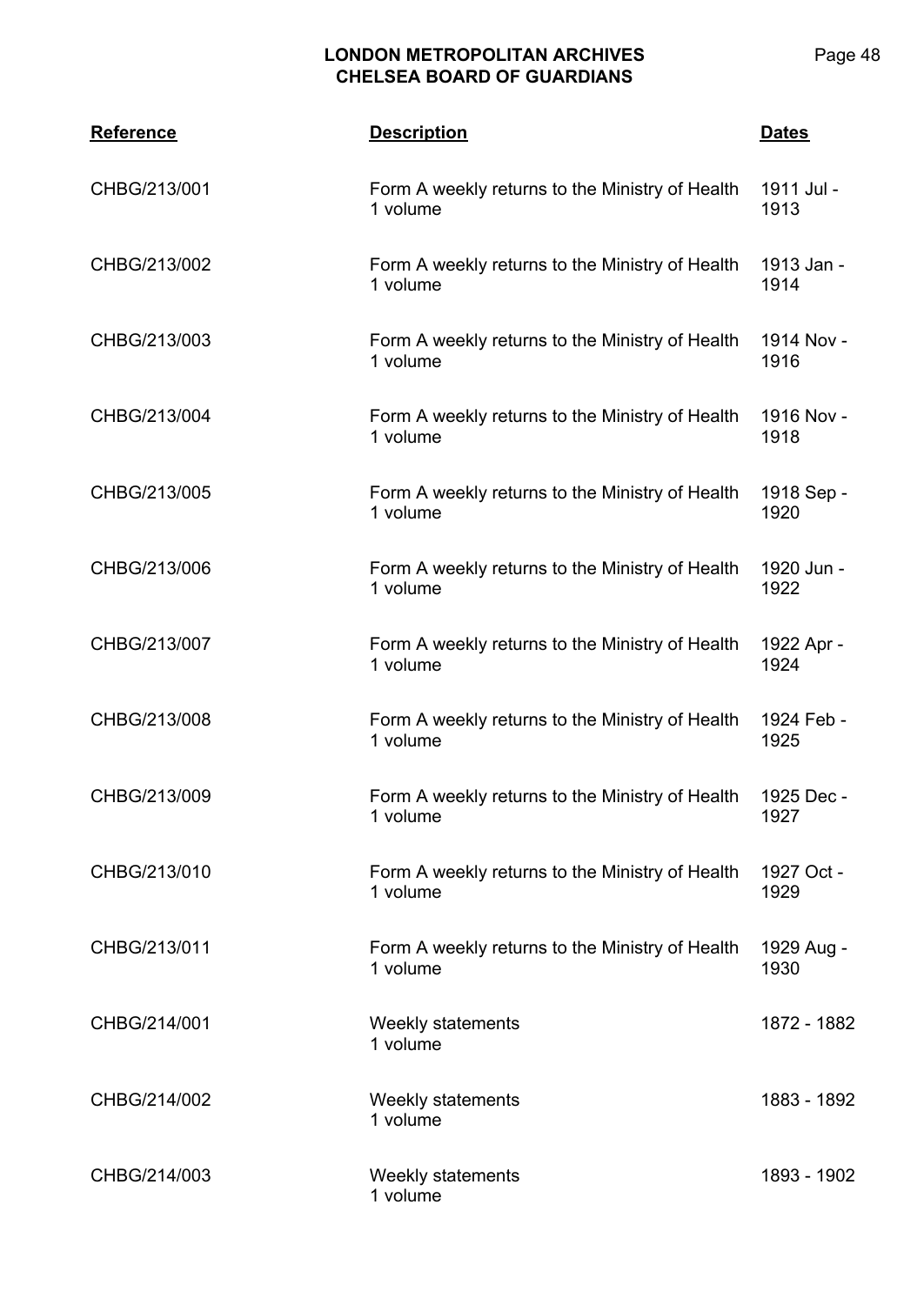| <b>Reference</b>                                                                     | <b>Description</b>                               | <b>Dates</b> |
|--------------------------------------------------------------------------------------|--------------------------------------------------|--------------|
| <b>CHBG/215</b>                                                                      | <b>Balance sheet</b><br>1 volume                 | 1849 - 1870  |
| CHBG/216/001                                                                         | Metropolitan Common Poor Fund claims<br>1 volume | 1889 - 1891  |
| CHBG/216/002                                                                         | Metropolitan Common Poor Fund claims<br>1 volume | 1892 - 1894  |
| CHBG/216/003                                                                         | Metropolitan Common Poor Fund claims<br>1 volume | 1895 - 1898  |
| CHBG/216/004                                                                         | Metropolitan Common Poor Fund claims<br>1 volume | 1899 - 1908  |
| CHBG/216/005                                                                         | Metropolitan Common Poor Fund claims<br>1 volume | 1909-1911    |
| CHBG/216/006                                                                         | Metropolitan Common Poor Fund claims<br>1 bundle | 1912 - 1915  |
| CHBG/217/001                                                                         | Assessment appeals<br>1 volume                   | 1839 - 1850  |
| CHBG/217/002                                                                         | Assessment appeals<br>1 volume                   | 1850 - 1867  |
| <b>CHBG/218</b>                                                                      | Orders sealed and return of rates<br>1 volume    | 1850 - 1886  |
| CHBG/219/001<br>Unfit<br>Not available for general access.<br>Unfit for consultation | Rates, receipt and deposit book<br>1 volume      | 1874         |
| CHBG/219/002<br>Unfit<br>Not available for general access.<br>Unfit for consultation | Rates, receipt and deposit book<br>1 volume      | 1874         |
| CHBG/219/003                                                                         | Rates, receipt and deposit book<br>1 volume      | 1880         |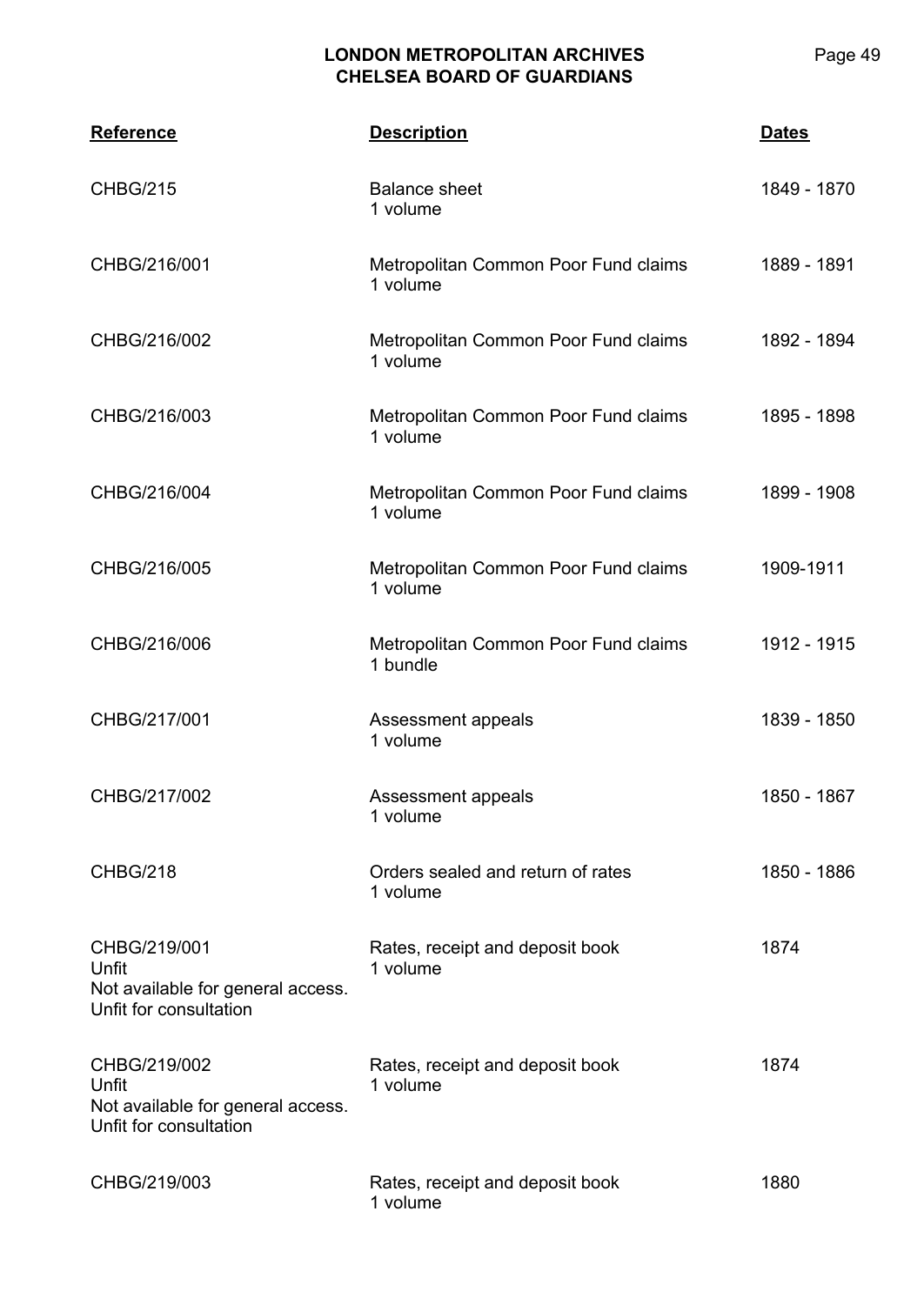| <b>Reference</b> | <b>Description</b>                                                            | <b>Dates</b> |
|------------------|-------------------------------------------------------------------------------|--------------|
| <b>CHBG/220</b>  | Ledger of vestry rates<br>1 volume                                            | 1885 - 1900  |
| <b>CHBG/221</b>  | Sewer and general rate account with the vestry 1867 - 1871<br>1 volume        |              |
| <b>CHBG/222</b>  | Contributions order to Borough Council<br>1 bundle                            | 1910         |
| <b>CHBG/223</b>  | Register of loans<br>1 volume                                                 | 1865 - 1958  |
| CHBG/224         | Particulars of loans<br>1 volume                                              | 1889 - 1906  |
| <b>CHBG/225</b>  | Local Government Board - Orders, adjustment<br>of interest, loans<br>1 volume | 1864 - 1883  |
| CHBG/226         | Granite account<br>1 volume                                                   | 1860 - 1886  |
| CHBG/227         | <b>Disbursement sundries</b><br>1 volume                                      | 1840 - 1842  |
| CHBG/228         | Miscellaneous expenses account book<br>1 volume                               | 1846 - 1866  |
| CHBG/229/001     | General ledger<br>1 volume                                                    | 1841 - 1843  |
| CHBG/229/002     | General ledger<br>1 volume                                                    | 1860 - 1862  |
| CHBG/229/003     | General ledger<br>1 volume                                                    | 1881         |
| CHBG/229/004     | General ledger<br>1 volume                                                    | 1900         |
| CHBG/229/005     | General ledger<br>1 volume                                                    | 1900         |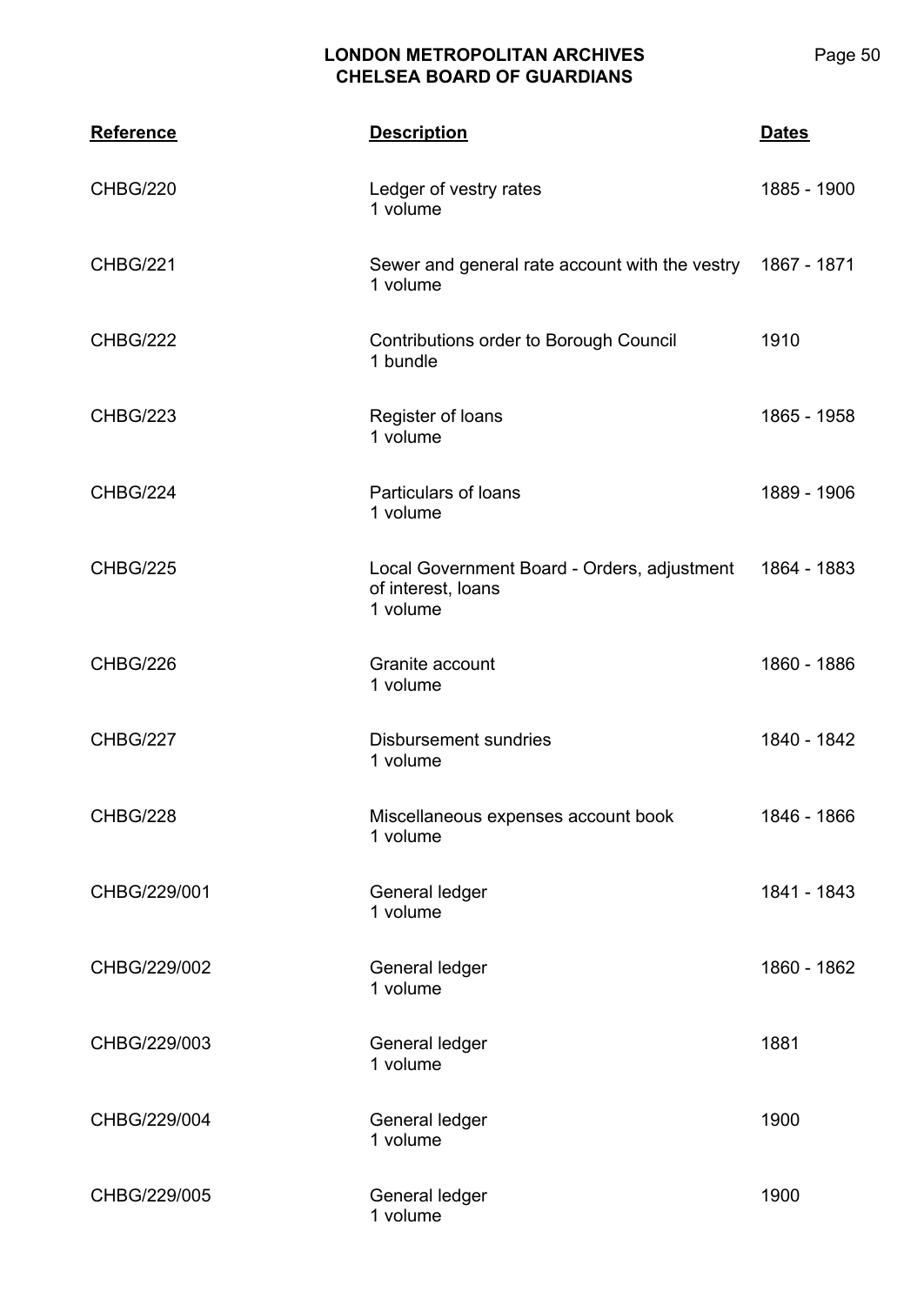| <b>Reference</b> | <b>Description</b>         | <b>Dates</b> |
|------------------|----------------------------|--------------|
| CHBG/229/006     | General ledger<br>1 volume | 1901         |
| CHBG/229/007     | General ledger<br>1 volume | 1901         |
| CHBG/229/008     | General ledger<br>1 volume | 1902         |
| CHBG/229/009     | General ledger<br>1 volume | 1902         |
| CHBG/229/010     | General ledger<br>1 volume | 1903         |
| CHBG/229/011     | General ledger<br>1 volume | 1903         |
| CHBG/229/012     | General ledger<br>1 volume | 1904         |
| CHBG/229/013     | General ledger<br>1 volume | 1904         |
| CHBG/229/014     | General ledger<br>1 volume | 1905         |
| CHBG/229/015     | General ledger<br>1 volume | 1905         |
| CHBG/229/016     | General ledger<br>1 volume | 1906         |
| CHBG/229/017     | General ledger<br>1 volume | 1906         |
| CHBG/229/018     | General ledger<br>1 volume | 1907         |
| CHBG/229/019     | General ledger<br>1 volume | 1907         |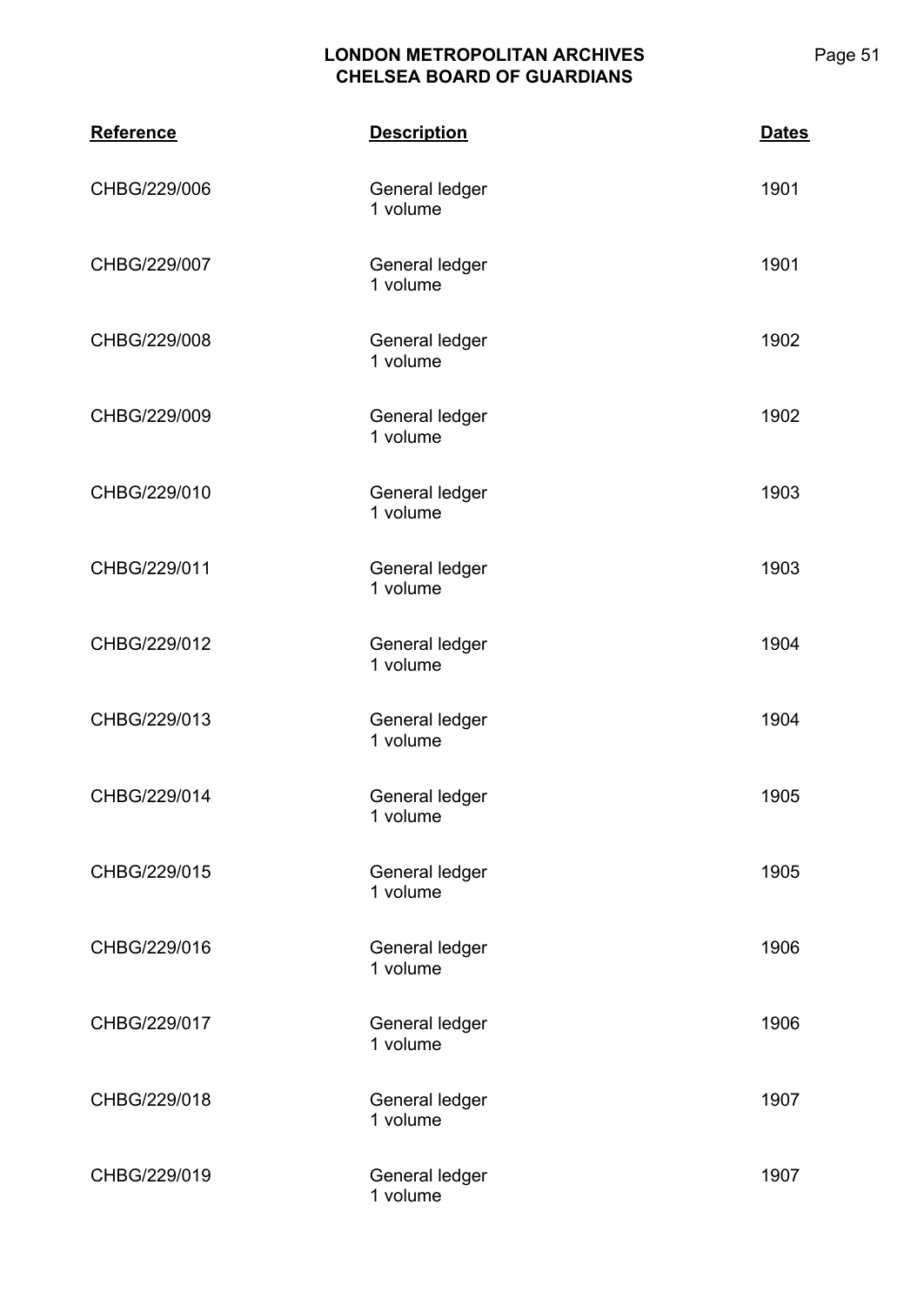| <b>Reference</b> | <b>Description</b>         | <b>Dates</b> |
|------------------|----------------------------|--------------|
| CHBG/229/020     | General ledger<br>1 volume | 1908         |
| CHBG/229/021     | General ledger<br>1 volume | 1908         |
| CHBG/229/022     | General ledger<br>1 volume | 1909         |
| CHBG/229/023     | General ledger<br>1 volume | 1909         |
| CHBG/229/024     | General ledger<br>1 volume | 1910         |
| CHBG/229/025     | General ledger<br>1 volume | 1910         |
| CHBG/229/026     | General ledger<br>1 volume | 1911         |
| CHBG/229/027     | General ledger<br>1 volume | 1911         |
| CHBG/229/028     | General ledger<br>1 volume | 1912         |
| CHBG/229/029     | General ledger<br>1 volume | 1912         |
| CHBG/229/030     | General ledger<br>1 volume | 1913         |
| CHBG/229/031     | General ledger<br>1 volume | 1913         |
| CHBG/229/032     | General ledger<br>1 volume | 1914         |
| CHBG/229/033     | General ledger<br>1 volume | 1914         |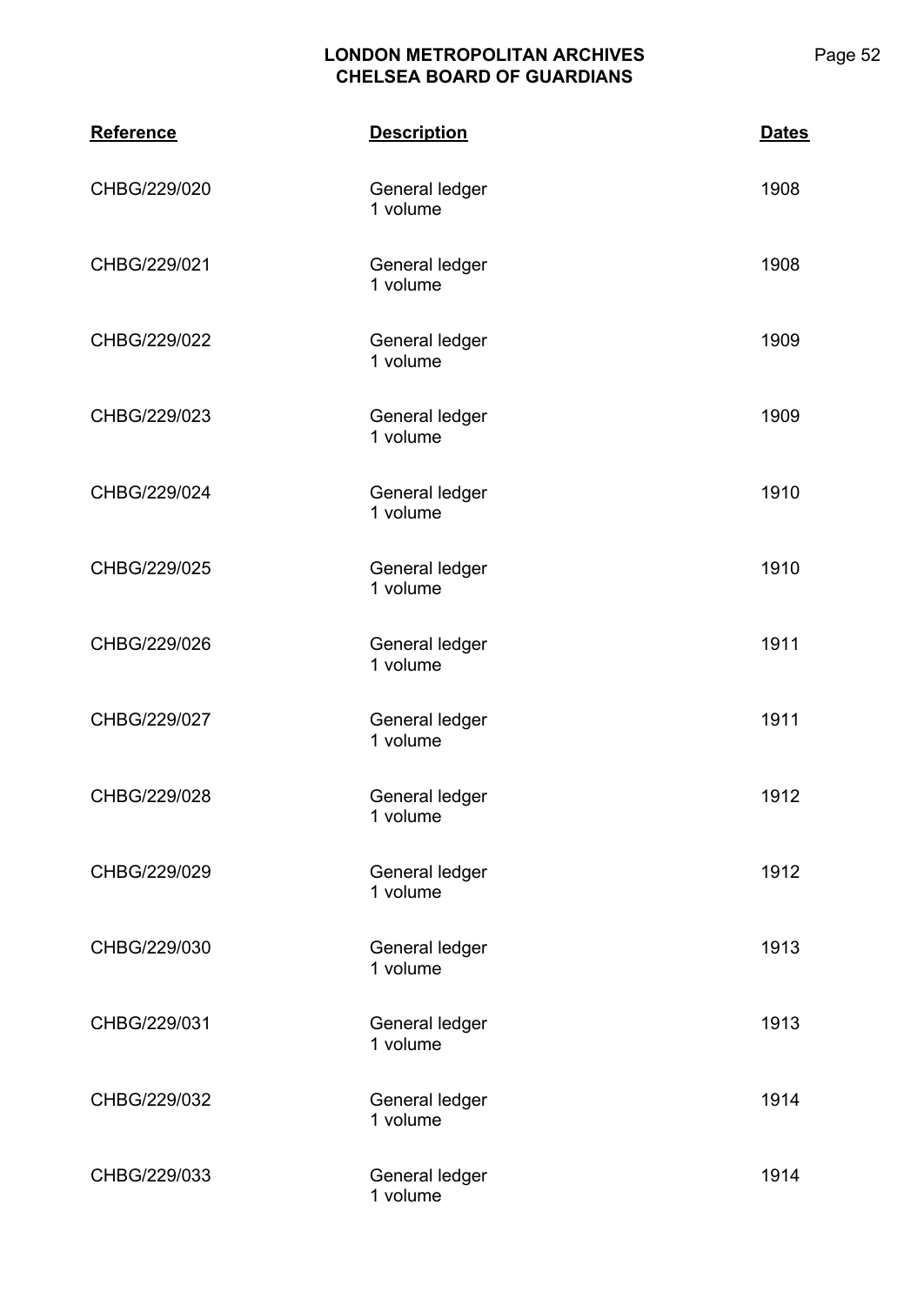| <b>Reference</b> | <b>Description</b>         | <b>Dates</b> |
|------------------|----------------------------|--------------|
| CHBG/229/034     | General ledger<br>1 volume | 1915         |
| CHBG/229/035     | General ledger<br>1 volume | 1915         |
| CHBG/229/036     | General ledger<br>1 volume | 1916         |
| CHBG/229/037     | General ledger<br>1 volume | 1916         |
| CHBG/229/038     | General ledger<br>1 volume | 1917         |
| CHBG/229/039     | General ledger<br>1 volume | 1917         |
| CHBG/229/040     | General ledger<br>1 volume | 1918         |
| CHBG/229/041     | General ledger<br>1 volume | 1918         |
| CHBG/229/042     | General ledger<br>1 volume | 1919         |
| CHBG/229/043     | General ledger<br>1 volume | 1919         |
| CHBG/229/044     | General ledger<br>1 volume | 1920         |
| CHBG/229/045     | General ledger<br>1 volume | 1920         |
| CHBG/229/046     | General ledger<br>1 volume | 1921         |
| CHBG/229/047     | General ledger<br>1 volume | 1921         |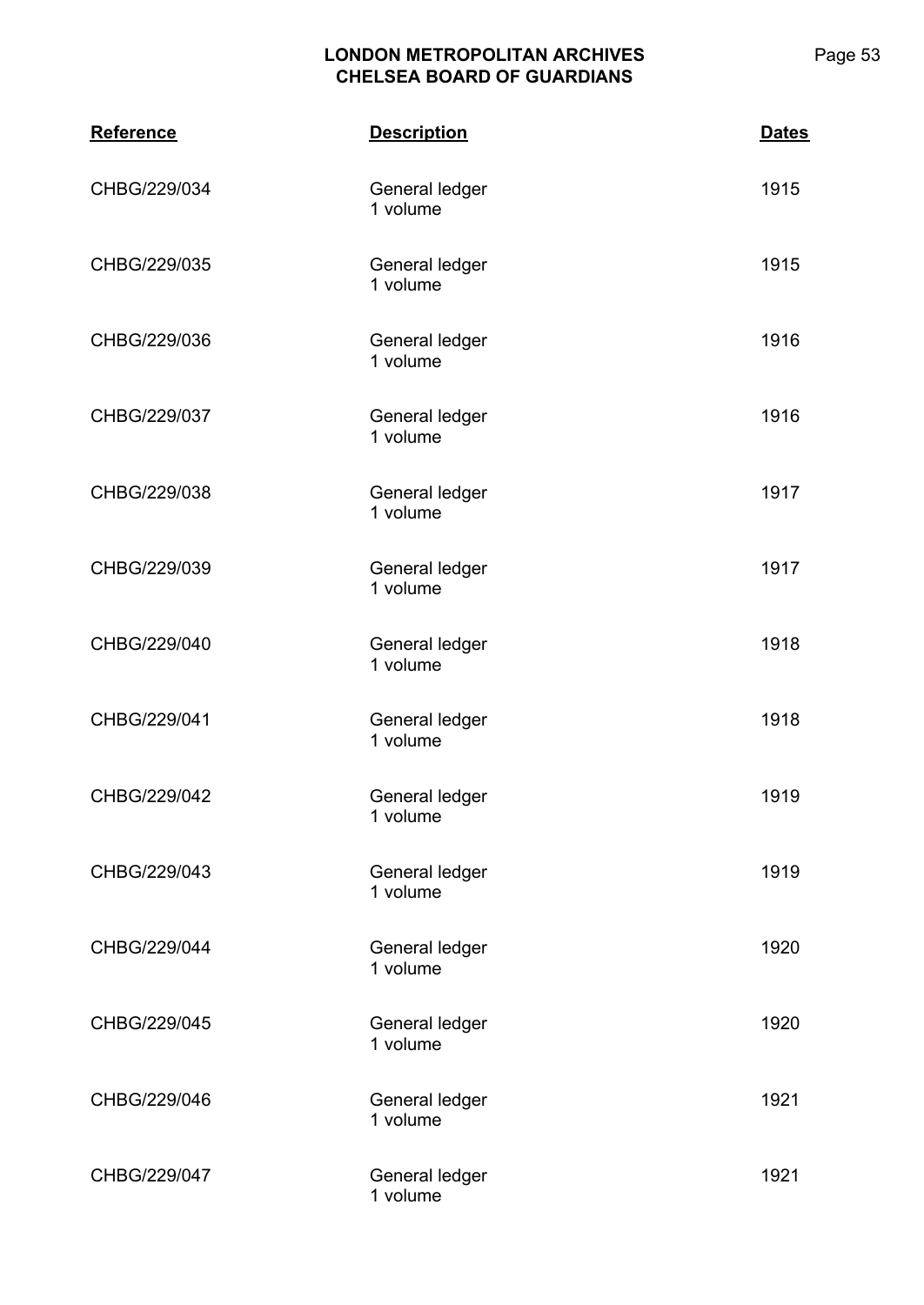| <b>Reference</b> | <b>Description</b>         | <b>Dates</b> |
|------------------|----------------------------|--------------|
| CHBG/229/048     | General ledger<br>1 volume | 1922         |
| CHBG/229/049     | General ledger<br>1 volume | 1922         |
| CHBG/229/050     | General ledger<br>1 volume | 1923         |
| CHBG/229/051     | General ledger<br>1 volume | 1923         |
| CHBG/229/052     | General ledger<br>1 volume | 1924         |
| CHBG/229/053     | General ledger<br>1 volume | 1924         |
| CHBG/229/054     | General ledger<br>1 volume | 1925         |
| CHBG/229/055     | General ledger<br>1 volume | 1925         |
| CHBG/229/056     | General ledger<br>1 volume | 1926         |
| CHBG/229/057     | General ledger<br>1 volume | 1926         |
| CHBG/229/058     | General ledger<br>1 volume | 1927         |
| CHBG/229/059     | General ledger<br>1 volume | 1927         |
| CHBG/229/060     | General ledger<br>1 volume | 1928         |
| CHBG/229/061     | General ledger<br>1 volume | 1928         |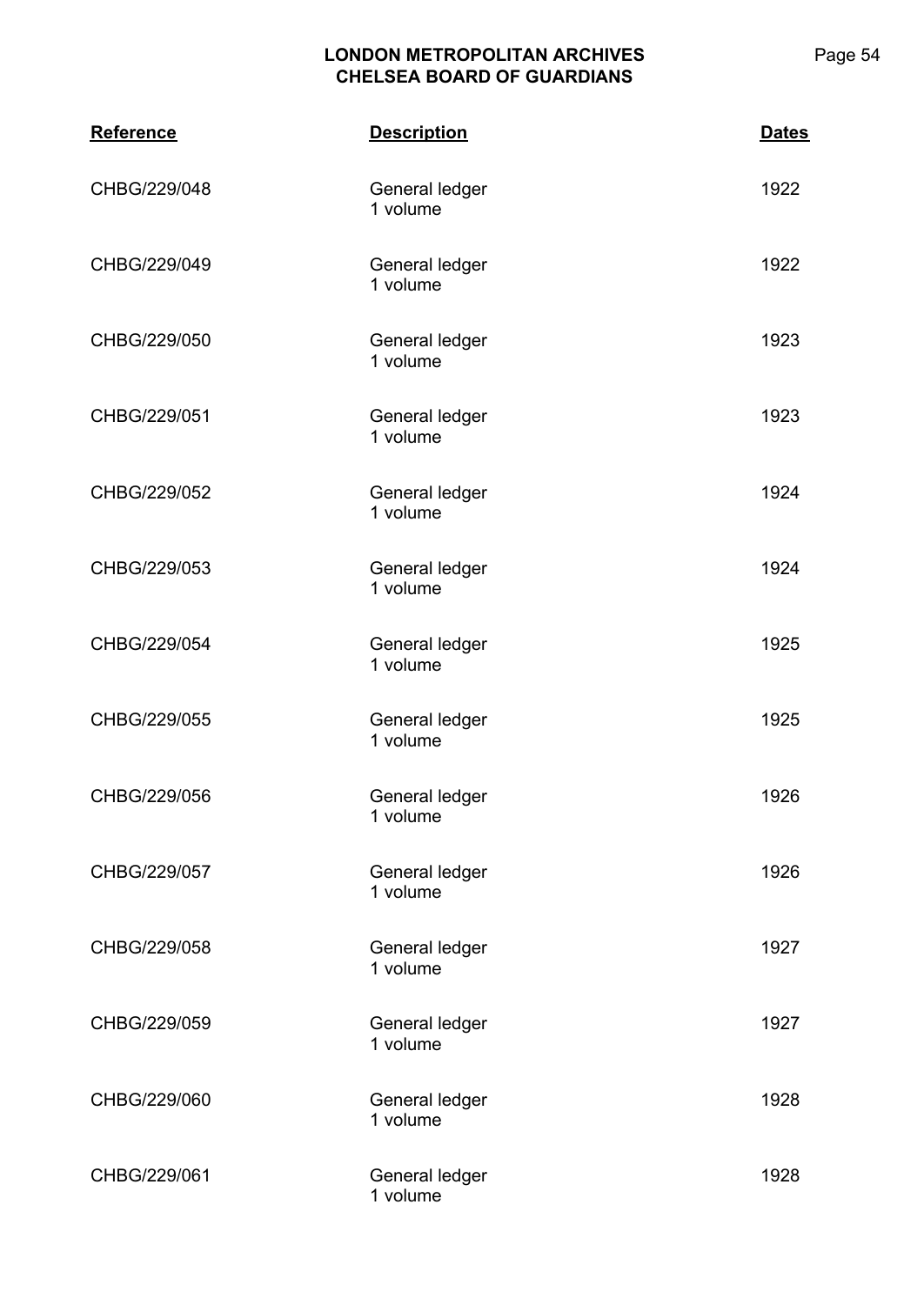| <b>Reference</b>                                         | <b>Description</b>                                     | <b>Dates</b>       |
|----------------------------------------------------------|--------------------------------------------------------|--------------------|
| CHBG/229/062                                             | General ledger<br>1 volume                             | 1929               |
| CHBG/229/063                                             | General ledger<br>1 volume                             | 1929               |
| CHBG/229/064                                             | General ledger<br>1 volume                             | 1930               |
| <b>CHBG/232</b>                                          | Midwifery fees<br>1 volume                             | 1911 - 1914        |
| CHBG/235/001                                             | Clerks' wages accounts<br>1 volume                     | 1894 - 1897        |
| CHBG/235/002                                             | Clerks' wages accounts<br>1 volume                     | 1897 - 1902        |
| CHBG/235/003                                             | Clerks' wages accounts<br>1 volume                     | 1902 - 1904        |
| CHBG/235/004                                             | Clerks' wages accounts<br>1 volume                     | 1904 - 1907        |
| CHBG/236                                                 | Clerk's wages accounts<br>1 volume                     | 1923 - 1930        |
| <b>CHBG/238</b>                                          | <b>Statistical statement</b><br>1 volume               | 1851 - 1880        |
| CHBG/239/001<br>Available for general access. At<br>risk | Weekly returns of paupers<br>1 volume                  | 1909 Oct -<br>1913 |
| CHBG/239/002<br>Available for general access. At<br>risk | Weekly returns of paupers<br>1 volume                  | 1913 Nov -<br>1917 |
| CHBG/240/001                                             | Weekly statements of outdoor poor relieved<br>1 volume | 1903               |
| CHBG/240/002                                             | Weekly statements of outdoor poor relieved<br>1 volume | 1904               |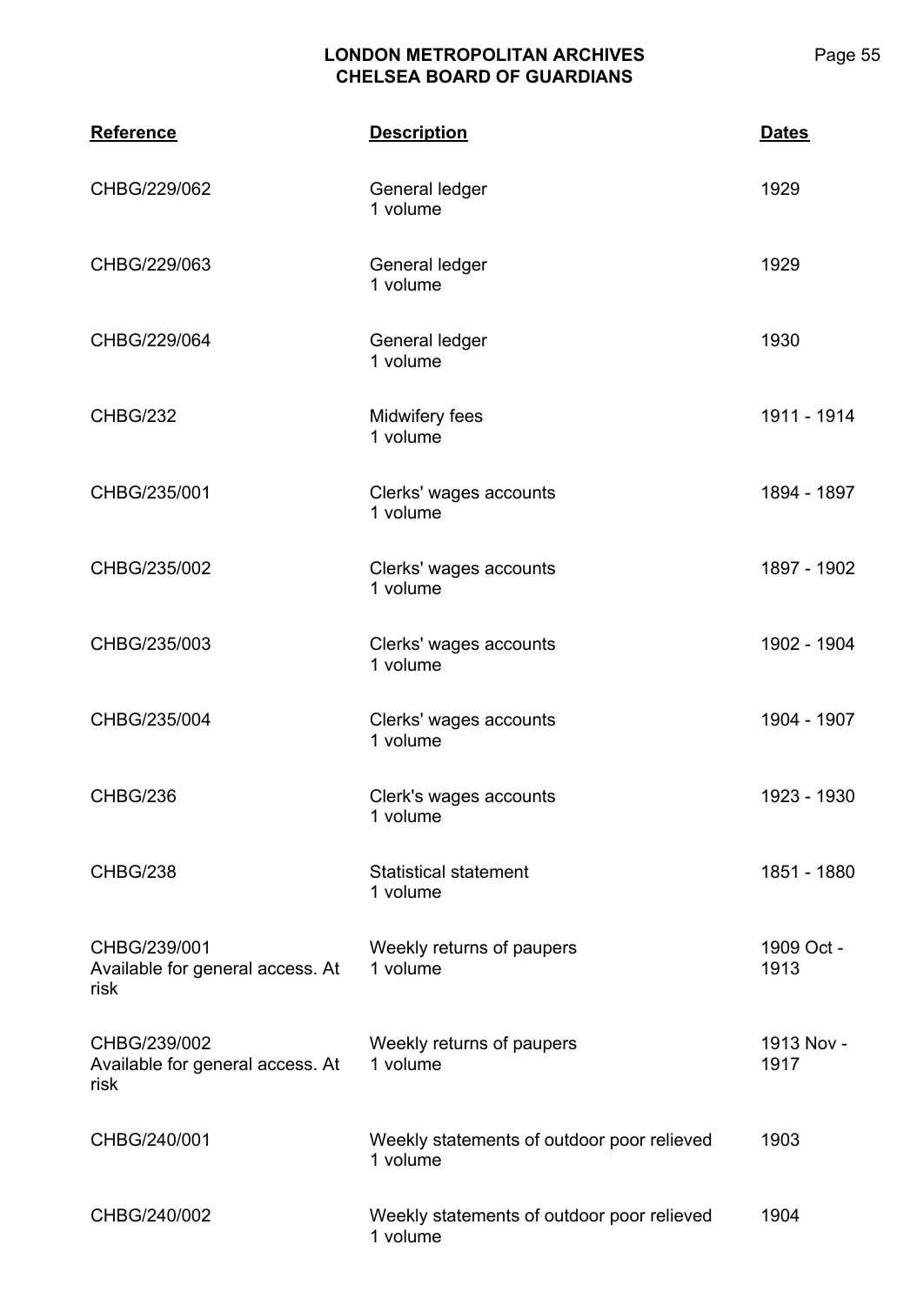| <b>Reference</b> | <b>Description</b>                                     | <b>Dates</b> |
|------------------|--------------------------------------------------------|--------------|
| CHBG/240/003     | Weekly statements of outdoor poor relieved<br>1 volume | 1905         |
| CHBG/240/004     | Weekly statements of outdoor poor relieved<br>1 volume | 1906         |
| CHBG/240/005     | Weekly statements of outdoor poor relieved<br>1 volume | 1907         |
| CHBG/240/006     | Weekly statements of outdoor poor relieved<br>1 volume | 1908         |
| CHBG/240/007     | Weekly statements of outdoor poor relieved<br>1 volume | 1909         |
| CHBG/240/008     | Weekly statements of outdoor poor relieved<br>1 volume | 1910         |
| CHBG/240/009     | Weekly statements of outdoor poor relieved<br>1 volume | 1911         |
| CHBG/240/010     | Weekly statements of outdoor poor relieved<br>1 volume | 1912         |
| CHBG/240/011     | Weekly statements of outdoor poor relieved<br>1 volume | 1913         |
| CHBG/240/012     | Weekly statements of outdoor poor relieved<br>1 volume | 1914         |
| CHBG/240/013     | Weekly statements of outdoor poor relieved<br>1 volume | 1915         |
| CHBG/240/014     | Weekly statements of outdoor poor relieved<br>1 volume | 1916         |
| CHBG/240/015     | Weekly statements of outdoor poor relieved<br>1 volume | 1917         |
| CHBG/240/016     | Weekly statements of outdoor poor relieved<br>1 volume | 1918         |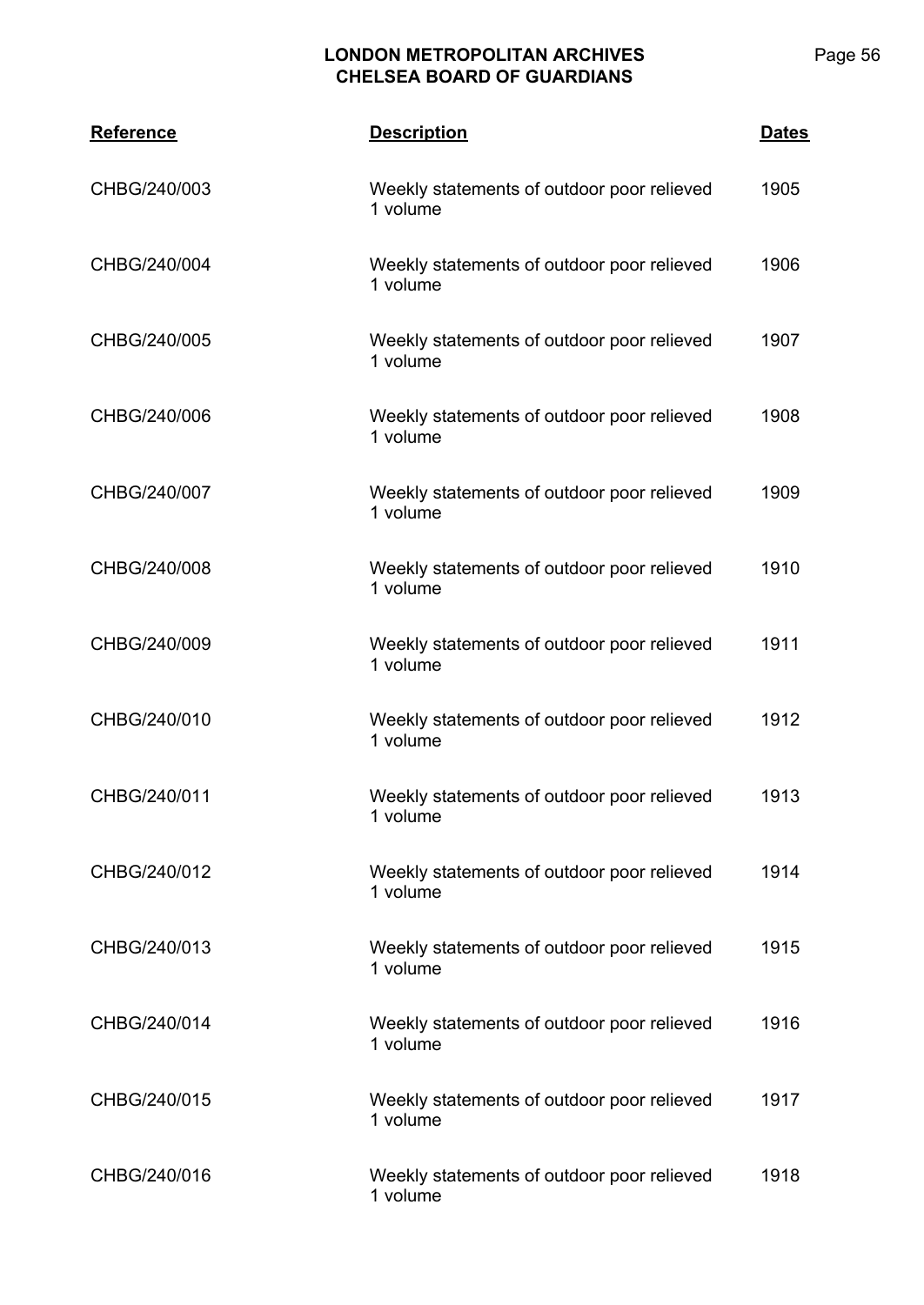| <b>Reference</b>                                         | <b>Description</b>                                                   | <b>Dates</b> |
|----------------------------------------------------------|----------------------------------------------------------------------|--------------|
| CHBG/240/017                                             | Weekly statements of outdoor poor relieved<br>1 volume               | 1919         |
| CHBG/240/018                                             | Weekly statements of outdoor poor relieved<br>1 volume               | 1920         |
| CHBG/240/019                                             | Weekly statements of outdoor poor relieved<br>1 volume               | 1921         |
| CHBG/240/020                                             | Weekly statements of outdoor poor relieved<br>1 volume               | 1922         |
| CHBG/240/021                                             | Weekly statements of outdoor poor relieved<br>1 volume               | 1923         |
| CHBG/240/022                                             | Weekly statements of outdoor poor relieved<br>1 volume               | 1924         |
| CHBG/240/023                                             | Weekly statements of outdoor poor relieved<br>1 volume               | 1925         |
| CHBG/240/024                                             | Weekly statements of outdoor poor relieved<br>1 volume               | 1926         |
| CHBG/240/025                                             | Weekly statements of outdoor poor relieved<br>1 volume               | 1927         |
| CHBG/240/026                                             | Weekly statements of outdoor poor relieved<br>1 volume               | 1928         |
| CHBG/240/027                                             | Weekly statements of outdoor poor relieved<br>1 volume               | 1929         |
| CHBG/241                                                 | Application and report book: N. District<br>1 volume                 | 1898         |
| <b>STAFF</b>                                             |                                                                      |              |
| CHBG/242/001<br>Available for general access. At<br>risk | Staff appointments for Government department<br>approval<br>1 volume | 1865 - 1883  |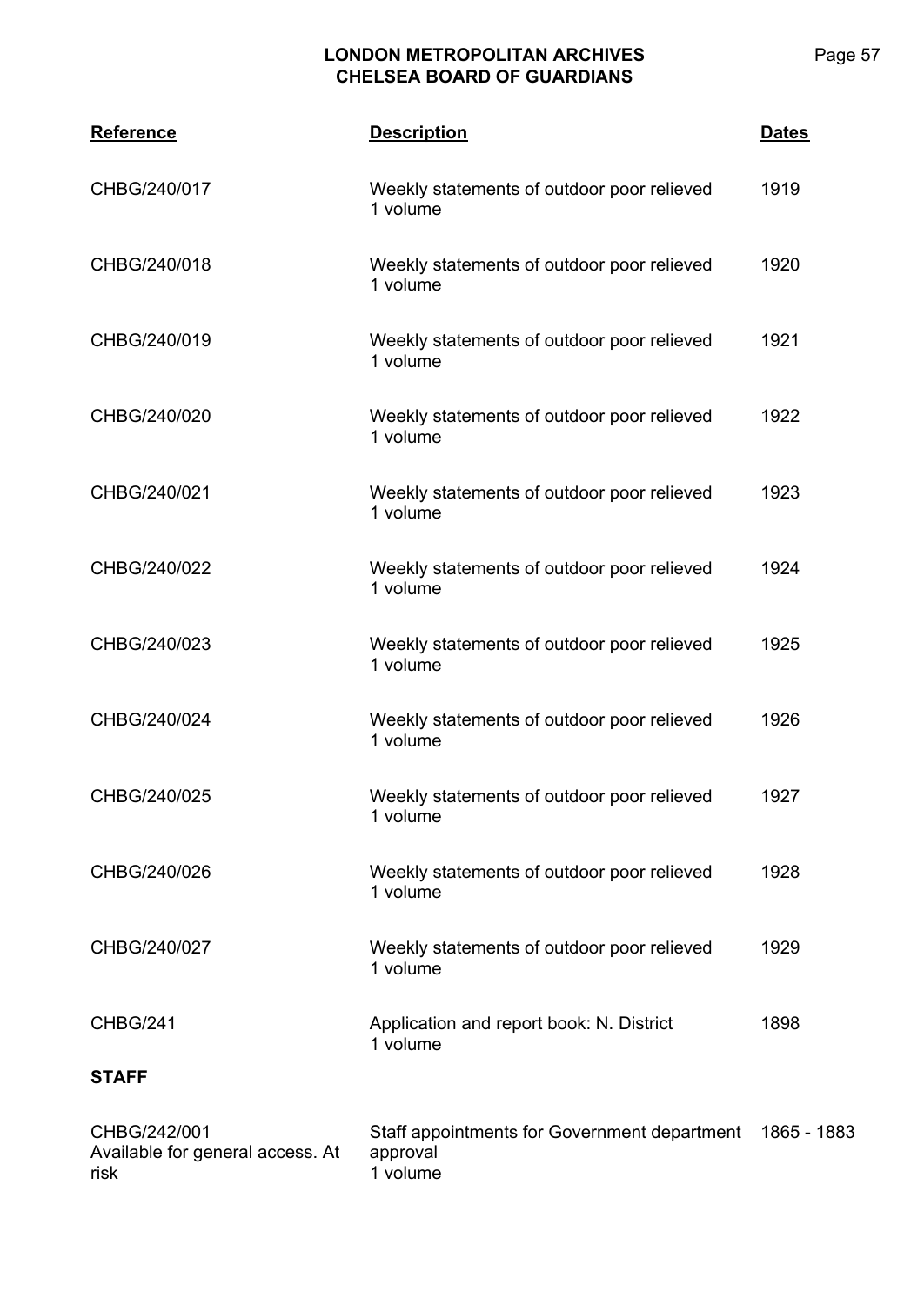| <b>Reference</b>                                         | <b>Description</b>                                                                    | <b>Dates</b> |
|----------------------------------------------------------|---------------------------------------------------------------------------------------|--------------|
| CHBG/242/002<br>Available for general access. At<br>risk | Staff appointments for Government department 1884 - 1888<br>approval<br>1 volume      |              |
| CHBG/242/003                                             | Staff appointments for Government department 1889 - 1893<br>approval<br>1 volume      |              |
| CHBG/242/004                                             | Staff appointments for Government department 1894 - 1898<br>approval<br>1 volume      |              |
| CHBG/242/005                                             | Staff appointments for Government department 1899 - 1907<br>approval<br>1 volume      |              |
| CHBG/242/006                                             | Staff appointments for Government department<br>approval<br>1 volume                  | 1908 - 1920  |
| CHBG/243/001<br>Available for general access. At<br>risk | Sanction from Government departments of staff 1867 - 1875<br>appointments<br>1 volume |              |
| CHBG/243/002<br>Available for general access. At<br>risk | Sanction from Government departments of staff 1876 - 1879<br>appointments<br>1 volume |              |
| CHBG/243/003<br>Available for general access. At<br>risk | Sanction from Government departments of staff 1880 - 1883<br>appointments<br>1 volume |              |
| CHBG/243/004<br>Available for general access. At<br>risk | Sanction from Government departments of staff 1884 - 1885<br>appointments<br>1 volume |              |
| CHBG/243/005<br>Available for general access. At<br>risk | Sanction from Government departments of staff 1886 - 1887<br>appointments<br>1 volume |              |
| CHBG/243/006<br>Available for general access. At<br>risk | Sanction from Government departments of staff 1888 - 1890<br>appointments<br>1 volume |              |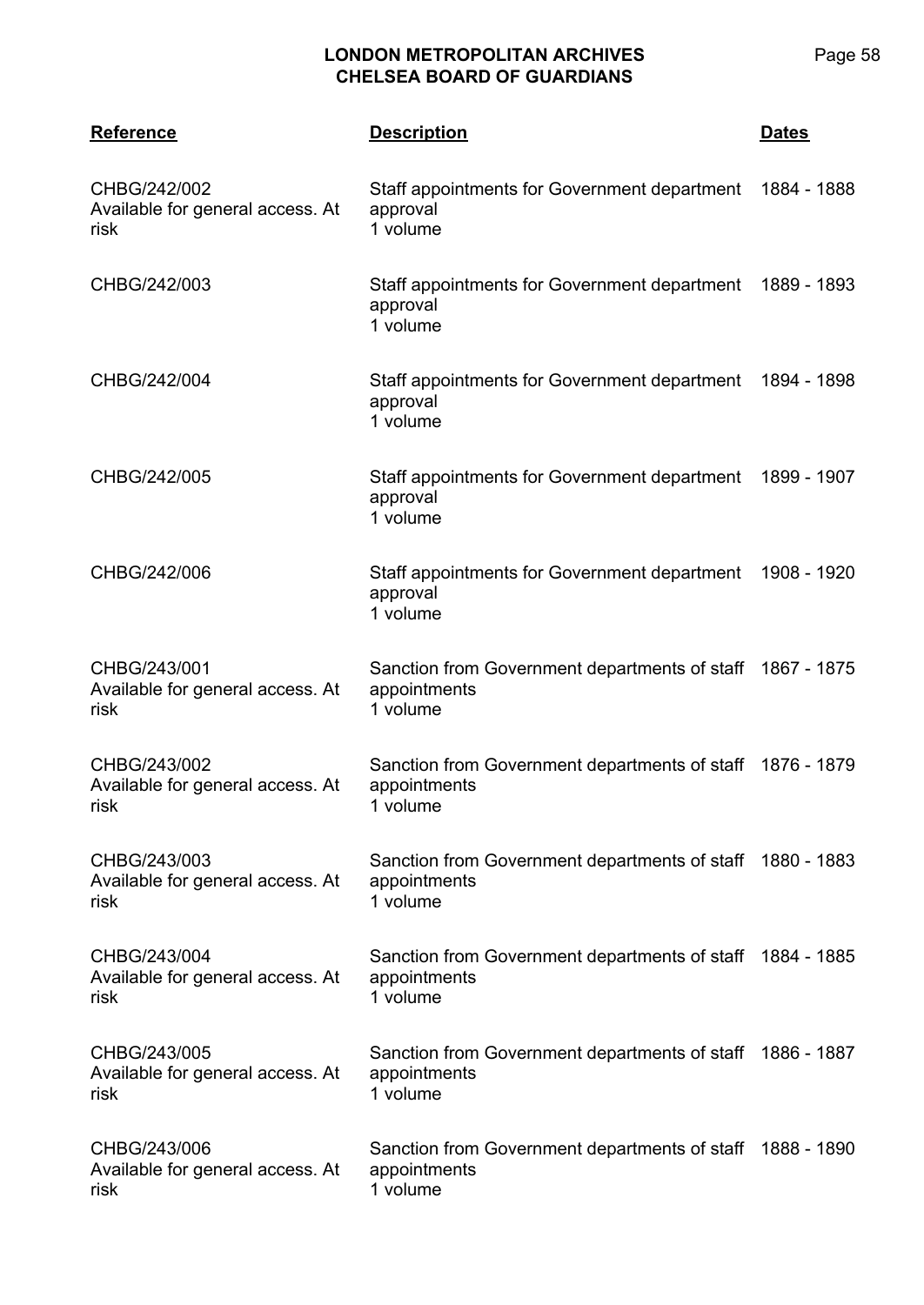| <b>Reference</b> | <b>Description</b>                                                                    | <b>Dates</b> |
|------------------|---------------------------------------------------------------------------------------|--------------|
| CHBG/243/007     | Sanction from Government departments of staff 1891 - 1893<br>appointments<br>1 volume |              |
| CHBG/243/008     | Sanction from Government departments of staff 1894 - 1898<br>appointments<br>1 volume |              |
| CHBG/243/009     | Sanction from Government departments of staff 1899 - 1902<br>appointments<br>1 volume |              |
| CHBG/243/010     | Sanction from Government departments of staff 1903 - 1907<br>appointments<br>1 volume |              |
| CHBG/243/011     | Sanction from Government departments of staff 1908 - 1913<br>appointments<br>1 volume |              |
| CHBG/243/012     | Sanction from Government departments of staff 1914 - 1919<br>appointments<br>1 volume |              |
| CHBG/244/001/001 | Staff Appointment Form: ABOU, Violet Louisa:<br>staff nurse<br>1 packet               |              |
| CHBG/244/001/002 | Staff Appointment Form: AINSWORTH, Arthur<br>W: relieving officer<br>1 packet         |              |
| CHBG/244/001/003 | Staff Appointment Form: ALDRIDGE, Mark<br>Oliver: master's second clerk<br>1 packet   |              |
| CHBG/244/001/004 | Staff Appointment Form: ALLBROOK, Sarah A:<br>assistant nurse<br>1 packet             |              |
| CHBG/244/001/005 | Staff Appointment Form: ALLEN, David:<br>messenger<br>1 packet                        |              |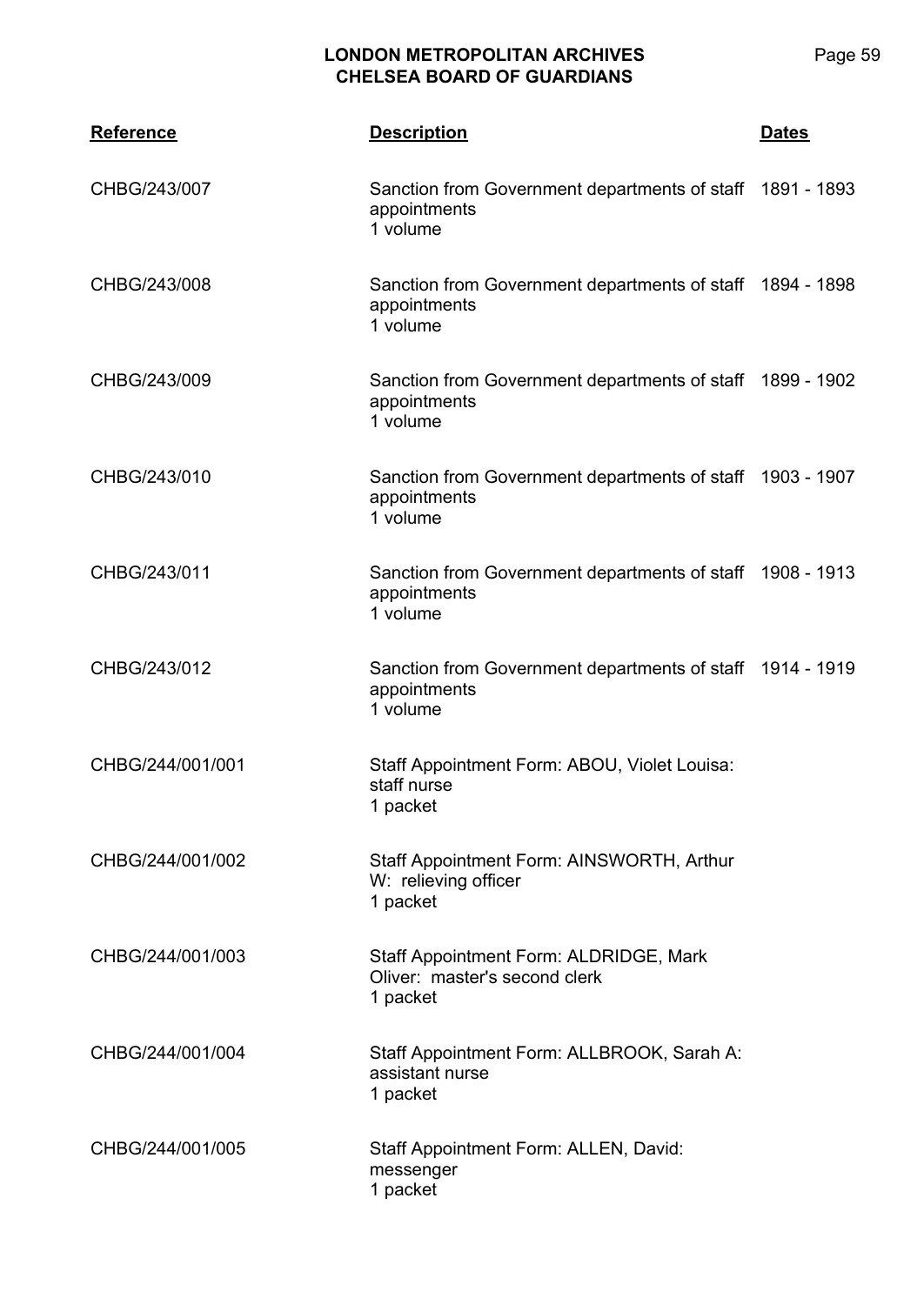| <b>Reference</b> | <b>Description</b>                                                                   | <b>Dates</b> |
|------------------|--------------------------------------------------------------------------------------|--------------|
| CHBG/244/001/006 | Staff Appointment Form: ALLEN, Alfred<br>Earnest: fourth assistant clerk<br>1 packet |              |
| CHBG/244/001/007 | Staff Appointment Form: ALLEN, Ellen: labour<br>mistress<br>1 packet                 |              |
| CHBG/244/001/008 | Staff Appointment Form: ALVEY, Sidney H:<br>master's junior clerk<br>1 packet        |              |
| CHBG/244/001/009 | Staff Appointment Form: ANDERSON, Alice:<br>second laundry maid<br>1 packet          |              |
| CHBG/244/001/010 | Staff Appointment Form: ANDREWS, Minnie:<br>second kitchen maid<br>1 packet          |              |
| CHBG/244/001/011 | Staff Appointment Form: APTED, Thomas: first<br>assistant clerk<br>1 packet          |              |
| CHBG/244/001/012 | Staff Appointment Form: AMY, Archibald:<br>porter, Fairfield House<br>1 packet       |              |
| CHBG/244/001/013 | Staff Appointment Form: ARKELL, Thomas:<br>porter, workhouse<br>1 packet             |              |
| CHBG/244/001/014 | Staff Appointment Form: ARCHIBALD,<br>Christina: nurse<br>1 packet                   |              |
| CHBG/244/001/015 | Staff Appointment Form: ARNOLD, Dora:<br>dormitory maid<br>1 packet                  |              |
| CHBG/244/001/016 | Staff Appointment Form: ARNOLD, Robert<br>Arthur: engineers fitter<br>1 packet       |              |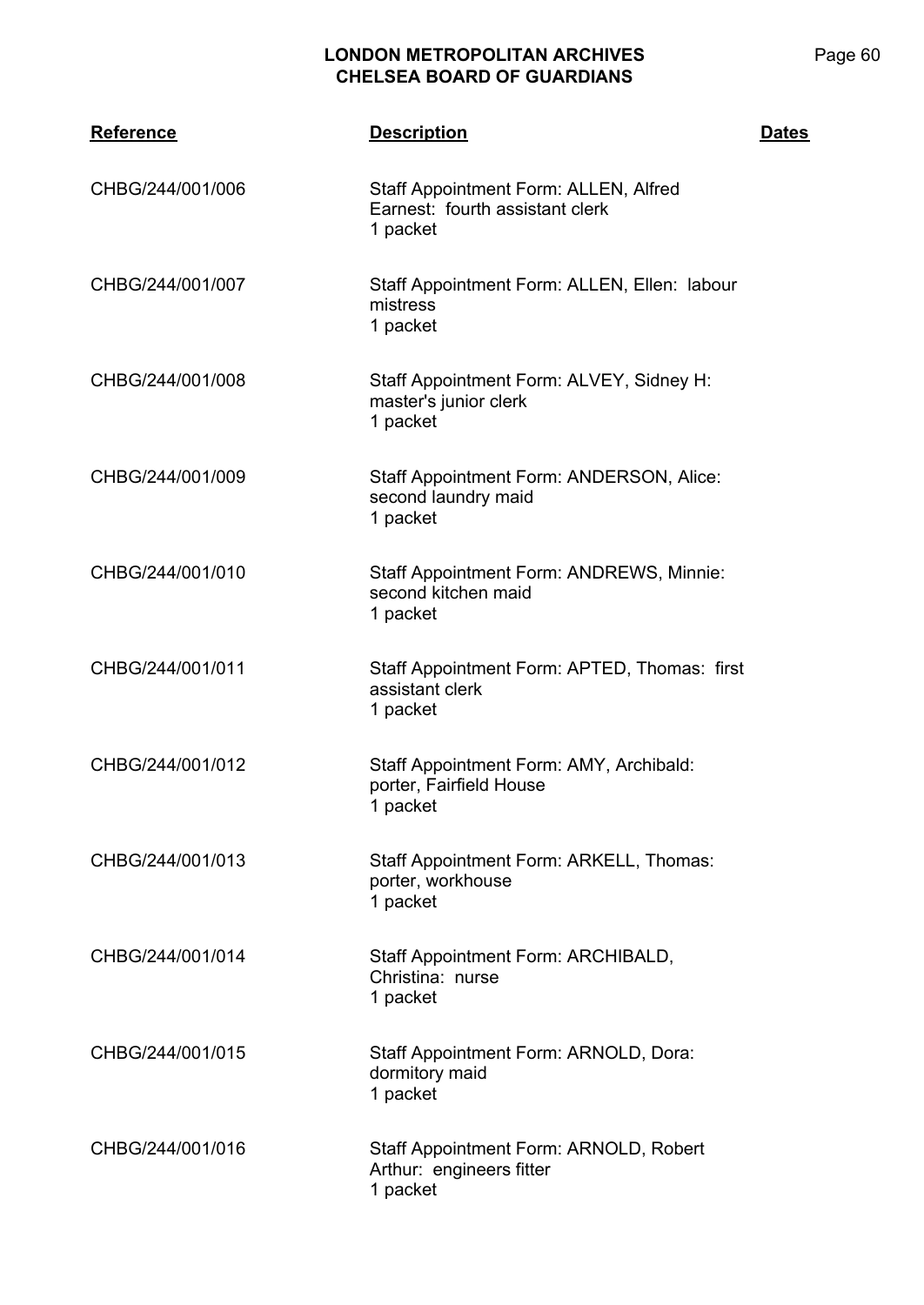| <b>Reference</b> | <b>Description</b>                                                                | <b>Dates</b> |
|------------------|-----------------------------------------------------------------------------------|--------------|
| CHBG/244/001/017 | Staff Appointment Form: ARTHUR, Bessie:<br>female lunatic attendant<br>1 packet   |              |
| CHBG/244/001/018 | Staff Appointment Form: ATKINS, Florence:<br>master's temporary clerk<br>1 packet |              |
| CHBG/244/001/019 | Staff Appointment Form: BABBAGE, Leonard<br>E: assistant master<br>1 packet       |              |
| CHBG/244/001/020 | Staff Appointment Form: BAILEY, Nellie Annie:<br>dormitory maid<br>1 packet       |              |
| CHBG/244/001/021 | Staff Appointment Form: BAINES, Joseph<br>Henry: messenger<br>1 packet            |              |
| CHBG/244/001/022 | Staff Appointment Form: BAKER, Grace: nurse<br>1 packet                           |              |
| CHBG/244/001/023 | Staff Appointment Form: BALDRY, Miss: cook<br>1 packet                            |              |
| CHBG/244/001/024 | Staff Appointment Form: BALDWIN, Harry:<br>stores porter<br>1 packet              |              |
| CHBG/244/001/025 | Staff Appointment Form: BALL, Mrs M: cook<br>1 packet                             |              |
| CHBG/244/001/026 | Staff Appointment Form: BARFIELD, C: baker<br>1 packet                            |              |
| CHBG/244/001/027 | Staff Appointment Form: BARNES, H:<br>resignation<br>1 packet                     |              |
| CHBG/244/001/028 | Staff Appointment Form: BARRACK, Albert E:<br>bathman<br>1 packet                 |              |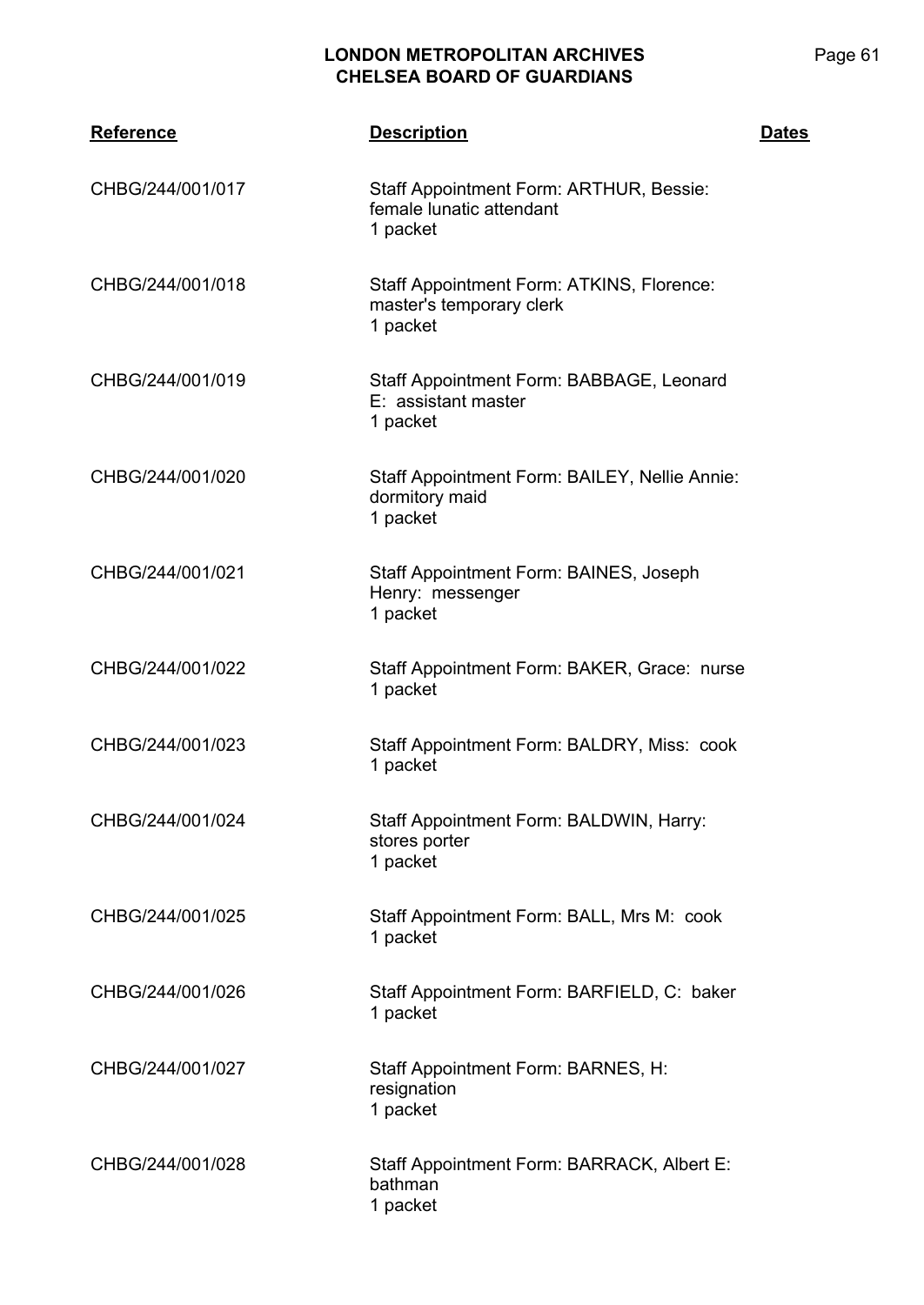| <b>Reference</b> | <b>Description</b>                                                                         | <b>Dates</b> |
|------------------|--------------------------------------------------------------------------------------------|--------------|
| CHBG/244/001/029 | Staff Appointment Form: BARROW, Cicely<br>Joan: nursery attendant<br>1 packet              |              |
| CHBG/244/001/030 | Staff Appointment Form: BARKER, Francis:<br>sanitary engineer<br>1 packet                  |              |
| CHBG/244/001/031 | Staff Appointment Form: BARTON, Arthur:<br>male nurse<br>1 packet                          |              |
| CHBG/244/001/032 | Staff Appointment Form: BAWDEN, A Francis:<br>master's second clerk<br>1 packet            |              |
| CHBG/244/001/033 | Staff Appointment Form: BEARMAN, Veridian:<br>second laundryman<br>1 packet                |              |
| CHBG/244/001/034 | Staff Appointment Form: BEATON, Kate E:<br>lunatic attendant<br>1 packet                   |              |
| CHBG/244/001/035 | Staff Appointment Form: BENNETT, Alice:<br>nursery attendant<br>1 packet                   |              |
| CHBG/244/001/036 | Staff Appointment Form: BEXTOR, Mary<br>1 packet                                           |              |
| CHBG/244/001/037 | Staff Appointment Form: BICKFORD, Francis<br>Philip: Roman Catholic instructor<br>1 packet |              |
| CHBG/244/001/038 | Staff Appointment Form: BISHOP, Elizabeth<br>Mary: nursery attendant<br>1 packet           |              |
| CHBG/244/001/039 | Staff Appointment Form: BLOOMER, Ada:<br>housemaid<br>1 packet                             |              |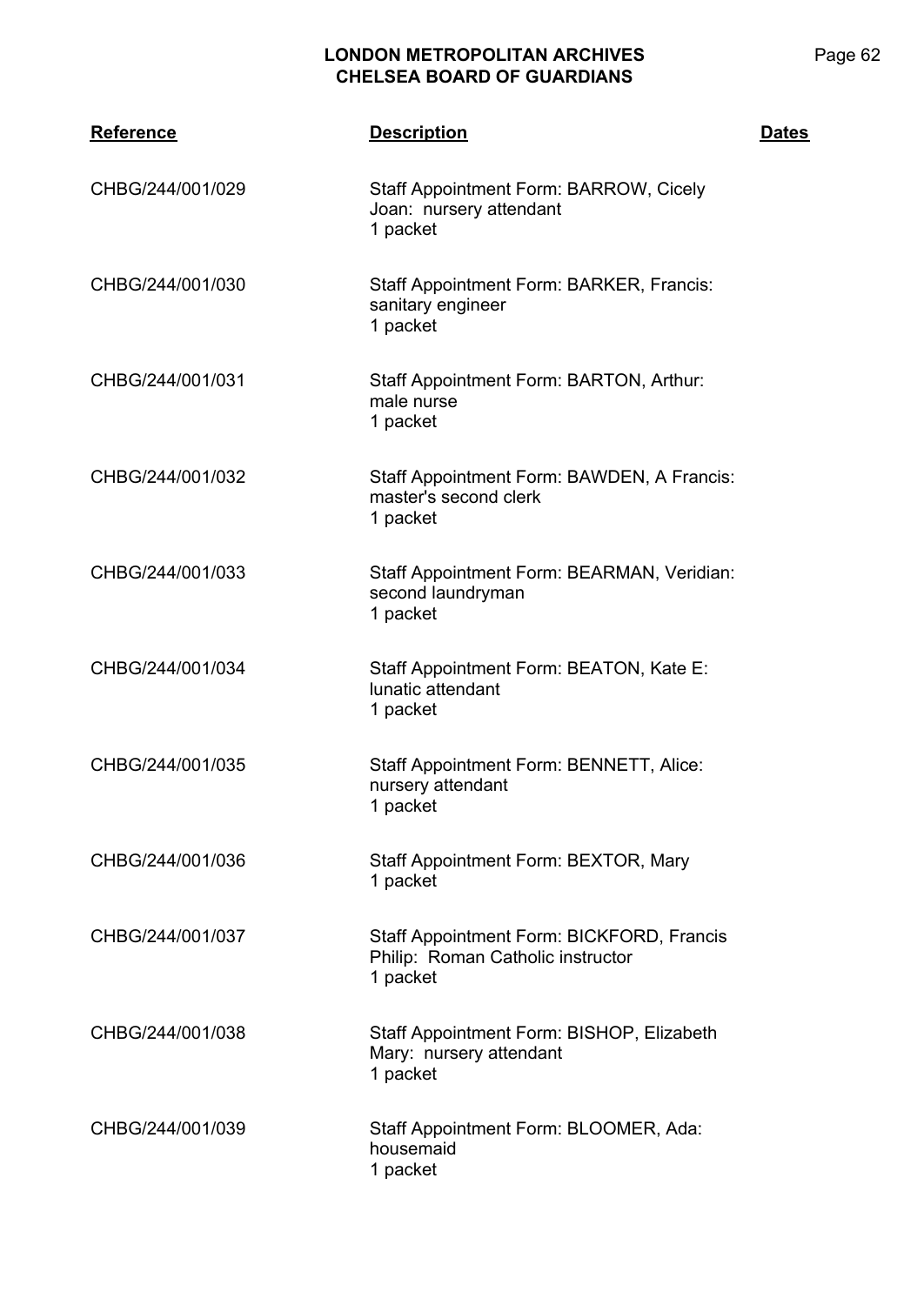| <b>Reference</b> | <b>Description</b>                                                             | <b>Dates</b> |
|------------------|--------------------------------------------------------------------------------|--------------|
| CHBG/244/001/040 | Staff Appointment Form: BOCKING, Helena<br>Marie: female attendant<br>1 packet |              |
| CHBG/244/001/041 | Staff Appointment Form: BONNEY, Stanley R:<br>engineers fitter<br>1 packet     |              |
| CHBG/244/001/042 | Staff Appointment Form: BOURKE, Mr and<br>Mrs: lunatic attendants<br>1 packet  |              |
| CHBG/244/001/043 | Staff Appointment Form: BOWERMAN, Gladys<br>Mary: labour mistress<br>1 packet  |              |
| CHBG/244/001/044 | Staff Appointment Form: BOWMER, George:<br>lunatic attendant<br>1 packet       |              |
| CHBG/244/001/045 | Staff Appointment Form: BOWTELL, Frederick:<br>labour master<br>1 packet       |              |
| CHBG/244/001/046 | Staff Appointment Form: BOX, Joseph:<br>master's senior clerk<br>1 packet      |              |
| CHBG/244/001/047 | Staff Appointment Form: BOYCE, Mabel E B:<br>matron's maid<br>1 packet         |              |
| CHBG/244/001/048 | Staff Appointment Form: BOYLAND, William H:<br>lunatic attendant<br>1 packet   |              |
| CHBG/244/001/049 | Staff Appointment Form: BRADFORD, William:<br>bathman<br>1 packet              |              |
| CHBG/244/001/050 | Staff Appointment Form: BRADLEY, Mr: rate<br>collector<br>1 packet             |              |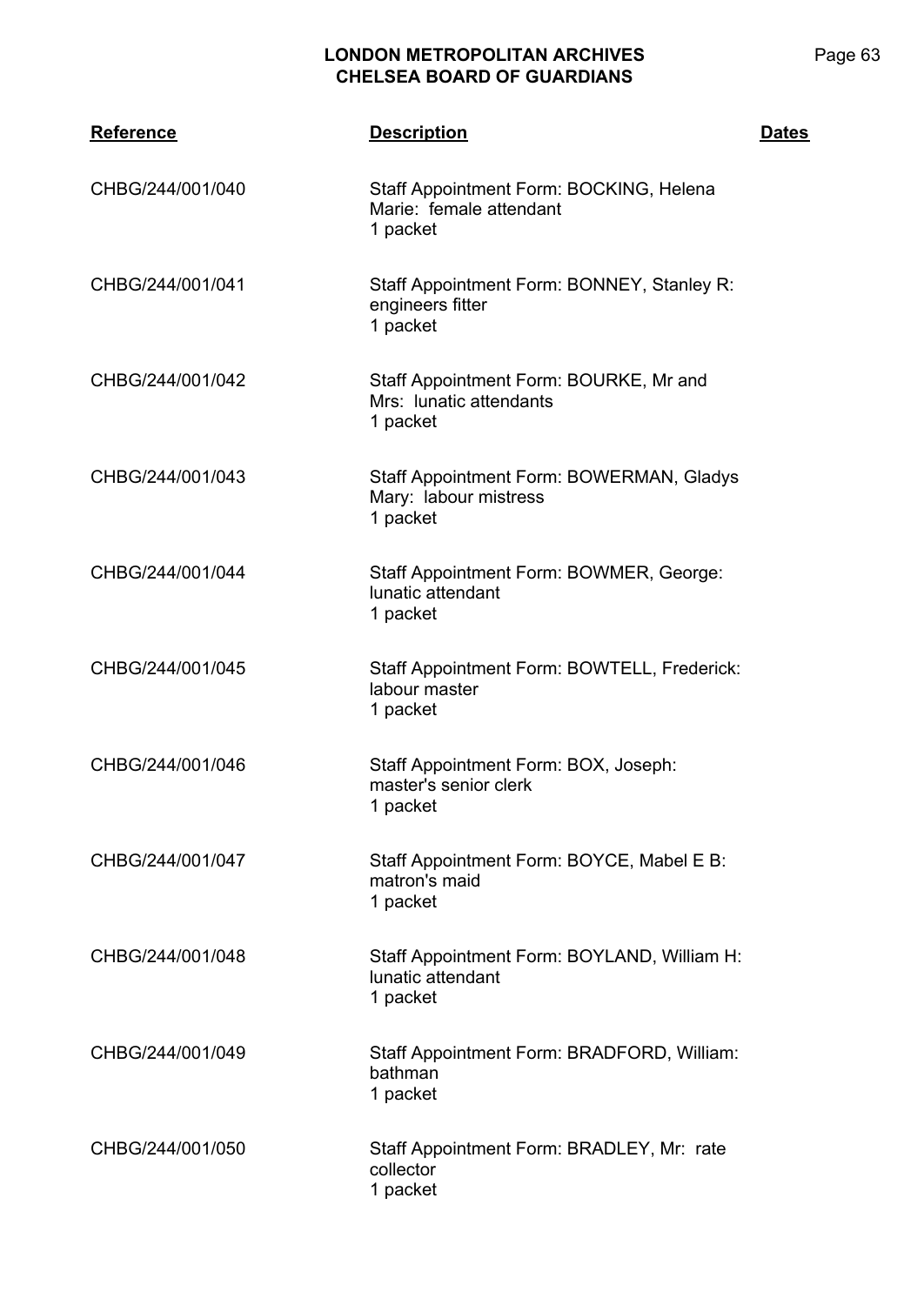| <b>Reference</b>  | <b>Description</b>                                                         | <b>Dates</b> |
|-------------------|----------------------------------------------------------------------------|--------------|
| CHBG/244/001/050B | Staff Appointment Form: BRENT, Daisey E:<br>matron's housemaid<br>1 packet |              |
| CHBG/244/001/051  | Staff Appointment Form: BRIANT, Sarah:<br>superannuation<br>1 packet       |              |
| CHBG/244/001/052  | Staff Appointment Form: BOLLINGMORE,<br>George E: bathman<br>1 packet      |              |
| CHBG/244/001/053  | Staff Appointment Form: BOXALL, Fredrick:<br>stoker<br>1 packet            |              |
| CHBG/244/001/054  | Staff Appointment Form: BOYD, Edith: mess<br>room maid<br>1 packet         |              |
| CHBG/244/001/055  | Staff Appointment Form: BROWN, Beatrice:<br>matron's housemaid<br>1 packet |              |
| CHBG/244/001/056  | Staff Appointment Form: BROWN, Elizabeth:<br>cook<br>1 packet              |              |
| CHBG/244/001/057  | Staff Appointment Form: BROWN, Henry E:<br>engineer's labourer<br>1 packet |              |
| CHBG/244/001/058  | Staff Appointment Form: BROWN, Harriet:<br>cook<br>1 packet                |              |
| CHBG/244/001/059  | Staff Appointment Form: BROWNE, Augusta E:<br>portress<br>1 packet         |              |
| CHBG/244/001/060  | Staff Appointment Form: BRYANT, William:<br>laundryman<br>1 packet         |              |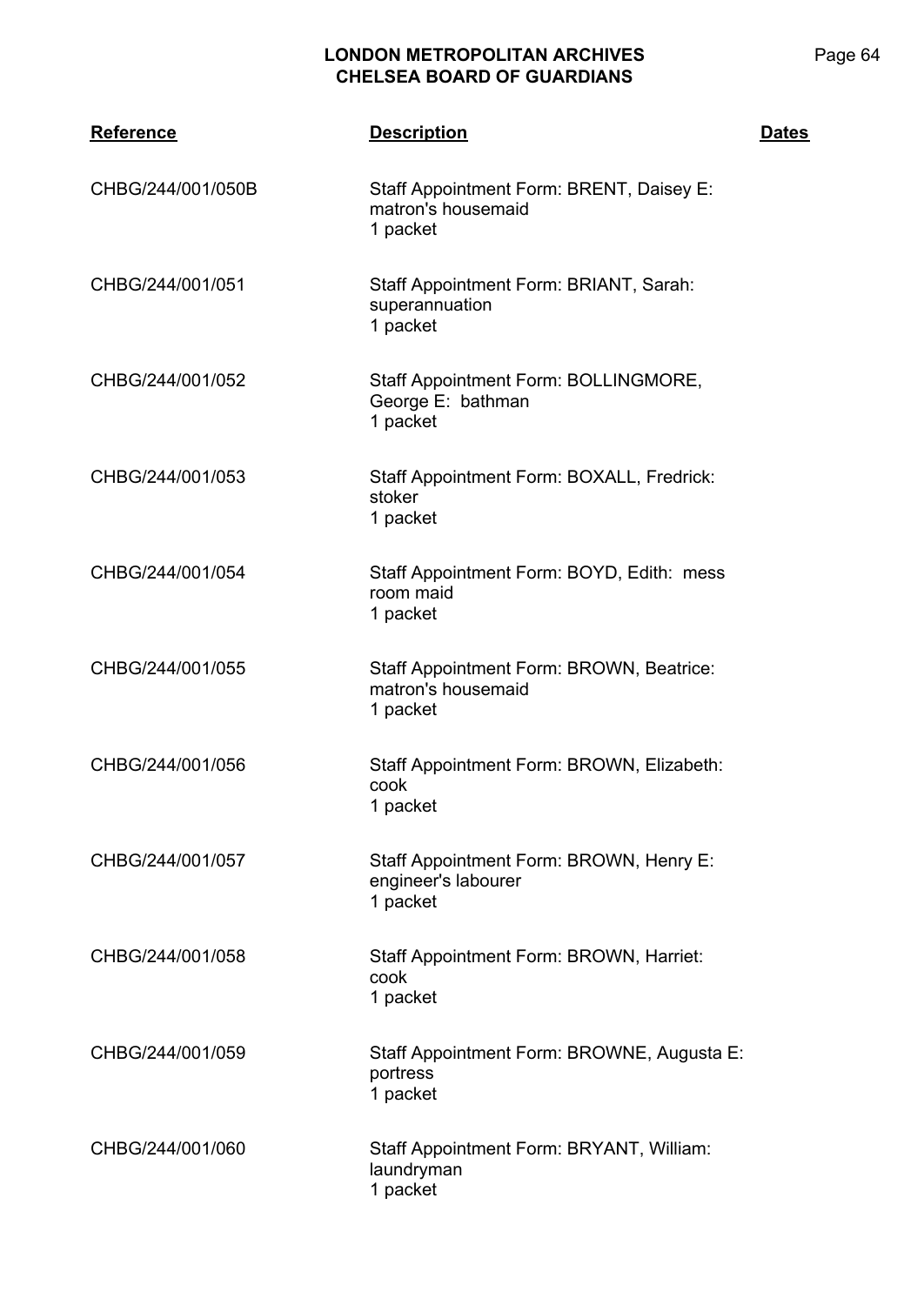| <b>Reference</b> | <b>Description</b>                                                                 | <b>Dates</b> |
|------------------|------------------------------------------------------------------------------------|--------------|
| CHBG/244/001/061 | Staff Appointment Form: BUCKLEY, Margaret:<br>dormitory maid<br>1 packet           |              |
| CHBG/244/001/062 | Staff Appointment Form: BUD, Charles: hall<br>porter<br>1 packet                   |              |
| CHBG/244/001/063 | Staff Appointment Form: BURDEN, H:<br>assistant master<br>1 packet                 |              |
| CHBG/244/001/064 | Staff Appointment Form: BURDEN, William:<br>male lunatic attendant<br>1 packet     |              |
| CHBG/244/001/065 | Staff Appointment Form: BURDETTE, Elsie L<br>M: nursery attendant<br>1 packet      |              |
| CHBG/244/001/066 | Staff Appointment Form: BURGESS, Alice:<br>dormitory maid<br>1 packet              |              |
| CHBG/244/001/067 | Staff Appointment Form: BUSHNELL, Florence<br>E: mess room maid<br>1 packet        |              |
| CHBG/244/001/068 | Staff Appointment Form: BUTTERFIELD,<br>Carrie: laundry superintendent<br>1 packet |              |
| CHBG/244/001/069 | Staff Appointment Form: BUTLER, H: clerk of<br>works<br>1 packet                   |              |
| CHBG/244/001/070 | Staff Appointment Form: BAREHAM, William:<br>assistant r.o.<br>1 packet            |              |
| CHBG/244/001/071 | Staff Appointment Form: CARTWRIGHT,<br>George: hall porter<br>1 packet             |              |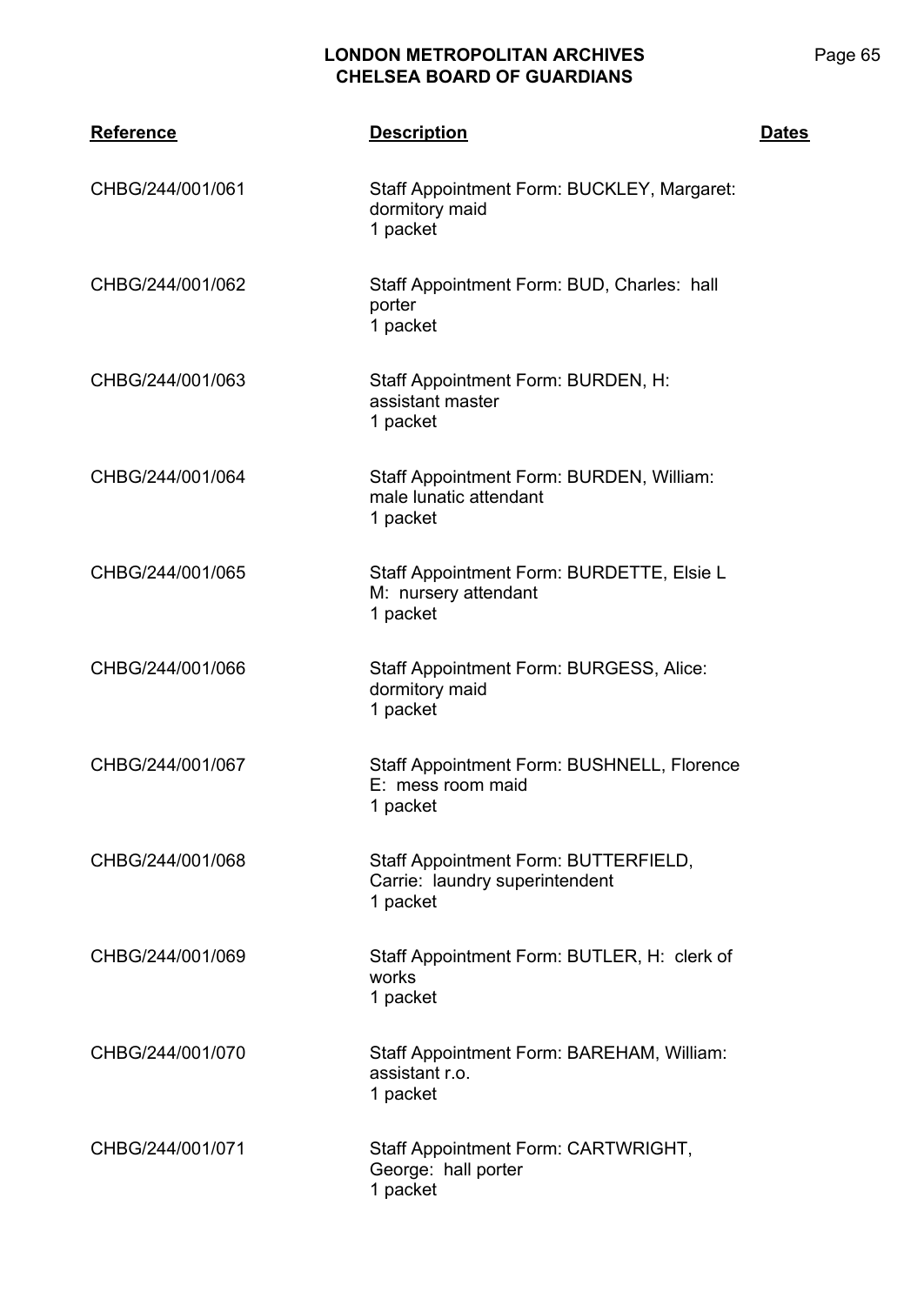| <b>Reference</b>  | <b>Description</b>                                                      | <b>Dates</b> |
|-------------------|-------------------------------------------------------------------------|--------------|
| CHBG/244/001/072  | Staff Appointment Form: CHARLES, Julia:<br>nurse<br>1 packet            |              |
| CHBG/244/001/073  | Staff Appointment Form: CHEXFIELD,<br>Winifred: nurse<br>1 packet       |              |
| CHBG/244/001/074  | Staff Appointment Form: CHILCOTT, Edith:<br>portress<br>1 packet        |              |
| CHBG/244/001/075  | Staff Appointment Form: CLEMENTS, Alfred:<br>boy messenger<br>1 packet  |              |
| CHBG/244/001/076  | Staff Appointment Form: COCKS, R W:<br>relieving officer<br>1 packet    |              |
| CHBG/244/001/077  | Staff Appointment Form: COCKINGS, G H:<br>male attendant<br>1 packet    |              |
| CHBG/244/001/078  | Staff Appointment Form: COLE, Fred K: stoker<br>1 packet                |              |
| CHBG/244/001/079  | Staff Appointment Form: COOK, A R: general<br>porter<br>1 packet        |              |
| CHBG/244/001/080  | Staff Appointment Form: COOK, James M<br>1 packet                       |              |
| CHBG/244/001/080A | Staff Appointment Form: CLOKE, Ellen:<br>doctor's housemaid<br>1 packet |              |
| CHBG/244/001/081  | Staff Appointment Form: COOK, William:<br>assistant master<br>1 packet  |              |
| CHBG/244/001/082  | Staff Appointment Form: COOKE, Adeline:<br>attendant<br>1 packet        |              |

Page 66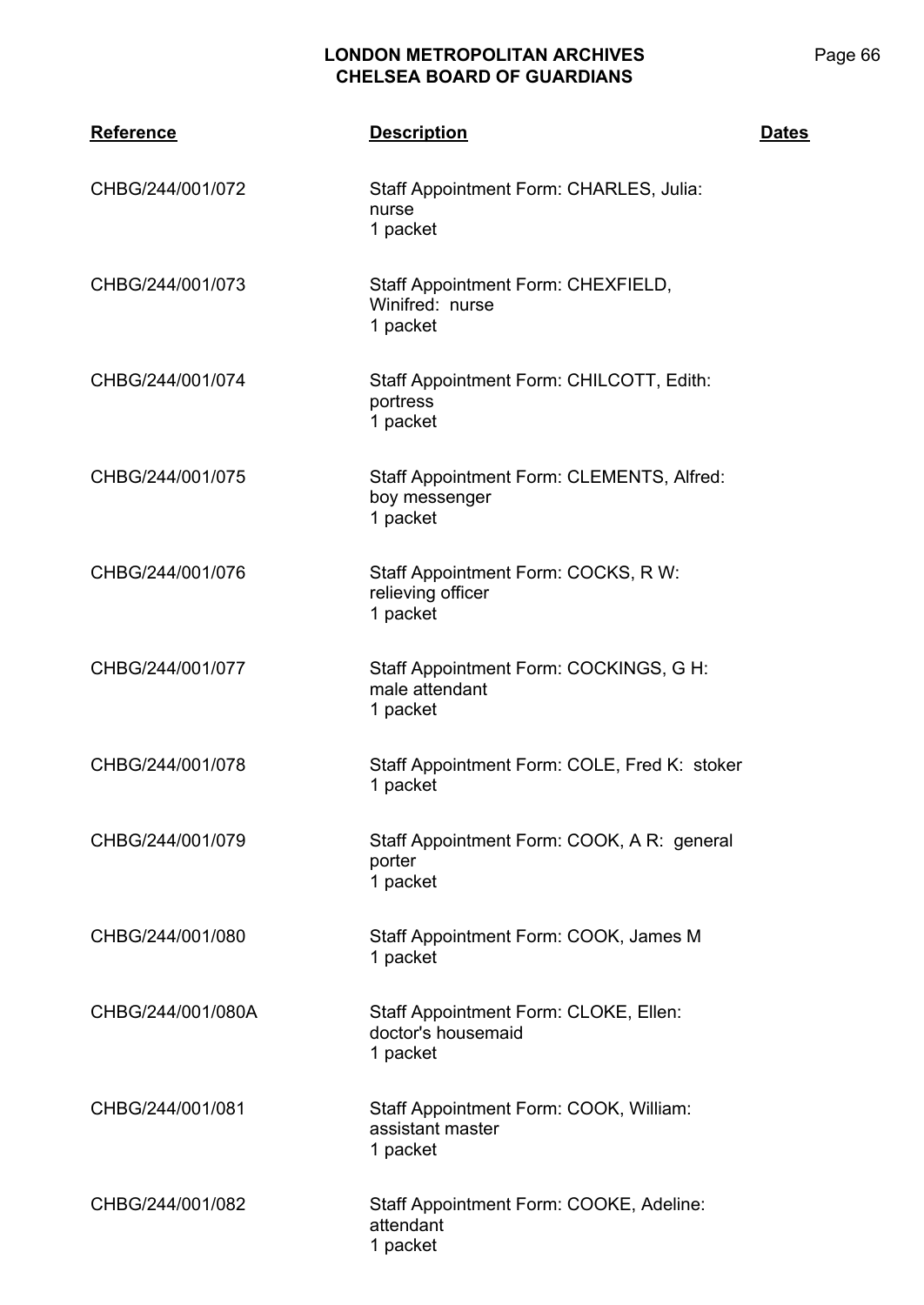| <b>Reference</b> | <b>Description</b>                                                                   | <b>Dates</b> |
|------------------|--------------------------------------------------------------------------------------|--------------|
| CHBG/244/001/083 | Staff Appointment Form: COOLING, William G:<br>junior assistant clerk<br>1 packet    |              |
| CHBG/244/001/084 | Staff Appointment Form: COOPER, Elizabeth<br>Ann: charge night attendant<br>1 packet |              |
| CHBG/244/001/085 | Staff Appointment Form: COOPER, Ida:<br>attendant<br>1 packet                        |              |
| CHBG/244/001/086 | Staff Appointment Form: COPPEN, G: stoker<br>1 packet                                |              |
| CHBG/244/001/087 | Staff Appointment Form: COX, Ermine F:<br>attendant<br>1 packet                      |              |
| CHBG/244/001/088 | Staff Appointment Form: COX, Ermine F:<br>attendant<br>1 packet                      |              |
| CHBG/244/001/089 | Staff Appointment Form: COX, Ivy: dormitory<br>maid<br>1 packet                      |              |
| CHBG/244/001/090 | Staff Appointment Form: CREED, Kate:<br>attendant<br>1 packet                        |              |
| CHBG/244/001/091 | Staff Appointment Form: CREED, Kate:<br>attendant<br>1 packet                        |              |
| CHBG/244/001/092 | Staff Appointment Form: CRISP, Harry W:<br>master's clerk<br>1 packet                |              |
| CHBG/244/001/093 | Staff Appointment Form: CROCKETT, Samuel<br>J: engineer's fitter<br>1 packet         |              |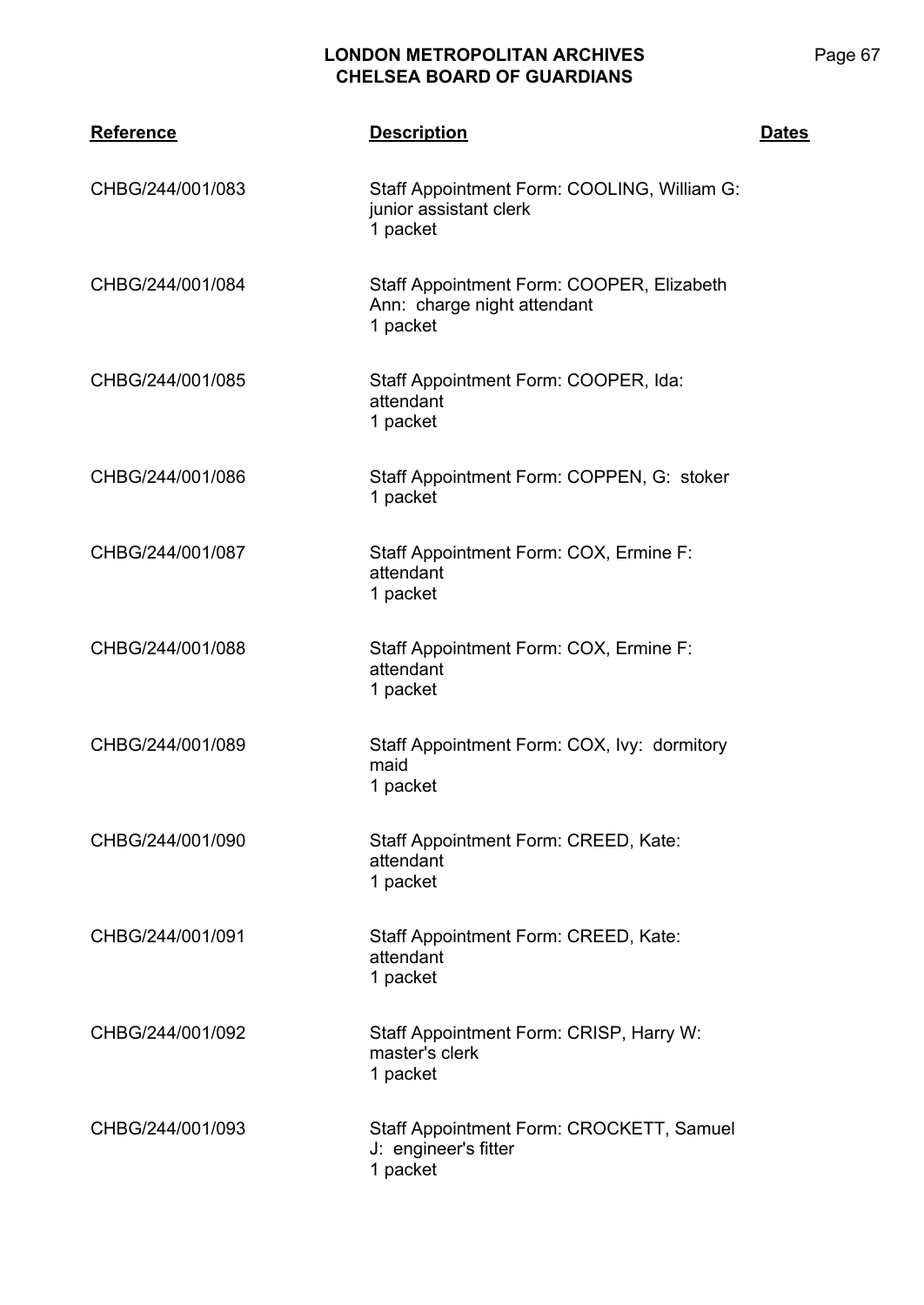| <b>Reference</b> | <b>Description</b>                                                               | <b>Dates</b> |
|------------------|----------------------------------------------------------------------------------|--------------|
| CHBG/244/001/094 | Staff Appointment Form: CRONIN, Timothy:<br>bathman<br>1 packet                  |              |
| CHBG/244/001/095 | Staff Appointment Form: CROOK, Alice: nurse<br>1 packet                          |              |
| CHBG/244/001/096 | Staff Appointment Form: CROWLEY, Margaret:<br>matron's housemaid<br>1 packet     |              |
| CHBG/244/001/097 | Staff Appointment Form: CUCKNEY, Edith:<br>portress<br>1 packet                  |              |
| CHBG/244/001/098 | Staff Appointment Form: DALY, TW: carpenter<br>1 packet                          |              |
| CHBG/244/001/099 | Staff Appointment Form: DAVIES, W J E:<br>medical officer<br>1 packet            |              |
| CHBG/244/001/100 | Staff Appointment Form: DAVIES, William S:<br>junior assistant clerk<br>1 packet |              |
| CHBG/244/001/101 | Staff Appointment Form: DAVEY, Gertrude:<br>second kitchen maid<br>1 packet      |              |
| CHBG/244/001/102 | Staff Appointment Form: DAVIS, Caroline M:<br>attendant<br>1 packet              |              |
| CHBG/244/001/103 | Staff Appointment Form: DAWES, Ivor:<br>master's senior clerk<br>1 packet        |              |
| CHBG/244/001/104 | Staff Appointment Form: DEACON, Nora K:<br>dormitory maid<br>1 packet            |              |
| CHBG/244/001/105 | Staff Appointment Form: DEARLE, Maude A:<br>dormitory maid<br>1 packet           |              |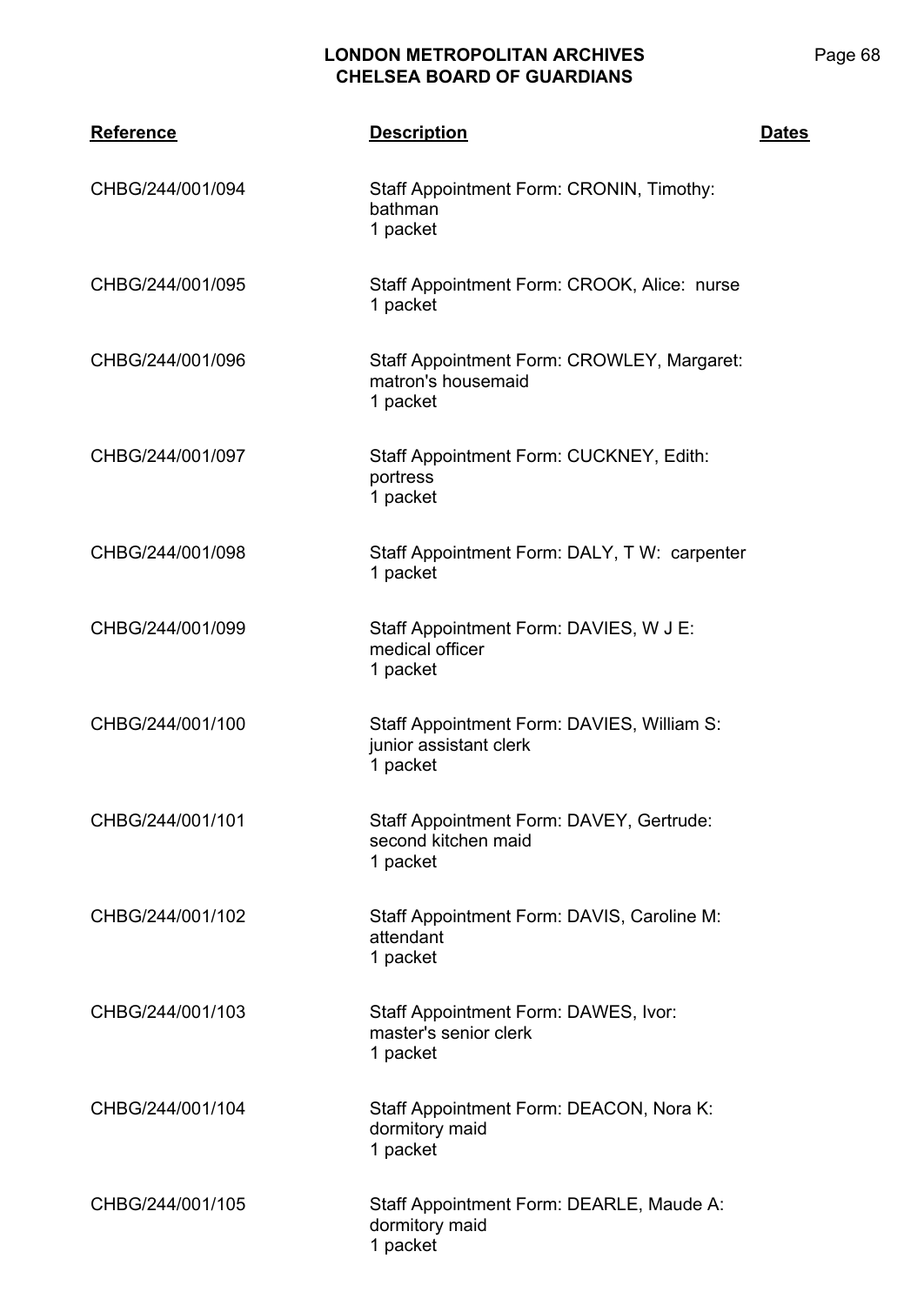| <b>Reference</b> | <b>Description</b>                                                                 | <b>Dates</b> |
|------------------|------------------------------------------------------------------------------------|--------------|
| CHBG/244/001/106 | Staff Appointment Form: DOMONE, Charles:<br>window cleaner<br>1 packet             |              |
| CHBG/244/001/107 | Staff Appointment Form: DEMPSEY, Mary:<br>kitchen maid<br>1 packet                 |              |
| CHBG/244/001/108 | Staff Appointment Form: DENBY, George E:<br>porter<br>1 packet                     |              |
| CHBG/244/001/109 | Staff Appointment Form: DENISON, Claude D:<br>master's assistant clerk<br>1 packet |              |
| CHBG/244/001/110 | Staff Appointment Form: DENNY, Mary:<br>second laundry maid<br>1 packet            |              |
| CHBG/244/001/111 | Staff Appointment Form: DERMOTT, Harriet:<br>attendant<br>1 packet                 |              |
| CHBG/244/001/112 | Staff Appointment Form: DICKER, Mabel:<br>second dormitory maid<br>1 packet        |              |
| CHBG/244/001/113 | Staff Appointment Form: DISMOND, Nellie V:<br>nursery attendant<br>1 packet        |              |
| CHBG/244/001/114 | Staff Appointment Form: DIXON, Edith: night<br>nurse<br>1 packet                   |              |
| CHBG/244/001/115 | Staff Appointment Form: DOBIE, Richard J:<br>fourth assistant clerk<br>1 packet    |              |
| CHBG/244/001/116 | Staff Appointment Form: DOBSON, Edwin J:<br>assistant r.o.<br>1 packet             |              |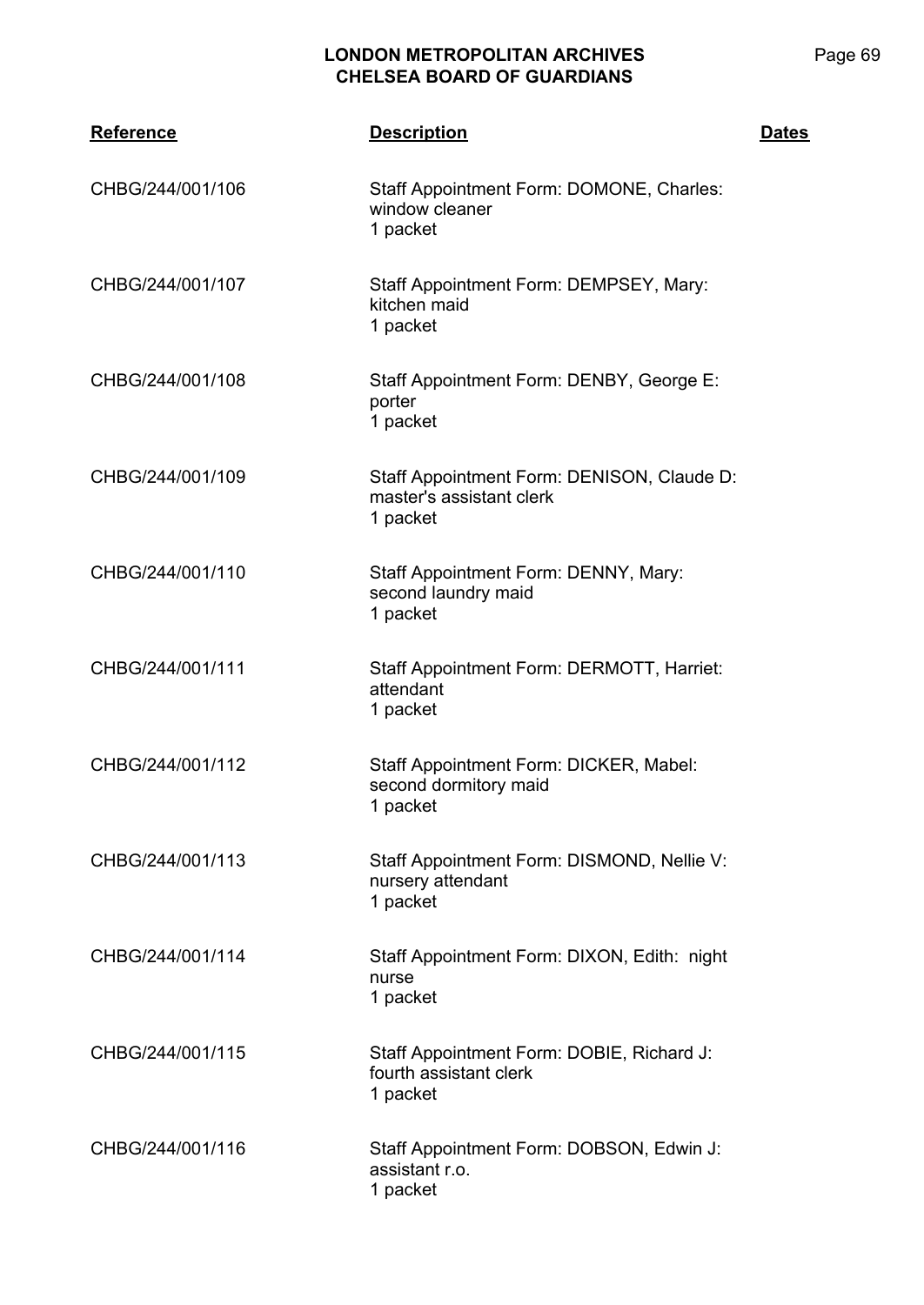| <b>Reference</b> | <b>Description</b>                                                                | <b>Dates</b> |
|------------------|-----------------------------------------------------------------------------------|--------------|
| CHBG/244/001/117 | Staff Appointment Form: DODDS, Muriel W:<br>attendant<br>1 packet                 |              |
| CHBG/244/001/118 | Staff Appointment Form: DOLTON, George N:<br>master's clerk<br>1 packet           |              |
| CHBG/244/001/119 | Staff Appointment Form: DOOLEY, M: night<br>nurse<br>1 packet                     |              |
| CHBG/244/001/120 | Staff Appointment Form: DOWNES, J F:<br>chaplain<br>1 packet                      |              |
| CHBG/244/001/121 | Staff Appointment Form: DURRANT, Fredrick:<br>attendant<br>1 packet               |              |
| CHBG/244/001/122 | Staff Appointment Form: DAY, W:<br>1 packet                                       |              |
| CHBG/244/001/123 | Staff Appointment Form: EASTON, Kate<br>Newton: school mistress<br>1 packet       |              |
| CHBG/244/001/124 | Staff Appointment Form: ECCLES, John<br>Thomas: assistant engineer<br>1 packet    |              |
| CHBG/244/001/125 | Staff Appointment Form: ELLEN, Kate Mary:<br>dormitory maid<br>1 packet           |              |
| CHBG/244/001/126 | Staff Appointment Form: ENGLAND, Henry H:<br>master's clerk<br>1 packet           |              |
| CHBG/244/001/127 | Staff Appointment Form: ERASMUS, Mary<br>Jane: laundry superintendent<br>1 packet |              |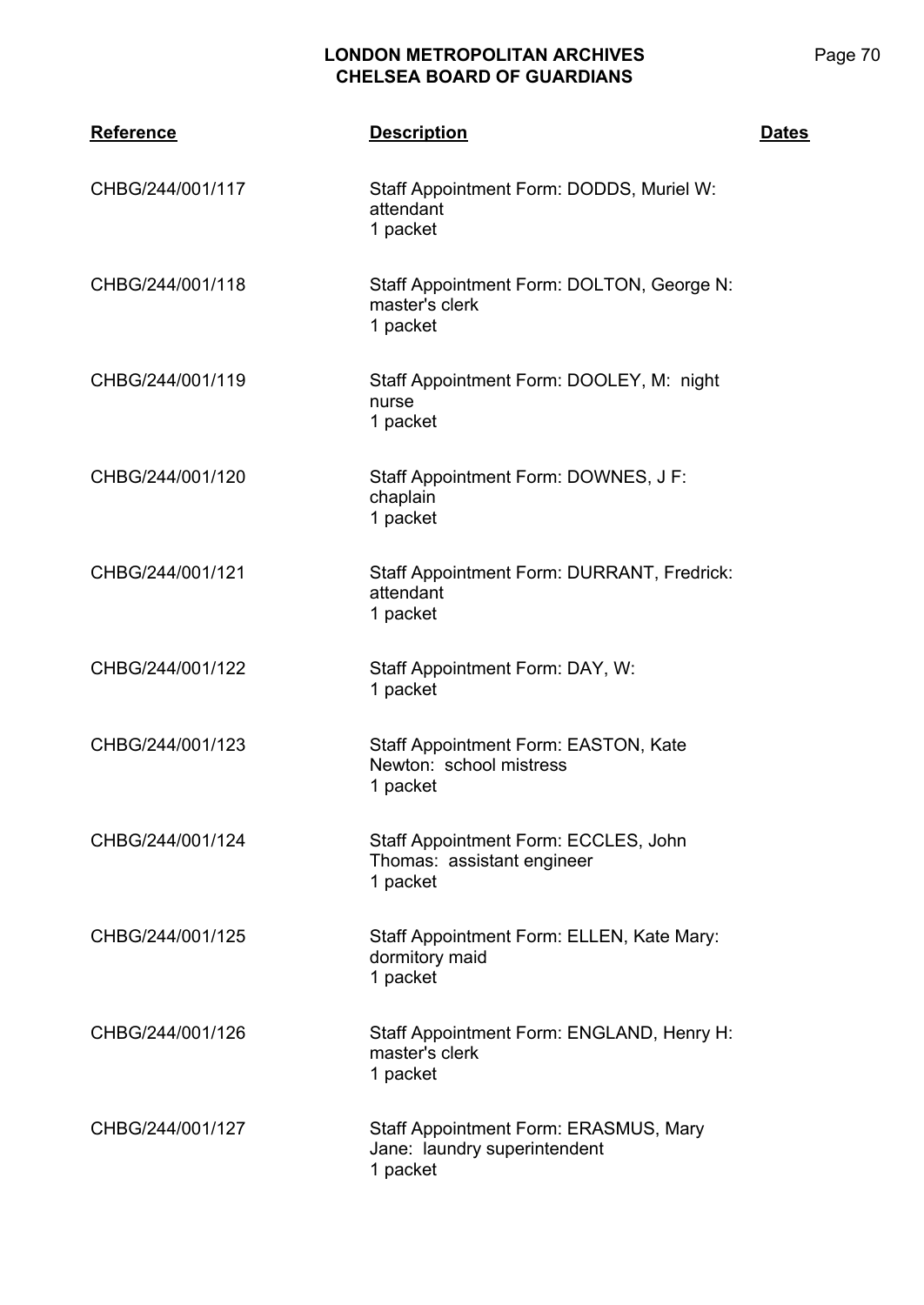| <b>Reference</b> | <b>Description</b>                                                              | <b>Dates</b> |
|------------------|---------------------------------------------------------------------------------|--------------|
| CHBG/244/001/128 | Staff Appointment Form: ETCHES, Elizabeth:<br>scullerey maid<br>1 packet        |              |
| CHBG/244/001/129 | Staff Appointment Form: EVANS, Alice H: cook<br>1 packet                        |              |
| CHBG/244/001/130 | Staff Appointment Form: EVANS, Jane: night<br>nurse<br>1 packet                 |              |
| CHBG/244/001/131 | Staff Appointment Form: EVANS, Sarah:<br>midwife<br>1 packet                    |              |
| CHBG/244/001/132 | Staff Appointment Form: EVERETT, Lily:<br>dormitory maid<br>1 packet            |              |
| CHBG/244/001/133 | Staff Appointment Form: EVES, George:<br>bathman<br>1 packet                    |              |
| CHBG/244/001/134 | Staff Appointment Form: EWERS, Eliza:<br>attendant<br>1 packet                  |              |
| CHBG/244/001/135 | Staff Appointment Form: FARGHER, Isabell:<br>nurse<br>1 packet                  |              |
| CHBG/244/001/136 | Staff Appointment Form: FASTNEDGE, Lydia:<br>laundry superintendent<br>1 packet |              |
| CHBG/244/001/137 | Staff Appointment Form: FENWICK, Kate:<br>nurse<br>1 packet                     |              |
| CHBG/244/001/138 | Staff Appointment Form: FERGUSON, Isabel:<br>assistant nurse<br>1 packet        |              |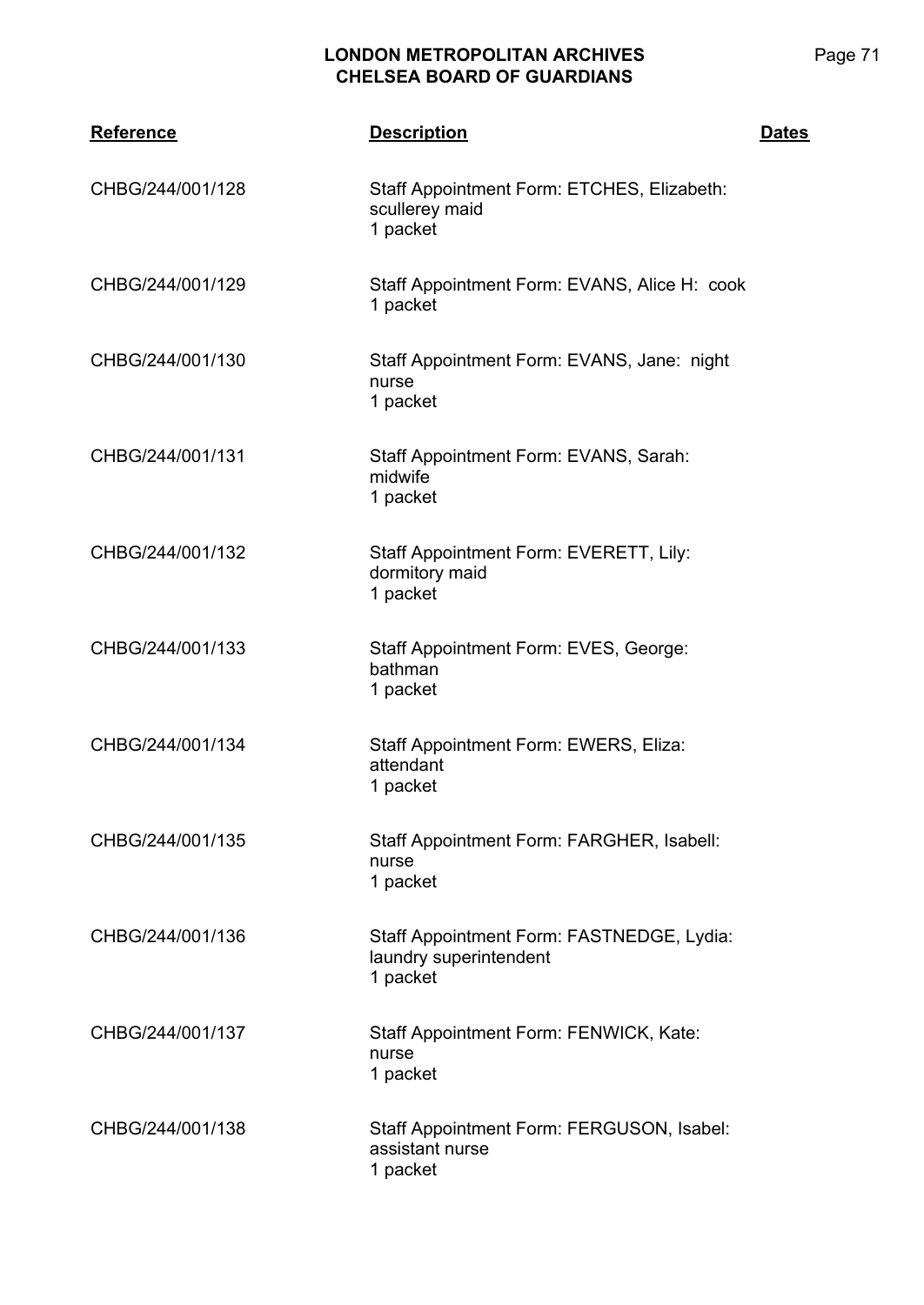| Reference        | <b>Description</b>                                                       | <b>Dates</b> |
|------------------|--------------------------------------------------------------------------|--------------|
| CHBG/244/001/139 | Staff Appointment Form: FIELD, Catherine:<br>cook<br>1 packet            |              |
| CHBG/244/001/140 | Staff Appointment Form: FISHER, Charlotte:<br>housemaid<br>1 packet      |              |
| CHBG/244/001/141 | Staff Appointment Form: FISHER, E: assistant<br>nurse<br>1 packet        |              |
| CHBG/244/001/142 | Staff Appointment Form: FLEETWOOD, Jane:<br>assistant nurse<br>1 packet  |              |
| CHBG/244/001/143 | Staff Appointment Form: FLEMING, Arthur F:<br>master's clerk<br>1 packet |              |
| CHBG/244/001/144 | Staff Appointment Form: FLETCHER, Martha:<br>dormitory maid<br>1 packet  |              |
| CHBG/244/001/145 | Staff Appointment Form: FORD, Charles B:<br>messenger<br>1 packet        |              |
| CHBG/244/001/146 | Staff Appointment Form: FORD, Clara:<br>matron's housemaid<br>1 packet   |              |
| CHBG/244/001/147 | Staff Appointment Form: FOX, George T:<br>assistant engineer<br>1 packet |              |
| CHBG/244/001/148 | Staff Appointment Form: FRANKISH, Dr:<br>doctor<br>1 packet              |              |
| CHBG/244/001/149 | Staff Appointment Form: FRASER, John:<br>dispenser<br>1 packet           |              |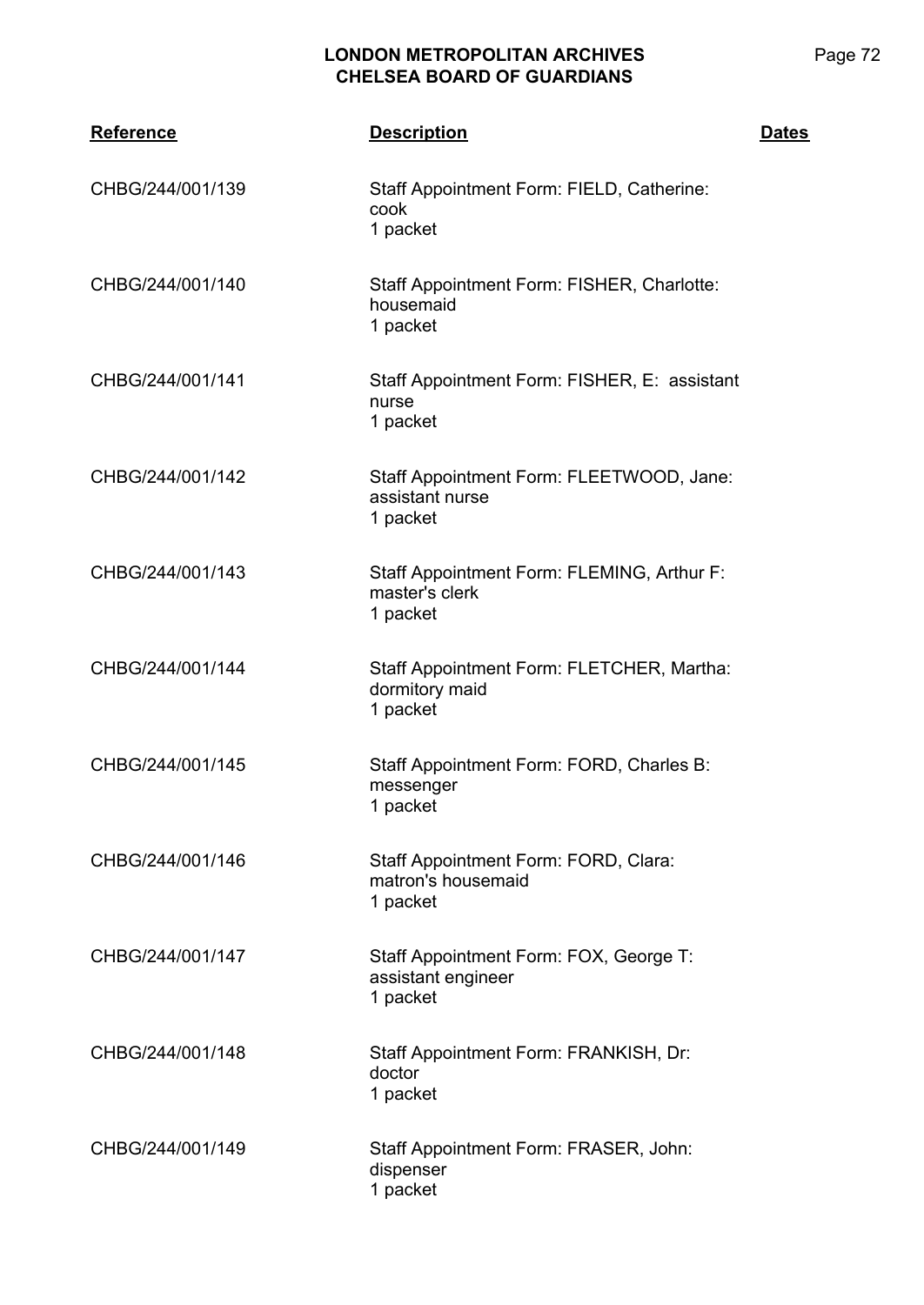| <b>Reference</b> | <b>Description</b>                                                                        | <b>Dates</b> |
|------------------|-------------------------------------------------------------------------------------------|--------------|
| CHBG/244/001/150 | Staff Appointment Form: FREEMAN, Charles<br>S: medical superintendant's clerk<br>1 packet |              |
| CHBG/244/001/151 | Staff Appointment Form: FRY, Harry: attendant<br>1 packet                                 |              |
| CHBG/244/001/152 | Staff Appointment Form: FUTTER, Hilda A:<br>matron maid<br>1 packet                       |              |
| CHBG/244/001/153 | Staff Appointment Form: GAMBLE, Herbert:<br>religious instructor<br>1 packet              |              |
| CHBG/244/001/154 | Staff Appointment Form: GARNER, Kathleen:<br>attendant<br>1 packet                        |              |
| CHBG/244/001/155 | Staff Appointment Form: GATWOOD, Mrs:<br>nurse<br>1 packet                                |              |
| CHBG/244/001/156 | Staff Appointment Form: GIBBINS, Miss: nurse<br>1 packet                                  |              |
| CHBG/244/001/157 | Staff Appointment Form: GILL, Mary E:<br>attendant<br>1 packet                            |              |
| CHBG/244/001/158 | Staff Appointment Form: GLADWELL, Winifred:<br>dormitory maid<br>1 packet                 |              |
| CHBG/244/001/159 | Staff Appointment Form: GLAZIER, Francis:<br>maid<br>1 packet                             |              |
| CHBG/244/001/160 | Staff Appointment Form: GLAZIER, Olive:<br>maid                                           |              |
| CHBG/244/001/161 | Staff Appointment Form: GODBOLT, H:<br>messenger<br>1 packet                              |              |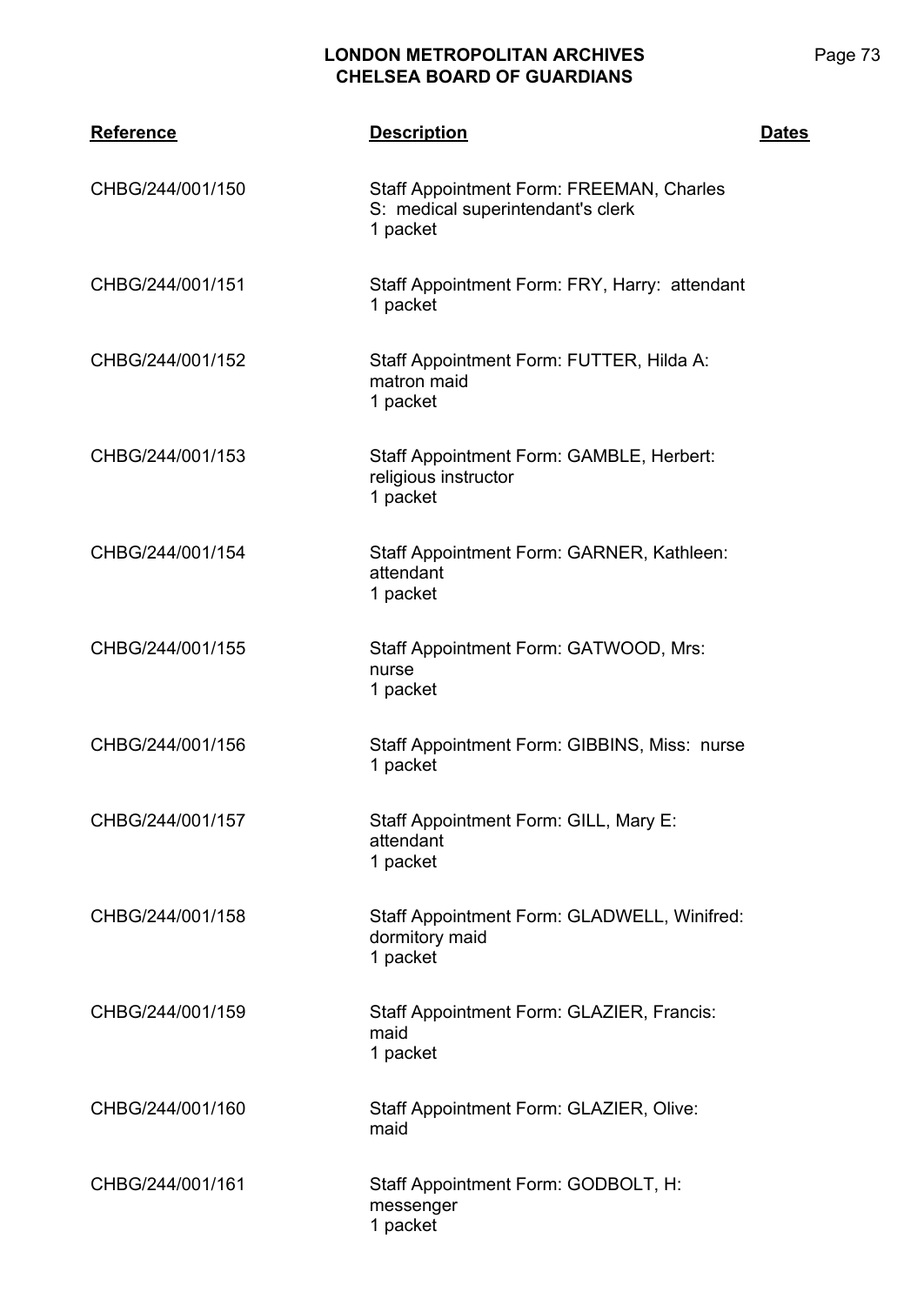| <b>Reference</b> | <b>Description</b>                                                              | <b>Dates</b> |
|------------------|---------------------------------------------------------------------------------|--------------|
| CHBG/244/001/162 | Staff Appointment Form: GODDARD, Mrs C:<br>laundry woman<br>1 packet            |              |
| CHBG/244/001/163 | Staff Appointment Form: GODDARD, Jane:<br>labour mistress<br>1 packet           |              |
| CHBG/244/001/164 | Staff Appointment Form: GODDEN, Frances:<br>master's clerk<br>1 packet          |              |
| CHBG/244/001/165 | Staff Appointment Form: GODFREY, Fredrick<br>G: male orderly<br>1 packet        |              |
| CHBG/244/001/166 | Staff Appointment Form: GODFREY, Nellie:<br>school mistress<br>1 packet         |              |
| CHBG/244/001/167 | Staff Appointment Form: GORMAN, A J<br>1 packet                                 |              |
| CHBG/244/001/168 | Staff Appointment Form: GOSLING, Alice E:<br>house maid<br>1 packet             |              |
| CHBG/244/001/169 | Staff Appointment Form: GRAYSON, Stanley:<br>master's clerk<br>1 packet         |              |
| CHBG/244/001/170 | Staff Appointment Form: GRIFFIN, Edward T:<br>master's senior clerk<br>1 packet |              |
| CHBG/244/001/171 | Staff Appointment Form: GRIFFIN, Charles R<br>O: steward<br>1 packet            |              |
| CHBG/244/001/172 | Staff Appointment Form: GRIMES, A J<br>1 packet                                 |              |
| CHBG/244/001/173 | Staff Appointment Form: GRIST, Fredrick W:<br>relieving officer<br>1 packet     |              |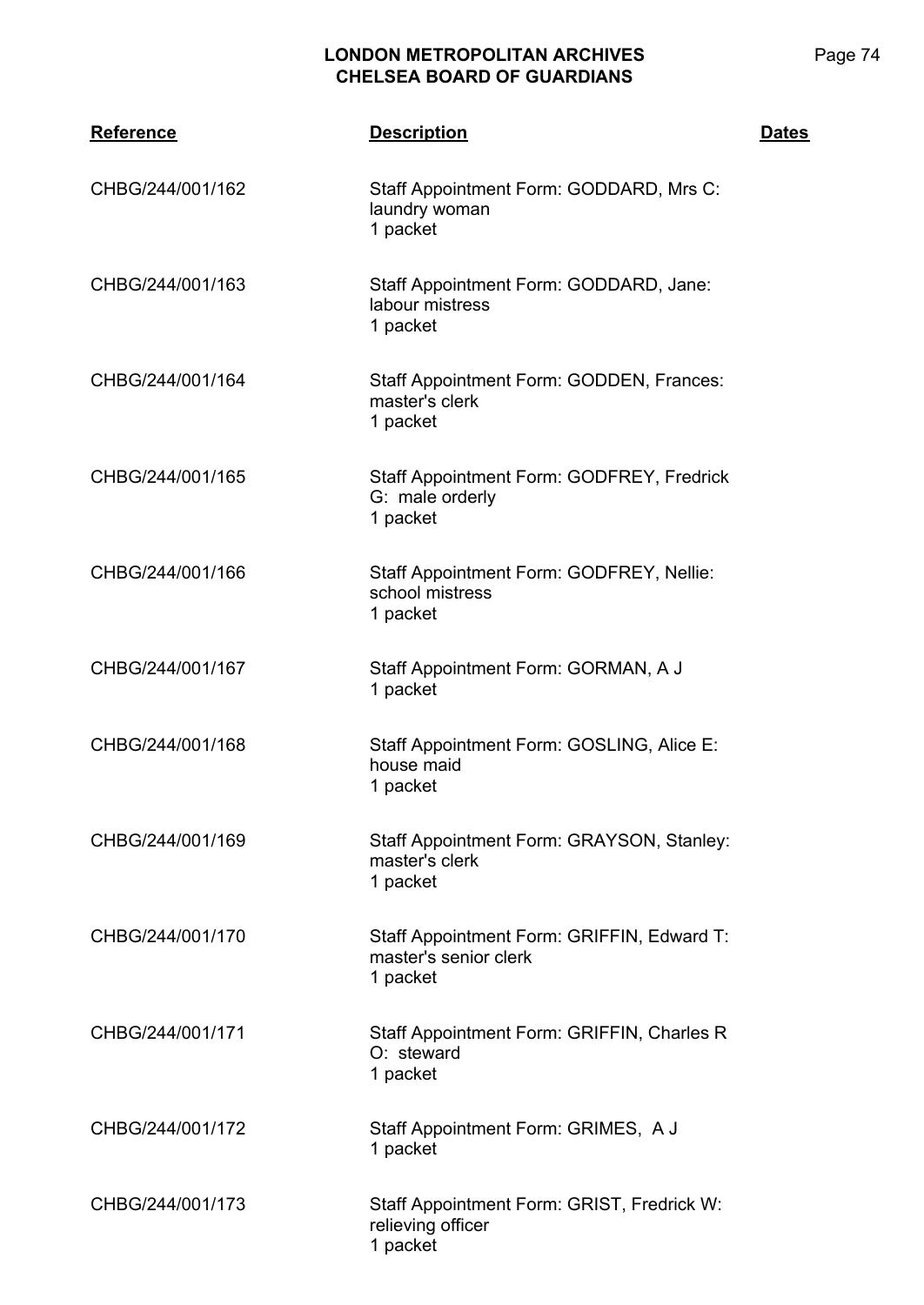| <b>Reference</b> | <b>Description</b>                                                         | <b>Dates</b> |
|------------------|----------------------------------------------------------------------------|--------------|
| CHBG/244/001/174 | Staff Appointment Form: GURNETT, Annie:<br>nurse<br>1 packet               |              |
| CHBG/244/001/175 | Staff Appointment Form: HAINES, Sidney:<br>porter<br>1 packet              |              |
| CHBG/244/001/176 | Staff Appointment Form: HALL, Margaret:<br>assistant laundress<br>1 packet |              |
| CHBG/244/001/177 | Staff Appointment Form: HALL, Mable E:<br>housemaid<br>1 packet            |              |
| CHBG/244/001/178 | Staff Appointment Form: HALL, William:<br>bathman and porter<br>1 packet   |              |
| CHBG/244/001/179 | Staff Appointment Form: HANCOX, James:<br>house porter<br>1 packet         |              |
| CHBG/244/001/180 | Staff Appointment Form: HARA, Laura: labour<br>mistress<br>1 packet        |              |
| CHBG/244/001/181 | Staff Appointment Form: HARDMAN, Evelyn<br>Ivy: matron's maid<br>1 packet  |              |
| CHBG/244/001/182 | Staff Appointment Form: HARDWICK, S H:<br>testimonials<br>1 packet         |              |
| CHBG/244/001/183 | Staff Appointment Form: HARPMAN, Alfred:<br>attendant<br>1 packet          |              |
| CHBG/244/001/184 | Staff Appointment Form: HARRIS, Ruth:<br>attendant<br>1 packet             |              |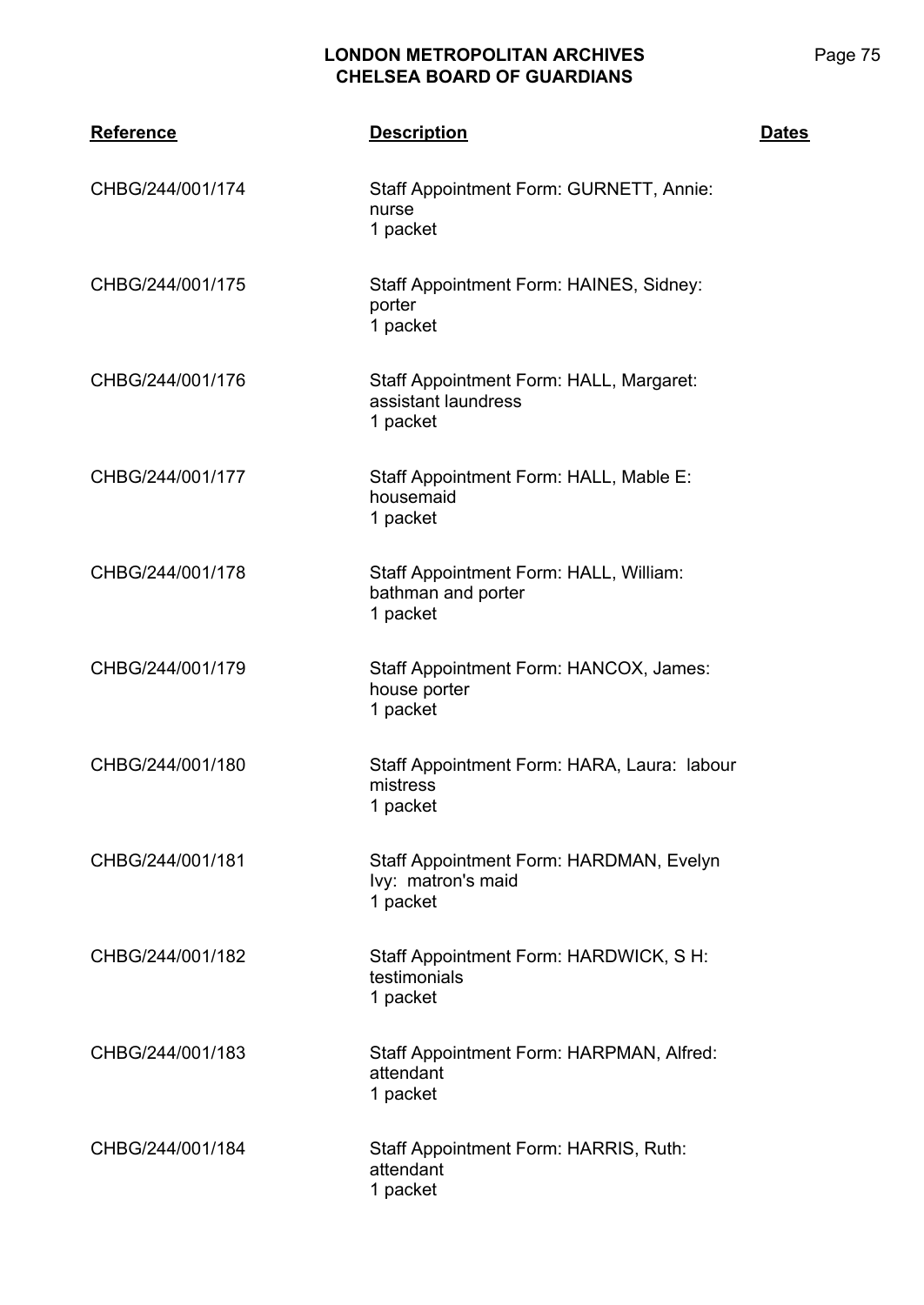| <b>Reference</b> | <b>Description</b>                                                           | <b>Dates</b> |
|------------------|------------------------------------------------------------------------------|--------------|
| CHBG/244/001/185 | Staff Appointment Form: HARRIS, William T:<br>attendant<br>1 packet          |              |
| CHBG/244/001/186 | Staff Appointment Form: HART, L: testimonial<br>1 packet                     |              |
| CHBG/244/001/187 | Staff Appointment Form: HARTILL, Isaac:<br>religious instructor<br>1 packet  |              |
| CHBG/244/001/188 | Staff Appointment Form: HARTON, J W:<br>chaplain<br>1 packet                 |              |
| CHBG/244/001/189 | Staff Appointment Form: HARVEY, Martha:<br>nurse<br>1 packet                 |              |
| CHBG/244/001/190 | Staff Appointment Form: HARDWOOD, Elsie F<br>M: matron housemaid<br>1 packet |              |
| CHBG/244/001/191 | Staff Appointment Form: HASTILOW, Olive J:<br>attendant<br>1 packet          |              |
| CHBG/244/001/192 | Staff Appointment Form: HATCH, Sidney G:<br>messenger<br>1 packet            |              |
| CHBG/244/001/193 | Staff Appointment Form: HEADFORD, Miss:<br>nurse<br>1 packet                 |              |
| CHBG/244/001/194 | Staff Appointment Form: HEDGECOCK, Edith<br>A: dormitory maid<br>1 packet    |              |
| CHBG/244/001/195 | Staff Appointment Form: HEGG, Thomas J:<br>engineer<br>1 packet              |              |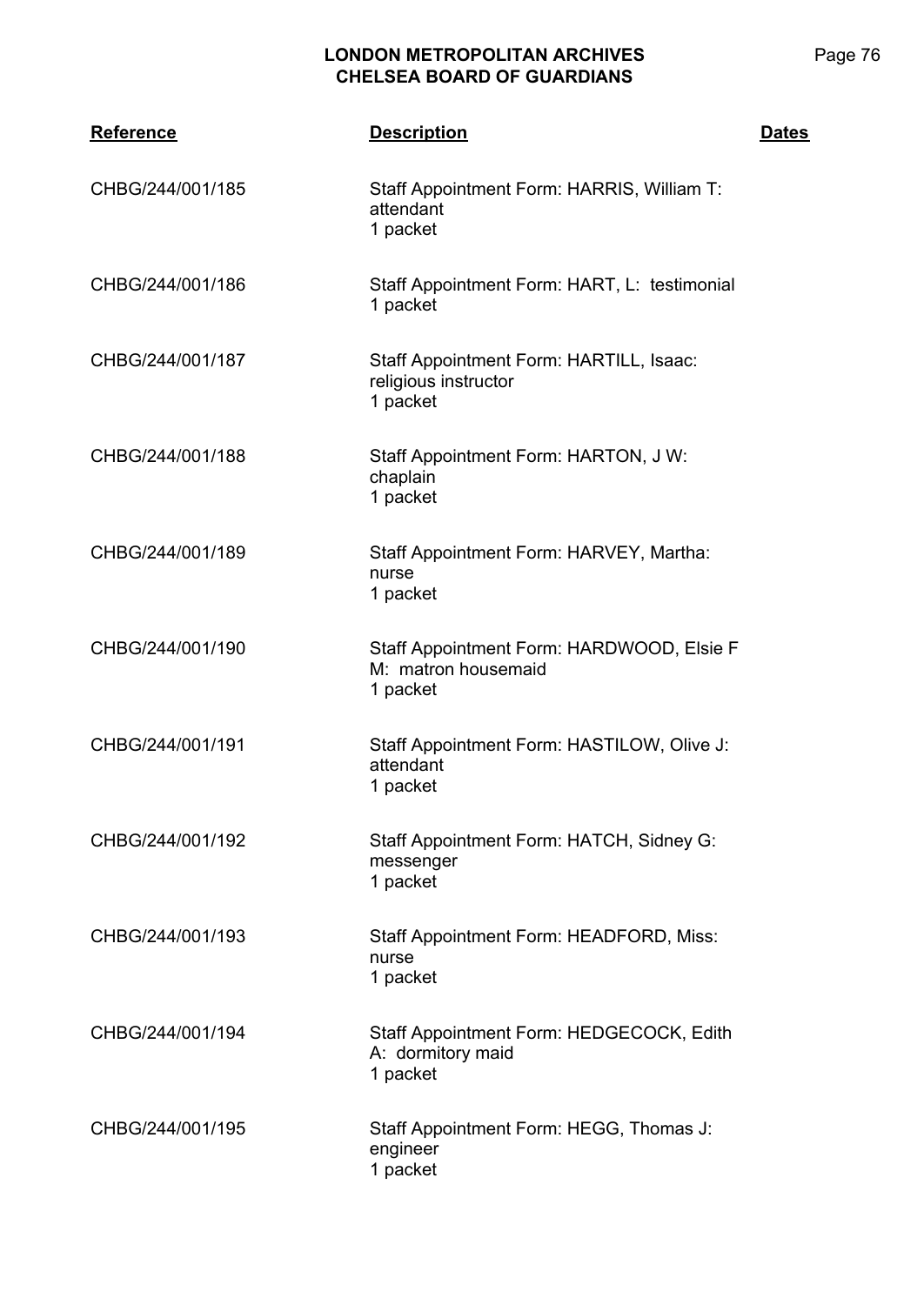| <b>Reference</b> | <b>Description</b>                                                                   | <b>Dates</b> |
|------------------|--------------------------------------------------------------------------------------|--------------|
| CHBG/244/001/196 | Staff Appointment Form: HELMORES, Miss:<br>testimonials<br>1 packet                  |              |
| CHBG/244/001/197 | Staff Appointment Form: HEMMING, Mr and<br>Mrs: assistant superintendent<br>1 packet |              |
| CHBG/244/001/198 | Staff Appointment Form: HENDERSON, J:<br>master's temporary clerk<br>1 packet        |              |
| CHBG/244/001/199 | Staff Appointment Form: HEPPEL, Mary:<br>attendant<br>1 packet                       |              |
| CHBG/244/001/200 | Staff Appointment Form: HERD, Albert G:<br>engineer's fitter<br>1 packet             |              |
| CHBG/244/001/201 | Staff Appointment Form: HESSEY, Lillian:<br>assistant clerk<br>1 packet              |              |
| CHBG/244/001/202 | Staff Appointment Form: HICKS, William:<br>porter<br>1 packet                        |              |
| CHBG/244/001/203 | Staff Appointment Form: HIDE, Francis: male<br>orderley<br>1 packet                  |              |
| CHBG/244/001/204 | Staff Appointment Form: HILLER, Sophie:<br>portress<br>1 packet                      |              |
| CHBG/244/001/205 | Staff Appointment Form: HINTON, Sydney J:<br>assistant clerk<br>1 packet             |              |
| CHBG/244/001/206 | Staff Appointment Form: HIRSH, Frieda: maid<br>1 packet                              |              |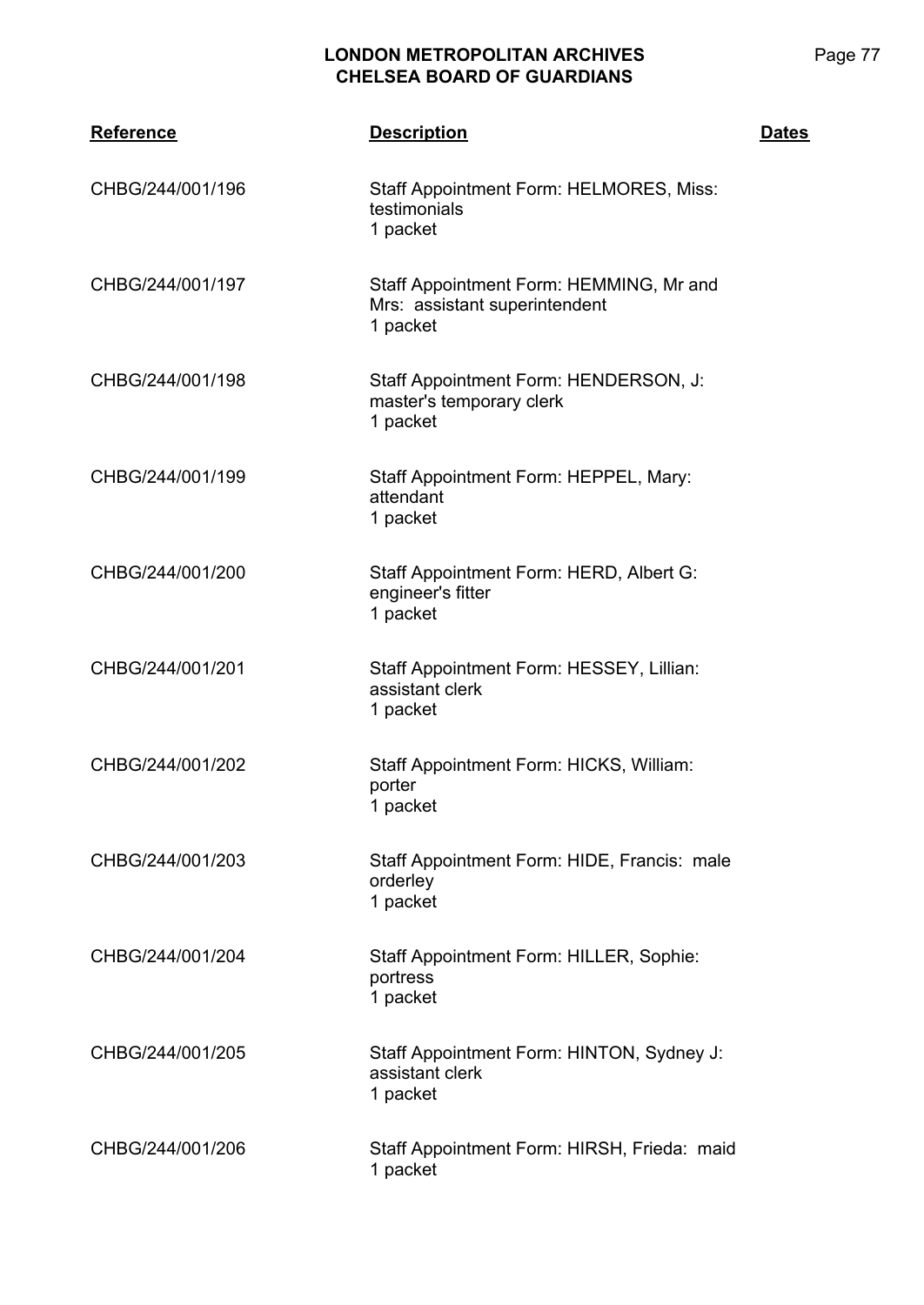| <b>Reference</b> | <b>Description</b>                                                       | <b>Dates</b> |
|------------------|--------------------------------------------------------------------------|--------------|
| CHBG/244/001/207 | Staff Appointment Form: HOAR, Katherine M:<br>assistant r.o.<br>1 packet |              |
| CHBG/244/001/208 | Staff Appointment Form: HOBBS, Annie: head<br>laundress<br>1 packet      |              |
| CHBG/244/001/209 | Staff Appointment Form: HOCKLEY, Henry:<br>assistant r.o.<br>1 packet    |              |
| CHBG/244/001/210 | Staff Appointment Form: HOLMAN, Mrs E:<br>scrubber<br>1 packet           |              |
| CHBG/244/001/211 | Staff Appointment Form: HOLLIER, Alfred J:<br>stoker<br>1 packet         |              |
| CHBG/244/001/212 | Staff Appointment Form: HOOPER, Ada A:<br>dormitory maid<br>1 packet     |              |
| CHBG/244/001/213 | Staff Appointment Form: HORRIGAN, Kate:<br>laundry woman<br>1 packet     |              |
| CHBG/244/001/214 | Staff Appointment Form: HOPKINS, Eva: clerk<br>1 packet                  |              |
| CHBG/244/001/215 | Staff Appointment Form: HUGHES, Florence<br>M: maid<br>1 packet          |              |
| CHBG/244/001/216 | Staff Appointment Form: HUGHES, Lucy:<br>nurse<br>1 packet               |              |
| CHBG/244/001/217 | Staff Appointment Form: HUGHES, Miss:<br>matron<br>1 packet              |              |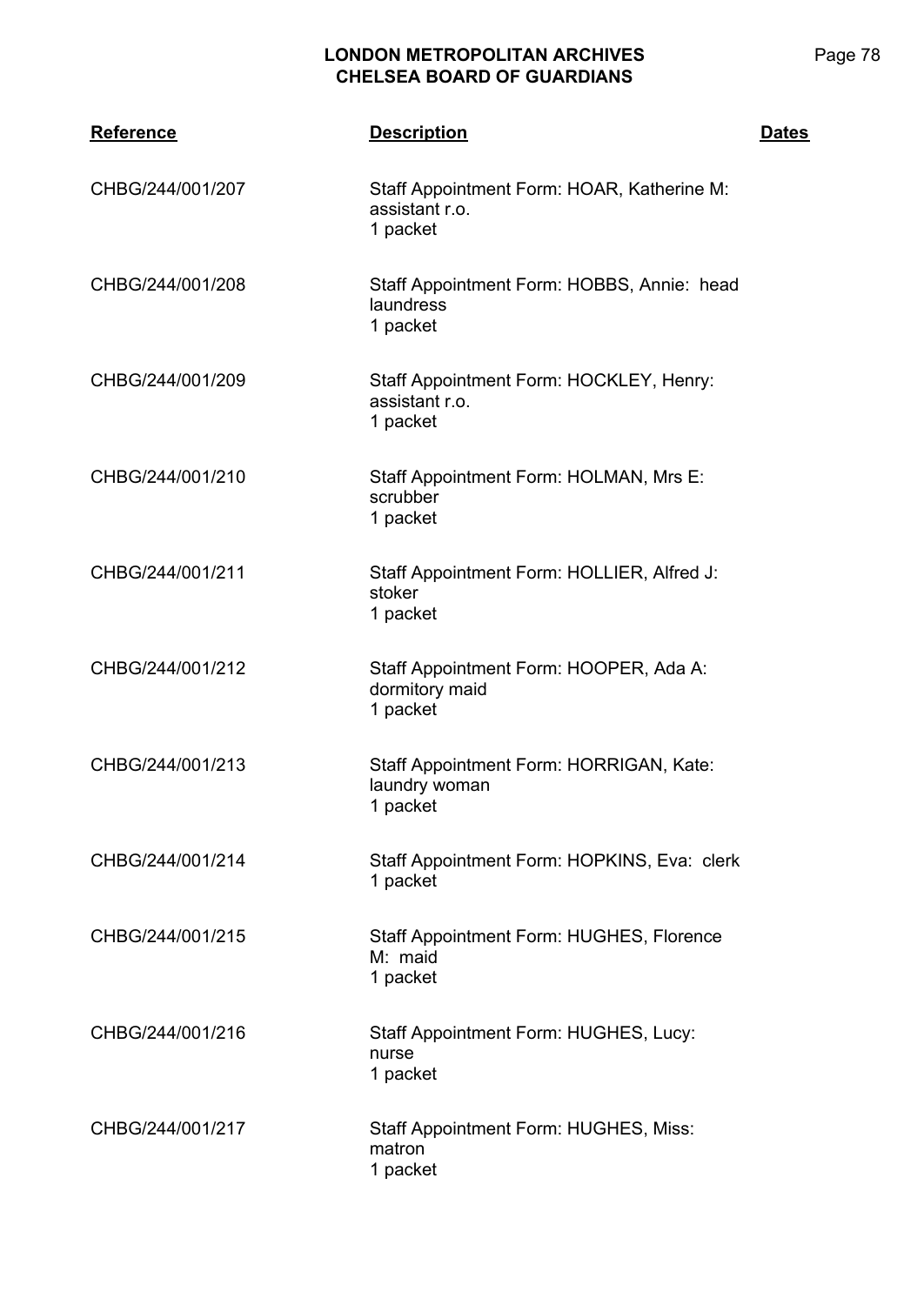| <b>Reference</b> | <b>Description</b>                                                             | <b>Dates</b> |
|------------------|--------------------------------------------------------------------------------|--------------|
| CHBG/244/001/218 | Staff Appointment Form: HUNT, Frederick:<br>stoker<br>1 packet                 |              |
| CHBG/244/001/219 | Staff Appointment Form: HURLEY, Sarah:<br>attendant<br>1 packet                |              |
| CHBG/244/001/220 | Staff Appointment Form: HURST, W R:<br>assistant clerk<br>1 packet             |              |
| CHBG/244/001/221 | Staff Appointment Form: IRWIN, Margaret E:<br>attendant<br>1 packet            |              |
| CHBG/244/001/222 | Staff Appointment Form: JACKSON, Florence:<br>kitchen maid<br>1 packet         |              |
| CHBG/244/001/223 | Staff Appointment Form: JACKSON, Harold:<br>master clerk<br>1 packet           |              |
| CHBG/244/001/224 | Staff Appointment Form: JACKSON, Sarah G:<br>nurse<br>1 packet                 |              |
| CHBG/244/001/225 | Staff Appointment Form: JARVIS, Thomas W:<br>master's clerk<br>1 packet        |              |
| CHBG/244/001/226 | Staff Appointment Form: JEAVONS, Thomas J:<br>master's first clerk<br>1 packet |              |
| CHBG/244/001/227 | Staff Appointment Form: JOHNS, Sarah: nurse<br>1 packet                        |              |
| CHBG/244/001/228 | Staff Appointment Form: JOHNSON, Ethel:<br>dormitory maid<br>1 packet          |              |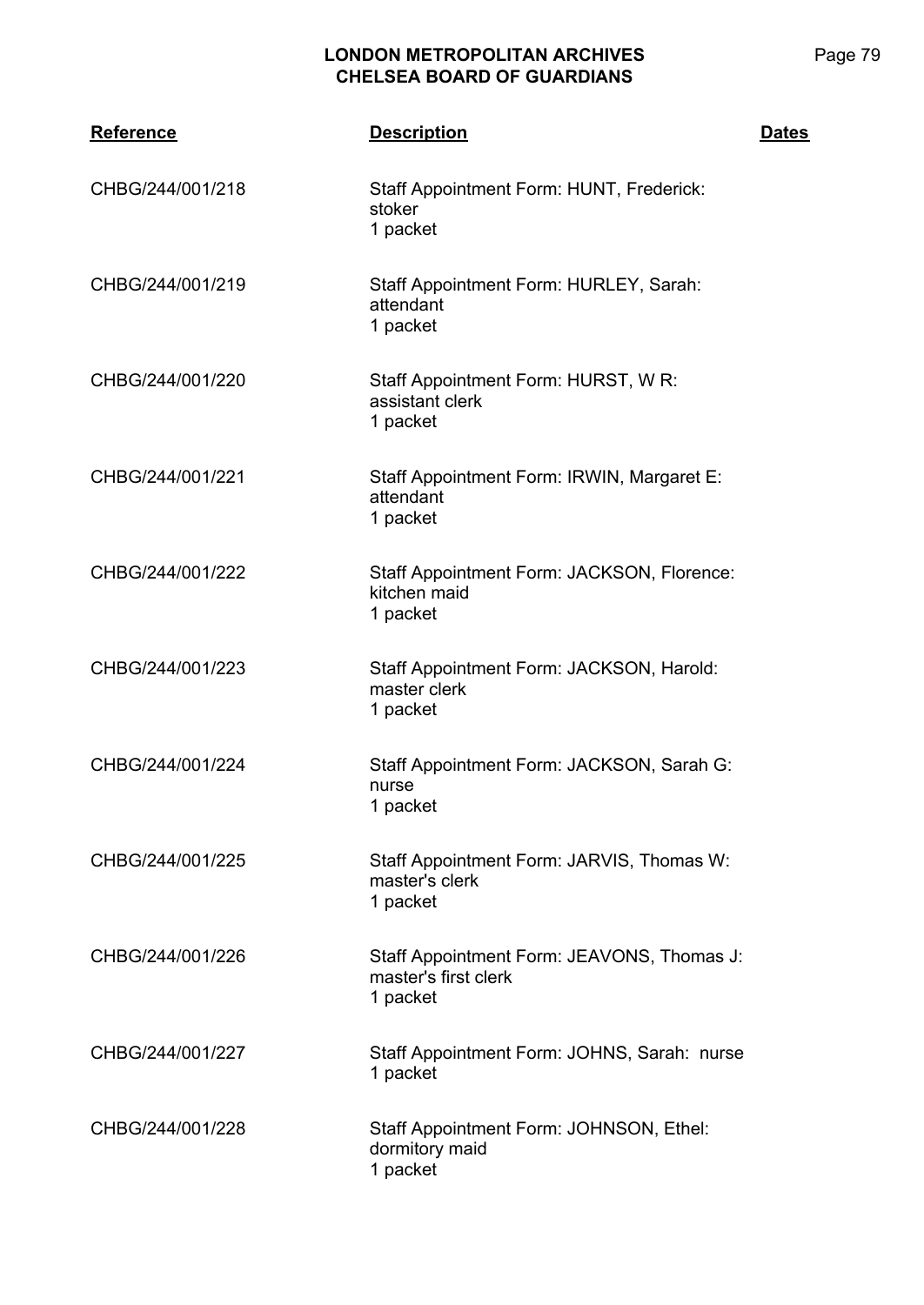| <b>Reference</b> | <b>Description</b>                                                                  | <b>Dates</b> |
|------------------|-------------------------------------------------------------------------------------|--------------|
| CHBG/244/001/229 | Staff Appointment Form: JOHNSON, Olive:<br>attendant<br>1 packet                    |              |
| CHBG/244/001/230 | Staff Appointment Form: JOHNSON, Robert:<br>testimonial<br>1 packet                 |              |
| CHBG/244/001/231 | Staff Appointment Form: JOHNSTONE, Mrs:<br>nurse<br>1 packet                        |              |
| CHBG/244/001/232 | Staff Appointment Form: JONES, Arthur D W:<br>assistant medical officer<br>1 packet |              |
| CHBG/244/001/233 | Staff Appointment Form: JONES, Margaret E:<br>room maid<br>1 packet                 |              |
| CHBG/244/001/234 | Staff Appointment Form: JONES, Margaret E:<br>house maid<br>1 packet                |              |
| CHBG/244/001/235 | Staff Appointment Form: JORDON, Margaret:<br>house maid<br>1 packet                 |              |
| CHBG/244/001/236 | Staff Appointment Form: JOYCE, Avis:<br>attendant<br>1 packet                       |              |
| CHBG/244/001/237 | Staff Appointment Form: KEELER, Edna: maid<br>1 packet                              |              |
| CHBG/244/001/238 | Staff Appointment Form: KEFFORD, Elizabeth:<br>office cleaner<br>1 packet           |              |
| CHBG/244/001/239 | Staff Appointment Form: KEMP, Eva C:<br>laundress<br>1 packet                       |              |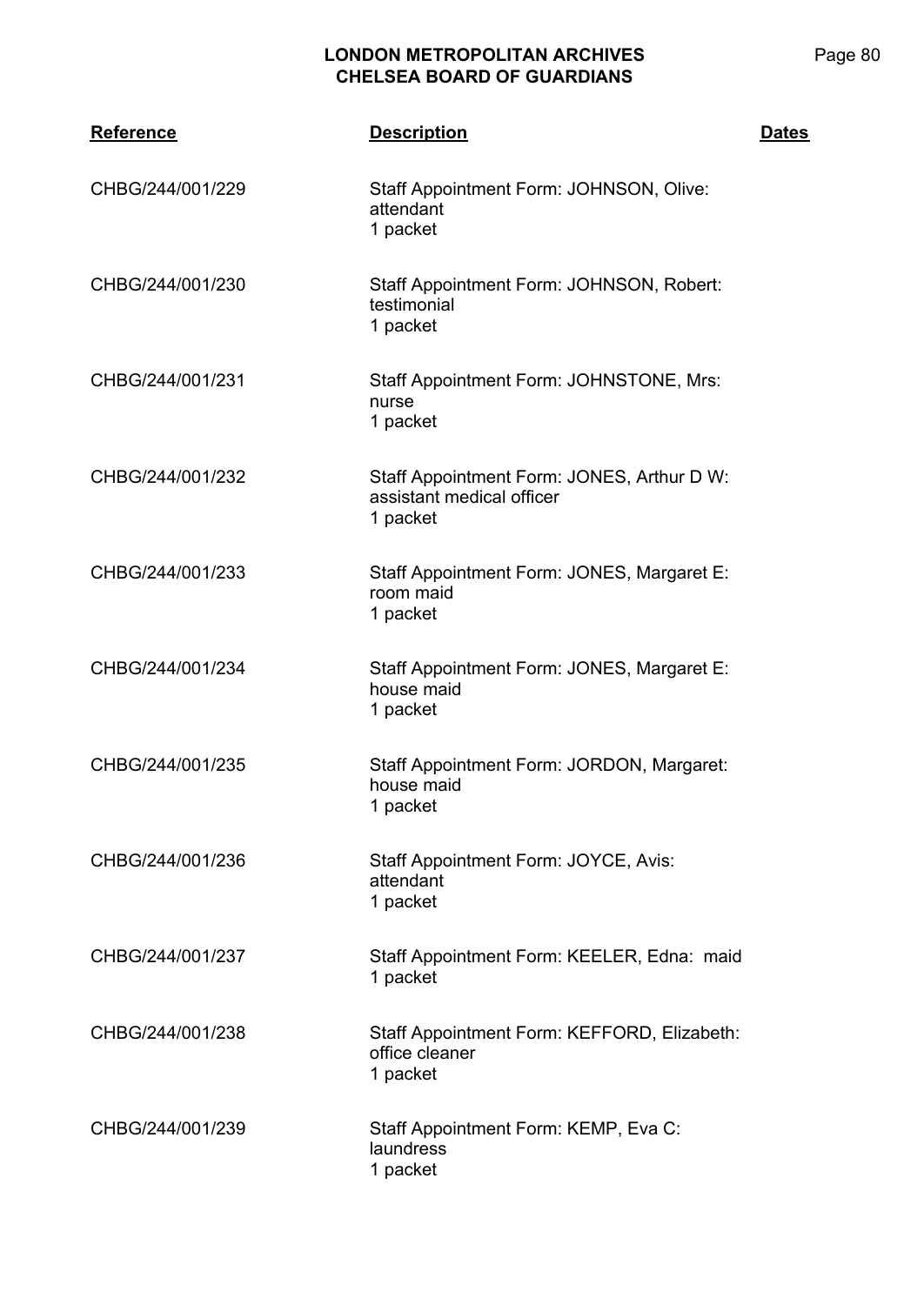| <b>Reference</b> | <b>Description</b>                                                    | <b>Dates</b> |
|------------------|-----------------------------------------------------------------------|--------------|
| CHBG/244/001/240 | Staff Appointment Form: KENDSLEY, Louisa:<br>nurse<br>1 packet        |              |
| CHBG/244/001/241 | Staff Appointment Form: KENNEDY, Frank:<br>attendant<br>1 packet      |              |
| CHBG/244/001/242 | Staff Appointment Form: KING, C<br>1 packet                           |              |
| CHBG/244/001/243 | Staff Appointment Form: KLETZ, Cecil J:<br>master's clerk<br>1 packet |              |
| CHBG/244/001/244 | Staff Appointment Form: KUGEL, Alice R:<br>attendant<br>1 packet      |              |
| CHBG/244/001/245 | Staff Appointment Form: LACEY, Frances:<br>night nurse<br>1 packet    |              |
| CHBG/244/001/246 | Staff Appointment Form: LAILEY, Susan: cook<br>1 packet               |              |
| CHBG/244/001/247 | Staff Appointment Form: LAIRD, Maude:<br>assistant nurse<br>1 packet  |              |
| CHBG/244/001/248 | Staff Appointment Form: LAURIE, Isa: school<br>mistress<br>1 packet   |              |
| CHBG/244/001/249 | Staff Appointment Form: LAWES, Ellen:<br>testimonials<br>1 packet     |              |
| CHBG/244/001/250 | Staff Appointment Form: LAWRENCE, E A:<br>assistant r.o.<br>1 packet  |              |
| CHBG/244/001/251 | Staff Appointment Form: LAWRENCE, Edith:<br>night nurse<br>1 packet   |              |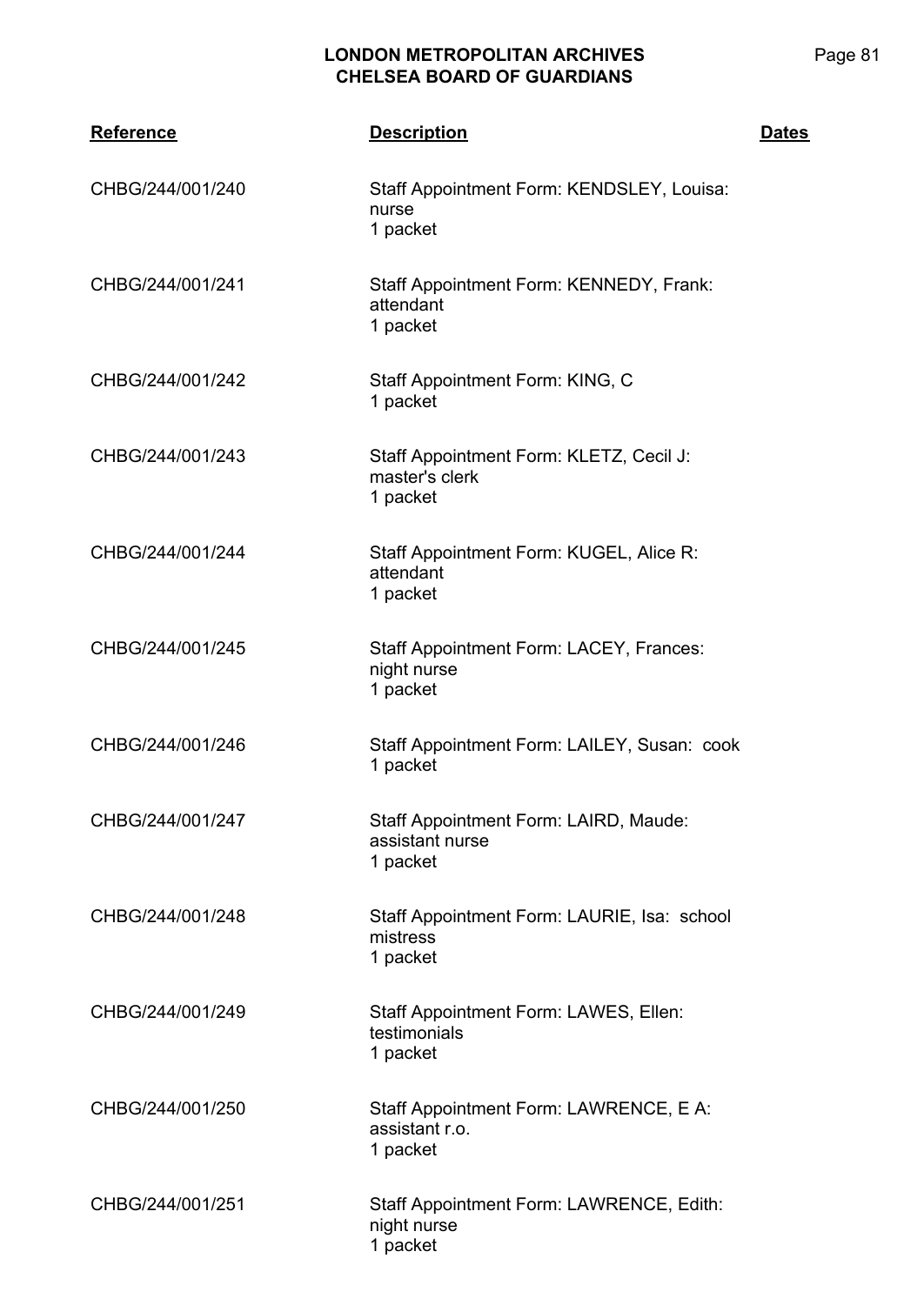| <b>Reference</b> | <b>Description</b>                                                      | <b>Dates</b> |
|------------------|-------------------------------------------------------------------------|--------------|
| CHBG/244/001/252 | Staff Appointment Form: LAYTON, Gilbert:<br>organist<br>1 packet        |              |
| CHBG/244/001/253 | Staff Appointment Form: LEADBEATER, Lizzie:<br>laundry maid<br>1 packet |              |
| CHBG/244/001/254 | Staff Appointment Form: LEAVER, Mr and Mrs:<br>attendants<br>1 packet   |              |
| CHBG/244/001/255 | Staff Appointment Form: LEE, Florence:<br>dormitory maid<br>1 packet    |              |
| CHBG/244/001/256 | Staff Appointment Form: LEEIN, Charlotte:<br>night nurse<br>1 packet    |              |
| CHBG/244/001/257 | Staff Appointment Form: LELLIOT, Frances:<br>maid<br>1 packet           |              |
| CHBG/244/001/258 | Staff Appointment Form: LEMON, A: hall porter<br>1 packet               |              |
| CHBG/244/001/259 | Staff Appointment Form: LEWIS, Mabel:<br>dormitory maid<br>1 packet     |              |
| CHBG/244/001/260 | Staff Appointment Form: LINN, Clara: laundry<br>woman<br>1 packet       |              |
| CHBG/244/001/261 | Staff Appointment Form: LLANDUCCES,<br>Bridgetta: nurse<br>1 packet     |              |
| CHBG/244/001/262 | Staff Appointment Form: LLOYD, Llewin:<br>bathman<br>1 packet           |              |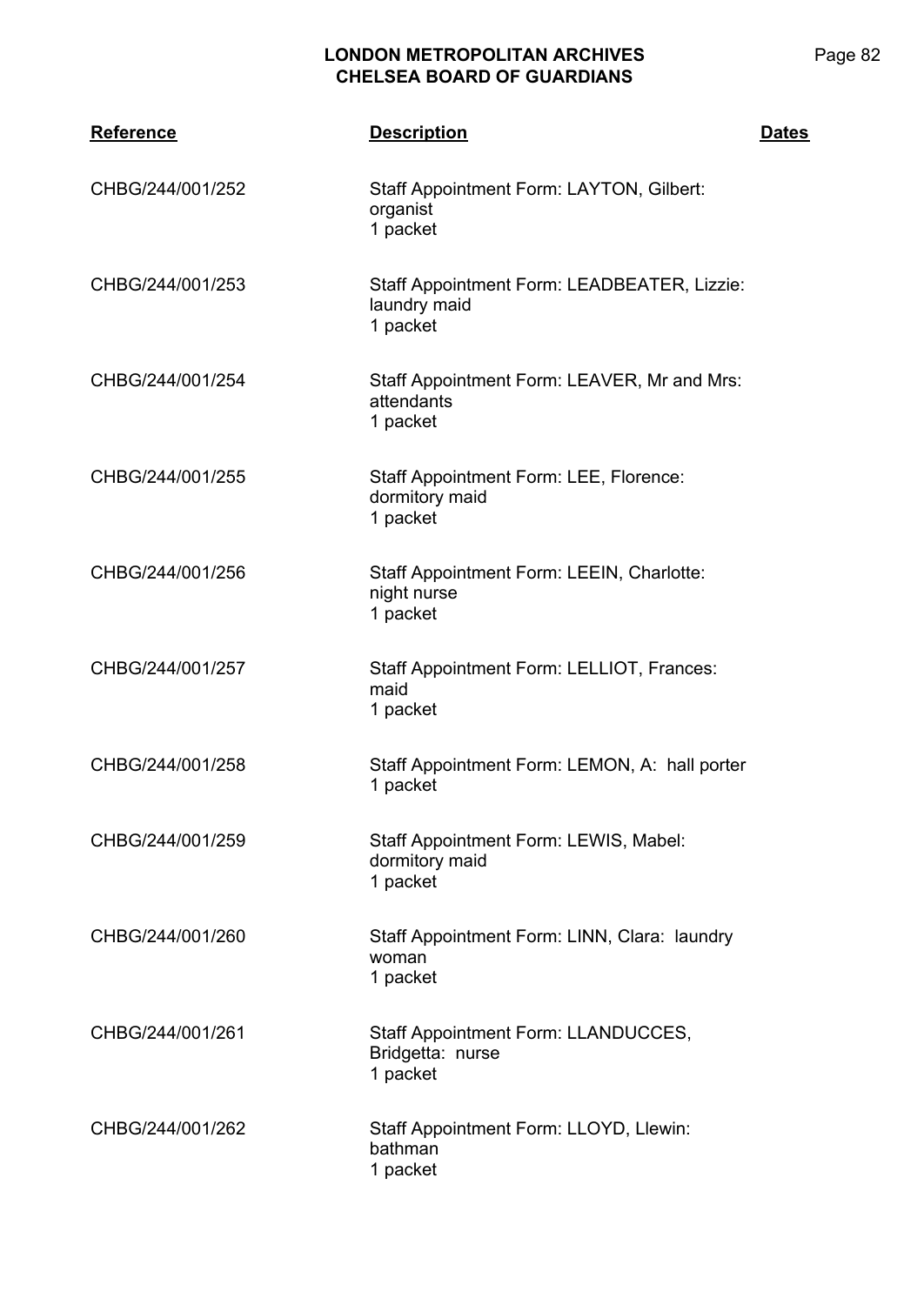| Reference        | <b>Description</b>                                                            | <b>Dates</b> |
|------------------|-------------------------------------------------------------------------------|--------------|
| CHBG/244/001/263 | Staff Appointment Form: LONGHURST,<br>Frederick: assistant master<br>1 packet |              |
| CHBG/244/001/264 | Staff Appointment Form: LUSON, Elizabeth:<br>nurse<br>1 packet                |              |
| CHBG/244/001/265 | Staff Appointment Form: McALLISTER, Miss:<br>nurse<br>1 packet                |              |
| CHBG/244/001/266 | Staff Appointment Form: McCORMICK, Doreen<br>M: attendant<br>1 packet         |              |
| CHBG/244/001/267 | Staff Appointment Form: McGLYNN, Lizzie:<br>house maid<br>1 packet            |              |
| CHBG/244/001/268 | Staff Appointment Form: McKAY, J F: assistant<br>engineer<br>1 packet         |              |
| CHBG/244/001/269 | Staff Appointment Form: MALLINSON,<br>Beatrice: day nurse<br>1 packet         |              |
| CHBG/244/001/270 | Staff Appointment Form: MANNING, Annie H:<br>dormitory maid<br>1 packet       |              |
| CHBG/244/001/271 | Staff Appointment Form: MARSH, Julia:<br>portress<br>1 packet                 |              |
| CHBG/244/001/272 | Staff Appointment Form: MARSH, Stanley G:<br>junior clerk<br>1 packet         |              |
| CHBG/244/001/273 | Staff Appointment Form: MARTIN, Mary:<br>laundry maid<br>1 packet             |              |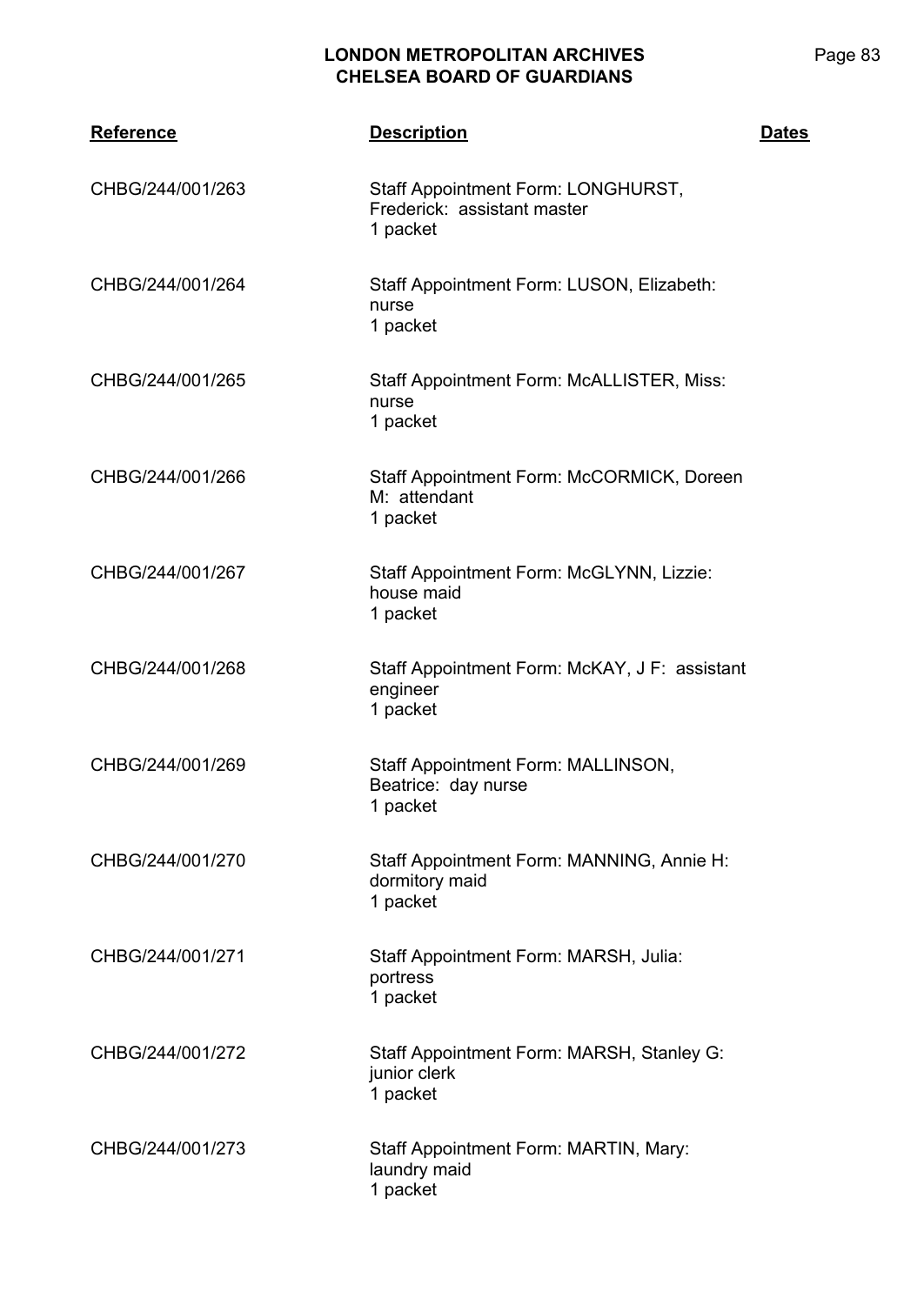| <b>Reference</b> | <b>Description</b>                                                            | <b>Dates</b> |
|------------------|-------------------------------------------------------------------------------|--------------|
| CHBG/244/001/274 | Staff Appointment Form: MASCATI, F: nurse<br>1 packet                         |              |
| CHBG/244/001/275 | Staff Appointment Form: MATCHETT, Emma:<br>nurse<br>1 packet                  |              |
| CHBG/244/001/276 | Staff Appointment Form: MATTHEWS,<br>Beatrice: attendant<br>1 packet          |              |
| CHBG/244/001/277 | Staff Appointment Form: MATTHEWS, George:<br>assistant messenger<br>1 packet  |              |
| CHBG/244/001/278 | Staff Appointment Form: MATTHEWS,<br>Thomas: window cleaner<br>1 packet       |              |
| CHBG/244/001/279 | Staff Appointment Form: MALLETT, W: porter<br>1 packet                        |              |
| CHBG/244/001/280 | Staff Appointment Form: MANNING, Albert:<br>porter<br>1 packet                |              |
| CHBG/244/001/281 | Staff Appointment Form: MANNIX, Lucy M:<br>attendant<br>1 packet              |              |
| CHBG/244/001/282 | Staff Appointment Form: MARCHANT, Marian:<br>dormitory maid<br>1 packet       |              |
| CHBG/244/001/283 | Staff Appointment Form: MERRIFIELD, William<br>J: attendant<br>1 packet       |              |
| CHBG/244/001/284 | Staff Appointment Form: MIDDLETON, Winifrid:<br>nursery attendant<br>1 packet |              |
| CHBG/244/001/285 | Staff Appointment Form: MILROY, Nicholas:<br>cook<br>1 packet                 |              |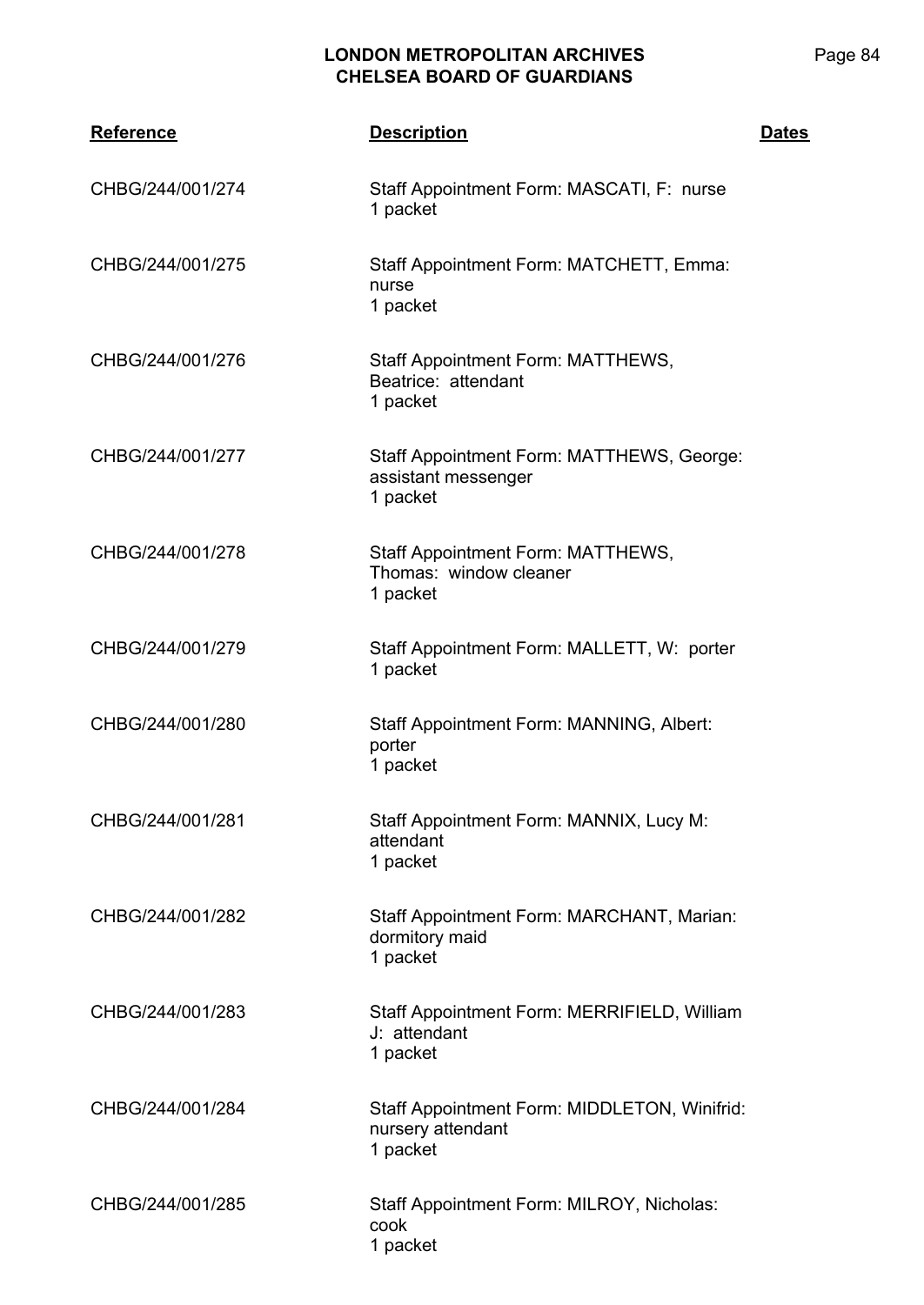| <b>Reference</b> | <b>Description</b>                                                         | <b>Dates</b> |
|------------------|----------------------------------------------------------------------------|--------------|
| CHBG/244/001/286 | Staff Appointment Form: MOORE, Jessie:<br>dormitory maid<br>1 packet       |              |
| CHBG/244/001/287 | Staff Appointment Form: MOORE, Mary:<br>kitchen maid<br>1 packet           |              |
| CHBG/244/001/288 | Staff Appointment Form: MOORE, S H:<br>medical supterintendant<br>1 packet |              |
| CHBG/244/001/289 | Staff Appointment Form: MORGAN, Archer J:<br>assistant master<br>1 packet  |              |
| CHBG/244/001/290 | Staff Appointment Form: MORGAN, Ann<br>1 packet                            |              |
| CHBG/244/001/291 | Staff Appointment Form: MORRIS, Susan:<br>night nurse<br>1 packet          |              |
| CHBG/244/001/292 | Staff Appointment Form: MORRIS, N: nurse<br>1 packet                       |              |
| CHBG/244/001/293 | Staff Appointment Form: MURPHY, Margaret:<br>house maid<br>1 packet        |              |
| CHBG/244/001/294 | Staff Appointment Form: MURRAY, C May:<br>house maid<br>1 packet           |              |
| CHBG/244/001/295 | Staff Appointment Form: MURRAY, M: night<br>nurse<br>1 packet              |              |
| CHBG/244/001/296 | Staff Appointment Form: MUSGRAVE,<br>Beatrice: laundry maid<br>1 packet    |              |
| CHBG/244/001/297 | Staff Appointment Form: NAYLOR, Emily:<br>attendant<br>1 packet            |              |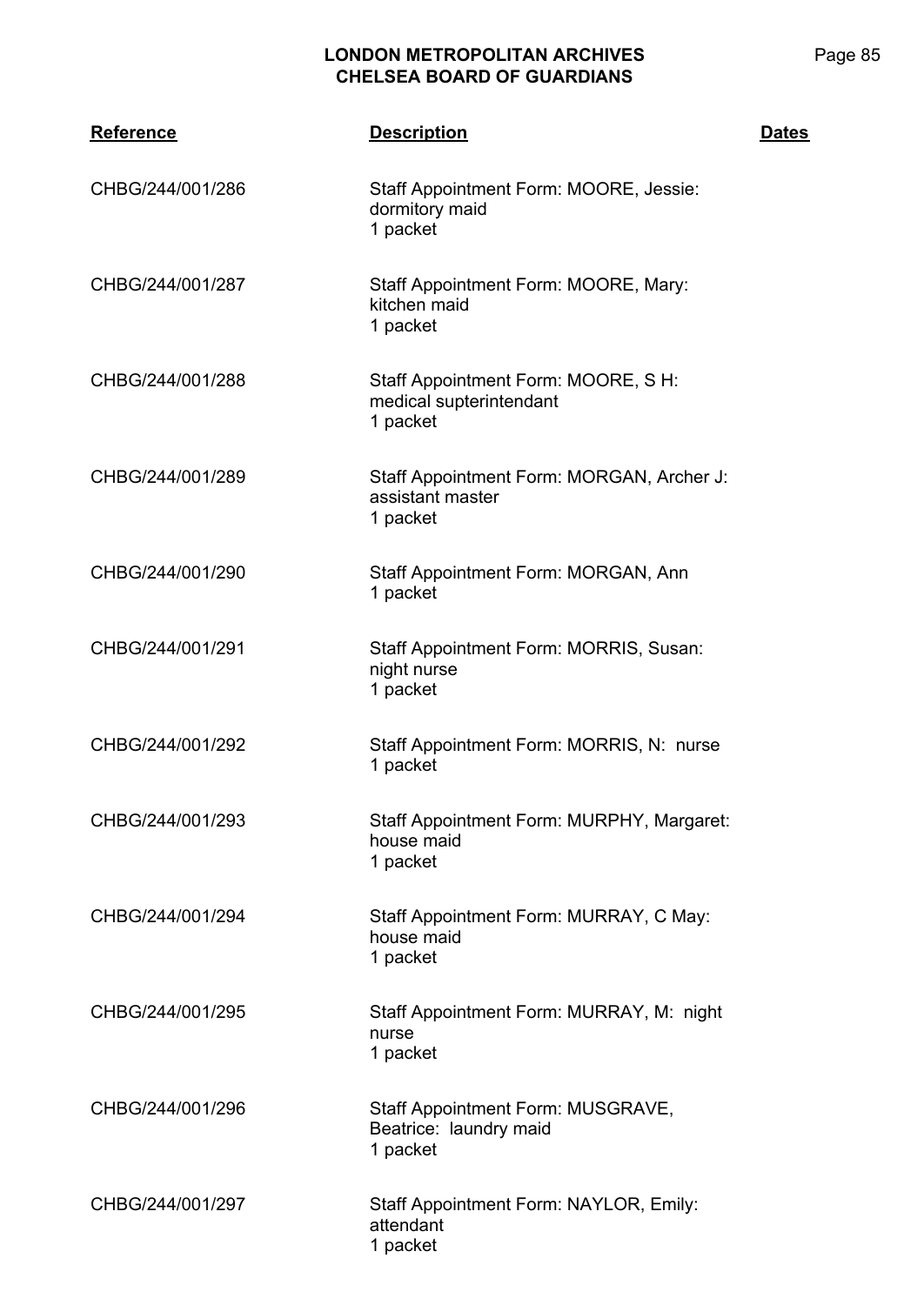| <b>Reference</b> | <b>Description</b>                                                           | <b>Dates</b> |
|------------------|------------------------------------------------------------------------------|--------------|
| CHBG/244/001/298 | Staff Appointment Form: MEED, Phillip:<br>relieving officer<br>1 packet      |              |
| CHBG/244/001/299 | Staff Appointment Form: NEWSTEAD, Emma<br>$E:$ maid<br>1 packet              |              |
| CHBG/244/001/300 | Staff Appointment Form: NEWTON, Margaret:<br>home superintendant<br>1 packet |              |
| CHBG/244/001/301 | Staff Appointment Form: NINEHAM, W J:<br>bathman<br>1 packet                 |              |
| CHBG/244/001/302 | Staff Appointment Form: NOAKES, Alfred E S:<br>attendant<br>1 packet         |              |
| CHBG/244/001/303 | Staff Appointment Form: NORTHWOOD, Lillie<br>A: attendant<br>1 packet        |              |
| CHBG/244/001/304 | Staff Appointment Form: NORTON, Annie:<br>superannuation<br>1 packet         |              |
| CHBG/244/001/305 | <b>Staff Appointment Form: NUGENT, Miss:</b><br>nurse                        |              |
| CHBG/244/001/306 | Staff Appointment Form: O'BRIAN, Albert V:<br>assistant r.o.<br>1 packet     |              |
| CHBG/244/001/307 | Staff Appointment Form: O'CONNELL, Eileen:<br>attendant<br>1 packet          |              |
| CHBG/244/001/308 | Staff Appointment Form: OSMOND, Mrs<br>Jessie: superannuation<br>1 packet    |              |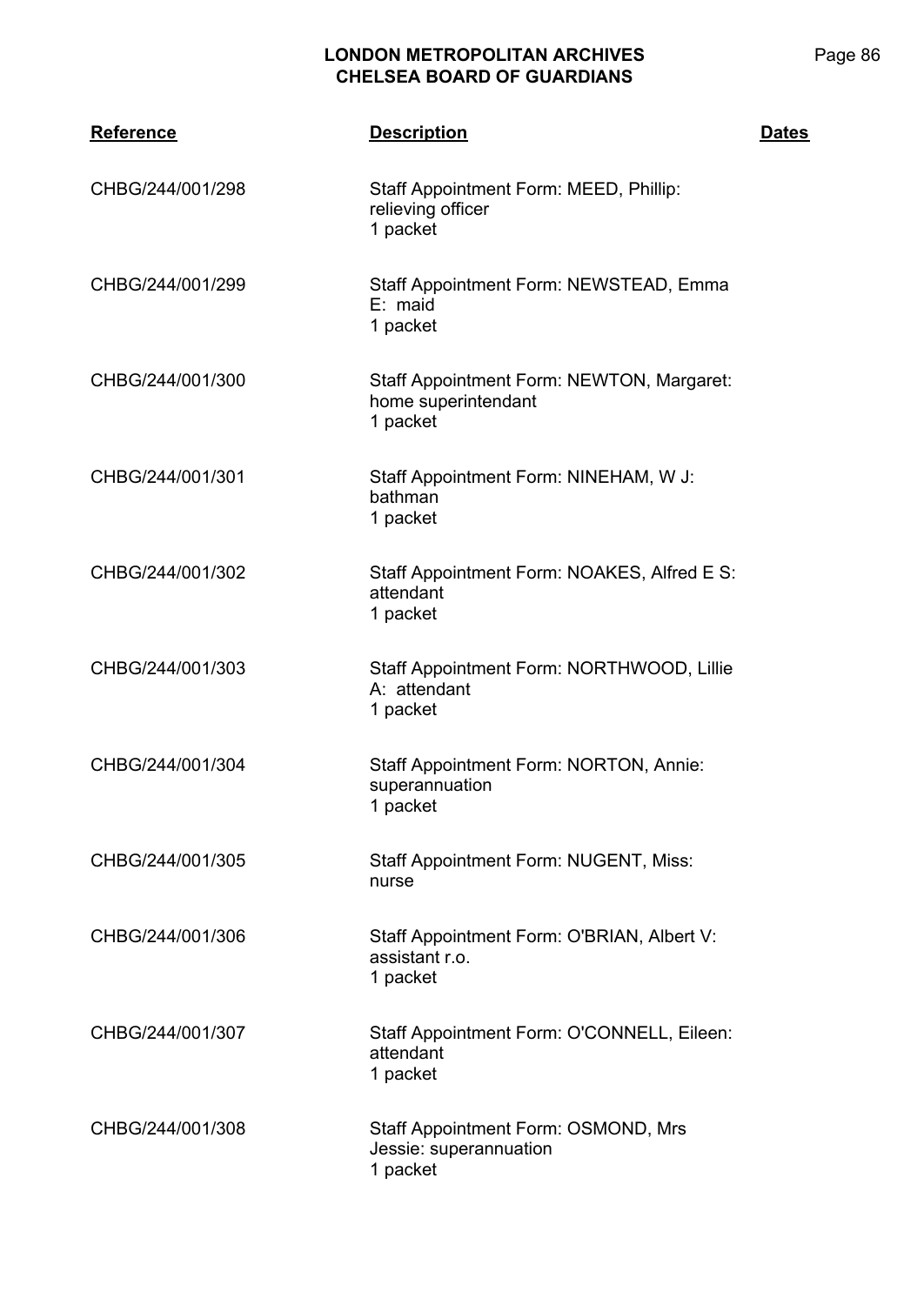| Reference        | <b>Description</b>                                                                 | <b>Dates</b> |
|------------------|------------------------------------------------------------------------------------|--------------|
| CHBG/244/001/309 | Staff Appointment Form: OVERY, Robert:<br>stoker<br>1 packet                       |              |
| CHBG/244/001/310 | Staff Appointment Form: OWENS, Sarah J:<br>laundry woman<br>1 packet               |              |
| CHBG/244/001/311 | Staff Appointment Form: PAICE, Edith:<br>housemaid<br>1 packet                     |              |
| CHBG/244/001/312 | Staff Appointment Form: PAINE, Mabel:<br>assistant medical officer<br>1 packet     |              |
| CHBG/244/001/313 | Staff Appointment Form: PARKER, Jessie:<br>kitchen maid<br>1 packet                |              |
| CHBG/244/001/314 | Staff Appointment Form: PARKER, Mrs:<br>assistant nurse<br>1 packet                |              |
| CHBG/244/001/315 | Staff Appointment Form: PARKES, Elizabeth:<br>assistant superintendant<br>1 packet |              |
| CHBG/244/001/316 | Staff Appointment Form: PARKES, Walter C:<br>assistant superintendant<br>1 packet  |              |
| CHBG/244/001/317 | Staff Appointment Form: PARKINSON, D:<br>medical certificate<br>1 packet           |              |
| CHBG/244/001/318 | Staff Appointment Form: PARR, Elizabeth:<br>medical certificates<br>1 packet       |              |
| CHBG/244/001/319 | Staff Appointment Form: PARSONS, Clara:<br>attendant<br>1 packet                   |              |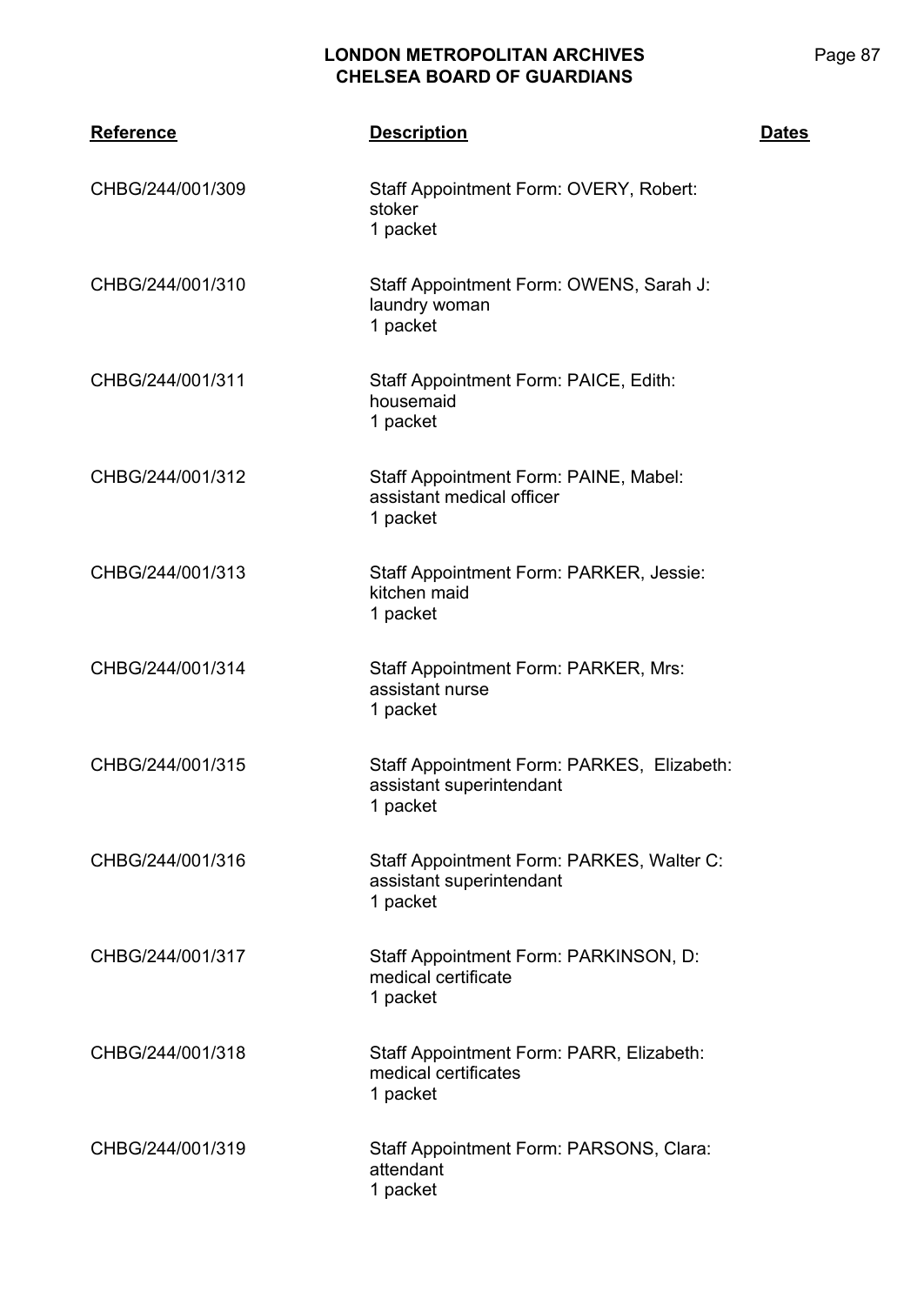| <b>Reference</b> | <b>Description</b>                                                              | <b>Dates</b> |
|------------------|---------------------------------------------------------------------------------|--------------|
| CHBG/244/001/320 | Staff Appointment Form: PARSONS, Florence:<br>attendant<br>1 packet             |              |
| CHBG/244/001/321 | Staff Appointment Form: PATERSON,<br>Margaret: night nurse<br>1 packet          |              |
| CHBG/244/001/322 | Staff Appointment Form: PAULINE, Rachael:<br>laundry superintendant<br>1 packet |              |
| CHBG/244/001/323 | Staff Appointment Form: PAYNE, George:<br>master's clerk<br>1 packet            |              |
| CHBG/244/001/324 | Staff Appointment Form: PAYNE, Daisy L:<br>attendant<br>1 packet                |              |
| CHBG/244/001/325 | Staff Appointment Form: PAYNE, Violet R:<br>attendant<br>1 packet               |              |
| CHBG/244/001/326 | Staff Appointment Form: PEARSON, Isabel:<br>portress<br>1 packet                |              |
| CHBG/244/001/327 | Staff Appointment Form: PLATTEN, Bernard:<br>messenger<br>1 packet              |              |
| CHBG/244/001/328 | Staff Appointment Form: PEEK, Ellen: laundry<br>superintendant<br>1 packet      |              |
| CHBG/244/001/329 | Staff Appointment Form: PEEVER, Emily: maid<br>1 packet                         |              |
| CHBG/244/001/330 | Staff Appointment Form: PENDLEBURY, A C<br>H: clerk of works<br>1 packet        |              |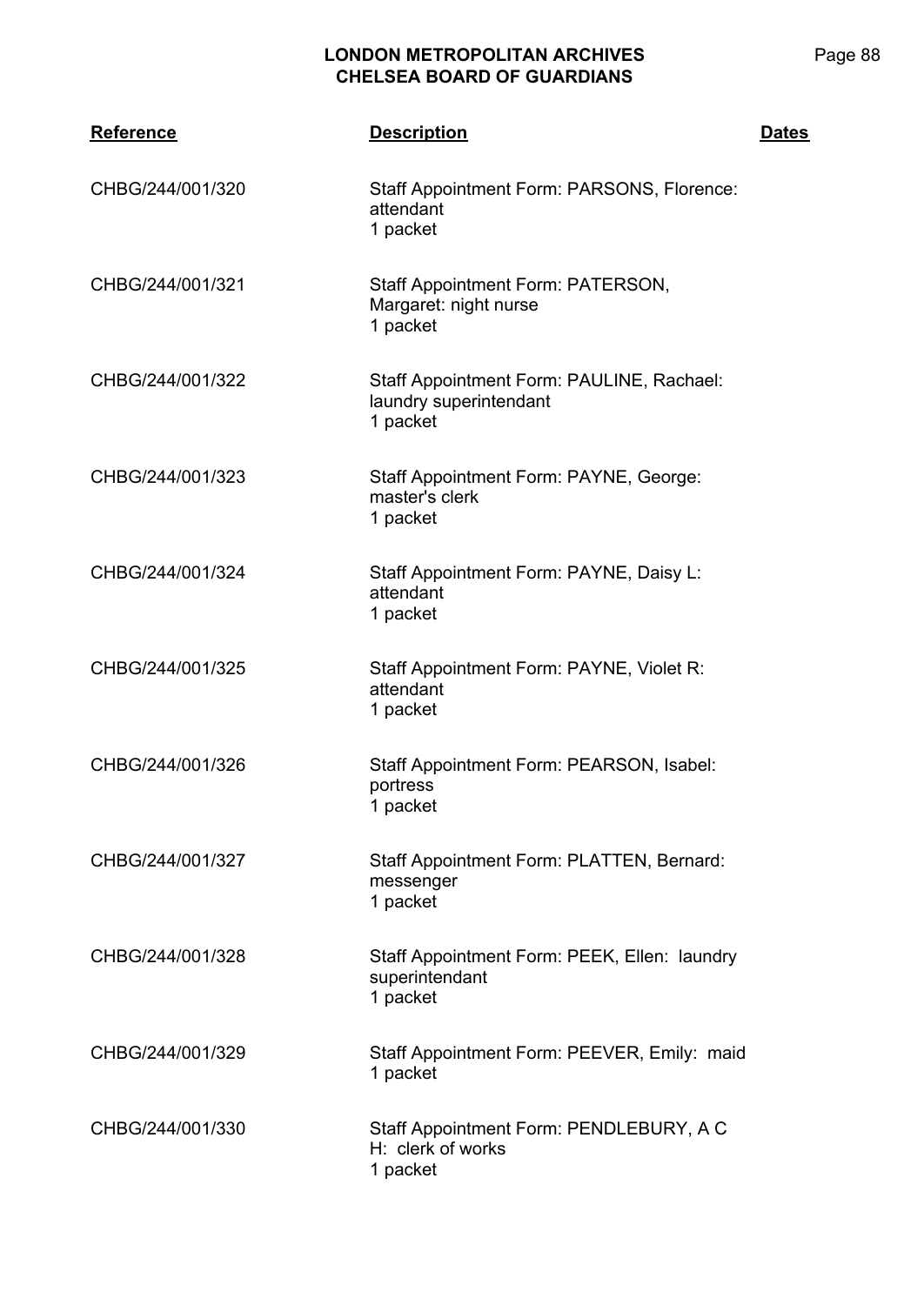| <b>Reference</b> | <b>Description</b>                                                    | <b>Dates</b> |
|------------------|-----------------------------------------------------------------------|--------------|
| CHBG/244/001/331 | Staff Appointment Form: PERRY, Edith:<br>attendant<br>1 packet        |              |
| CHBG/244/001/332 | Staff Appointment Form: PERSHOUSE, Anne<br>J: masseuse<br>1 packet    |              |
| CHBG/244/001/333 | Staff Appointment Form: PETERS, Annie:<br>superannuation<br>1 packet  |              |
| CHBG/244/001/334 | Staff Appointment Form: PETTIT, A: assistant<br>engineer<br>1 packet  |              |
| CHBG/244/001/335 | Staff Appointment Form: PHILLIPS, H A:<br>assistant nurse<br>1 packet |              |
| CHBG/244/001/336 | Staff Appointment Form: PIERCE, Alice E:<br>laundry maid<br>1 packet  |              |
| CHBG/244/001/337 | Staff Appointment Form: PICKSLEY, Francis S:<br>labourer<br>1 packet  |              |
| CHBG/244/001/338 | Staff Appointment Form: PIKE, Laughton:<br>porter<br>1 packet         |              |
| CHBG/244/001/339 | Staff Appointment Form: PIPER, Dora: scullery<br>maid<br>1 packet     |              |
| CHBG/244/001/340 | Staff Appointment Form: PIPER, Mabel G:<br>dormitory maid<br>1 packet |              |
| CHBG/244/001/341 | Staff Appointment Form: PIPER, Rose: laundry<br>maid<br>1 packet      |              |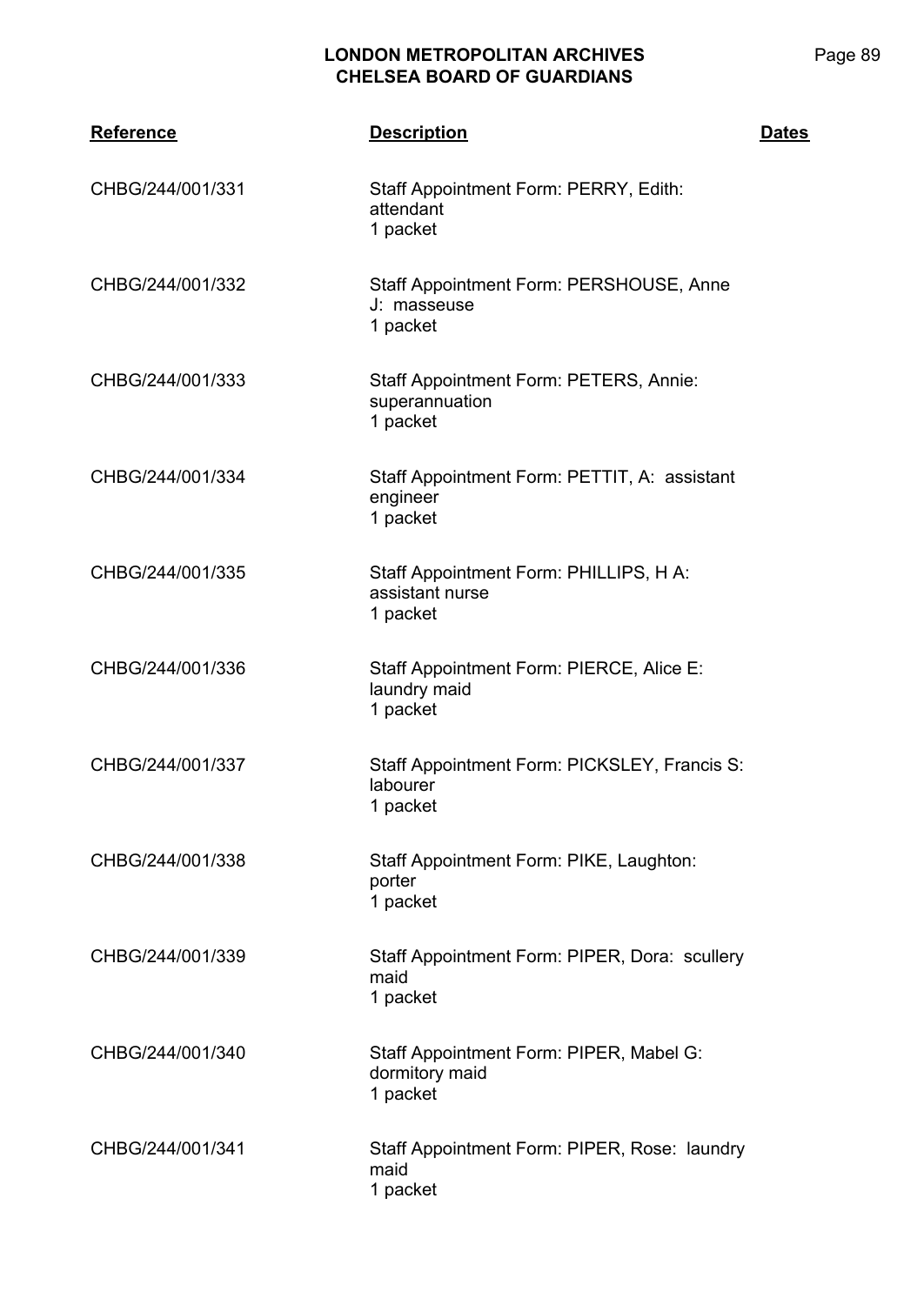| <b>Reference</b>  | <b>Description</b>                                                          | <b>Dates</b> |
|-------------------|-----------------------------------------------------------------------------|--------------|
| CHBG/244/001/342  | Staff Appointment Form: PLEISTER, Margaret<br>E: assistant r.o.<br>1 packet |              |
| CHBG/244/001/343  | Staff Appointment Form: PLIM, Mary:<br>attendant                            |              |
| CHBG/244/001/344  | Staff Appointment Form: PLUMRIDGE, R C:<br>labour master<br>1 packet        |              |
| CHBG/244/001/345  | Staff Appointment Form: PONTER, F: house<br>maid<br>1 packet                |              |
| CHBG/244/001/346  | Staff Appointment Form: POOLEY, F B: labour<br>master<br>1 packet           |              |
| CHBG/244/001/347  | Staff Appointment Form: POPE, Godfrey<br>1 packet                           |              |
| CHBG/244/001/347A | Staff Appointment Form: POTTER, R: cook<br>1 packet                         |              |
| CHBG/244/001/348  | Staff Appointment Form: POULTON, Elizabeth:<br>cook<br>1 packet             |              |
| CHBG/244/001/349  | Staff Appointment Form: PRINELL, Edith:<br>nurse<br>1 packet                |              |
| CHBG/244/001/350  | Staff Appointment Form: PULLEN, Edith:<br>attendant<br>1 packet             |              |
| CHBG/244/001/351  | Staff Appointment Form: PUSEY, W F:<br>engineer<br>1 packet                 |              |
| CHBG/244/001/352  | Staff Appointment Form: PUTTOCK, George:<br>bathman<br>1 packet             |              |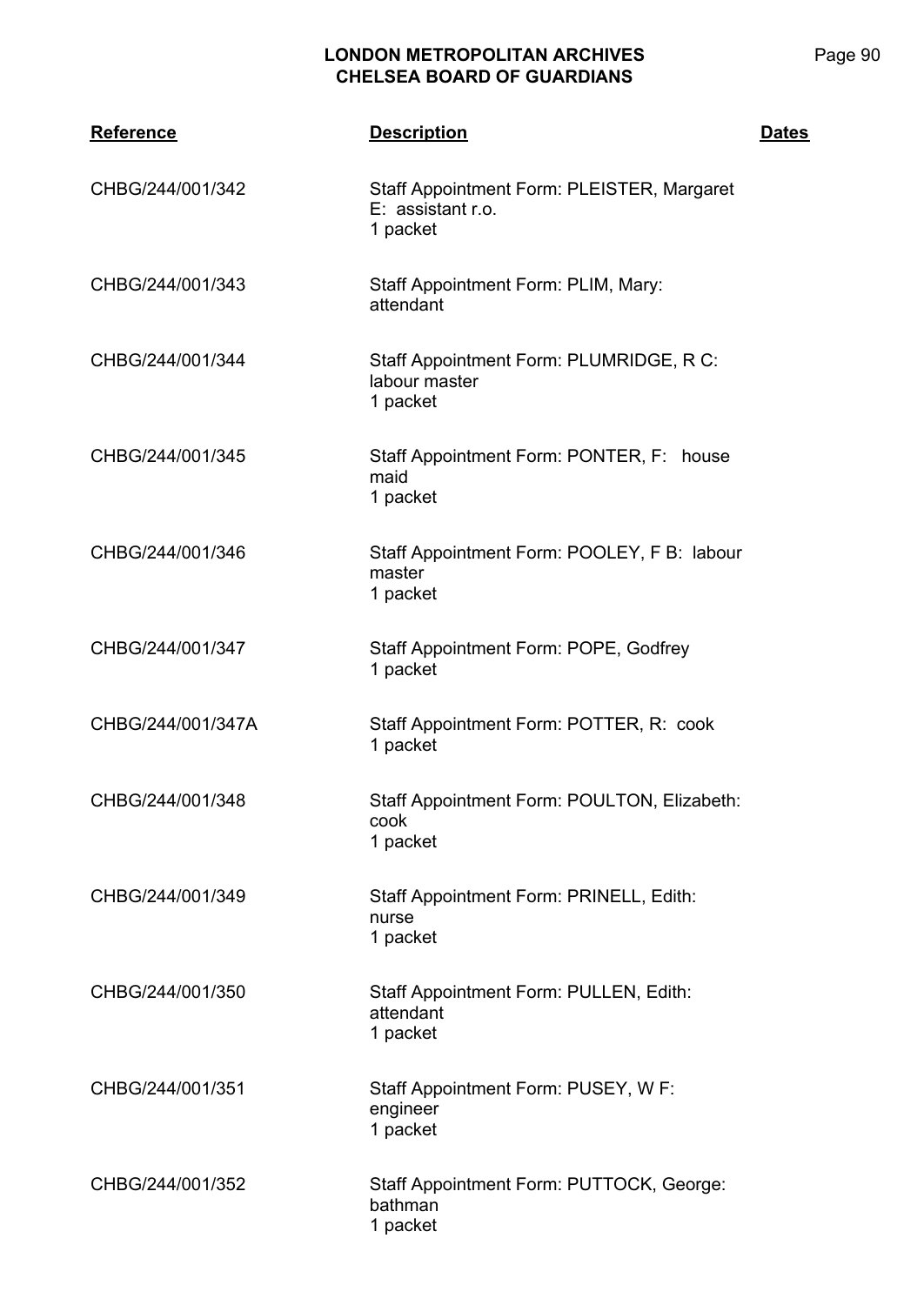| <b>Reference</b> | <b>Description</b>                                                         | <b>Dates</b> |
|------------------|----------------------------------------------------------------------------|--------------|
| CHBG/244/001/353 | Staff Appointment Form: RABY, Percy: master<br>clerk<br>1 packet           |              |
| CHBG/244/001/354 | Staff Appointment Form: RAWLINGS, George:<br>bathman<br>1 packet           |              |
| CHBG/244/001/355 | Staff Appointment Form: RAYMAN, Emily:<br>cleaner<br>1 packet              |              |
| CHBG/244/001/356 | Staff Appointment Form: READ, Edith B:<br>attendant<br>1 packet            |              |
| CHBG/244/001/357 | Staff Appointment Form: RICHARDS, John:<br>foreman painter<br>1 packet     |              |
| CHBG/244/001/358 | Staff Appointment Form: ROBARTS, Hylda M:<br>labour mistress<br>1 packet   |              |
| CHBG/244/001/359 | Staff Appointment Form: REEVE, C: attendant<br>1 packet                    |              |
| CHBG/244/001/360 | Staff Appointment Form: ROBARTS, Percival<br>W: attendant<br>1 packet      |              |
| CHBG/244/001/361 | Staff Appointment Form: ROBERTS, Mabel:<br>dormitory maid<br>1 packet      |              |
| CHBG/244/001/362 | Staff Appointment Form: ROBINSON, Amy:<br>house maid<br>1 packet           |              |
| CHBG/244/001/363 | Staff Appointment Form: ROBINSON, Charles<br>A: assistant cook<br>1 packet |              |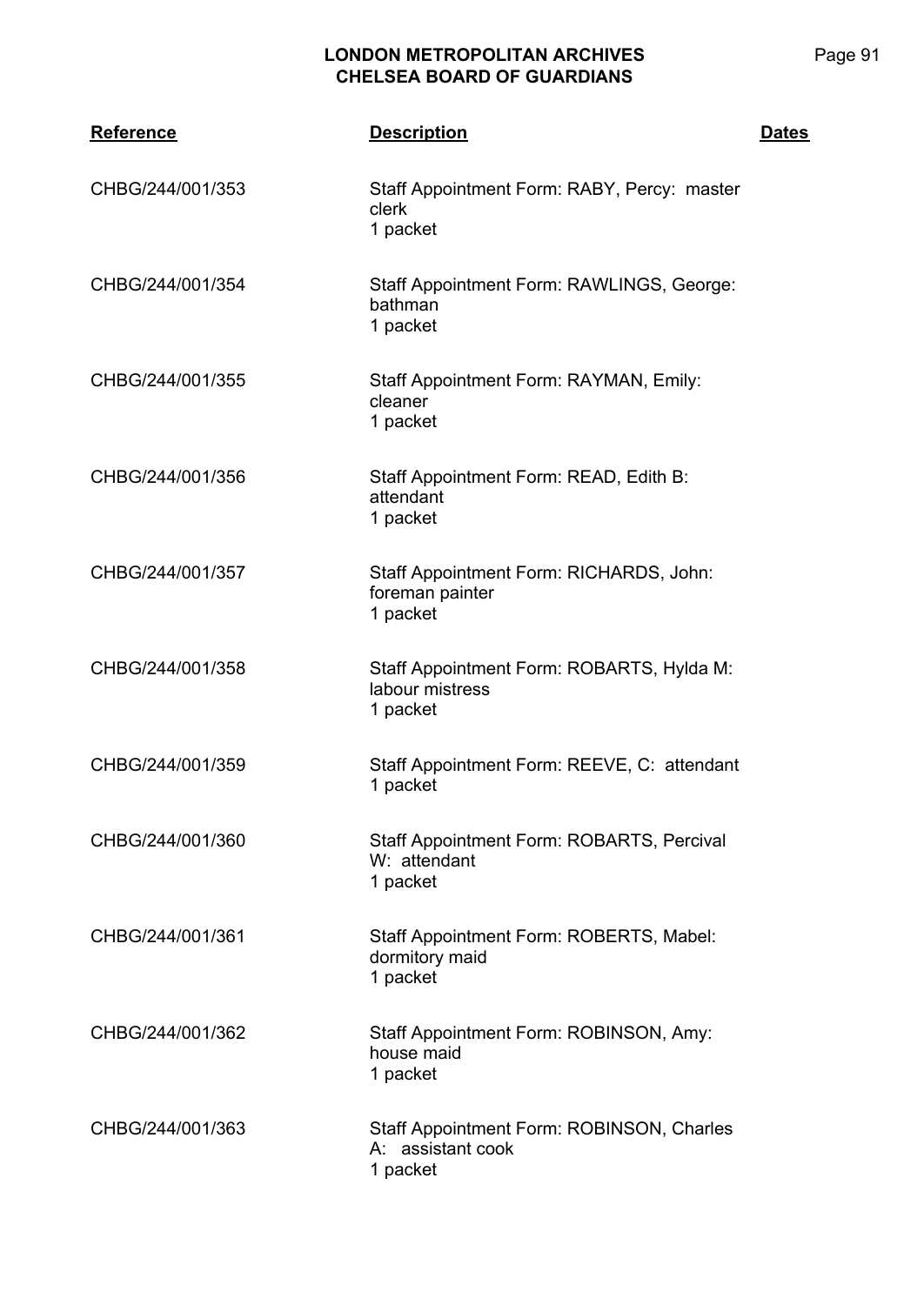| <b>Reference</b> | <b>Description</b>                                                                                            | <b>Dates</b> |
|------------------|---------------------------------------------------------------------------------------------------------------|--------------|
| CHBG/244/001/364 | Staff Appointment Form: ROOMS, Madge:<br>attendant<br>1 packet                                                |              |
| CHBG/244/001/365 | Staff Appointment Form: ROPE, Eliza: cook<br>1 packet                                                         |              |
| CHBG/244/001/366 | <b>Staff Appointment Form: ROUGIERS, Miss</b><br>Anne: testimonials<br>1 packet                               |              |
| CHBG/244/001/367 | Staff Appointment Form: ROUGIER, Anne:<br>home superintendant<br>1 packet                                     |              |
| CHBG/244/001/368 | Staff Appointment Form: ROWE, William and<br>Margaret: assistant superintendants, casual<br>wards<br>1 packet |              |
| CHBG/244/001/369 | Staff Appointment Form: RUSHBROOKE, W:<br>bathman and barber<br>1 packet                                      |              |
| CHBG/244/001/370 | Staff Appointment Form: RUSHWORTH, Ethel<br>A: dormitory maid<br>1 packet                                     |              |
| CHBG/244/001/371 | Staff Appointment Form: RUSSELLL, Percy G:<br>attendant<br>1 packet                                           |              |
| CHBG/244/001/372 | Staff Appointment Form: RUSSELL, Percy G.:<br>attendant<br>1 packet                                           |              |
| CHBG/244/001/373 | Staff Appointment Form: RUSSELL, Stanley:<br>engineer's fitter<br>1 packet                                    |              |
| CHBG/244/001/374 | Staff Appointment Form: RYALLS, Janet:<br>testimonial<br>1 packet                                             |              |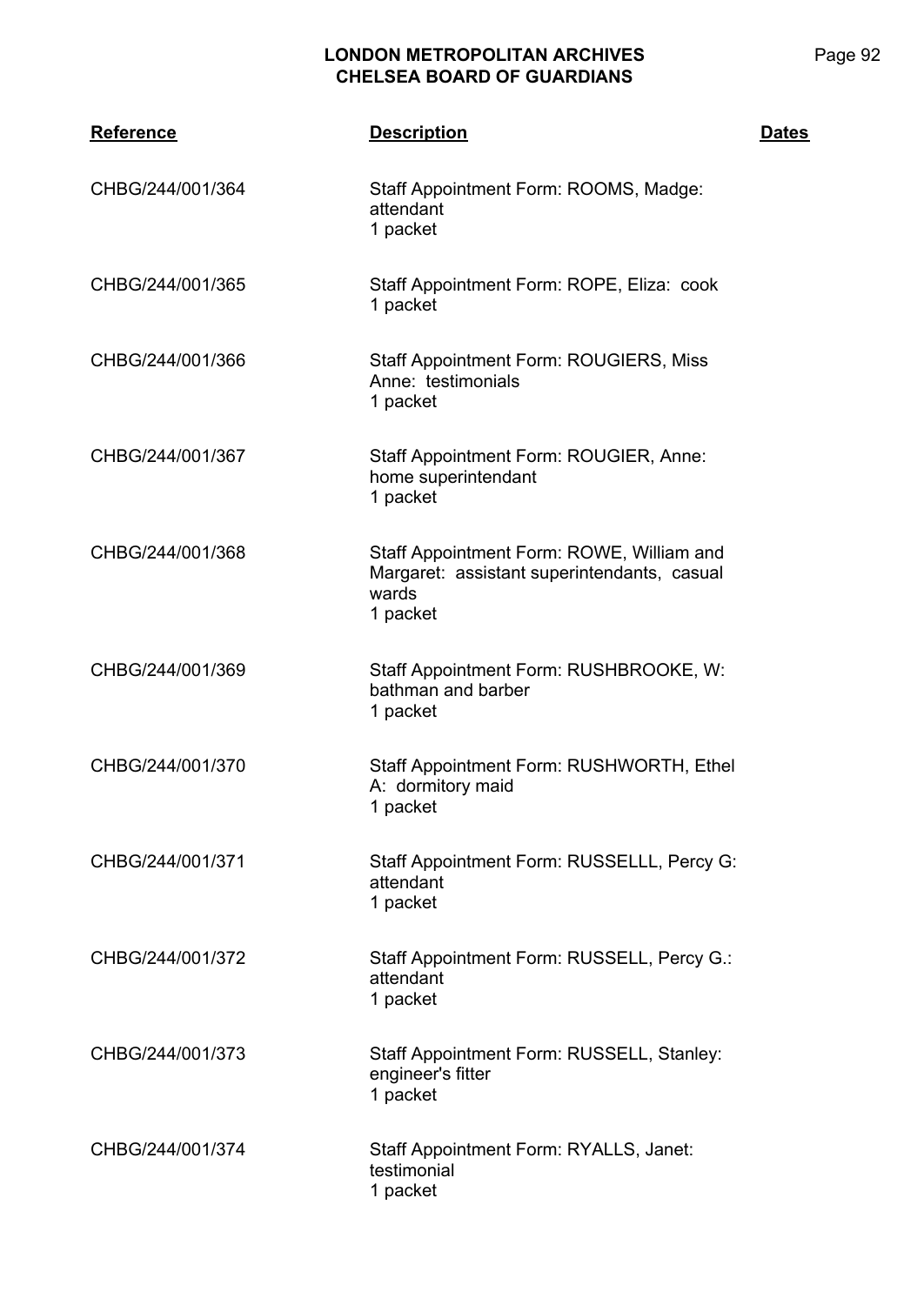| <b>Reference</b> | <b>Description</b>                                                                | <b>Dates</b> |
|------------------|-----------------------------------------------------------------------------------|--------------|
| CHBG/244/001/375 | Staff Appointment Form: RYLANCE, Mrs:<br>superintendant, casual wards<br>1 packet |              |
| CHBG/244/001/376 | Staff Appointment Form: SANNS, Beatrice:<br>laundry maid<br>1 packet              |              |
| CHBG/244/001/377 | Staff Appointment Form: SARLE, Dora: nurse<br>1 packet                            |              |
| CHBG/244/001/378 | Staff Appointment Form: SAUNDERS, Annie<br>W: house maid<br>1 packet              |              |
| CHBG/244/001/379 | Staff Appointment Form: SAXBY, Florence:<br>attendant<br>1 packet                 |              |
| CHBG/244/001/380 | Staff Appointment Form: SCUTT, David W:<br>assistant engineer<br>1 packet         |              |
| CHBG/244/001/381 | Staff Appointment Form: SEWELL, Fredrick W:<br>clerk<br>1 packet                  |              |
| CHBG/244/001/382 | Staff Appointment Form: SEXTON, Fanny:<br>attendant<br>1 packet                   |              |
| CHBG/244/001/383 | Staff Appointment Form: SHAND, James F:<br>assistant r.o.<br>1 packet             |              |
| CHBG/244/001/384 | Staff Appointment Form: SHEANAN, Ellen:<br>attendant<br>1 packet                  |              |
| CHBG/244/001/385 | Staff Appointment Form: SHEPPARD, Ethel:<br>dormitory maid<br>1 packet            |              |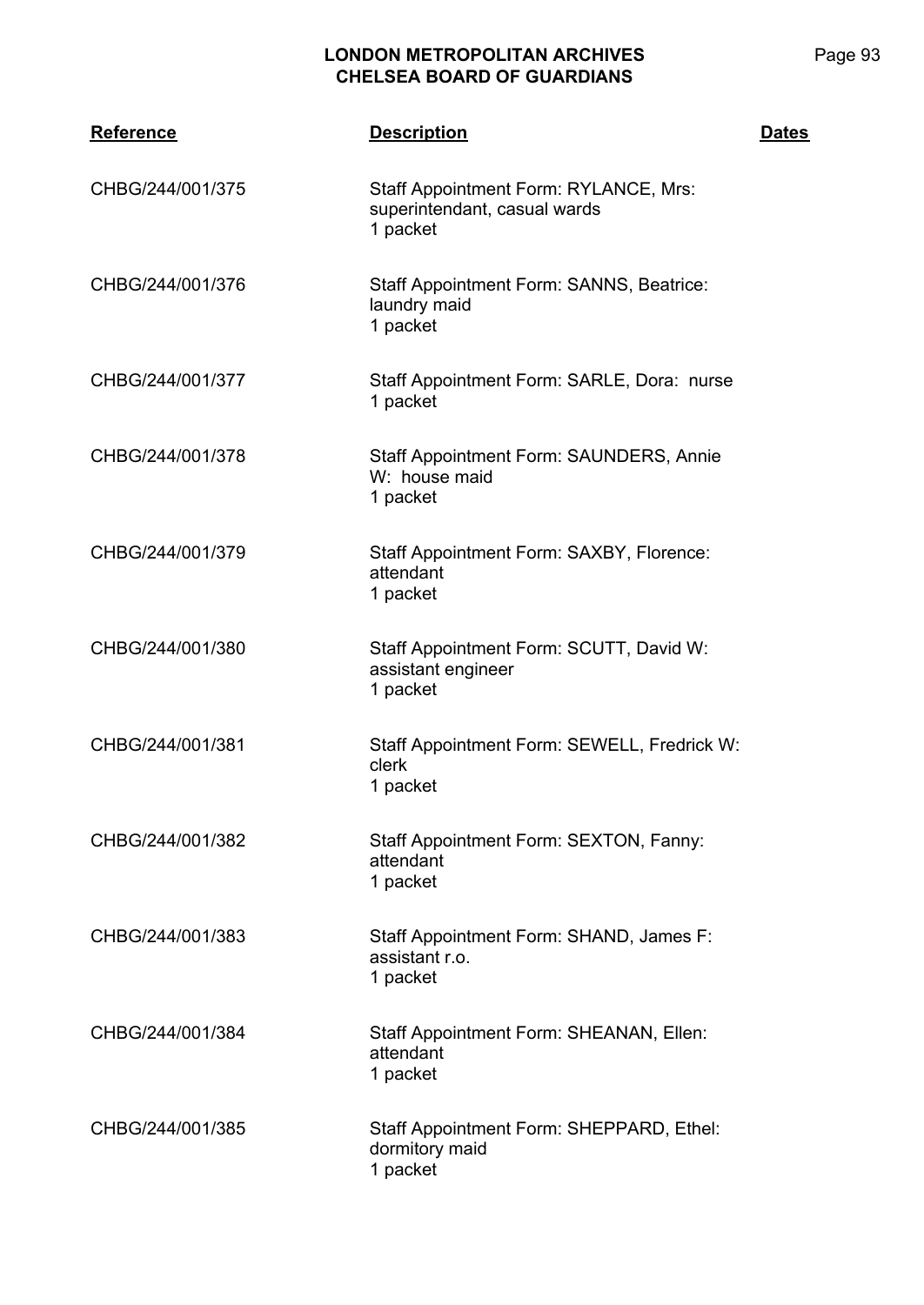| <b>Reference</b> | <b>Description</b>                                                     | <b>Dates</b> |
|------------------|------------------------------------------------------------------------|--------------|
| CHBG/244/001/386 | Staff Appointment Form: SIMPSON, Stuart H:<br>r.o.<br>1 packet         |              |
| CHBG/244/001/387 | Staff Appointment Form: SINDEN, Minnie<br>1 packet                     |              |
| CHBG/244/001/388 | Staff Appointment Form: SLATTERY, H P:<br>assistant master<br>1 packet |              |
| CHBG/244/001/389 | Staff Appointment Form: SLAWSON, J: baker<br>1 packet                  |              |
| CHBG/244/001/390 | Staff Appointment Form: SLESSER, Margaret<br>J: attendant<br>1 packet  |              |
| CHBG/244/001/391 | Staff Appointment Form: SMITH, Bessie M:<br>attendant<br>1 packet      |              |
| CHBG/244/001/392 | Staff Appointment Form: SMITH, Emily: nurse<br>1 packet                |              |
| CHBG/244/001/393 | Staff Appointment Form: SMITH, Heatherbell:<br>attendant<br>1 packet   |              |
| CHBG/244/001/394 | Staff Appointment Form: SMITH, Kate: nurse<br>1 packet                 |              |
| CHBG/244/001/395 | Staff Appointment Form: SMITH, Laura: cook<br>1 packet                 |              |
| CHBG/244/001/396 | Staff Appointment Form: SMITH, Sidney:<br>attendant<br>1 packet        |              |
| CHBG/244/001/397 | Staff Appointment Form: SMITH, Miss: nurse<br>1 packet                 |              |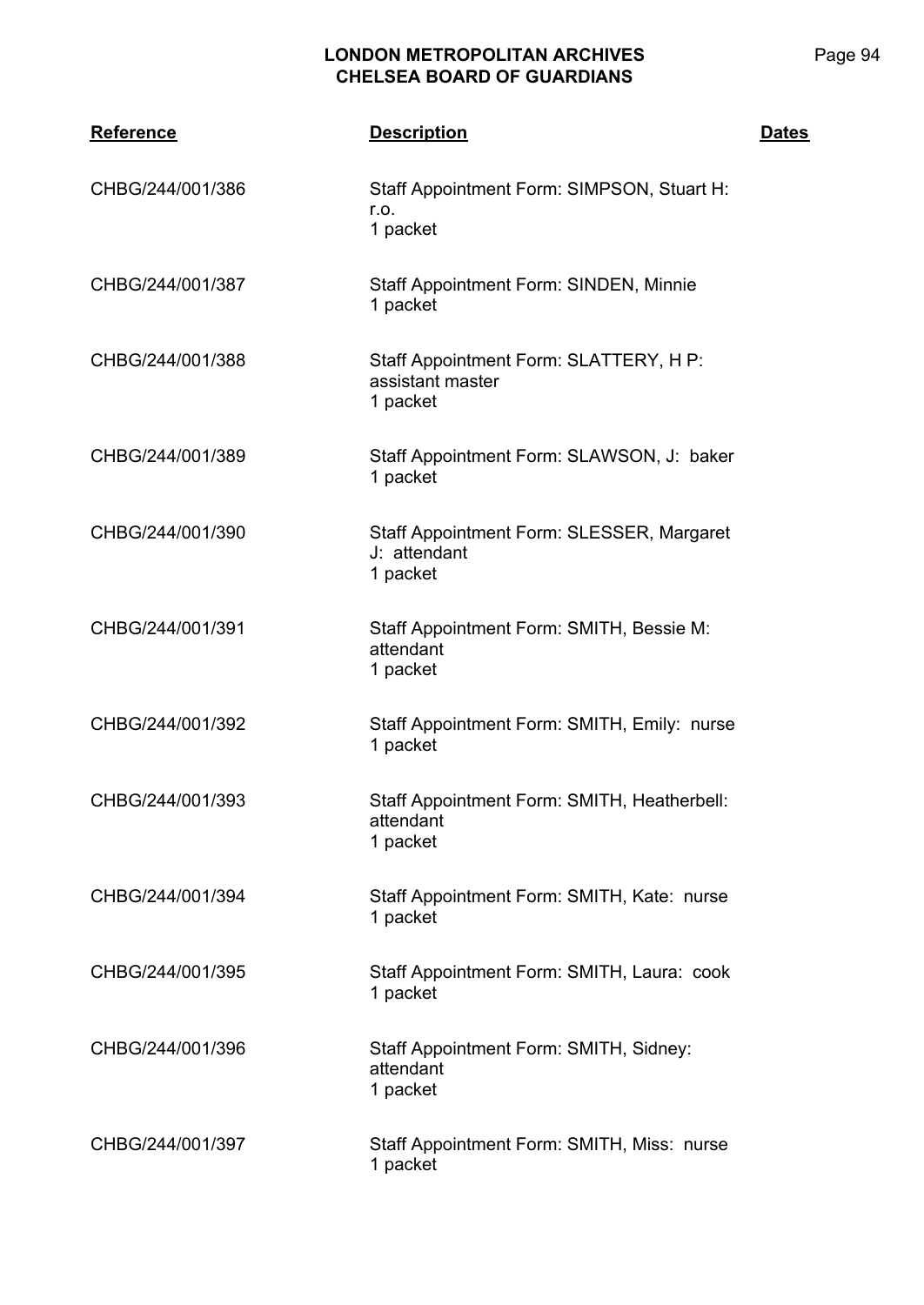| <b>Reference</b> | <b>Description</b>                                                          | <b>Dates</b> |
|------------------|-----------------------------------------------------------------------------|--------------|
| CHBG/244/001/398 | Staff Appointment Form: SMITHERS, George:<br>bathman<br>1 packet            |              |
| CHBG/244/001/399 | Staff Appointment Form: SNELL, M E: nurse<br>1 packet                       |              |
| CHBG/244/001/400 | Staff Appointment Form: SPAUL, Alice: maid<br>1 packet                      |              |
| CHBG/244/001/401 | Staff Appointment Form: SPRAGUE, Ethel:<br>attendant<br>1 packet            |              |
| CHBG/244/001/402 | Staff Appointment Form: SPRINGALL, James<br>B: porter<br>1 packet           |              |
| CHBG/244/001/403 | Staff Appointment Form: STAFFORD, Emma:<br>house maid<br>1 packet           |              |
| CHBG/244/001/404 | Staff Appointment Form: STAFFORD, Miriam<br>G: house maid<br>1 packet       |              |
| CHBG/244/001/405 | Staff Appointment Form: STAMP, Charles A:<br>attendant<br>1 packet          |              |
| CHBG/244/001/406 | Staff Appointment Form: STEVENS, Thomas:<br>window cleaner<br>1 packet      |              |
| CHBG/244/001/407 | Staff Appointment Form: STEWART, Mr and<br>Mrs: ward assistants<br>1 packet |              |
| CHBG/244/001/408 | Staff Appointment Form: STOREY, Margaret M:<br>room maid<br>1 packet        |              |
| CHBG/244/001/409 | Staff Appointment Form: STOKES, Ada M:<br>attendant<br>1 packet             |              |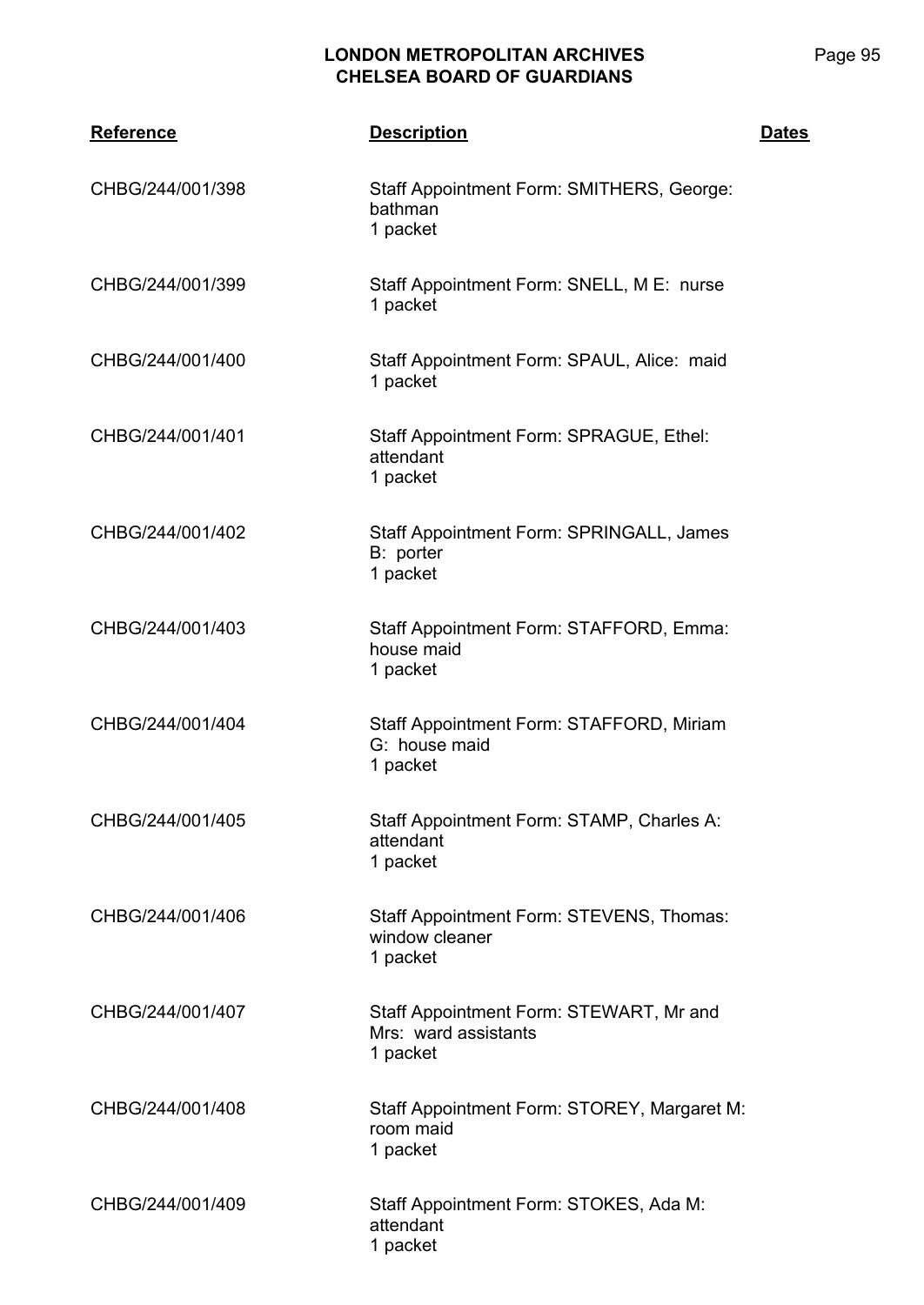| <b>Reference</b> | <b>Description</b>                                                        | <b>Dates</b> |
|------------------|---------------------------------------------------------------------------|--------------|
| CHBG/244/001/410 | Staff Appointment Form: STOVOLD, Alfred:<br>messenger<br>1 packet         |              |
| CHBG/244/001/411 | Staff Appointment Form: STUBBS, Mrs:<br>medical certificates<br>1 packet  |              |
| CHBG/244/001/412 | Staff Appointment Form: SUTTON, Kathleen:<br>house maid<br>1 packet       |              |
| CHBG/244/001/413 | Staff Appointment Form: SWAN, Albert:<br>master's clerk<br>1 packet       |              |
| CHBG/244/001/414 | Staff Appointment Form: SYKES, Nurse:<br>testimonials<br>1 packet         |              |
| CHBG/244/001/415 | Staff Appointment Form: TASKER, Fredrick:<br>porter<br>1 packet           |              |
| CHBG/244/001/416 | Staff Appointment Form: TAYLOR, Jessie:<br>labour mistress<br>1 packet    |              |
| CHBG/244/001/417 | Staff Appointment Form: TAYLOR, Kathleen J:<br>dormitory maid<br>1 packet |              |
| CHBG/244/001/418 | Staff Appointment Form: TAYLOR, Alice:<br>testimonials<br>1 packet        |              |
| CHBG/244/001/419 | Staff Appointment Form: TENNANT, G A: r.o.<br>1 packet                    |              |
| CHBG/244/001/420 | Staff Appointment Form: THIBBLE, Ruth E:<br>portress<br>1 packet          |              |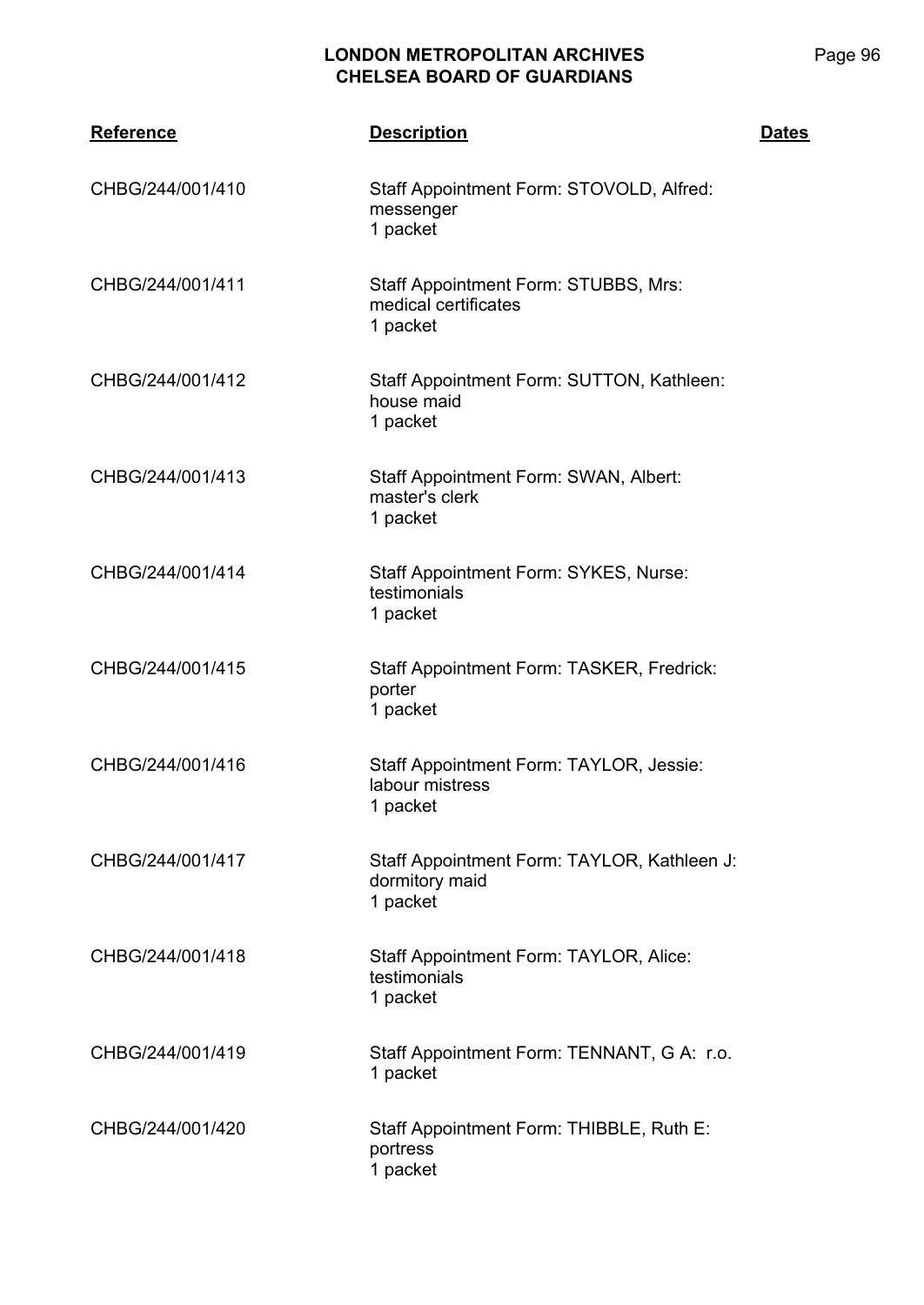| <b>Reference</b> | <b>Description</b>                                                          | <b>Dates</b> |
|------------------|-----------------------------------------------------------------------------|--------------|
| CHBG/244/001/421 | Staff Appointment Form: THOMAS, Lilian M:<br>schoolmistress<br>1 packet     |              |
| CHBG/244/001/422 | Staff Appointment Form: THOMAS, William:<br>storeman<br>1 packet            |              |
| CHBG/244/001/423 | Staff Appointment Form: THOMPSON, Agnes<br>M: attendant<br>1 packet         |              |
| CHBG/244/001/424 | Staff Appointment Form: THORN, E O: school<br>mistress<br>1 packet          |              |
| CHBG/244/001/425 | Staff Appointment Form: THORPE, Gertrude:<br>maid<br>1 packet               |              |
| CHBG/244/001/426 | Staff Appointment Form: THURNHAM, Francis<br>P: clerk<br>1 packet           |              |
| CHBG/244/001/427 | Staff Appointment Form: TINDLE, Ethel M:<br>testimonials<br>1 packet        |              |
| CHBG/244/001/428 | Staff Appointment Form: TINSLEY, Amy E:<br>portress<br>1 packet             |              |
| CHBG/244/001/429 | Staff Appointment Form: TOLAN, Ellen:<br>laundry superintendant<br>1 packet |              |
| CHBG/244/001/430 | Staff Appointment Form: TOUTT, Mable:<br>portress<br>1 packet               |              |
| CHBG/244/001/431 | Staff Appointment Form: TROY, Charlotte:<br>nurse<br>1 packet               |              |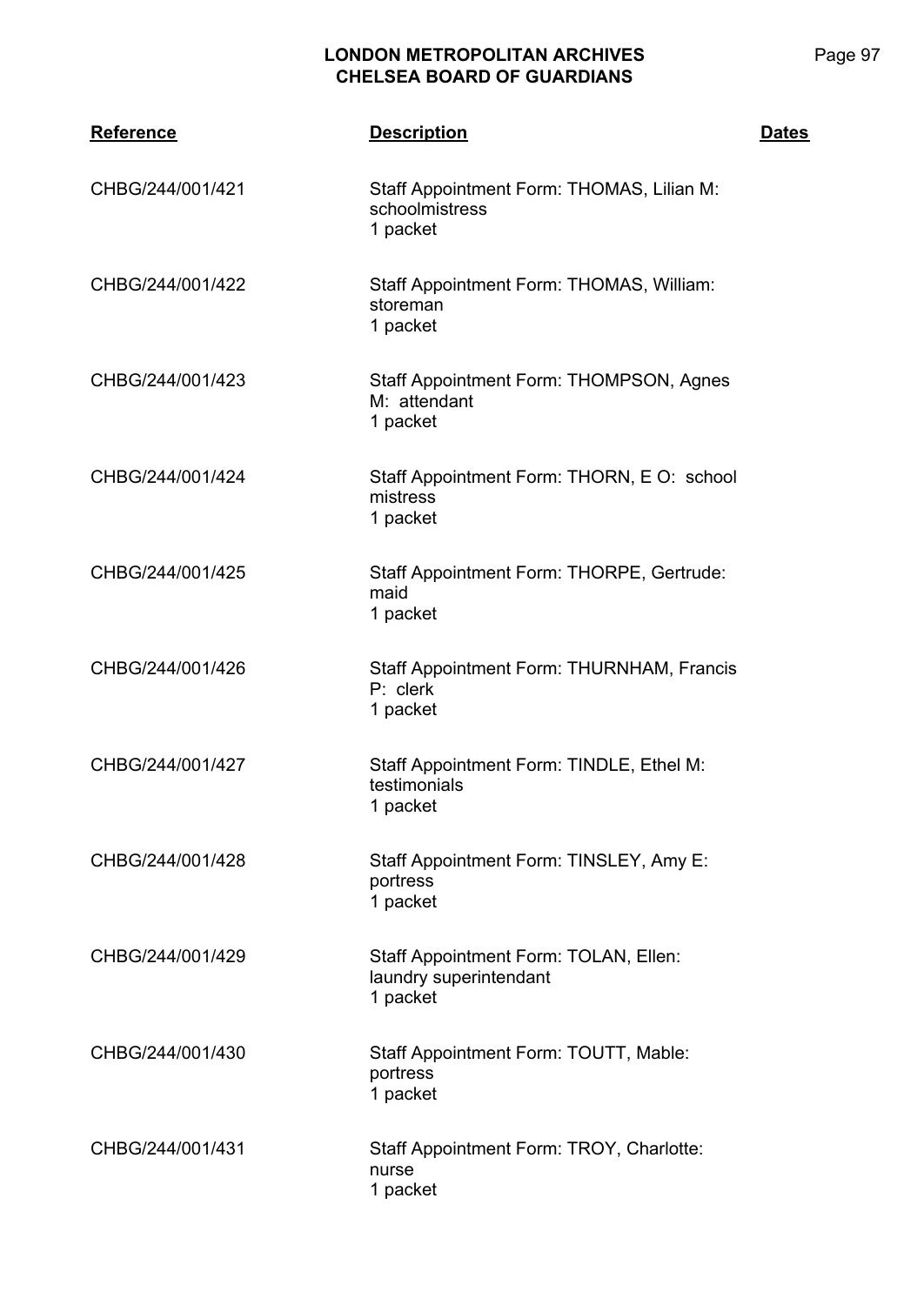| <b>Reference</b> | <b>Description</b>                                                          | <b>Dates</b> |
|------------------|-----------------------------------------------------------------------------|--------------|
| CHBG/244/001/432 | Staff Appointment Form: TURNER, Annie M:<br>cook<br>1 packet                |              |
| CHBG/244/001/433 | Staff Appointment Form: TURNER, Minnie:<br>servant<br>1 packet              |              |
| CHBG/244/001/434 | Staff Appointment Form: TURNER, Samuel E:<br>attendant<br>1 packet          |              |
| CHBG/244/001/435 | Staff Appointment Form: TYLER, Emma:<br>attendant<br>1 packet               |              |
| CHBG/244/001/436 | Staff Appointment Form: UNDERWOOD, Mrs:<br>medical certificates<br>1 packet |              |
| CHBG/244/001/437 | Staff Appointment Form: UPTON, Victor E:<br>attendant<br>1 packet           |              |
| CHBG/244/001/438 | Staff Appointment Form: VOSPER, Thomas S<br>R L: chaplain<br>1 packet       |              |
| CHBG/244/001/439 | Staff Appointment Form: WADLOW, William:<br>assistant engineer<br>1 packet  |              |
| CHBG/244/001/440 | Staff Appointment Form: WALLIS, Louise:<br>servant<br>1 packet              |              |
| CHBG/244/001/441 | Staff Appointment Form: WARD, Ernest H:<br>bathman<br>1 packet              |              |
| CHBG/244/001/442 | Staff Appointment Form: WARD, William:<br>stoker<br>1 packet                |              |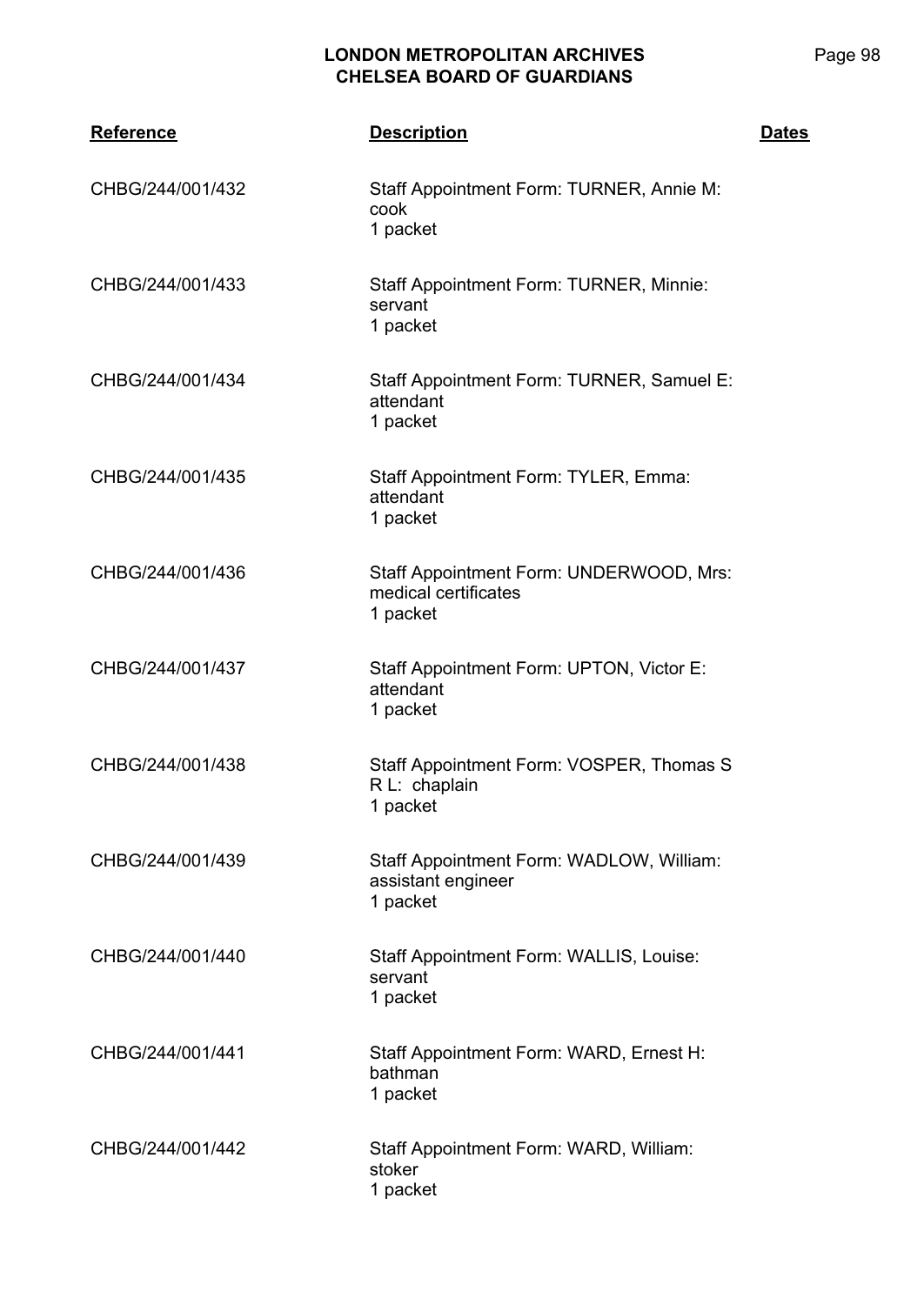| <b>Reference</b> | <b>Description</b>                                                             | <b>Dates</b> |
|------------------|--------------------------------------------------------------------------------|--------------|
| CHBG/244/001/443 | Staff Appointment Form: WARNER, Charles:<br>bathman<br>1 packet                |              |
| CHBG/244/001/444 | Staff Appointment Form: WATERS, Kate: maid<br>1 packet                         |              |
| CHBG/244/001/445 | Staff Appointment Form: WEBB, May E:<br>laundry maid<br>1 packet               |              |
| CHBG/244/001/446 | Staff Appointment Form: WEST, Elizabeth J:<br>night superintendant<br>1 packet |              |
| CHBG/244/001/447 | Staff Appointment Form: WESTBROOM,<br>Stanley H: attendant<br>1 packet         |              |
| CHBG/244/001/448 | Staff Appointment Form: WESTWOOD, Jesse:<br>clerk<br>1 packet                  |              |
| CHBG/244/001/449 | Staff Appointment Form: WHATLING, Fredrick:<br>attendant<br>1 packet           |              |
| CHBG/244/001/450 | Staff Appointment Form: WHEELER, Mr A:<br>scullery man<br>1 packet             |              |
| CHBG/244/001/451 | Staff Appointment Form: WHEELER, J H W:<br>stocktaker<br>1 packet              |              |
| CHBG/244/001/452 | Staff Appointment Form: WHEELER, James W:<br>stocktaker<br>1 packet            |              |
| CHBG/244/001/453 | Staff Appointment Form: WHISLAY, Florence<br>E: clerk<br>1 packet              |              |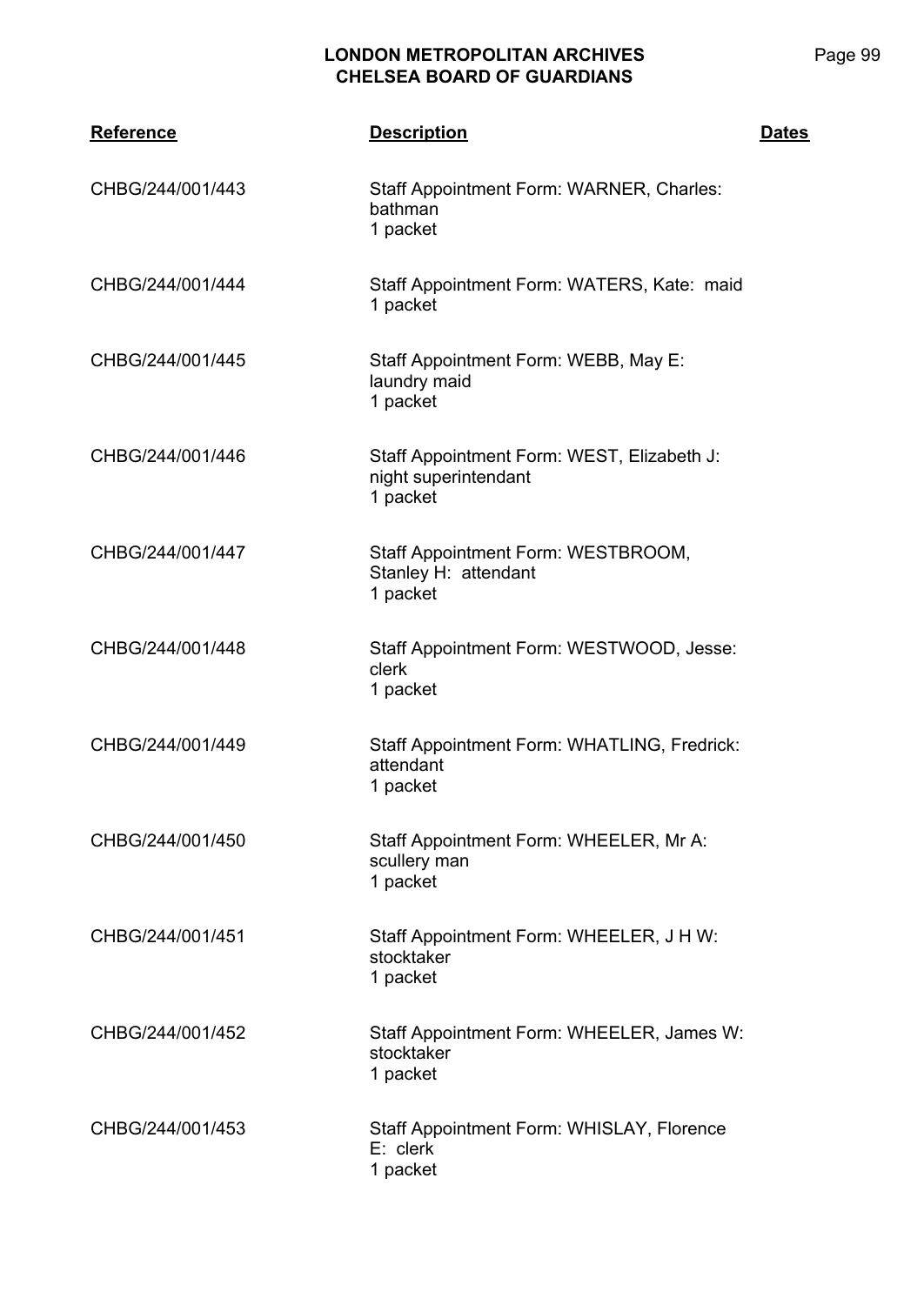| <b>Reference</b> | <b>Description</b>                                                        | <b>Dates</b> |
|------------------|---------------------------------------------------------------------------|--------------|
| CHBG/244/001/454 | Staff Appointment Form: WHITE, Elizabeth:<br>night nurse<br>1 packet      |              |
| CHBG/244/001/455 | Staff Appointment Form: WHITE, Mrs P:<br>medical certificates<br>1 packet |              |
| CHBG/244/001/456 | Staff Appointment Form: WHITER, Rose:<br>attendant<br>1 packet            |              |
| CHBG/244/001/457 | Staff Appointment Form: WHITNEY, Dwarber:<br>clerk<br>1 packet            |              |
| CHBG/244/001/458 | Staff Appointment Form: WILDING, J: porter<br>1 packet                    |              |
| CHBG/244/001/459 | Staff Appointment Form: WILLIAMS, Alan:<br>master's clerk<br>1 packet     |              |
| CHBG/244/001/460 | Staff Appointment Form: WILLIAMS, Alfred J:<br>assistant r.o.<br>1 packet |              |
| CHBG/244/001/461 | Staff Appointment Form: WILLIAMS, Ethel May:<br>attendant<br>1 packet     |              |
| CHBG/244/001/462 | Staff Appointment Form: WILLIS, Irene L:<br>attendant<br>1 packet         |              |
| CHBG/244/001/463 | Staff Appointment Form: WILLIS, Olive N:<br>attendant<br>1 packet         |              |
| CHBG/244/001/464 | Staff Appointment Form: WILSON, Annie:<br>nurse<br>1 packet               |              |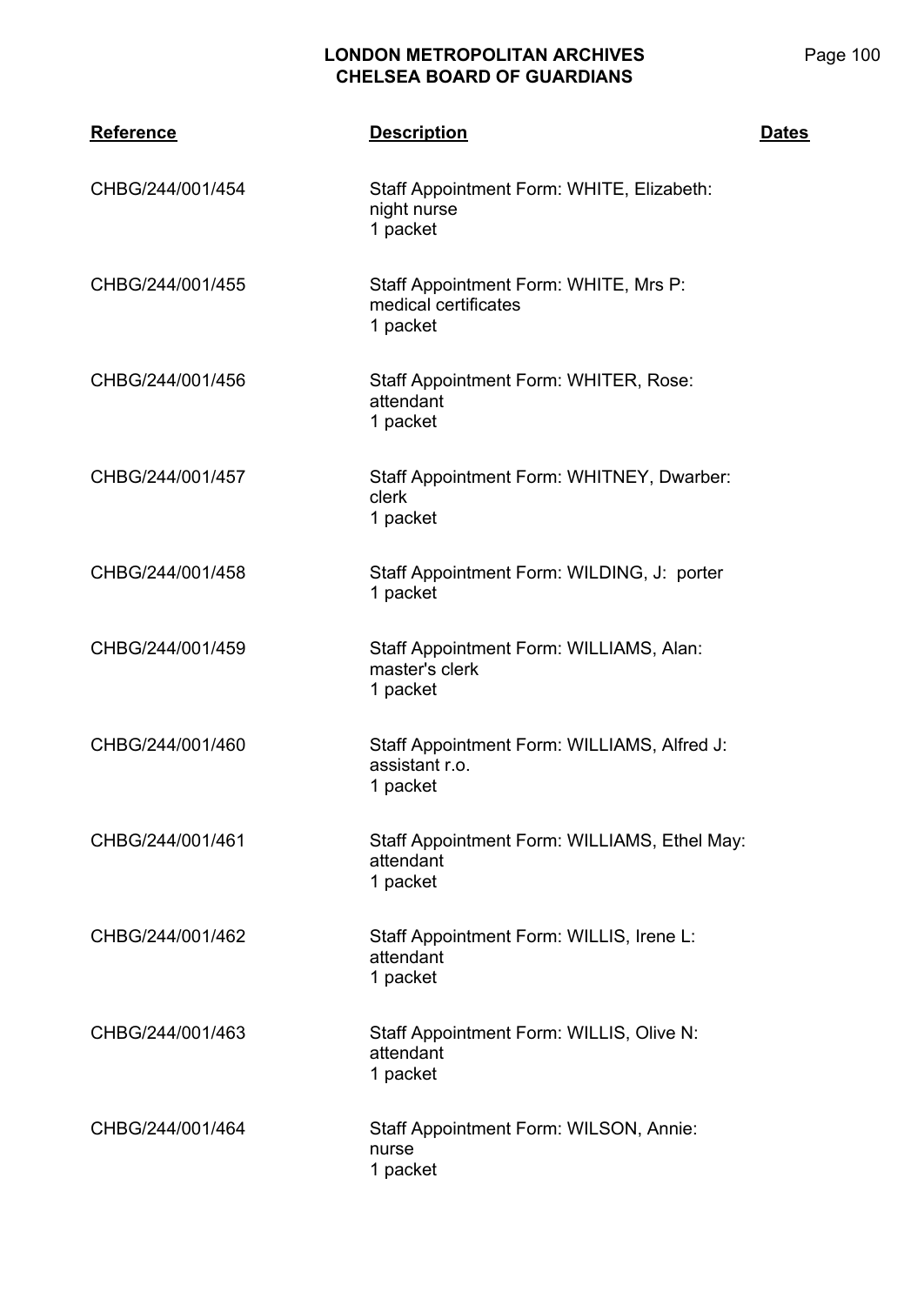| <b>Reference</b> | <b>Description</b>                                                    | <b>Dates</b> |
|------------------|-----------------------------------------------------------------------|--------------|
| CHBG/244/001/465 | Staff Appointment Form: WILSON, Annie:<br>nurse<br>1 packet           |              |
| CHBG/244/001/466 | Staff Appointment Form: WILSON, Annie N:<br>matron's maid<br>1 packet |              |
| CHBG/244/001/467 | Staff Appointment Form: WILSON, James E:<br>porter<br>1 packet        |              |
| CHBG/244/001/468 | Staff Appointment Form: WINSER, Mabel:<br>laundress<br>1 packet       |              |
| CHBG/244/001/469 | Staff Appointment Form: WINSER, Mabel:<br>laundress<br>1 packet       |              |
| CHBG/244/001/470 | Staff Appointment Form: WISE, Emma: kitchen<br>maid<br>1 packet       |              |
| CHBG/244/001/471 | Staff Appointment Form: WOOD, Ada: maid<br>1 packet                   |              |
| CHBG/244/001/472 | Staff Appointment Form: WOOD, Edith: maid<br>1 packet                 |              |
| CHBG/244/001/473 | Staff Appointment Form: WOOD, Edith: maid<br>1 packet                 |              |
| CHBG/244/001/474 | Staff Appointment Form: WOOD, Florence:<br>assistant r.o.<br>1 packet |              |
| CHBG/244/001/475 | Staff Appointment Form: WOOD, George: hall<br>porter<br>1 packet      |              |
| CHBG/244/001/476 | Staff Appointment Form: WOOD, Harry G: r.o.<br>1 packet               |              |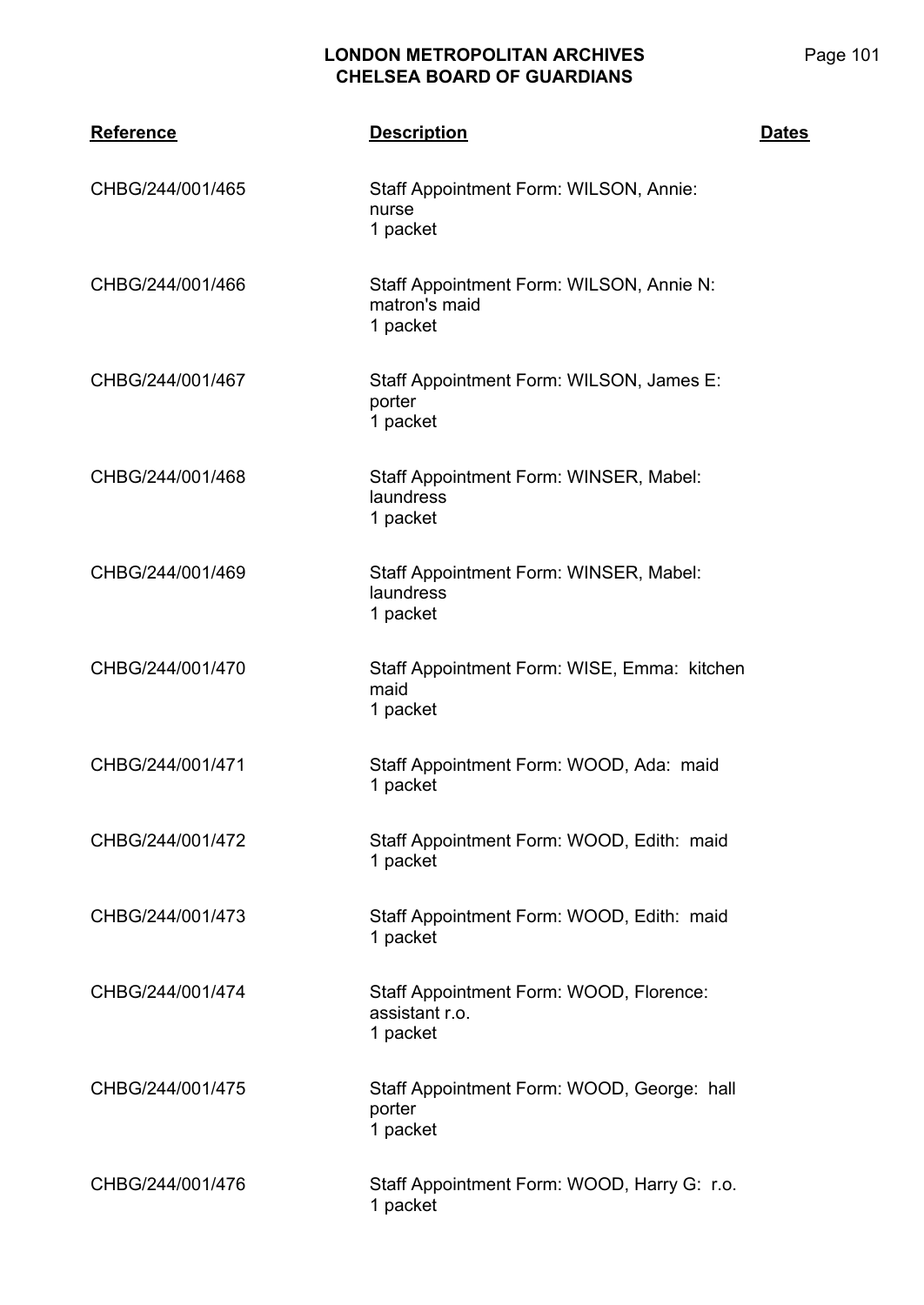| <b>Reference</b> | <b>Description</b>                                                     | <b>Dates</b> |
|------------------|------------------------------------------------------------------------|--------------|
| CHBG/244/001/477 | Staff Appointment Form: WOOD, Olive R:<br>house maid<br>1 packet       |              |
| CHBG/244/001/478 | Staff Appointment Form: WRIGHT, Eliza:<br>laundress<br>1 packet        |              |
| CHBG/244/001/479 | Staff Appointment Form: WYATT, Elizabeth A:<br>attendant<br>1 packet   |              |
| CHBG/244/001/480 | Staff Appointment Form: YATES, Alice: nurse<br>1 packet                |              |
| CHBG/244/001/481 | Staff Appointment Form: YATES, Alfred J:<br>assistant r.o.<br>1 packet |              |
| CHBG/244/001/482 | Staff Appointment Form: YOUNG, Jane: nurse<br>1 packet                 |              |
| CHBG/244/001/483 | Staff Appointment Form: YULE, Agnes E: ward<br>sister<br>1 packet      |              |
| CHBG/245/001     | Register of staff at Head Office<br>1 volume                           | 1867 - 1890  |
| CHBG/245/002     | Register of staff at Head Office<br>1 volume                           | 1890 - 1898  |
| CHBG/245/003     | Register of staff at Head Office<br>1 volume                           | 1898 - 1904  |
| CHBG/245/004     | Register of staff at Head Office<br>1 volume                           | 1904 - 1918  |
| CHBG/245/005     | Register of staff at Head Office<br>1 volume                           | 1919 - 1928  |
| CHBG/245/006     | Register of staff at Head Office<br>1 volume                           | 1928 - 1930  |